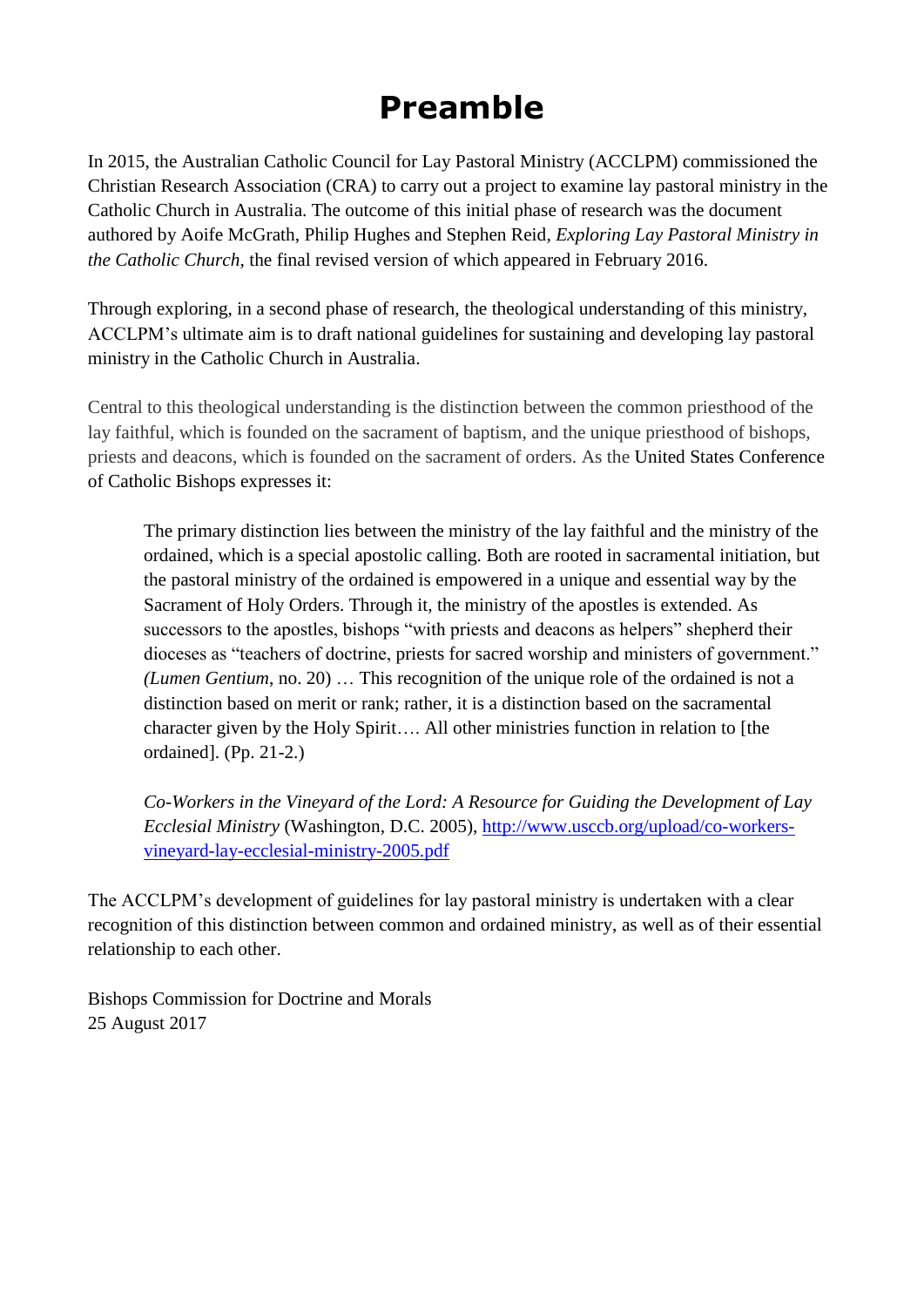

Christian Research Association, PO Box 206, Nunawading LPO, Victoria 3131. Tel.: +61 3 8819 0123 Email: admin@cra.org.au

# **Exploring Lay Pastoral Ministry in the Catholic Church**

Aoife McGrath, Philip Hughes and Stephen Reid

Christian Research Association PO Box 206, Nunawading LPO, VIC 3131

Revised January 2016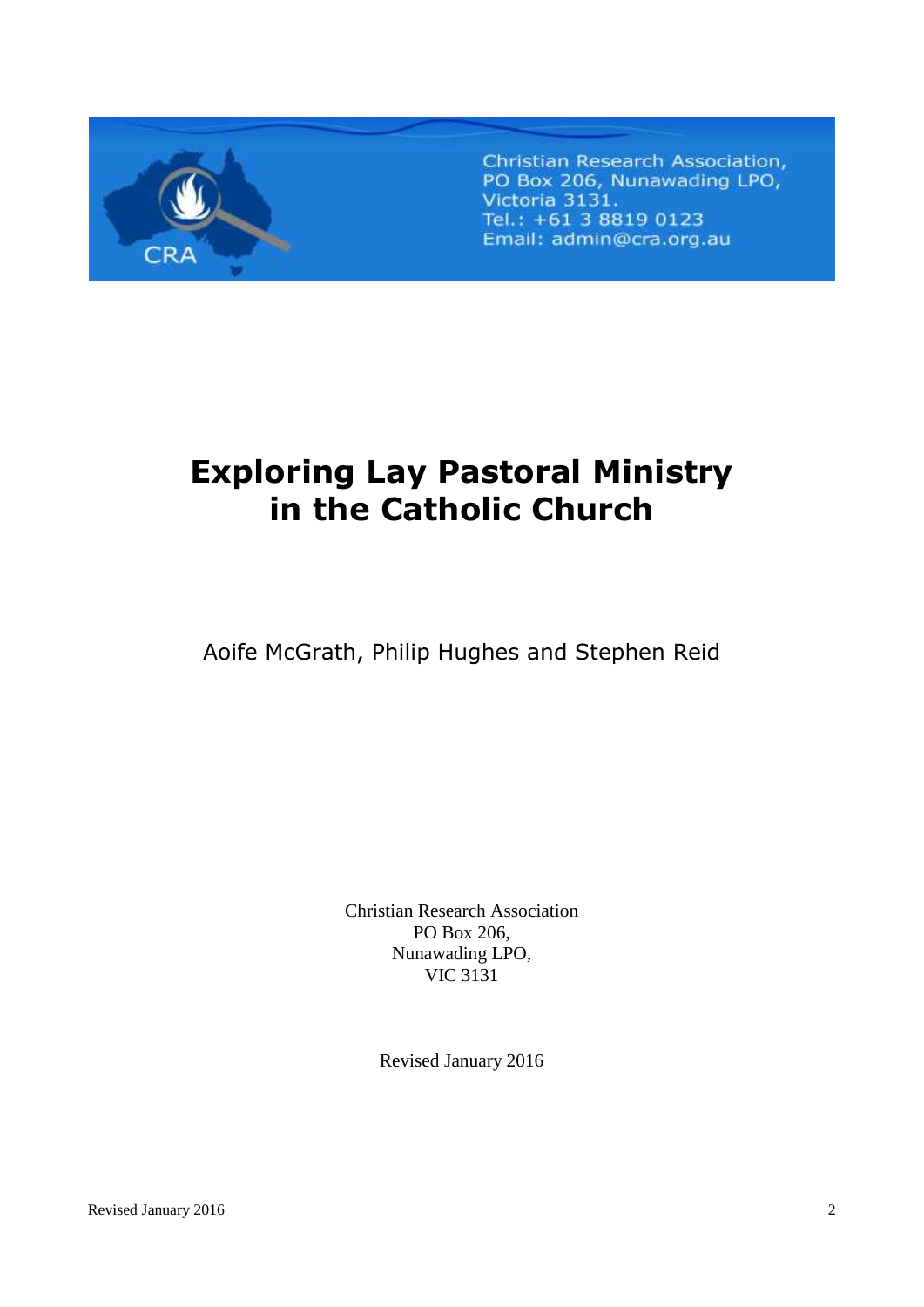# **Table of Contents**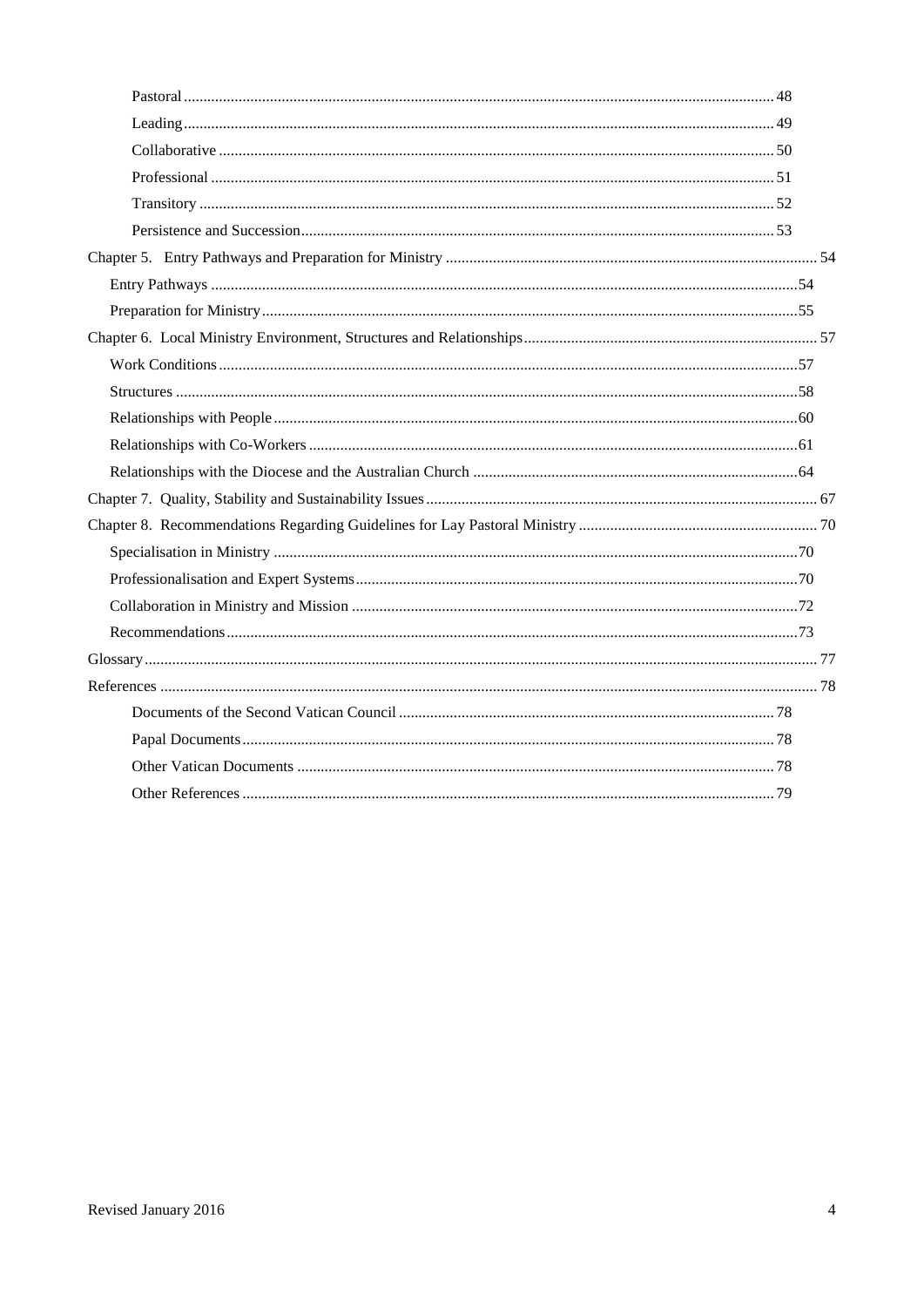# **Executive Summary**

This is a report of a research project commissioned by the Australian Catholic Council for Lay Pastoral Ministry (ACCLPM) to examine lay pastoral ministry in Australia and to review the literature in relation to such forms of ministry.

In many Catholic dioceses around Australia, lay pastoral ministers have been appointed. There are several terms used to describe these forms of ministry including 'non-ordained ministry', 'lay ecclesial ministry' and 'lay apostolate'. Different dioceses have developed descriptions of the roles and different structures for their functioning.

The theological basis for such forms of ministry arises from the common discipleship of all those who are baptised into the Church and the responsibility to share in the mission of the Church. Each person is called to make a contribution according to their gifts or charisms, exercising those gifts collaboratively, responsibly, accountably and with high moral standards.

However, a study of lay pastoral ministry in the Catholic Church in Australia in 2000 found that pastoral associates generally worked for more hours than they were paid for and often had no or an inadequate job description. Relationships with the parish priest were not always collaborative and some felt that their work was not understood by parishioners. About half had little or no accreditation for their work, and there was little opportunity to move from a position in one parish to a position in another. Few saw their work as being highly secure.

On the other hand, 71 per cent of Mass attenders felt that lay pastoral associates had enriched parish life. This was confirmed by the research of Dr Trudy Dantis who found that lay pastoral workers contributed significantly to parish vitality. However, recent studies by Dantis and Hughes have emphasised the need for training and mentoring, and the development of clear structures, welldefined roles and clear delegation of authority. Some other denominations in Australia, including the Uniting Church and Anglican Church, have developed clear support structures in which clergy take on roles as 'Resource Ministers' with a focus on resourcing teams or 'Enablers' supporting and training local lay leaders.

This research project took a case study approach in order to explore the great variety of ways and contexts in which lay pastoral ministry is exercised. The research covered those in both unpaid and paid positions. In order to ensure that case studies covered a wide range of situations, they were conducted in five States around Australia, in remote and rural areas, larger cities, and the capital cities, and in high, moderate and low multicultural contexts. They occurred in various canonical settings and involved in-depth semi-structured interviews with lay people in pastoral ministry, parish priests and moderators, a variety of people involved in the administration of parishes, diocesan representatives and other parishioners. In total, 94 people were interviewed.

Most of those in lay pastoral ministry had grown up in the Catholic Church, although some said they had drifted away from the Church at one time or other. Many had taken on lay pastoral ministry because they recognised that there were too few priests to do all that was needed. Others saw it as a responsibility of being a Catholic and they were giving back to the communities which had nurtured them and witnessing to their faith in the community. In some cases, roles had developed over a long period of time, arising from the need for someone to take on a responsibility, or because it was felt there was no one else to do it. Some were paid and others were not, with no common rationale for determining whether remuneration was appropriate. While most found the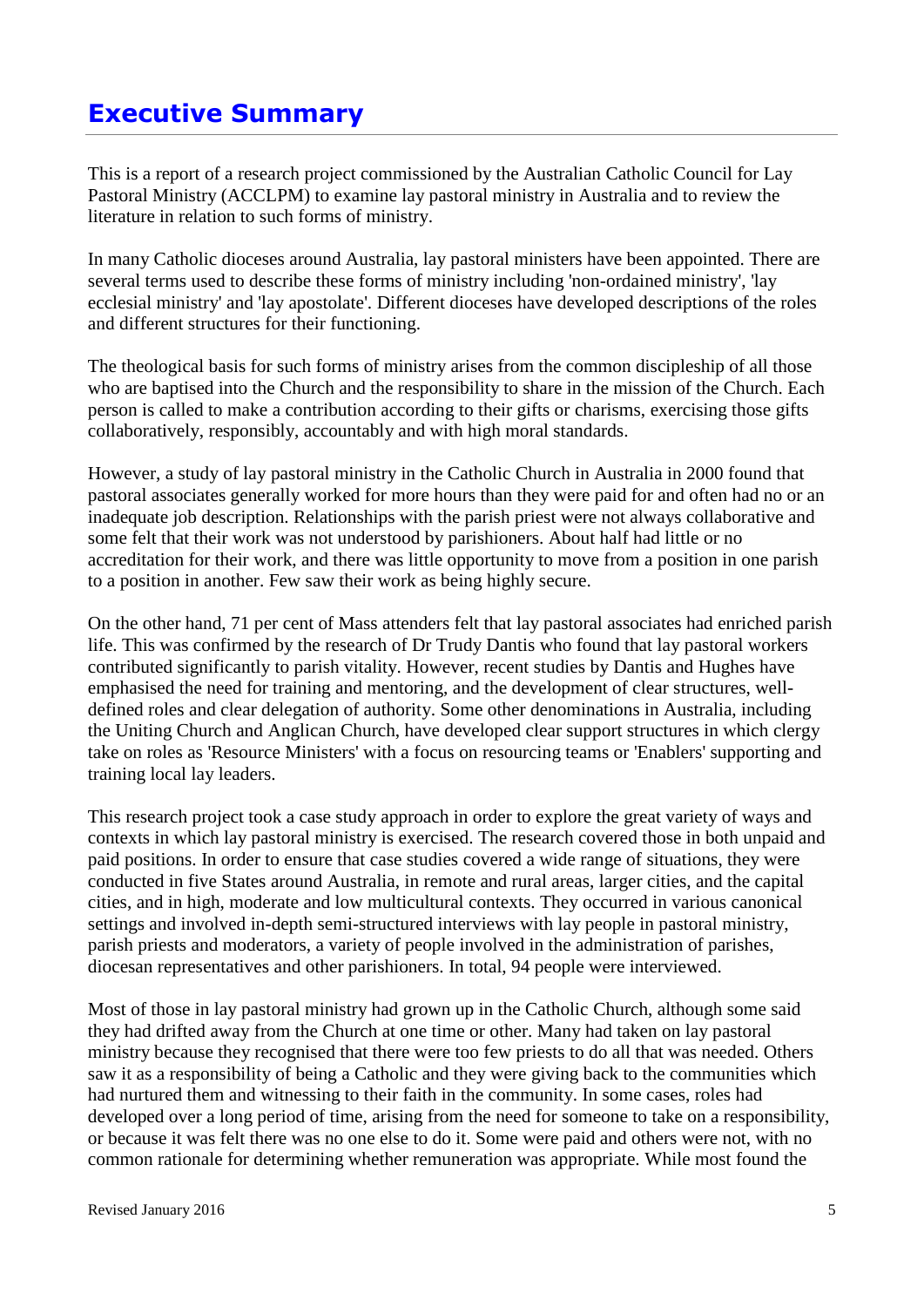roles rewarding, many experienced tensions in the expectations other parishioners and priests had of them and in prioritising their responsibilities for other aspects of family and work life. For many of them, there was an inherent insecurity in the work. A new priest arriving in the parish could mean that their roles would be terminated or significantly changed at short notice. Few felt there was a possibility of moving to similar roles in other parishes. While they could provide some continuity in parish life when priests were moved, there was little attention given to their own security or their succession.

Many of the lay pastoral ministers had begun their work in response to an invitation from a priest to do some occasional unpaid ministry. Their roles had grown from that point. In some cases, there was a process of discernment to establish whether nominees for a particular role were suitable. On the other hand, many paid roles were advertised and applicants had been interviewed. The employer was usually the parish priest and the lay pastoral minister was directly responsible to the parish priest or moderator for their work.

Dioceses had, in some locations, provided some training and/or formation for the roles. In other places, it was assumed that if people had the aptitude they would learn on the job. Some had undertaken theological education.

It was common for many activities that were undertaken in the parish, such as preparation for meetings or taking care of administrative tasks, not to be counted as part of the 'official work'. Many participants who were paid for some work also undertook unpaid work. There were indications that some were facing 'burn out' from overwork and from their attempts to balance their parish work with other aspects of their lives. In places, the physical environment for their work was satisfactory, but in other places it was problematic.

For many, there was no set structure for their daily activities. Many responded in a flexible way to the needs of the particular time and circumstances. Some were involved in long-term planning for their ministry in relation to a leadership team, but in other places such planning did not occur.

Some had been commissioned for their roles. Others had not. It was generally felt that commissioning was important in terms of 'being anointed and sent forth in mission', and in terms of their roles being publicly recognised.

In general, lay pastoral ministers felt that their relationships with parishioners and other people in their communities was positive, partly because they lived similar lives with family, work and other community activities. Certainly, they recognised the need for good communication with other lay, ordained and religious leaders in their communities, and in some case, the levels of collaboration were high. However, in some situations, in instances where priests seemed to feel threatened by the relationships lay leaders had with the parishioners, this added to the tensions in communication. Some lay pastoral leaders recalled circumstances where they felt that certain priests had exceeded their own spheres of responsibility in the ways they interacted with lay pastoral leaders.

Youth workers felt particularly vulnerable, often feeling that other people viewed their leadership as transitory, a preparation for more senior roles. In many circumstances, youth leadership was not well sustained financially by the parishes. People working in parish schools often felt that they became the face of the Church, particularly if there was no local resident priest, and yet were not often recognised for their contribution.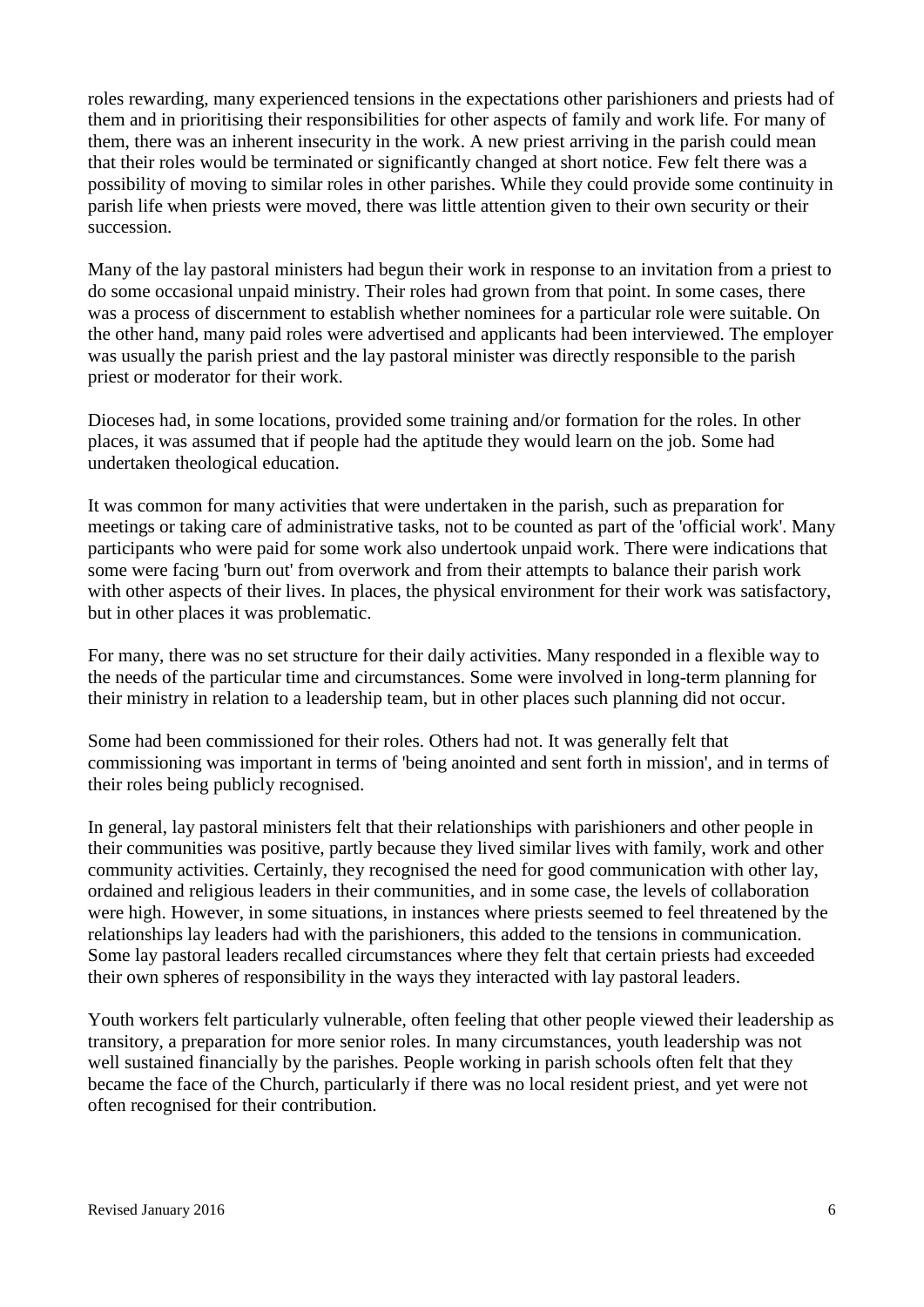While relationships with dioceses and the national Church were rarely problematic, there was evidence that many lay pastoral ministers were not aware of the support that might be available, and felt isolated in their particular contexts. It was acknowledged that the support of the bishop for lay pastoral ministry was crucial for its effectiveness.

Major challenges arose from the transition of parish clergy, some of whom worked well with lay pastoral ministers while others did not. In other cases, priests could decide on new priorities in ministry which had major impacts on the particular roles that lay pastoral ministers were fulfilling.

Another ongoing challenge was finding parishioners to become involved. In some parishes, there was little sense of shared ownership of the life and mission of the parish.

It is the view of the research team that rigorous processes for the selection, formation, accreditation and authorisation of lay pastoral ministry encourage high quality ministry practice. While the flexible and transitory nature of many lay pastoral ministry roles suits some people, it can also be detrimental to the stability of that form of ministry. It is also important to manage the responsibilities, expectations and working hours to ensure that people do not burn out. Structures of support and supervision are important.

In the light of these observations, and the evident changes in the levels of specialisation and development of 'expert systems' in Australian society, the following recommendations are made:

- 1. that people be offered remuneration for work done for more than 4 hours a week on a continuing basis;
- 2. that contracts should cover all employed people, containing detailed role descriptions and realistic assessment of hours of work and should generally specify a length of time for the review of the contract;
- 3. that dioceses develop procedures and systems for the resolution of grievances and disputes and support networks;
- 4. that national systems of recognised training and professional development be facilitated with certificates that could be offered through online courses supported by local or online tutoring;
- 5. that templates for the commissioning of both paid employees and unpaid pastoral workers be developed; and
- 6. that workplaces should be provided for lay pastoral ministers in line with the instructions for Catholic Church employees in *Good Works.*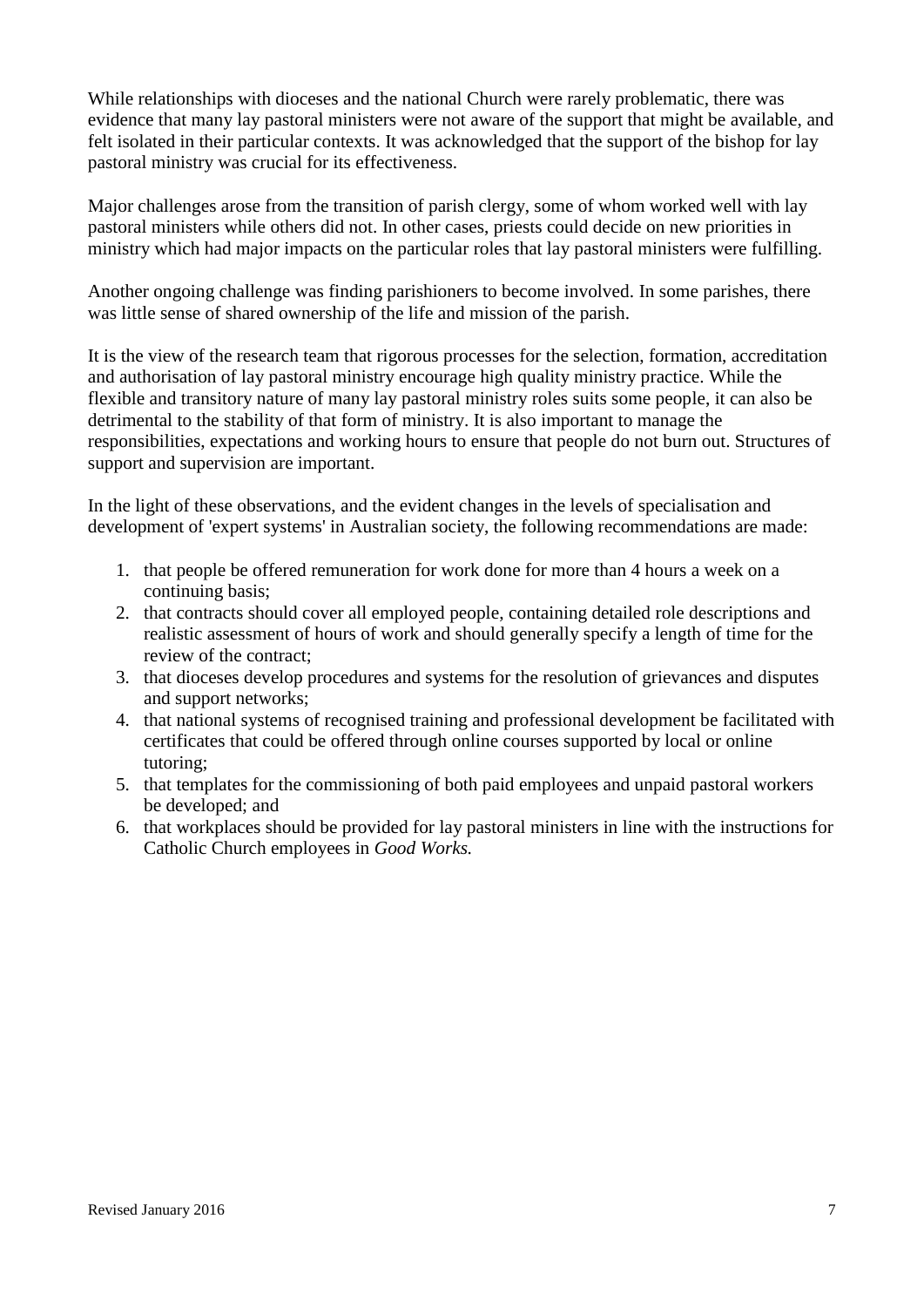# **Introduction**

The Australian Catholic Council for Lay Pastoral Ministry (ACCLPM) of the Australian Catholic Bishops Conference commissioned the Christian Research Association (CRA) to carry out a research project to examine lay pastoral ministry in the Catholic Church in Australia. The first aim was to find out what lay pastoral ministry looks like in different contexts (e.g. individual parishes, parish clusters, and geographical regions) in order to identify the following:

- how and why lay people become involved in pastoral ministry;
- what kind of tasks and responsibilities they have:
- how their roles are understood and received;
- what structures (if any) of support and supervision surround their involvement;
- how their ministry fits in with the broader mission and ministry in the context;
- what is needed to make this ministry effective and sustainable.

A second aim was to explore the theological understanding of such ministry: to conduct a review of Catholic literature regarding lay pastoral ministry in local, national, and international contexts; and to review relevant literature about similar forms of ministry in other Christian denominations.

The overall purpose of the project is to provide the ACCLPM with information on the current landscape of lay pastoral ministry in the Catholic Church in Australia, based on the experiences of people who participated in the project, and provide an outline of the theological foundations of such ministry. This information will inform the ACCLPM in their drafting of national guidelines for sustaining and developing this ministry.

## *Background to the Project*

The ACCLPM is an advisory body to the Commission for Church Ministry of the Australian Catholic Bishops Conference. Its purpose is to support, promote, and provide education and accreditation for lay people who see pastoral ministry as their vocation.

Acting on its mandate, the ACCLPM conducted a survey among Catholic dioceses in Australia to gather information about the national landscape of lay pastoral ministry. The findings of this survey demonstrated that there was a general recognition of the importance of this form of ministry. However, dioceses expressed the desire for more detailed information on lay pastoral ministry and identified the following needs:

- 1. Better recognition of and understanding of role(s), authorisation, and commissioning;
- 2. Solid education and formation for this ministry, leading to accreditation;
- 3. Support and guidance regarding human resource issues and employment relations;
- 4. Guidelines and policies on lay pastoral ministry.

In response, the ACCLPM initially asked if the Pastoral Research Office of the Australian Catholic Bishops Conference might conduct this research with the assistance of Dr Aoife McGrath who had worked in Ireland as a lay pastoral associate and had completed a master's degree in pastoral ministry. The Pastoral Research Office was unable to continue to employ Dr McGrath for the duration required to complete the research project because of visa restrictions and referred the project to the Christian Research Association (CRA). Hence, the CRA was commissioned to carry out the project, with a view to preparing national guidelines that will address the needs expressed by the Catholic dioceses. Dr McGrath was employed by the CRA as project officer for this research.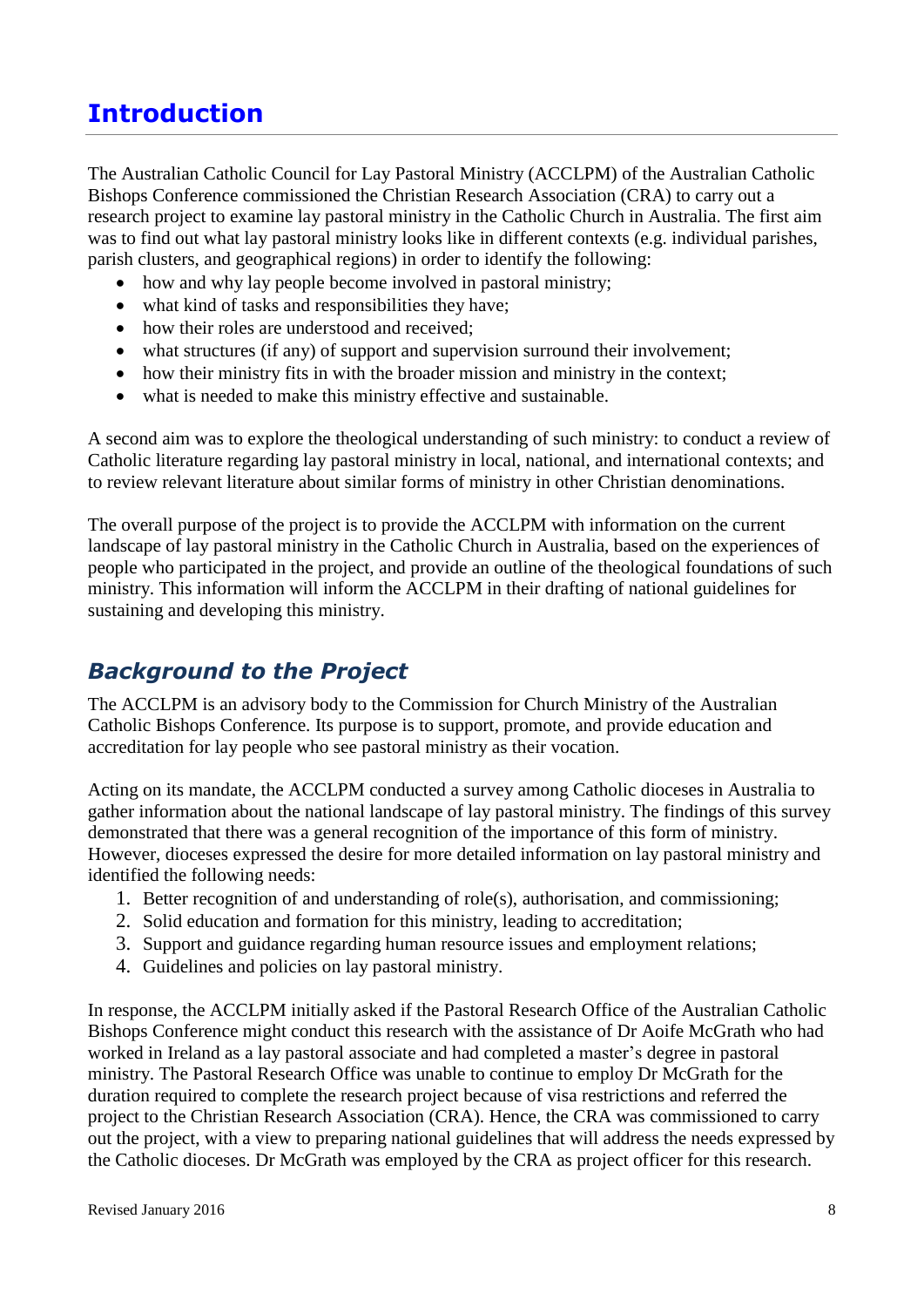## *The Research Process*

The CRA prepared a research proposal for consideration by the Australian Catholic Bishops Conference (ACBC) at their November 2014 meeting. The proposal was approved and funding allocated. In December 2014, a Project Management Team was formed to clarify the parameters of the project and to oversee the research. This team comprised representatives of the ACCLPM, the Pastoral Research Office of the ACBC, and the CRA research team. A Reference Group was also formed to provide consultation at various stages of the project.

The Project Management Team created a plan for the research to include a pilot study and seven case studies. These were to be carried out in diverse locations across Australia, to discover what lay pastoral ministry looked like in various contexts. Details of how locations were selected can be found in Chapter 3.

In January 2015, the research team prepared fieldwork documents and an application for ethics approval. These were reviewed and accepted by the Reference Group. The Christian Research Association Ethics Committee approved the project on 9 February 2015.

The pilot and case studies were carried out mostly in February and March 2015. Data was gathered primarily by means of semi-structured interviews with a range of participants in each location. During this time, literature was also gathered for the purpose of the literature review.

In April 2015, the research team analysed the data from the pilot and case studies, and reviewed literature collected. This report was then prepared for submission to the ACCLPM.

#### *The Research Team*

The CRA research team for this project comprised Dr Aoife McGrath (Project Officer & Research Assistant of the CRA), Rev Dr Philip Hughes (Senior Research Officer of the CRA), and Stephen Reid (Research Officer, CRA).

The members of the Project Management Team were: Ms Donella Johnston (Project Manager and Support of the ACCLPM), Sr Kari Hatherell osu (Chair of the ACCLPM), Mr Richard McMahon (Deputy Chair of the ACCLPM), Dr Bob Dixon (Director of the Pastoral Research Office of the ACBC), Rev Dr Philip Hughes and Dr Aoife McGrath.

The Project Reference Group was made up of individuals with experience and expertise in relation to lay pastoral ministry. Its members were: Mr Daniel Ang, Ms Alison Burt, Mr Damian Coleridge, the Anglican Bishop of Bendigo, Bishop Andrew Curnow, Dr Trudy Dantis, Fr Martin Dixon, Mr Chris Ehler, Ms Maria George, Mrs Sophy Morley, Ms Teresa Rhynehart, and the members of the Project Management Team as listed above.

## *The Structure of This Report*

The first and second chapter provide an analysis of literature relating to this form of ministry. The third chapter gives an overview of the research method used in this project. Chapters Four through to Seven take a closer look at the themes that emerged from the case studies. Chapter Eight presents some recommendations based on the research findings.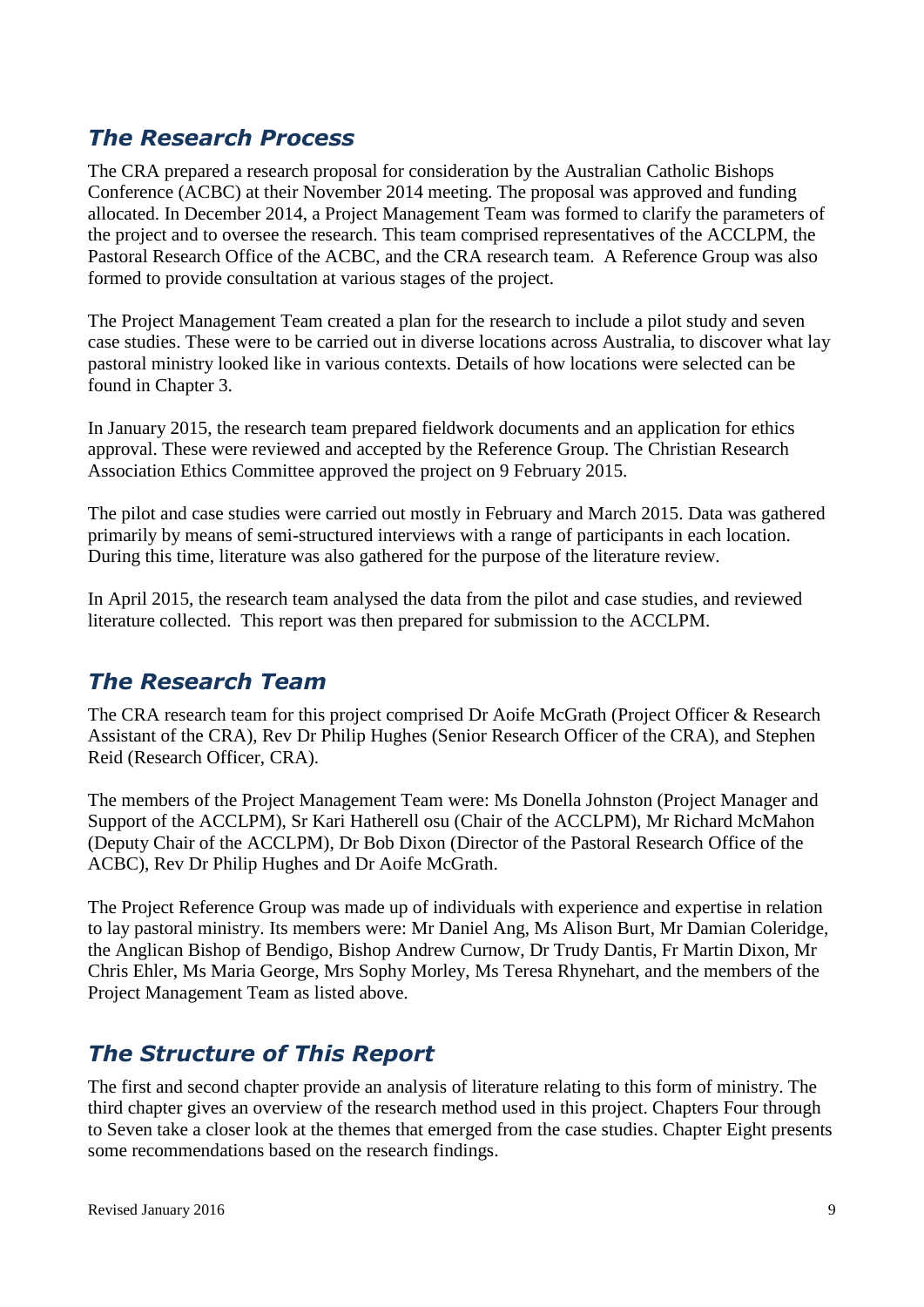# **Chapter 1. Lay Pastoral Ministry in Theological and Church Literature**

The body of literature relevant to our present topic is both extensive and varied. For example, in the field of Catholic theology, many documents, articles and books have been published exploring the foundations, practices, and structures of lay pastoral ministry; the identity, spirituality, vocations and charisms of lay people; and the relationship between lay, religious, and ordained ministries in the Church. Similar themes have been addressed about comparable forms of ministry in other Christian denominations. The following review provides a sample of this literature. It illustrates the breadth of issues that have been identified and addressed by authors on this topic, offers some clarification of these issues, and provides an overall context for the current research project. Literature from local, national and international sources has been analysed for the purpose of this review.

## *Context and Complexities*

Lay pastoral ministry and in particular the ministry positions for 'pastoral associates' have been growing in the Catholic Church in Australia from about the 1970s (Dixon, 1991; Dixon and Bond, 2000). While this project has adopted the terminology of 'lay pastoral ministry', such language is not unanimously used or accepted in Catholic literature. 'Lay ministry', 'non-ordained ministry', 'lay ecclesial ministry', and 'lay apostolate' are terms often used to describe this growing reality. To avoid the pitfalls and negative connotations associated with 'lay' and 'non-ordained', some authors have opted for alternative terms such as 'installed ministries' and 'commissioned ministries' (Gaillardetz, 2003). There is still much theological debate around each of these terms, their strengths and weaknesses, and their ability to encapsulate the intrinsic qualities and diversity of the reality being described.

In Australia, several dioceses have compiled policies on lay pastoral ministry roles using various nomenclatures. Certain dioceses provided literature relating to these policies to the Australian Catholic Council for Lay Pastoral Ministry, which has been made available to the research team for the purposes of this review. For example, in literature provided by the Archdiocese of Adelaide, the term 'lay ecclesial ministry' is used. This term is explained as follows:

Lay Ecclesial Ministry is a generic description of those who, as well as living out the baptismal call to ministry of all Christians, are authorised by the Diocesan Bishop to assist the local Church in a particular way to fulfil its twofold mission of building up and sustaining Christ's faithful in communion with each other and to bring the message of Christ to the world (Catholic Archdiocese of Adelaide, 2014, p. 2).

The Archdiocese of Melbourne also uses the term 'lay ecclesial ministry' and has adopted the description provided by the United States Conference of Catholic Bishops in its statement *Co-Workers in the Vineyard of the Lord: A Resource for Guiding the Development of Lay Ecclesial Ministry*. This description specifies that lay ecclesial ministry is characterised by:

- Authorisation of the bishop to serve publicly in the local church;
- Leadership in a particular area of ministry;
- Close mutual collaboration with the pastoral ministry of bishops, priests and deacons; and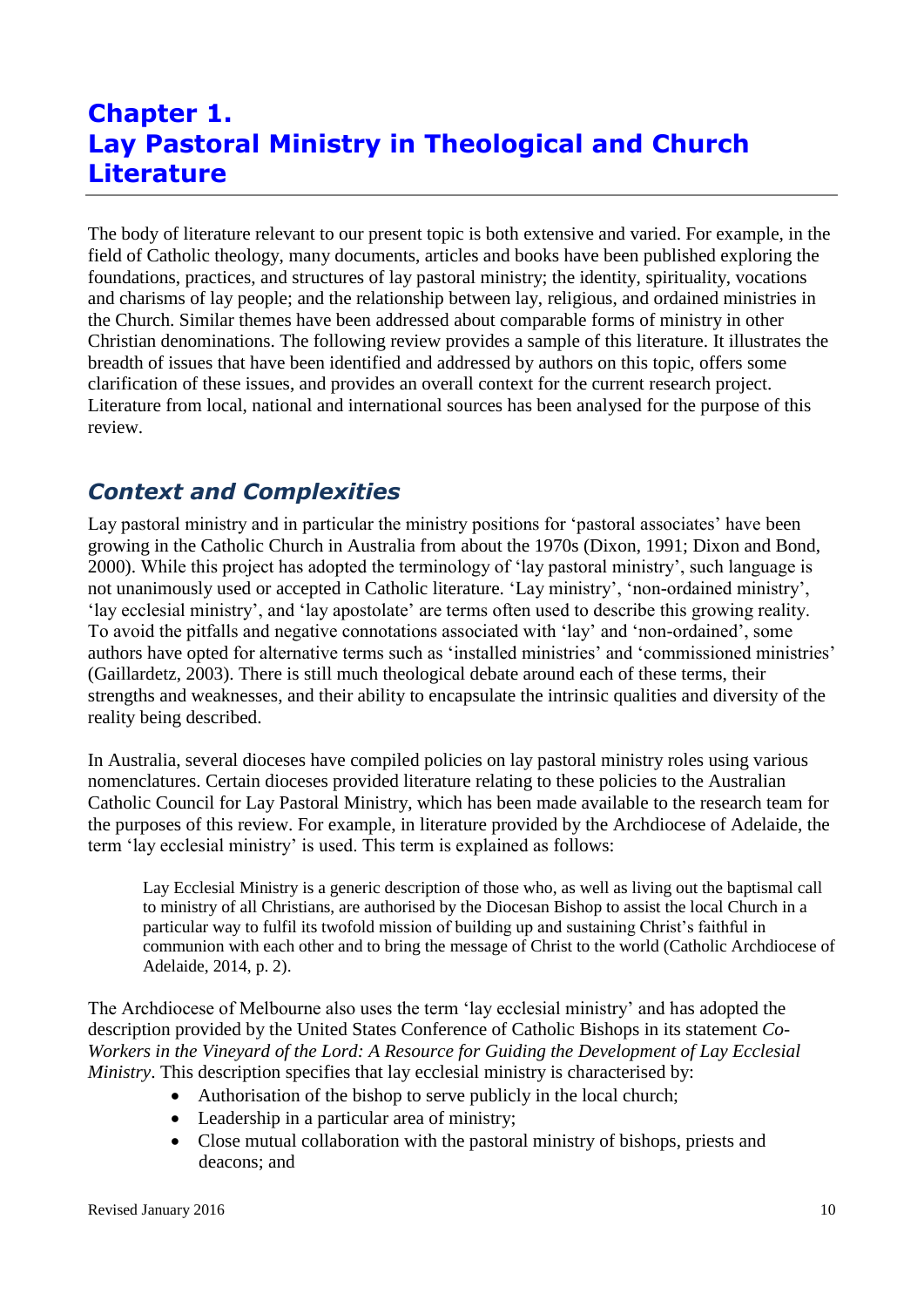• Preparation and formation appropriate to the assigned level of responsibilities (Carpenter, 2011, pp. 12–13; United States Conference of Catholic Bishops, 2005).

Within the reality of lay pastoral ministry, additional titles are used to describe particular ministry positions or roles: lay leaders, pastoral leaders, pastoral coordinators, parish life coordinators, pastoral associates, pastoral assistants, pastoral workers, sacramental coordinators, lay ministers, youth workers and lay chaplains (see Carpenter, 2011, pp.9–11). Such roles enjoy varying degrees of recognition and involve diverse ministry activities. People enter these roles through differing pathways and exercise widely differentiated responsibilities. Some roles have rigorous selection and training processes, and require professional qualifications, previous experience and accreditation, whereas others evolve from 'voluntary' ministry positions, and provide an opportunity for novices to gain experience in ministry working alongside more experienced ministers, with a view to undergoing formation and education for the role. Some roles are paid, or provide compensation and expenses, and others are unpaid.

The members of the faithful to whom the term 'lay pastoral ministry' may apply is further complicated by the tendency to understand the word 'lay' as being synonymous with 'nonordained'. Thus, religious persons are sometimes included in the term lay pastoral ministry. This inclusion remains the subject of much debate: although both lay and religious states are rooted in the sacrament of Baptism, the distinctive characteristics of religious life – its public perpetual vows, communal life, and congregational charisms and spiritualities – arguably differentiate it from the lay state. The tendency to refer to former religious persons as 'lay' also corroborates this distinction (Dixon and Bond, 2000, p.2). Nevertheless, certain titles (such as 'pastoral associate') are irrefutably applicable to both lay and religious states of life: ministry roles, responsibilities, and activities may be common to both lay and religious pastoral associates, even if their expression is quite distinct based on the unique evolution of their circumstances, spiritualities, and life commitments from the time of their baptisms.

In the Archdiocese of Adelaide, the title 'pastoral associate' or 'pastoral coordinator' is used to describe:

…an accredited person appointed by the Archbishop on the advice of a parish to work under the leadership of the Parish Priest. The role of a Pastoral Associate or Pastoral Coordinator is to support the mission and pastoral care of the parish community in accordance with the precepts, teachings and practices of the Catholic Church and as such is a formally recognised public ministry. Specific areas of ministry as a Pastoral Associate / Pastoral Coordinator will vary depending on the needs of an individual parish (Catholic Archdiocese of Adelaide, 2014, p. 3).

#### According to the Diocese of Maitland-Newcastle, a 'parish pastoral coordinator' is:

…a person other than a priest who is entrusted with a share in the pastoral care of a parish community as specified by the diocesan bishop in accordance with Canon 517.2. This person exercises a leadership role of responsibility for the day to day functioning of a parish community in partnership with the parish priest or moderator designated by the bishop. He/she will be responsible for the normal pastoral and administrative duties of the community with the exception of those duties and responsibilities reserved in general for an ordained priest or in particular the parish priest or moderator, as specified by Canon Law and the diocesan bishop. The primary purpose of this role is to support the Parish Priest in his pastoral outreach to the people (Catholic Diocese of Maitland-Newcastle, 2013a, p.1).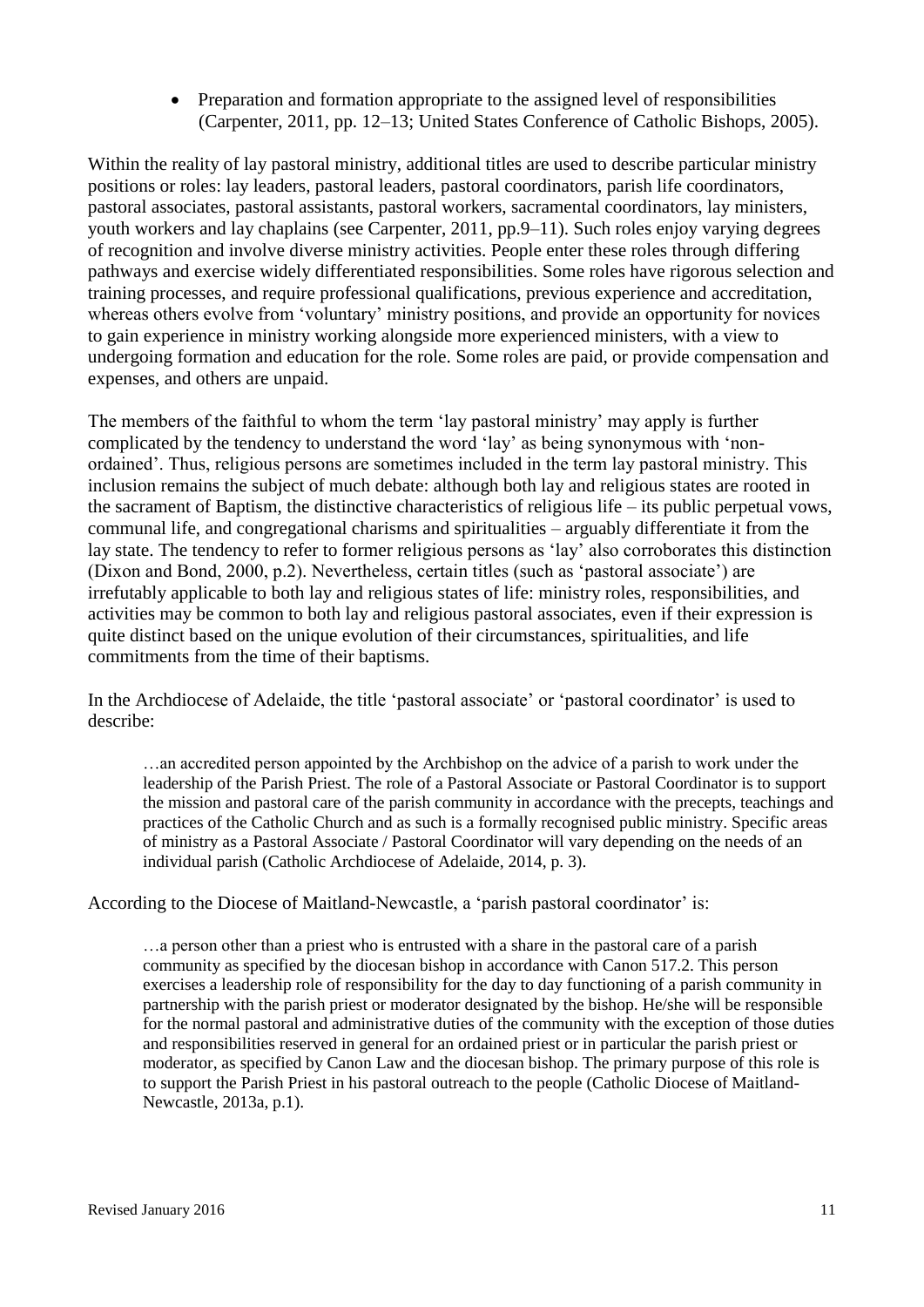A further description is given of the role of a 'parish pastoral leader', which corresponds with that of the role of the 'pastoral co-ordinator', except that its primary purpose is to 'lead the parish with the support of the Priest Moderator so that the people…are cared for pastorally, sacramentally and spiritually' (Catholic Diocese of Maitland-Newcastle, 2013b, p. 1). In addition, an explanation is given of the 'group of people' known as the 'parish pastoral leadership team'. This description matches that of the parish pastoral leader, except it specifies that the team 'lead the parish with the support of *the Parish Pastoral Co-ordinator* and the Priest Moderator so that the people…are cared for pastorally, sacramentally and spiritually' (Catholic Diocese of Maitland-Newcastle, 2013c, p.1. Emphasis added). The diocese also describes the role of a 'pastoral assistant' who 'supports the Parish Pastoral Leader with the pastoral life of the parish' (Catholic Diocese of Maitland-Newcastle, 2013d).

In the Archdiocese of Melbourne, a 'pastoral worker' is described as someone 'appointed by the Parish Priest to assist him in leading the mission and pastoral care of the parish community in accordance with the precepts, teachings and practices of the Catholic Church. Every Pastoral Worker position will have roles and responsibilities unique to that position as determined by the employing Parish Priest' (Catholic Archdiocese of Melbourne, 2015, p.6). This role is differentiated from the role of pastoral associate, since the pastoral worker 'undertakes some aspects of the role of a Pastoral Associate but is not accredited as a Pastoral Associate; or…undertakes a narrower range of pastoral duties than would otherwise be expected of a Pastoral Associate, such as liturgy and/or music coordination, catechist coordination or sacristan duties' (Catholic Archdiocese of Melbourne, 2015, p.6).

While the 'pastoral associate' in the Archdiocese of Melbourne is also initially characterised as someone who is 'appointed by the Parish Priest to assist him in leading the mission and pastoral care of the parish community in accordance with the precepts, teachings and practices of the Catholic Church,' there is a proviso that the pastoral associate's appointment 'reflects engagement in specific areas of Pastoral Associate ministry which will vary depending on the needs of an individual parish, and on the particular qualifications of the Pastoral Associate' (Catholic Archdiocese of Melbourne, 2015, p.8). As the employer, the parish priest plays an integral role in determining the roles and responsibilities of both the pastoral worker and associate employed to work in the particular parish.

The Archdiocese of Melbourne further delineates the 'Senior Pastoral Associate' as a person holding a position of 'formal public, responsible leadership in a parish,' who 'assists the Parish Priest in leading the mission and pastoral care of the parish community in accordance with the precepts, teachings and practices of the Catholic Church' (Catholic Archdiocese of Melbourne, 2015, p.11). Among the various roles outlined for the pastoral associate and senior pastoral associate, the primary distinguishing feature is that the latter has a responsibility 'as approved by the Parish Priest, and excluding those matters which are the exclusive domain of priests, [for] acting on behalf of the Parish Priest when he is not present' (Catholic Archdiocese of Melbourne, 2015, p.11).

These definitions indicate the varying manifestations of lay pastoral ministry roles in Australia: in the Archdiocese of Adelaide a pastoral associate/coordinator supports the mission and pastoral care of the parish community *under the leadership of* the parish priest; in the Diocese of Maitland-Newcastle, while the pastoral coordinator exercises a leadership role of responsibility *in partnership with* the priest, the primary purpose of the role is *to support* the parish priest; by contrast, the pastoral leader or pastoral leadership team *leads the parish with the support of* the priest moderator;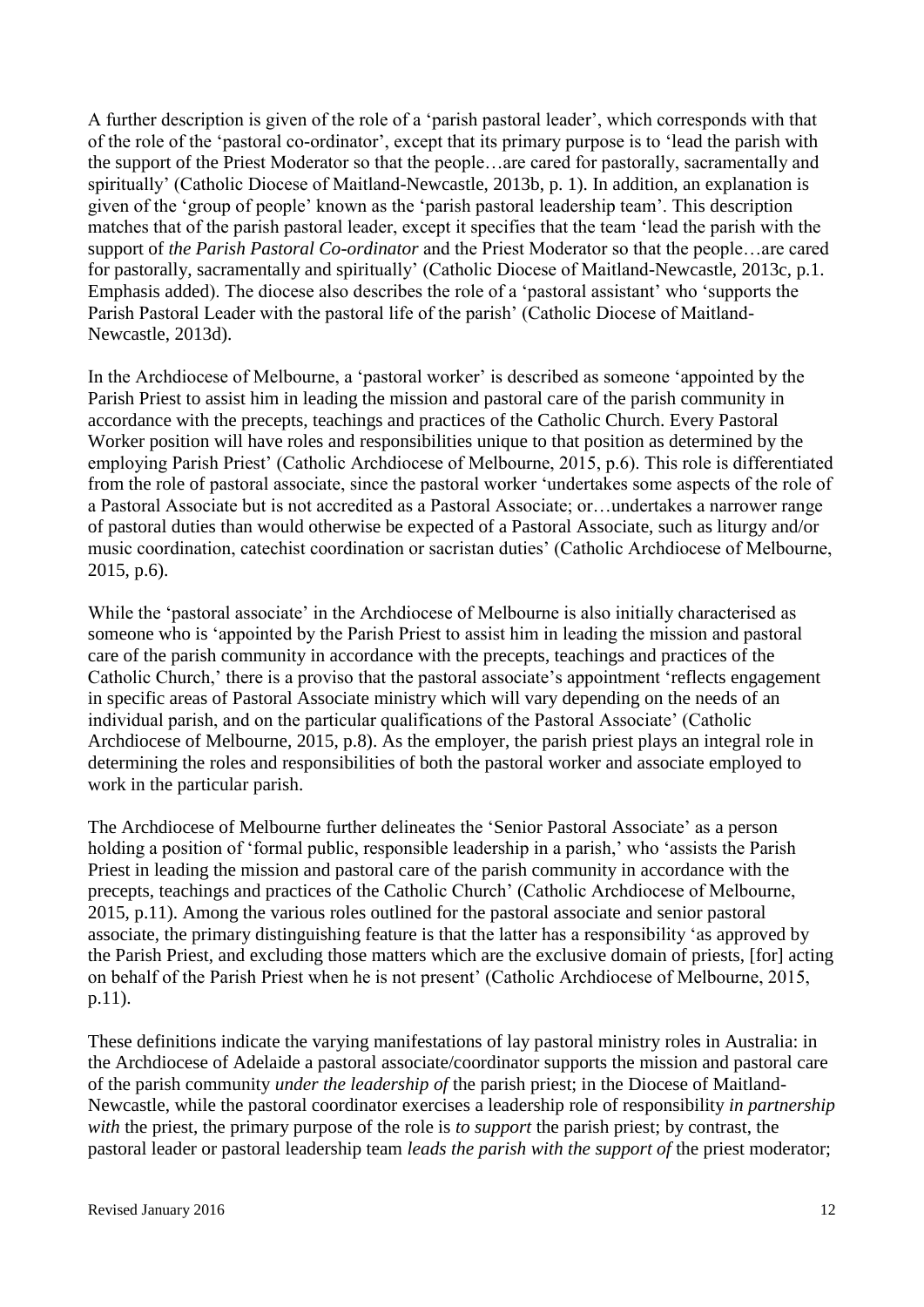and the pastoral assistant *supports the* [lay] *pastoral leader*(s). In the Archdiocese of Melbourne, the pastoral worker, associate, and senior pastoral associate all *assist* the parish priest in leading the mission and pastoral care of the parish, with the senior pastoral associate being able to *act on behalf of* the parish priest in his absence and with his approval. Several distinctions are evident in these descriptions: for example, the degree of responsibility the lay people have, according to their prescribed role, for the pastoral care of the community and their working relationship with other ministers exercising leadership.

Moreover, the pastoral associate/coordinator in Adelaide, the pastoral assistant in Maitland-Newcastle, and the pastoral worker, associate, and senior pastoral associate in Melbourne possess a different canonical status to the pastoral coordinator and pastoral leader(s) of Maitland-Newcastle, the latter being entrusted with a share in the pastoral care of the parish community in accordance with canon 517.2, which specifies:

If, because of a lack of priests, the diocesan bishop has decided that participation in the exercise of the pastoral care of a parish is to be entrusted to a deacon, to another person who is not a priest, or to a community of persons, he is to appoint some priest who, provided with the powers and faculties of a pastor, is to direct the pastoral care (*Code of Canon Law*).

Thus, lay pastoral ministry designations have different meanings in different contexts. In some instances, a pastoral coordinator or associate (senior or otherwise) may be working under the leadership of a resident parish priest. On other occasions, a pastoral coordinator may be entrusted with a leadership role to work in partnership with a parish priest or moderator who is not in residence in the parish because of the shortage of priests, or a senior pastoral associate may act on behalf of an absent parish priest. A pastoral coordinator may also have a supportive function for a parish leadership team, although they have the same canonical status. This supportive function may be necessary if a fledgling pastoral leadership team needs mentoring from a more experienced practitioner, or if they need someone with whom they could consult on particular issues of pastoral care.

It is noteworthy that the Archdioceses of Adelaide and Melbourne both specify the need for accreditation, which implies a certain level of qualification and ministry experience necessary for the respective roles outlined. However, it is arguable that the positions described by the Diocese of Maitland-Newcastle (except for the pastoral assistant) delineate roles that have greater degrees of leadership responsibility, due to their canonical status, than those in either archdiocese; from this one could infer a greater need for accreditation. It is significant that the levels of education, experience, and the need for accreditation are not consistent between comparable lay pastoral ministry positions in Australia. In other words, in contrast to other caring professions, role designations in this context do not represent standard, recognisable positions. Consequently, people moving between parish communities will have differing understandings and expectations of specific lay pastoral ministry roles; it is potentially more difficult for lay people exercising such roles to transition between roles and contexts; and, the readiness of individuals for positions of responsibility, and the quality of their resulting ministry, is not assured according to agreed standards.

Most recently, the Secretariat for Lay Ecclesial Ministry in the Archdiocese of Melbourne updated their accreditation standards for lay ecclesial ministers, including lay pastoral associates, lay chaplains and others, who work within the archdiocese. In the following excerpt the Secretariat outlines its rationale for providing accreditation standards: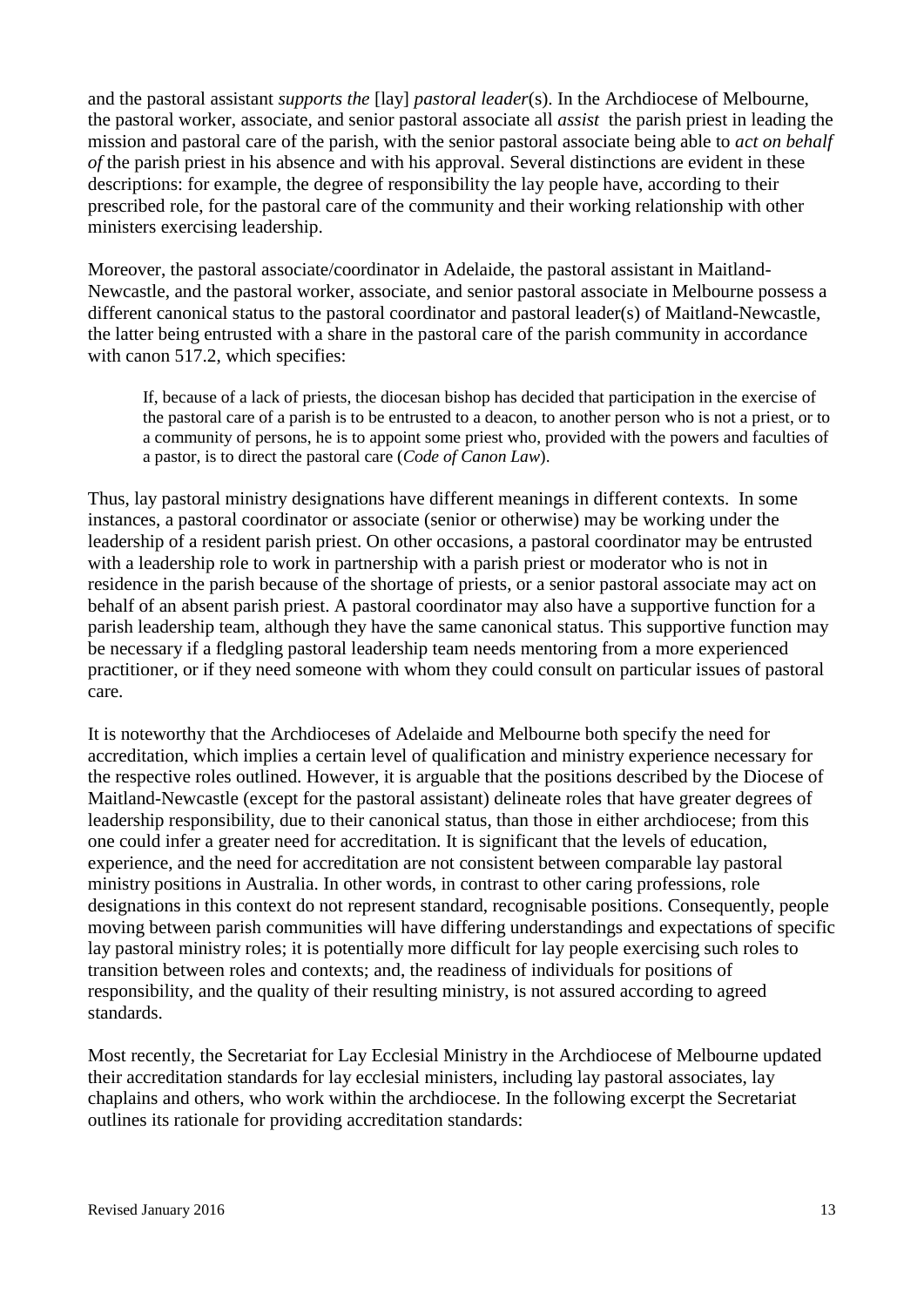Lay Ecclesial Ministers, just like the ordained, *need and deserve formation of high standards* that will provide them with the necessary skills and resources to *adequately* minister to the community in which they serve.

In the professions which require accreditation, for instance psychology, social work, and teaching, there are always two areas under which criteria are established: academic training and experience in the field. *So to accredit a person as Lay Ecclesial Minister is to officially recognise the person as having achieved certain minimum standards in theoretical knowledge and practical experience which fit them for their role in ministry.* It is both a recognition and an affirmation of the professionalism that is required by ministers in contemporary ministry.

Lay Ecclesial Ministers have a privileged position of dealing with the joys and fragilities of people within the ministry community. *There is a duty of care to ensure that Lay Ecclesial Ministers are equipped to pastorally support those within the ministry community*. Accreditation as a Lay Ecclesial Minister *provides an assurance to the ministry community, the employer and the Archdiocese of Melbourne that the accredited minister has achieved a standard of capabilities that are recognised as being important and required in order to have the capacity to adequately minister.* 

Finally, accreditation helps to *create a common shared language* to develop a mission of Church, a community of practice working with likeminded people, and to help ministers see themselves as part of a larger 'team' of pastoral practitioners. Accreditation assists in the formation and ongoing growth of ministers and development of common guidelines to improve ministerial practice (Catholic Archdiocese of Melbourne, 2015, pp. 3–4. Emphasis added).

There are several critical principles in this passage concerning accreditation standards: for example, that they will provide assurance to the community, the employer, and the diocese; create a common shared language; contribute to the growth of ministers; and, assist in the development of common guidelines to improve ministerial practice. The greater the degree of responsibility in particular ministry positions, the more integral these principles become to sustaining the quality of ministerial practice.

# *Identity, Responsibility and Ministry*

## **Identity**

The primary identity of people in lay pastoral ministry is what they have in common with all the baptised: their identity as Christian disciples. This is what Kenan Osborne terms the 'common matrix of all Christians', and it is a concept that proved influential at the Second Vatican Council during the preparation of the Dogmatic Constitution on the Church *Lumen Gentium* (*LG*). Osborne explains that the Council Fathers, deliberately placing the chapter 'On the People of God' before those on the hierarchy, laity, and vowed religious, used three specific terms to articulate this common matrix: the people of God, *christifideles*, and the priesthood of all believers. Although these terms are meant to convey the common discipleship of all the baptised, they are still sometimes used to designate lay people (Osborne, 2003, pp. 530–540). Rightly understood, however, they express the reality that 'before there are ordained and nonordained, clergy and lay, all church members are the Christian faithful, the baptized, called to common discipleship in Christ' (Gaillardetz, 2003, p. 27).

The term 'disciple', meaning 'follower' or 'learner', was used to identify followers of Jesus in the New Testament: 'the disciples are those who freely choose to follow the Lord, to be with him, and to accept a mission' (O'Grady, 1991, p. 67). Through his teachings, Christ revealed the mysteries of the Kingdom of God to his disciples, drew them into intimate relationship with him, and gave them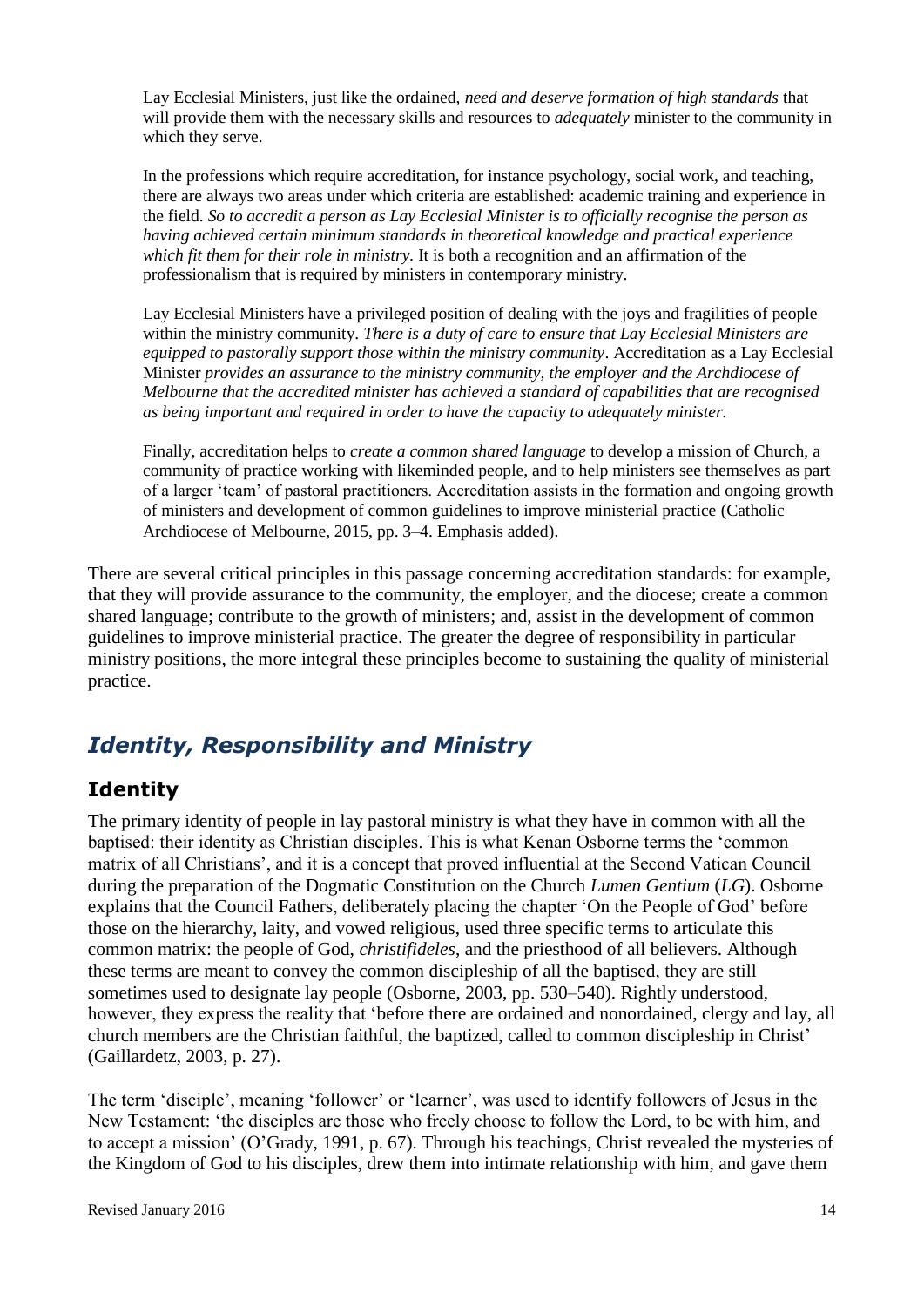a share in his mission, joy, and sufferings (*Catechism of the Catholic Church*, n. 787). The call from Jesus to 'follow me' (Mt 4:19; Mk 1:17) is both a call to personal relationship with Jesus and a call to communal relationship with those who accompany or follow Jesus. It is a call to grow in understanding of Jesus' teaching, to live by his commandments, to follow his example, to bear witness to his message, and to overcome the struggles, tensions, and adversity encountered on the way.

Christ instituted baptism as the gateway to this way of life that is Christian discipleship: 'Go therefore and make disciples of all nations, baptizing them in the name of the Father and of the Son and of the Holy Spirit, and teaching them to obey everything that I have commanded you' (Mt 28: 19-20; Attridge, 2006). Thus, Christians are called by God to embrace a new way of life through the sacrament of Baptism:

Baptism initiates us into the way of discipleship, a journey that demands the whole self for one's whole life. Our fundamental call is to be a disciple by living the way of discipleship. …Through the waters of baptism, Christians together heed God's call and promise to embrace a common way of life – a life of discipleship in communion for mission. This is the most basic, elemental, and foundational reality, identity, and promise of the Christian. It is what constitutes a people, a holy people, the people of God (Cahalan, 2010, p.27).

This fundamental call from God, shared by all the baptised, was affirmed in conciliar teaching: the Council Fathers acknowledged that all the faithful, who are by baptism 'constituted among the People of God', share in the same 'Christian vocation', which is the mission of the whole Christian people – to spread the Kingdom of God throughout the earth (*AA*, §2, *LG*, §31). The faithful are further called, through their communal relationship with each other, to be 'the initial budding forth of that kingdom' (*LG*, §5), to serve 'as a leaven' in the world, transforming it into God's family (*AA*, §40). This mission is an obligation (or responsibility) for 'every disciple of Christ,' each according to their own state (*LG*, §17).

This sense in conciliar teaching of the responsibility of all Christian disciples has found a more succinct expression in the post-conciliar notion of 'co-responsibility'. Pope John Paul II appealed for the lay faithful to be 'active and coresponsible' in the mission of the Church (*CL*, §21). Pope Benedict XVI also reflected on the co-responsibility of the laity. He affirmed 'a renewed awareness of our being Church and of the pastoral co-responsibility which, in Christ's name, we are all called to exercise' (*Opening Address of the Pastoral Convention of the Diocese of Rome on the theme: 'Church Membership and Pastoral Co-Responsibility'*). In addition, he stated:

Co-responsibility demands a change in mindset especially concerning the role of lay people in the Church. They should not be regarded as 'collaborators' of the clergy, but, rather, as people who are really 'co-responsible' for the Church's being and acting. It is therefore important that a mature and committed laity be consolidated.

Although Pope Francis does not use the term 'co-responsibility' in his apostolic exhortation *Evangelii Gaudium*, he too is aware of the identity and mission of the lay faithful in the Church:

There has been a growing awareness of the identity and mission of the laity in the Church. We can count on many lay persons, although still not nearly enough, who have a deeply-rooted sense of community and great fidelity to the tasks of charity, catechesis and the celebration of the faith. At the same time, a clear awareness of this responsibility of the laity, grounded in their baptism and confirmation, does not appear in the same way in all places. In some cases, it is because lay persons have not been given the formation needed to take on important responsibilities. In others, it is because in their particular Churches room has not been made for them to speak and to act, due to an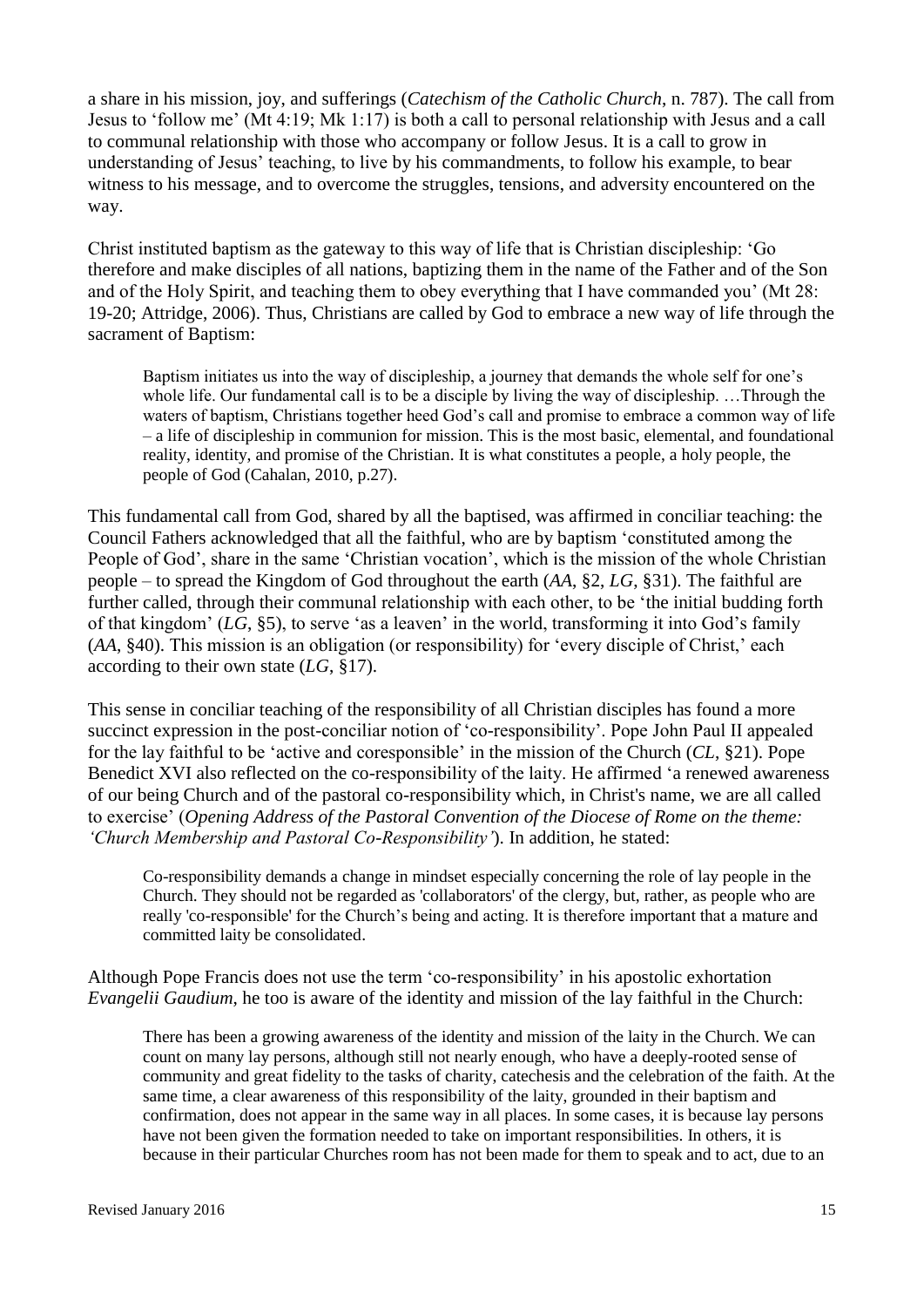excessive clericalism which keeps them away from decision-making (*EG*, §102).

It is noteworthy that Francis views formation and an attitude of openness and acceptance as integral for the flourishing of lay responsibilities in the Church.

The conciliar view that each Christian lives the common vocation of discipleship (their coresponsibility) *in his or her own way, or according to his or her state of life,* indicates that Christians have both a shared vocation (i.e. discipleship) and a specific vocation. Kathleen Cahalan suggests '*our baptismal identity and call to be a Christian disciple is lived out in and through the particular callings that constitute our vocation*' (Cahalan, 2010, p. 28. Emphasis in original). John Paul II affirmed the particular or unique vocations of each disciple in *Christifideles Laici*:

Being 'members' of the Church takes nothing away from the fact that each Christian as an individual is 'unique and irrepeatable'. On the contrary, this belonging guarantees and fosters the profound sense of that uniqueness and irrepeatability, in so far as these very qualities are the source of variety and richness for the whole Church. Therefore, *God calls the individual in Jesus Christ, each one personally by name*. In this sense, *the Lord's words "You go into my vineyard too", directed to the Church as a whole, come specially addressed to each member individually* (*CL*, §28. Emphasis added).

Thus, God calls each individual personally 'to work for the coming of his Kingdom in history', and this 'personal vocation and mission defines the dignity and the responsibility of each member of the lay faithful' (*CL*, §58). Moreover, although all vocations serve the one mission and are directed to the good of the Church as a whole, each one 'offers a *totally unique contribution* on behalf of the whole body,' or the 'organic communion' of the Church, which is characterised by 'a *diversity* and a *complementarity* of vocations and states in life, of ministries, of charisms and responsibilities' (*CL*, §20).

For the realisation and exercise of these unique and diverse – but complementary – vocations, the Holy Spirit 'gives the faithful special gifts… (cf. 1 Cor. 12:7), "allotting them to everyone according as He wills" (1 Cor. 12:11)', making them 'fit and ready to undertake the various tasks and offices which contribute toward the renewal and building up of the Church' (*AA*, p. 3, *LG*, p.12). For Cahalan, these gifts or 'charisms' are given to all Christians to help them discern their individual vocations as disciples. These charisms are the way God calls, through the promptings of the Spirit; if they are discerned, they enable the Christian to discover his or her call from God; if they are embraced or responded to, they will enable the whole community to flourish in its mission (Cahalan, 2010, pp. 30–37).

According to conciliar and post-conciliar teaching, the particular vocations of the lay faithful are to 'carry out for their own part' the Christian mission in the Church and in the world (*LG*, §31), sharing in the threefold mission of Christ as Priest, Prophet, and King, by the spiritual sacrifices of their daily lives, by proclaiming the Kingdom of God, and spreading that Kingdom in history (*CL*, §14), reaching out to all wherever they may be encountered (*GS*, §9).

This was the vision around which lay pastoral ministry roles developed: alongside the laity's responsibility to spread the Kingdom of God *in the world*, lay people responded to their calling from Christ to participate in the task of building up the communion of the People of God *in the Church*, by exercising their share in Christ's priestly, prophetic, and kingly ministries*.* Elaborating on this activity, the Council's Decree on the Apostolate of the Laity *Apostolicam Actuositatem* stated: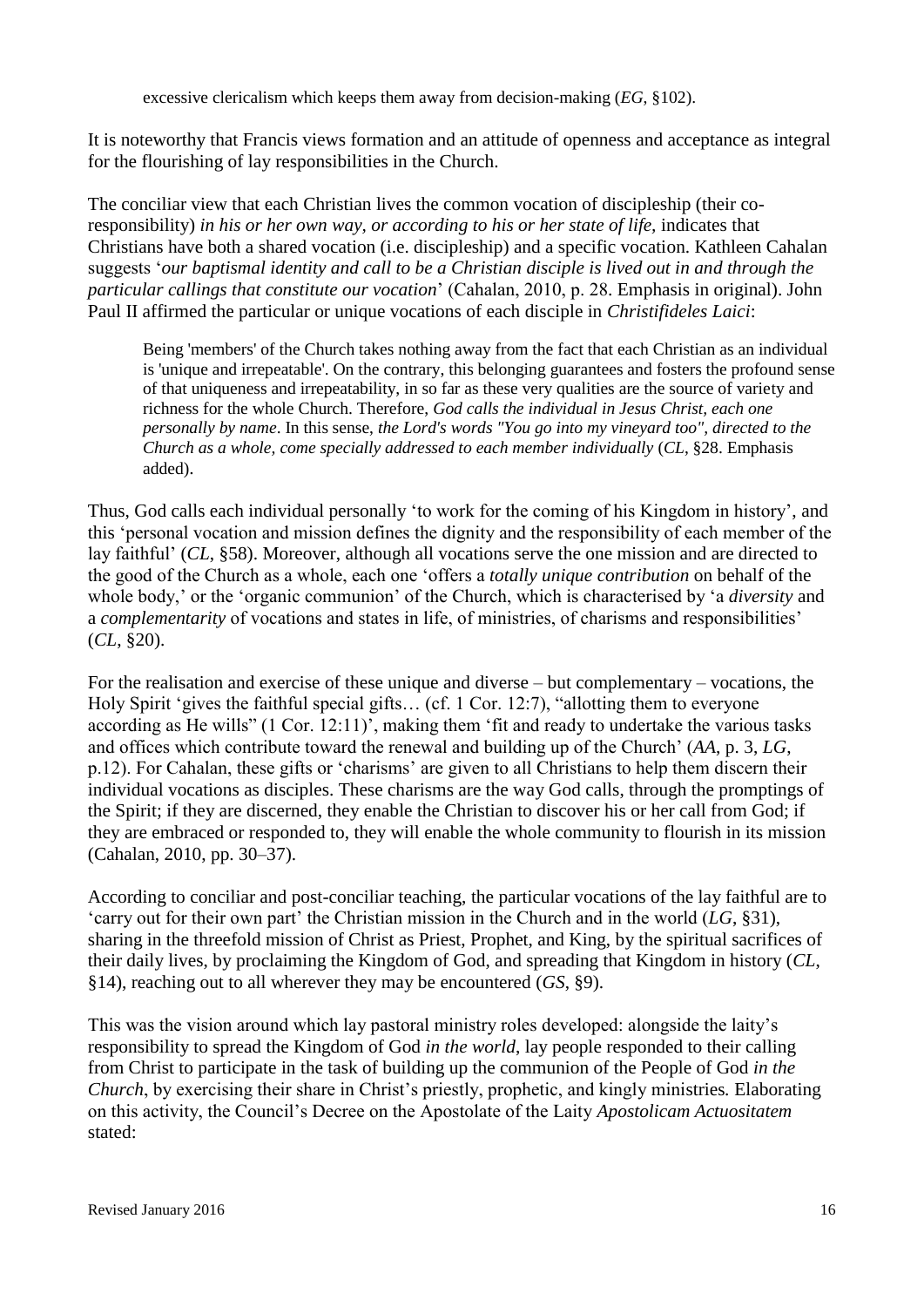Their activity is so necessary *within the Church communities* that without it the apostolate of the pastors is often unable to achieve its full effectiveness. In the manner of the men and women who helped Paul in spreading the Gospel (cf. Acts 18:18, 26; Rom. 16:3) the laity with the right apostolic attitude supply what is lacking to their brethren and refresh the spirit of pastors and of the rest of the faithful (cf. 1 Cor. 16:17-18). Strengthened by active participation in the liturgical life of their community, they are eager *to do their share of the apostolic works of that community*. They bring to the Church people who perhaps are far removed from it, earnestly cooperate in presenting the word of God especially by means of catechetical instruction, and *offer their special skills* to make the care of souls and the administration of the temporalities of the Church more efficient and effective (*AA*, §10. Emphasis added).

Thus, the teaching of the Second Vatican Council provided a strong basis for the development of lay pastoral ministry roles, wherein lay people are called and gifted by God to participate in their own way in evangelisation, catechesis, pastoral care and administration within their church communities. Lay people are entrusted, recognised, and mandated by the hierarchy to exercise these roles 'in union with their priests' (*AA*, §§24, 10). This unity is at the core of co-responsibility.

Yet scholars recognise that lay pastoral ministry is a reality that 'runs ahead of theological reflection' (S. Wood, 2003, p.ix). They acknowledge that the conciliar teaching did not enunciate an unequivocal understanding of lay pastoral ministry: at times it seems to emphasise the secular nature of the lay vocation, stressing the laity's call from God to 'work for the sanctification of the world from within as a leaven' (*LG*, §31), and arguably this can be seen to contradict the lay call to activity 'in the Church' or intra-ecclesial activity. If one interprets the transformation of the world as a 'purely lay' activity (*Instruction on Certain Questions Regarding the Collaboration of the Non-Ordained Faithful in the Sacred Ministry of the Priest* (1997)), the implication is that ministry in the Church is a purely clerical activity. This viewpoint suggests 'an implicit acceptance of a clearly defined distinction between the sacred and the temporal', and between clergy and laity (Gaillardetz, 2014, p. 2).

However, as has been previously referred to, *Gaudium et Spes* specifies that it is the mission of the whole Church to serve 'as a leaven' in the world, transforming it into God's family; and, secular duties and activities do not belong exclusively to lay people (*AA*, §§40, 43). Moreover, in at least two passages, *Lumen Genium* refers specifically to the intra-ecclesial activity of lay people: 'some of them have to fulfil their religious duties on their own, when there are no sacred ministers or in times of persecution; and [...] many of them devote all their energies to apostolic work' (*LG*, §35); and 'there are also laymen, chosen of God and called by the bishop...[who] spend themselves completely in apostolic labours, working the Lord's field with much success' (*LG*, §41).

In accordance with this understanding, the US Bishops make an important affirmation concerning both the secular vocation of the laity and the intra-ecclesial activity of certain lay people:

All of the baptized are called to work toward the transformation of the world. Most do this by working in the secular realm; some do this by working in the Church and focusing on the building of ecclesial communion, which has among its purposes the transformation of the world. Working in the Church is a path of Christian discipleship to be encouraged by the hierarchy (United States Conference of Catholic Bishops, 2005, p. 8).

Here the US Bishops have articulated that the secular vocation of lay people working in the church is not abandoned, but rather fulfilled, when they engage in the intra-ecclesial activity (or ministry) of building up the People of God.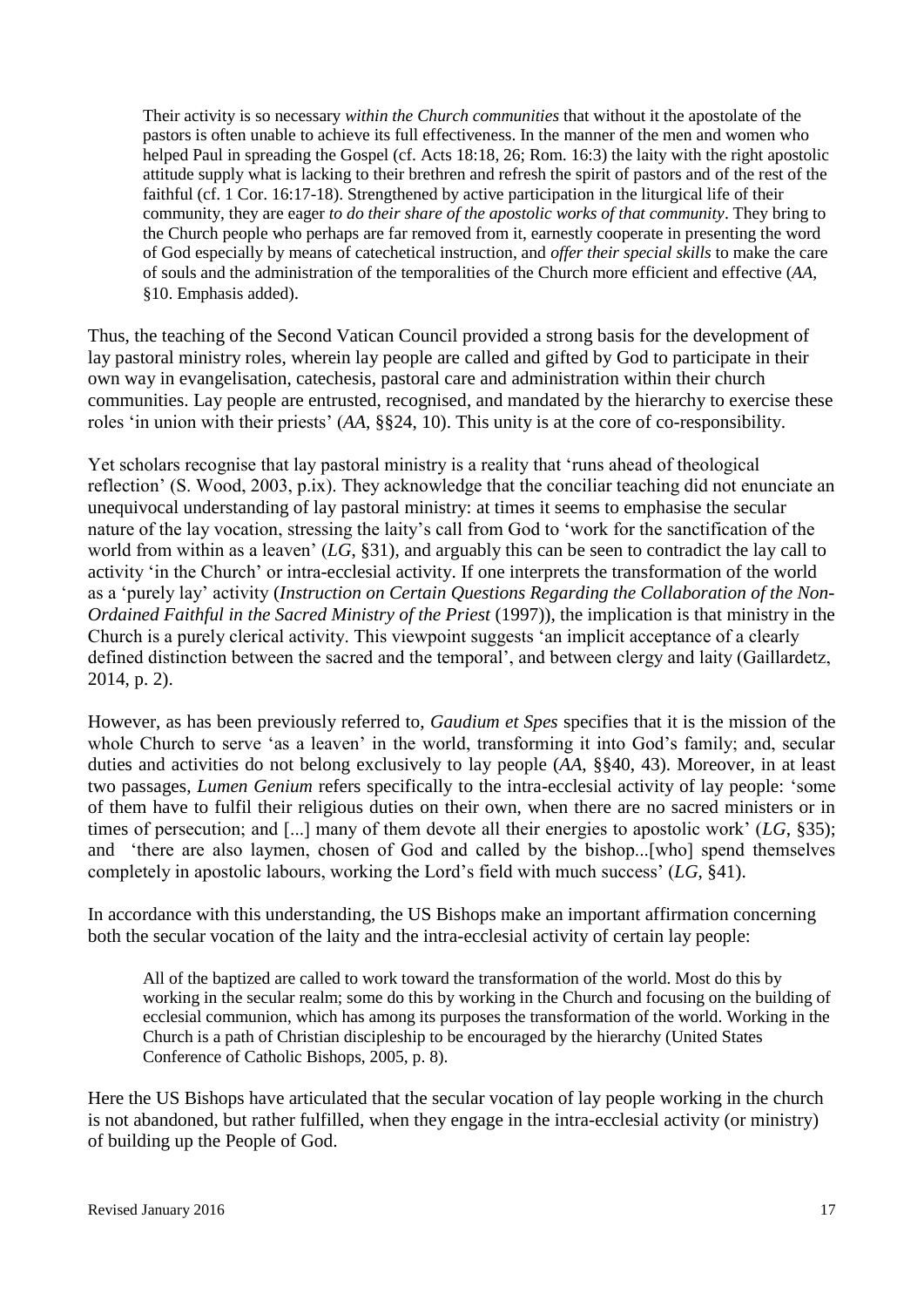In this context, it is noteworthy that Cahalan views 'ministry' as a distinct vocation among the many vocations that exist within the Christian community. She asserts that, for those active in ministry, this vocation can be a further realisation of their call to discipleship: 'the self-identity of the minister is rooted in discipleship and the further deepening of that identity takes place by living the demands of discipleship in and through the vocation to ministry' (Cahalan, 2010, p. 49). Thus, in respect to lay pastoral ministry, it can be said that the identity of lay pastoral ministers as disciples is deepened in and through their particular vocation to lay pastoral ministry.

Aurelie Hagstrom corroborates this understanding by arguing that the lay people working in the Church bring the secular aspect of their identity to bear on their intra-ecclesial work. It is this characteristic that makes their share in the Church's mission distinctive:

The secular character of the laity influences and colors the laity's activities not only in the world, but also in the Church. The activities of the laity in intra-ecclesial affairs, such as ecclesial lay ministry, flow from the secular character which they laity bring to these services and ministries. The identity or being of the laity, which includes the secular dimension, influences and determines even the intraecclesial functions or activities carried out by the laity. Their secular character actually enhances and enriches ecclesial lay ministry, making it distinctive in the life of the Church. It is a gift, not a hindrance, to full participation in the life of the Church *ad intra* (Hagstrom, 2003, p. 159).

Thus, not only is the identity of the lay pastoral minister as a disciple deepened by their ministerial work building ecclesial communion, but this activity is enriched by their unique secular character.

#### **Ministry**

Cahalan offers two definitions of ministry, which are of relevance in understanding lay pastoral ministry. The first, stated briefly, is that '*ministry is the vocation of leading disciples in the life of discipleship for the sake of God's mission in the world*' (Cahalan, 2010, p.50. Emphasis in original). This means that what distinguishes ministry from discipleship is that ministers have a vocation to lead other Christians in their lives of discipleship. As a consequence, all ministers are disciples, but not all disciples are called to be ministers. Cahalan argues that there are charisms given to some individuals within the community by the Holy Spirit which pertain to community leadership (1 Cor 12:7-11; Cahalan, 2010, p.33). These charisms make them fit for the vocation to ministry.

There is some confusion and debate in Catholic literature around this point: the relationship between discipleship and ministry. For example, on the one hand, in a way similar to Cahalan, Thomas O'Meara acknowledges that 'the Christian life is not the same as ministry,' that it 'is wider than church ministry,' and 'ministry brings something more specific: namely, public voice and action directly for the kingdom' (O'Meara, 1999, p.145). On the other hand, he states that 'every Christian has a vocation to ministry, to serving the kingdom of God,' (thus equating mission and ministry) even while he admits of the diversity within ministry where 'some are called to give more and more of their time and energies to spreading the kingdom' (O'Meara, 1999, p.210). Despite these contradictory statements, Richard Gaillardetz and John N Collins certainly associate O'Meara with the latter position – that all Christian activity is ministry (Collins, 2006, p.12; Gaillardetz, 2003, p.36). Paul Bernier similarly asserts 'our theology tells us that baptism should lead all Christians to some ministerial activity' (Bernier, 2014, p. 251).

The concept that all Christians are called to ministry has caused conflict in the life of the Church, and has led some of the faithful, scholars and church leaders to be concerned for the distinctiveness of ordained ministry: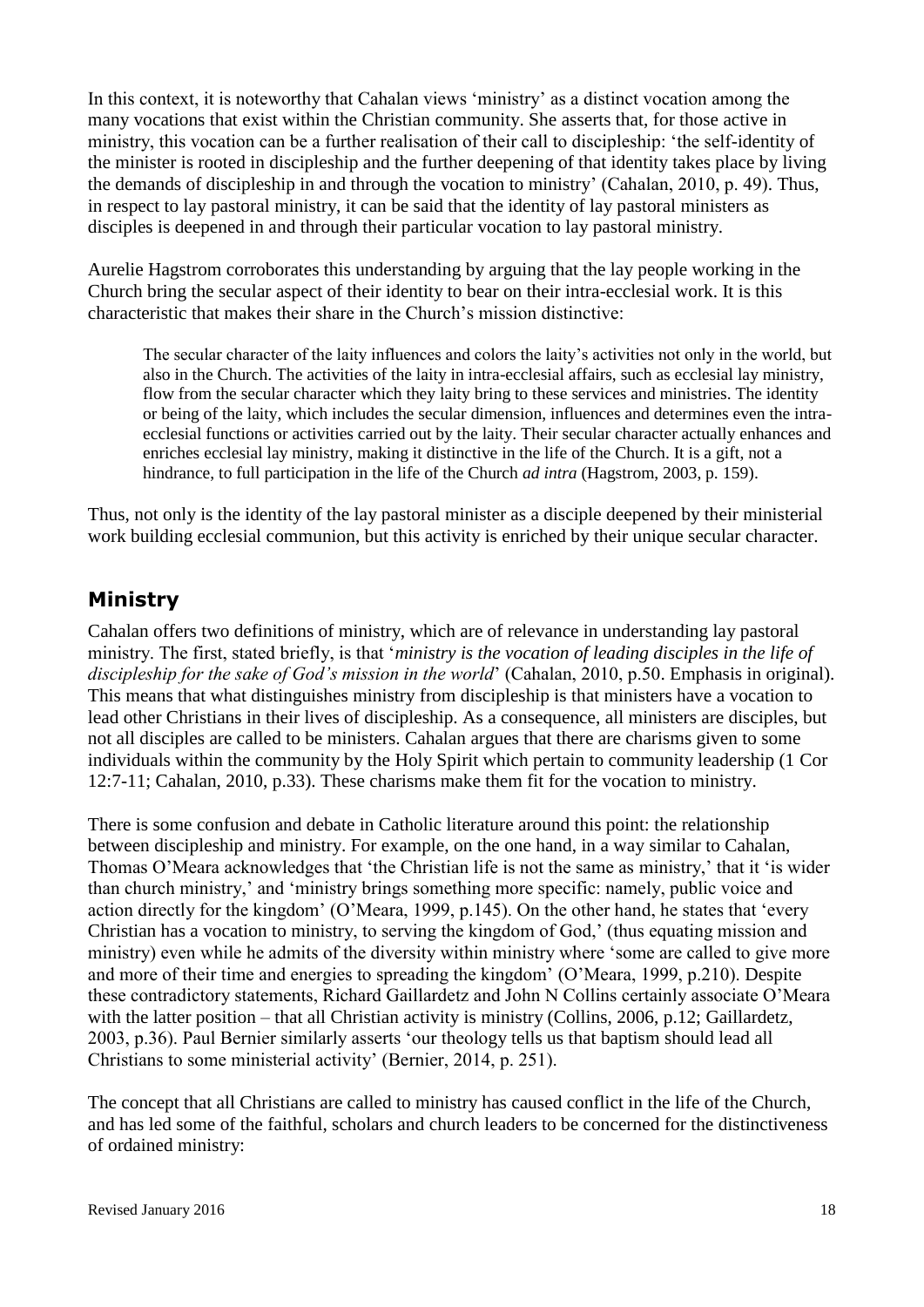[It]…has left many priests and potential priests questioning their identity in the Church. Some lay ministers resent what they see as prerogatives and privileges accorded to the ordained. While some members of the Church are attempting to reclaim an identity for the ordained based on hierarchical and juridical powers, others are rejecting the very notion of the distinctive ministry of the ordained (S. Wood, 2003, p.ix).

It is arguable that certain scholars endorse the conviction that all Christians are called to ministry in order to reaffirm conciliar teaching about the dignity and activity of the lay faithful in the Church, but this can be done to the detriment of ordained ministry:

The rise of the laity seems to go hand in hand with the diminishment or marginalizing of the ordained. It doesn't have to be the case, but generally the cry of John the Baptist in relation to ministry and the laity is true: the laity must increase and the ordained must decrease. This development can be observed in the anxiety about the role and identity of the ordained. It is also expressed in the frustrations of the laity when they are held back, silenced or ignored (Pickard, 2006, p.84).

The tendency to diminish ordained ministry led in 1997 to the publication of an *Instruction on Certain Questions Regarding the Collaboration of the Non-Ordained Faithful in the Sacred Ministry of the Priest*, by eight dicasteries of the Roman Curia. This *Instruction* was primarily concerned with highlighting the essential difference between the common priesthood of the faithful and the ministerial priesthood of the ordained. The *Instruction* emphasised this difference based on the conciliar teaching that these 'differ from one another in essence and not only in degree' (*LG*, §10). It was also reliant on the teaching of John Paul II in *Christifideles Laici*, which noted the 'tooindiscriminate use of the word "ministry", [and] the confusion and the equating of the common priesthood and the ministerial priesthood' (*CL*, §23).

In his comments addressing the confusion between discipleship (or common priesthood) and ministry, John Paul II stated, on the one hand, that 'a person is not a minister simply in performing a task, but through sacramental ordination', while on the other he emphasised the 'necessity' of expressing:

…with greater clarity, and with a more precise terminology, both *the unity of the Church's mission* in which all the baptized participate, and the substantial *diversity of the ministry* of Pastors which is rooted in the Sacrament of Orders, all the while respecting the other ministries, offices and roles in the Church, which are rooted in the Sacraments of Baptism and Confirmation (*CL*, §23. Emphasis in original).

Furthermore, he states that 'Pastors…ought to acknowledge and foster the ministries, the offices and roles of the lay faithful that find their *foundation in the Sacraments of Baptism and Confirmation,* indeed, for a good many of them, *in the Sacrament of Matrimony*' (*CL*, §23. Emphasis in original). Subsequently, Benedict XVI emphasised that it is 'important that a mature and committed laity be consolidated, which can make its own specific contribution to the ecclesial mission with respect for the ministries and tasks that each one has in the life of the Church and always in cordial communion with the bishops' (*Message on the Occasion of the Sixth Ordinary Assembly of the International Forum of Catholic Action*).

Thus, post-conciliar teaching is incongruous: a person can only become a 'minister' through ordination, yet 'ministries' rooted in the sacraments of baptism, confirmation, and matrimony, which make their own specific contribution to the mission of the Church, are acknowledged. In an effort to find a solution to this incongruity some scholars claim: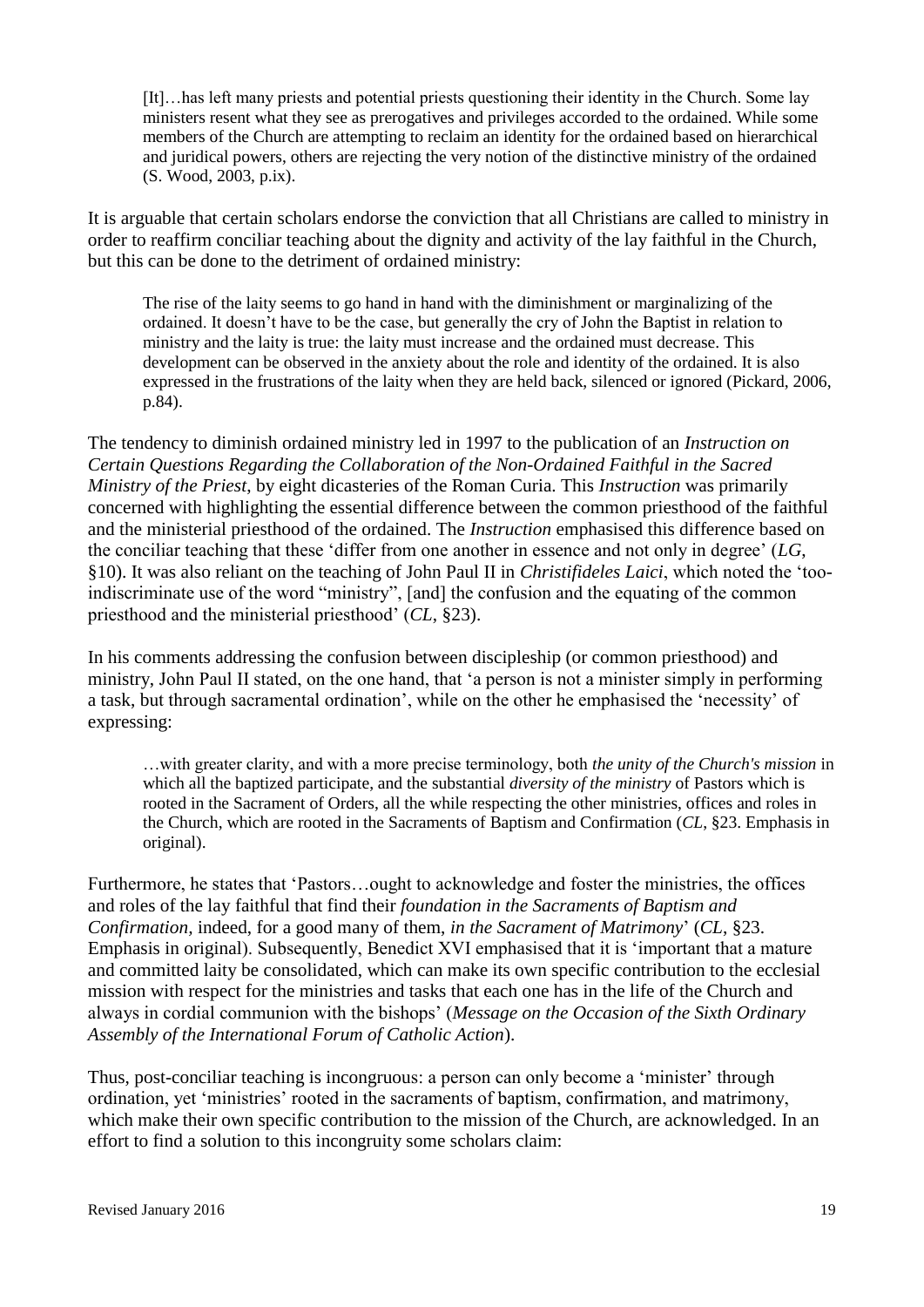The layman has an indispensable positive role in the Church. But the layman is *never* a minister. To be a lay minister would be an oxymoron. One becomes a minister only through the sacrament of Orders (LG 10), whose "vector" points towards the service of the laity, just as the "I" (Logos) of Christ points as gift to death for the Bride (Church). *If* the layman *exercises* ministry, it is *always* by deputation, for a period of time and never in an activity that demands the unique empowerment of Orders (Connor, 2002, p.274. Emphasis added).

This reasoning creates a distinction between the practice of ministry and the identity of the minister, based on the understanding that one does not become a minister by performing certain functions or engaging in certain activities. It assumes one cannot have a specific vocation to ministries, offices, and roles that have their foundation in any sacrament other than Holy Orders. Consequently, it reduces all lay intra-ecclesial activity to those tasks, offices, and roles entrusted to the laity in cases of supply for lack of priests 'when necessity and expediency in the Church require it': 'namely, to exercise the ministry of the word, to preside over liturgical prayers, to confer Baptism, and to distribute Holy Communion in accord with the prescriptions of the law' (*CL*, §23).

This rejection of the identity of the 'lay minister' is an oversimplification of the theological tensions regarding ministry in the church; and the limiting of ministry roles that can be exercised by the laity is not faithful to the nuances of John Paul II's teaching. On the one hand, *Christifideles Laici* did affirm that the 'task exercised in virtue of supply takes its legitimacy formally and immediately from the official deputation given by the Pastors, as well as from its concrete exercise under the guidance of ecclesiastical authority' but, on the other hand, it also confirmed the ministries of the lay faithful arising from the sacraments of initiation and marriage, as shown above (*CL*, §23). This teaching corresponded with the conciliar vision of *Lumen Gentium*, which outlined legitimate forms of intra-ecclesial activity based on the 'lay apsotolate', in addition to the 'more direct form[s] of cooperation in the apostolate of the Hierarchy', to which it states lay people 'can also be called' (*LG*, §33).

At the root of this tension in Catholic literature, as has been mentioned, is the contentious viewpoint that all Christians are called to ministry. Scholars turn to biblical sources – and, in particular, to the early Christian communities of the New Testament – to consider the validity of such understandings of ministry (Cooke, 1976; Gooder, 2006). For some, an interpretation of key texts leads them to postulate 'a corporate *ministry* of the church', that is, a 'commission that pertains to all baptized Christians including those designated for specialized ministries' (Cooke, 1976, p. 203. Emphasis added). Collins is especially critical of this stance based on his indepth analysis of the writings of Paul, and Paul's use of '*diakon-* words' (i.e. words derived from the cognate Greek term *diakonia*, commonly translated into English as 'service' or 'ministry'). For example, Collins suggests that if the terms 'gifts', 'services', and 'activities' in 1 Cor 12:4-6 were interpreted as being interchangeable, then 'the whole church performs *diakoniai* or ministries' (Collins, 2006, p. 28). However, from his analysis of early Christian writings and ancient non-Christian sources, he surmises that the terms are not in fact interchangeable.

Rather, *diakonia* or 'ministry' in 1 Cor 12:5 was understood by early Christian communities as being distinct from the word 'gifts' used in 1Cor 12:4: the term used in 1 Cor 12:5 meant the ministry of 'privilege, responsibility and burden of those few chosen to deliver the Word in the name of God, Christ and Spirit'. In other words, after the generic 'gifts' (in 1 Cor 12:4), two species of gifts are recognised: services or 'ministries,' 'comprising ministerial functions of a divine quality pertaining to those who had come among them delivering the Word of God'; and, activities or 'workings,' 'which are distributed churchwide'. Thus, Collins maintains that a more accurate interpretation of the term *diakonia* refers to a particular ministry of designated leaders, and not to the activities of all disciples (Collins, 2006, pp. 27–29). The term ministry thereby applies to certain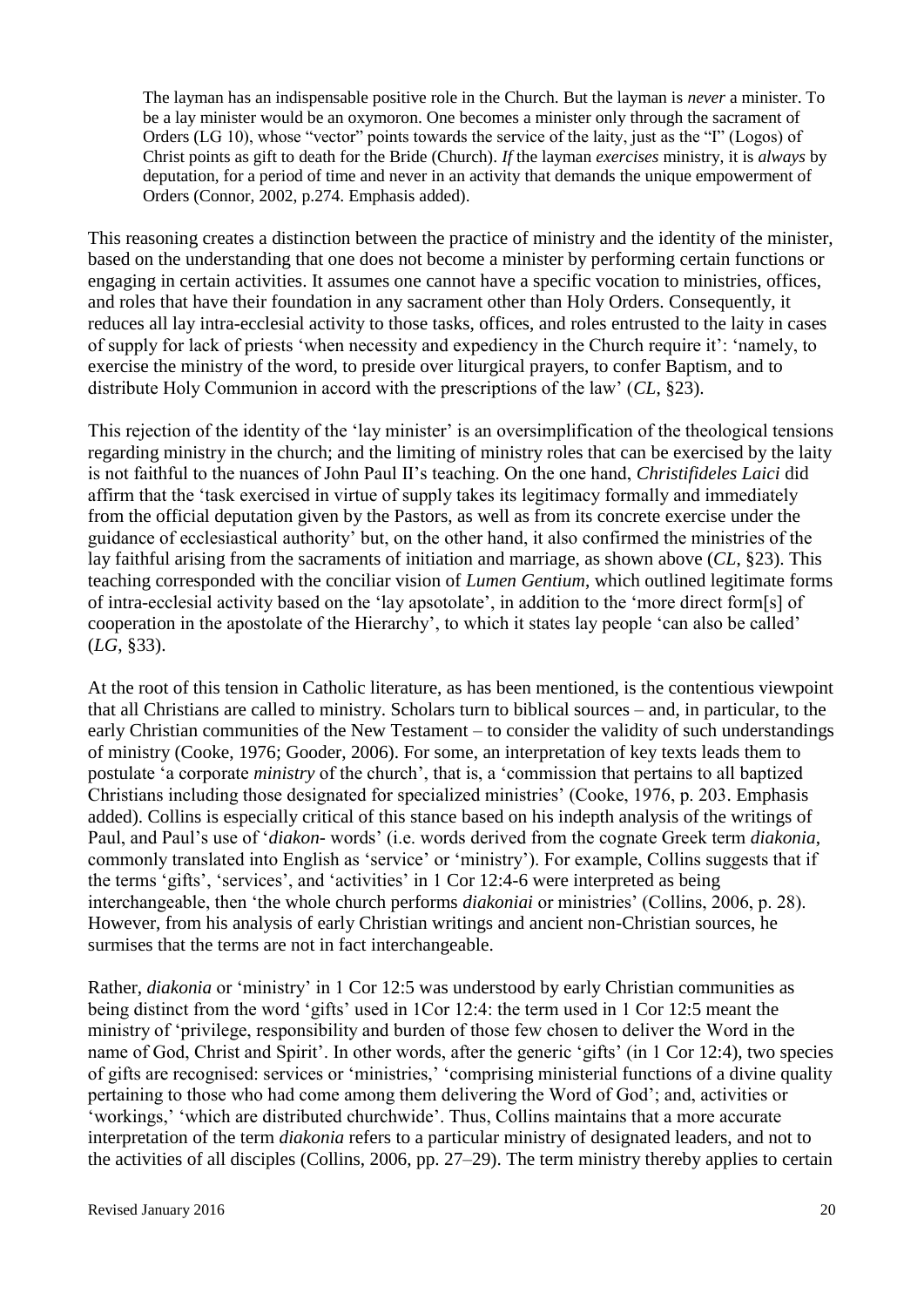disciples who have been gifted with charisms for fulfilling a specific mission or mandate from God (Collins, 2012, p.29, 2005, p.166).

Acknowledging that the vocation to ministry is not synonymous with the call of discipleship does not exclude the possibility of a vocation to lay pastoral ministry. Nor does it preclude an understanding of ministry in the Church as rooted in the sacrament of Baptism. In other words, endorsing an understanding of ministry based on the sacrament of baptism is not the same as suggesting 'every Christian is baptised into ministry.' In fact, the Collegeville Ministry Seminar, which was set up to explore a contemporary theology of ministry in 2001, argues as follows:

Baptism initiates a person as member of the community, and ministry arises from the community. …Baptism is the primary sacrament of ministry. Ordained ministry does not have a different source, but finds its source in baptism, as does lay ministry. All ordained ministry, as all discipleship, proceeds from baptism, as does lay ministry.

Baptism configures us to Christ, incorporates us into Body of Christ, and initiates us into ecclesial relations. …This means that the most fundamental ordering of the Church occurs in baptism. We assume our place in the order of the Church according to our state in life and the charism we bring for the upbuilding of the community and Christian discipleship (S. K. Wood, 2003, p.257).

This understanding is based on the teaching of Vatican II in *Presbyterorum Ordinis*, which states that 'priests are brothers among brothers with all those who have been reborn at the baptismal font. They are all members of one and the same Body of Christ, the building up of which is required of everyone' (*PO*, §9). Thus, the sacrament of baptism is the root of both discipleship and all forms of ministry, whether ordained, religious, or lay. It constitutes the fundamental ordering of the church: 'Baptism does not just make one a different kind of individual; it draws the person into a profound ecclesial relationship within the life of the Church as a follower or disciple of Jesus sent in mission to the world. …To be initiated into the Church is to take one's place, one's "*ordo*," within the community, the place of the baptized' (Gaillardetz, 2003, p. 35).

Consequently, the call to undertake a ministry within the church involves an 'ecclesial repositioning' (though one's primary identity as Christian disciple can never be abandoned): 'ministry is something to which I am formally called by the community over and beyond my baptismal call' (Gaillardetz, 2010, p. 23). Ministers enter into a 'distinctive public relationship within the community' (Gaillardetz, 2003, pp. 36–37); because of this public character, the minister's discipleship is more visible and at times transparent; it becomes a public sign and witness by virtue of their leadership role (Cahalan, 2010, p. 50).

Richard Gula refers to this public witness as 'symbolic representation of the holy'. He suggests that ministers represent for other disciples the Church, the Catholic tradition, the Christian way of life, and even the love of God: 'the church, in effect, is expressing its vision, values, and beliefs through us [its ministers]' (Gula, 2010, pp. 30, 35–36). John Patton also mentions the representation offered by ministers:

God is 're-presented' in a pastoral relationship when the carer is aware that he represents more than himself and more than his particular community of faith. The presence he offers is more than his presence. He is a reminder and re-presenter of God, faith, the church, and all that religion may represent to the person cared for (Patton, 2005, p. 25).

Such representation is congruent with Collin's 'reinterpretation' of *diakonia* in New Testament sources (Collins, 1990). Emila A. Wcela remarks that 'there are…three basic elements in the notion of ministry as expressed by diakonia':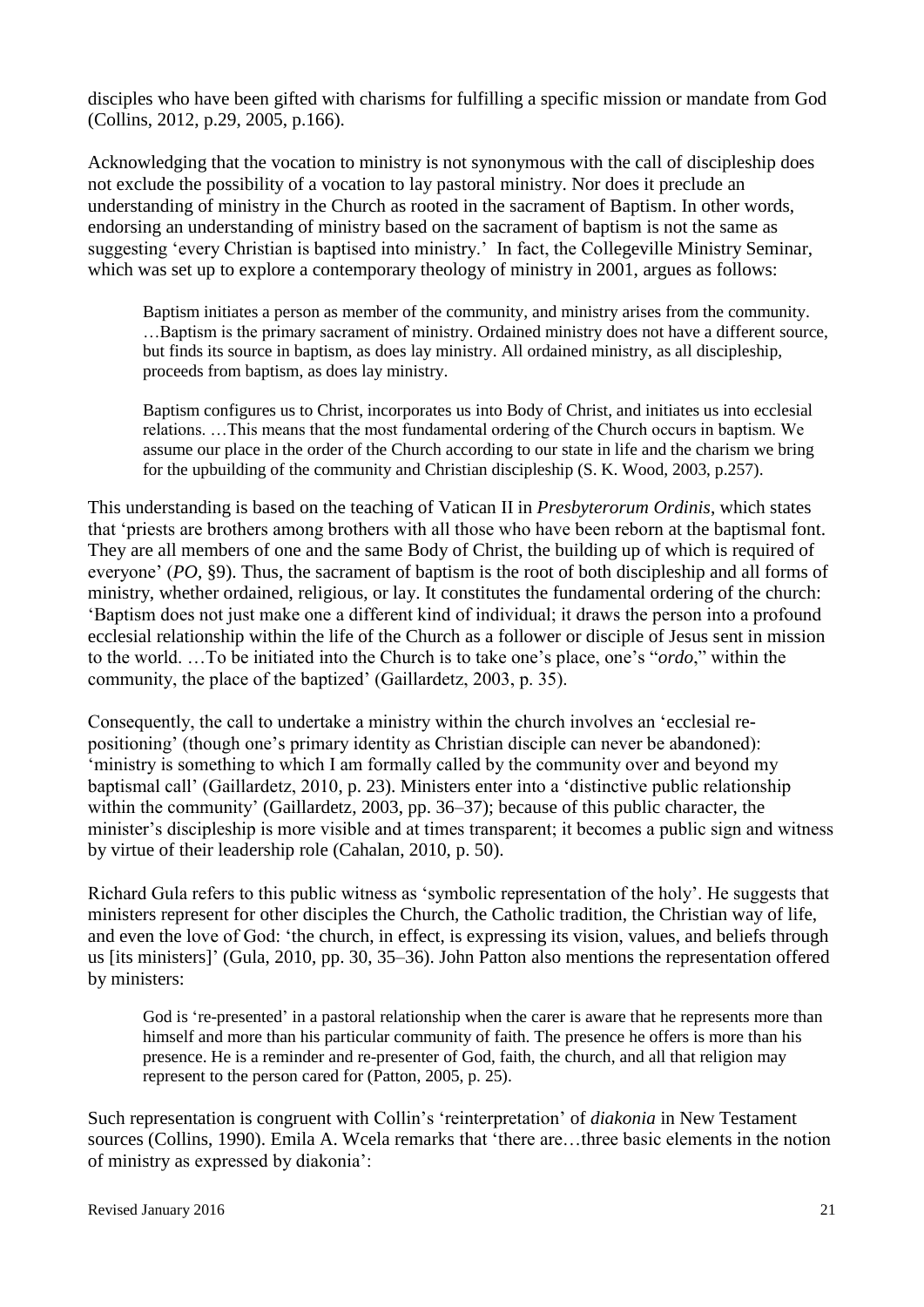- 1. It is an action done in the name of another. One acts as the representative or emissary of another, whether divine or human, master or friend.
- 2. The action performed is given as a command or mandate by the one represented.
- 3. The actions performed become a personal obligation for the minister or *diakonos* (Wcela, 2010, p. 37).

The minister is thus called and mandated by God, through Christ, to carry out a divine purpose of leading others in the life of discipleship for the sake of the divine mission in the world; and, ministry is the duty performed by the minister to represent God, the one who called, and act in God's name. Patton offers an important proviso in this context. He is mindful that the minister 'is not the one who "brings God" into the room of the person cared for'; rather, the faith which the minister represents 'affirms that God has been there and is there now. The carer is a part of bringing that presence into some kind of awareness in the person cared for and in himself' (Patton, 2005, p. 25).

Cahalan offers a second, and more detailed, definition of ministry which is useful in this context: it captures the diversity that exists within the vocation to ministry and is thus applicable to all forms of ministry, whether ordained, religious, or lay; it allows for the legitimate vocation of certain disciples, who have been gifted with charisms for fulfilling a specific mission from God; and, it emphasises the representation offered by ministers for the growth of discipleship in the community.

Ministry is leading disciples through the practice of teaching, preaching, worship, pastoral care, social ministry, and administration; for the sake of discipleship lived in relationship to God's mission; as a public act discernible in word, deed, and symbol; on behalf of a Christian community; as a gift received through faith and baptism, charism, and vocation that is acknowledged by the community in rituals of commissioning, installation, and ordination; and as a practice that exists within a diverse array of ecclesial contexts, roles, and relationships (Cahalan, 2010, p. 55).

In offering this definition, Cahalan attempts to describe and identify the primary characteristics of the complex reality of ministry. For the sake of brevity, the following examines only three of these characteristics: leadership, ministry practices, and ministry diversity.

#### **Leadership**

The first characteristic is leadership: this is a position of responsibility in the community for providing guidance to serve the life of discipleship, which is a participation in God's mission. Ministers 'oversee' the community so that its gifts and resources are used for the fulfilment of this mission; and ministers help disciples to see a vision for the Christian life, which they interpret through Scriptures and Tradition, so that they can offer 'compelling and meaningful ways to understand and live the faith in context' (Cahalan, 2010, p. 57). According to Richard Gula:

No one else in church or society is trained in matters pertaining to the Christian tradition so as to provide theological reflection on human experience. This means we [ministers] ought to be able to draw on the stories, symbols, rituals, and traditions of the Christian faith in order to help believers understand and respond to what is happening in their lives from the perspective of faith and so reclaim, preserve, and strengthen their identity in Christ (Gula, 2010, p.32).

For this reason, Gula refers to ministers as 'professionals': they are 'experts who have mastered, over an extended period of formal education, a specialized area of knowledge and skills', so that they can 'be a theological resource for the people', 'bringing a theological understanding to human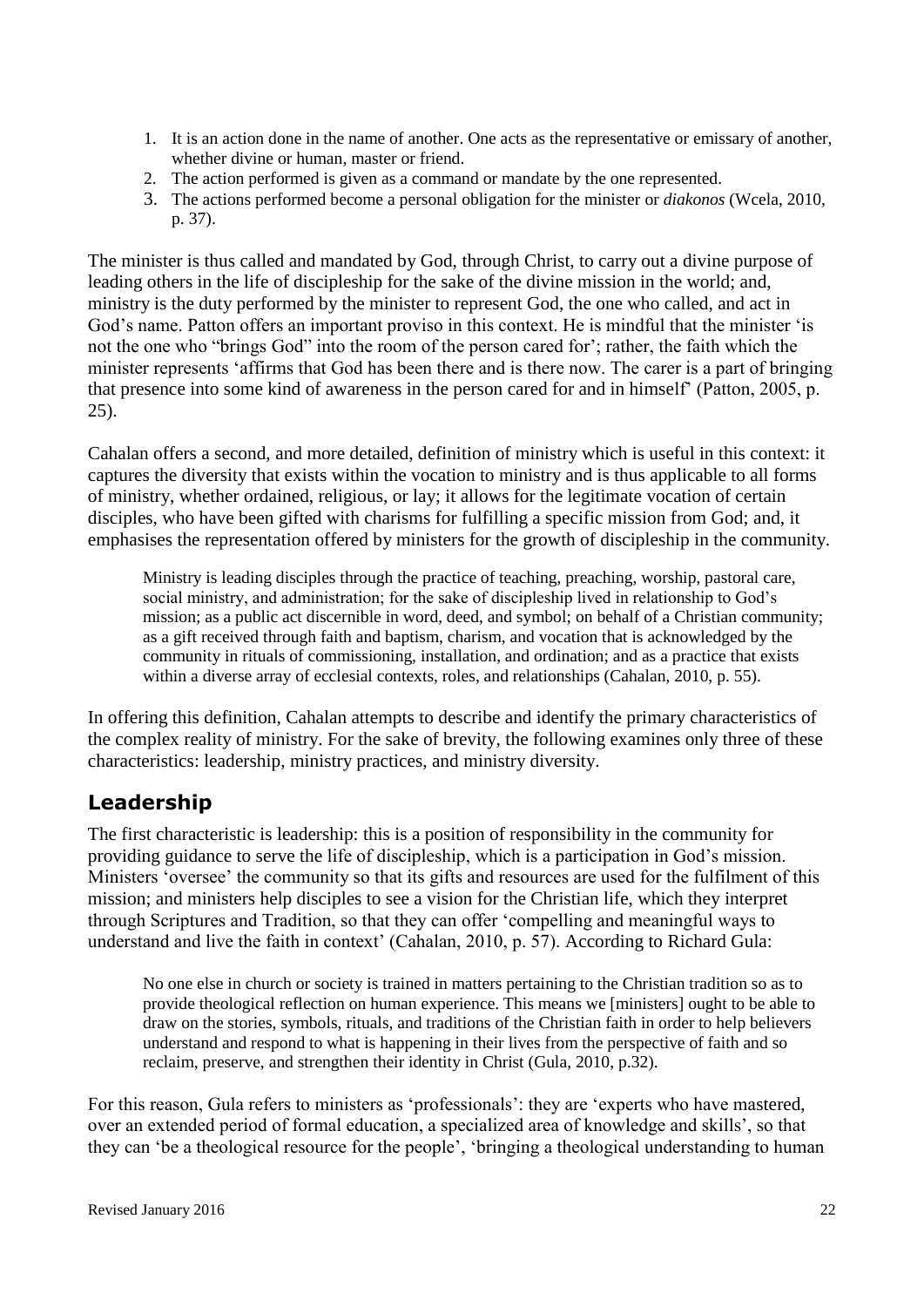experience,' in order to help disciples 'see the sacred dimensions of everyday life' and 'bring the Word of God to bear on concrete situations'(Gula, 2010, pp. 30–32). Gaillardetz and Gula agree that people expect more from ministers as their public representatives: they are held 'to a higher moral standard' (Gaillardetz, 2003, p. 37; Gula, 2010, pp. 35–37).

The US Bishops recognised this leadership aspect of lay pastoral ministry when, in *Co-workers in the Vineyard of the Lord*, they described it as 'leadership in a particular area of ministry' (United States Conference of Catholic Bishops, 2005, p.10). H. Richard McCord suggests that the 'criterion of leadership was especially important to the bishops as they developed *Co-Workers*', and that 'in a very real sense it could be considered the primary characteristic of lay ecclesial ministry' (McCord, 2012, p.5). In understanding this concept of leadership, arguably the most revealing statement in *Co-Workers* is the following: 'Lay ecclesial ministers should cultivate leadership qualities modeled on the example of Jesus so that they can inspire and enable others to fulfill their baptismal calling.' (United States Conference of Catholic Bishops, 2005, p. 49). A number of observations can be made following this statement:

- 1. It establishes Jesus as the proper model for the leadership of lay pastoral ministry, such that it is only authentic in so far as it follows Christ's example.
- 2. It implies lay people in lay pastoral ministry positions have inherent leadership qualities, which they are called to 'cultivate' or develop by initial and ongoing formation and education, and practice.
- 3. It confirms that leadership in this context is concerned with inspiring and enabling others.
- 4. It is mindful that the goal of this leadership is to facilitate the fulfilment of the baptismal call of others.

Evidence of the leadership modelled by Jesus can be seen in both his teachings and the way he practised his ministry. For instance, Donal Dorr observes that Jesus invites his followers who exercise leadership not to 'lord it over their people' but to 'be a servant of the others' (Mt 20:25- 27). Dorr concludes that Christ is advocating a leadership that is taken on 'not for personal power or honour, but purely as an act of service' (Dorr, 2006, p. 17). In Jesus' post-resurrection encounter with Peter (Jn 21:15-19), where Christ asks Peter three times if he loves him, Dorr surmises that 'love is the primary quality which Jesus looks for in a leader'. Thus, leadership should only be entrusted to a person who loves to a high degree, and this love is first of all a love for Jesus, which is then put into practice by a committed love for the community (Dorr, 2006, pp. 18–19).

Loughlan Sofield and Donald H. Kuhn also reflect on the model of leadership that can be drawn from Jesus' life and teachings. The characteristics and behaviours they find most striking are that Jesus was a listener (Lk 10: 38-42); responded lovingly (Mk 5:21-43); was a creator of vision (Mt 5: 1-12); was authentic, admitted his vulnerability (Mk 14:34); was compassionate (Mt 9:36); was forgiving (Jn 8:1-11); was straightforward (Mk 2:23-28); was generative, continually focussed on others (Jn 2:1-11); was inclusive (Mt 28: 19); was empowering (Jn 15:15-16); and was a person of integrity, committed to doing what he believed was right (Jn 19:11) (Sofield and Kuhn, 1995, pp. 34–36). These were qualities Sofield and Kuhn believed should be emulated by all Church leaders who, because of their position in the Church, 'effect the development of members of the Christian community'. They acknowledge that lay leaders are included in this definition because they hold positions that can have a 'profound impact on people both within and outside the church' (Sofield and Kuhn, 1995, p. 12).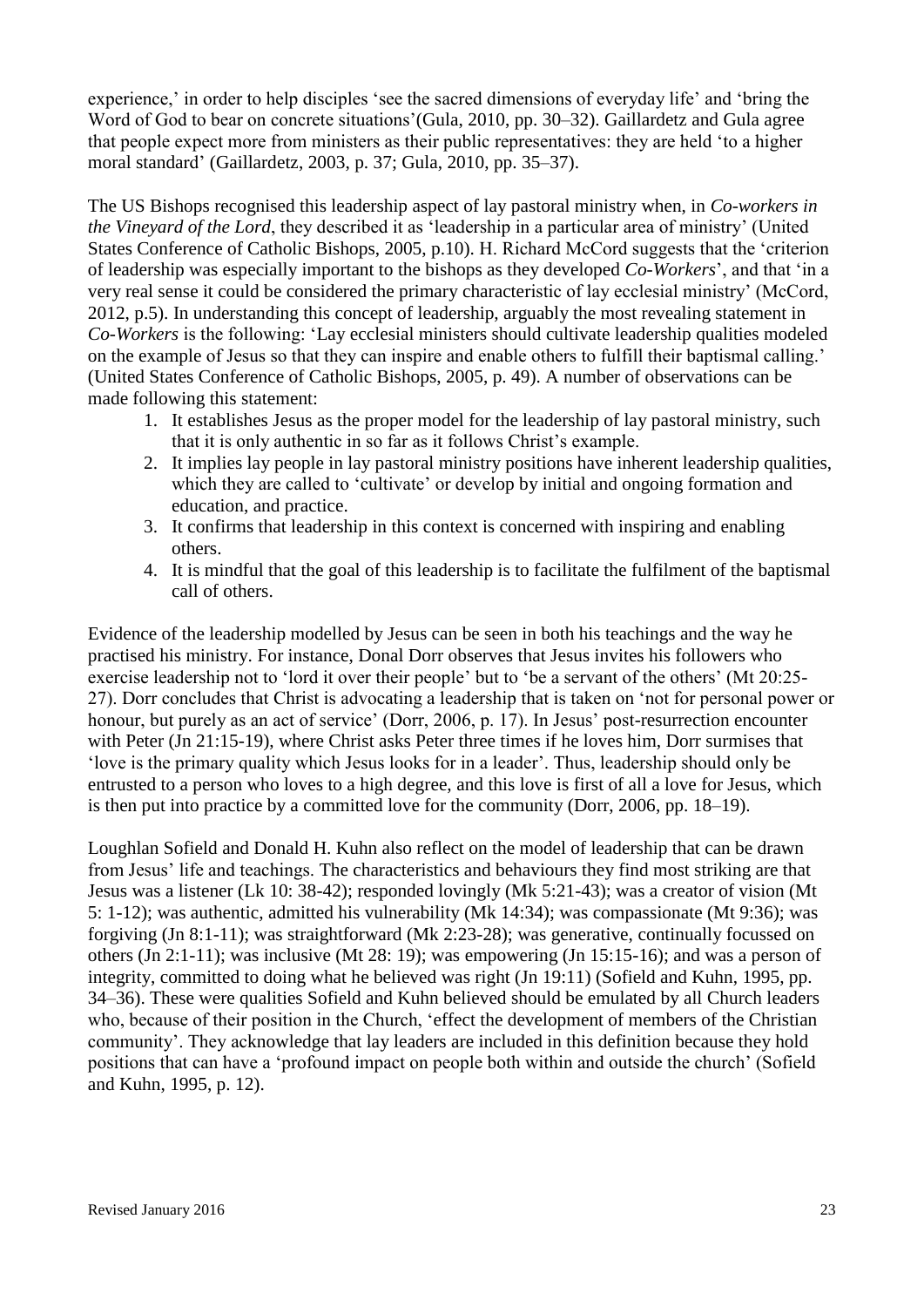## **Ministry Practices**

The diversity of practices exercised by ministers constitutes the second characteristic of ministry: teaching the path of discipleship; presiding over the community's prayer and worship; witnessing to the Word of God through preaching; accompanying disciples by offering spiritual guidance and pastoral care; encouraging social ministry and outreach by helping community to discern, organise, and call forth prophetic responses to the cries of the poor; and, by administering and governing the community's resources in accordance with the demands of stewardship (Cahalan, 2010, p. 58). For Cahalan, the Holy Spirit grants gifts for each particular ministerial practice: 'when these gifts are discerned and formed through education and practice, a disciple has become a minister and assumes the role, title, or office appropriate to their gifts for service' (Cahalan, 2010, p. 59).

The task of providing accompaniment to disciples in pastoral care is a central theme for Francis in *Evangelii Gaudium*, where he describes it as the representation of Christ:

…ordained ministers and other pastoral workers can make present the fragrance of Christ's closeness and his personal gaze. The Church will have to initiate everyone – priests, religious and laity – into this "art of accompaniment" which teaches us to remove our sandals before the sacred ground of the other (cf. *Ex* 3:5). The pace of this accompaniment must be steady and reassuring, reflecting our closeness and our compassionate gaze which also heals, liberates and encourages growth in the Christian life (*EG*, §169).

Thus, ministers who are experienced in 'the art of accompaniment' make present Christ's love and compassion for other disciples in the community. They become the catalyst for discipleship when they initiate everyone into this art of accompaniment. The purpose of such pastoral care is thus to inspire and enable others to represent Christ for each other.

## **Ministry Diversity**

Finally, ministry is exercised in 'diverse places, through different roles or offices, and with varying levels of education, responsibility, and ecclesial recognition' (Cahalan, 2010, p.64). This diversity reflects the varied vocations and charisms of those disciples who undertake formal ministries and are drawn into public relationships within the community. Gaillardetz argues that this ecclesial repositioning is influenced by all of the following factors:

- 1. a personal call
- 2. ecclesial discernment and recognition of a genuine charism
- 3. formation appropriate to the demands of ministry
- 4. some authorisation by community leadership
- 5. some ritualisation as a prayer for the assistance of the Holy Spirit and a sending forth on behalf of the community (Gaillardetz, 2003, p. 36).

Thus, ministry begins with the recognition by the individual and/or the community of a pre-existing charism that suggests the person's suitability for entering into a new, public, ecclesial relationship with the church (Gaillardetz, 2010, pp. 23–24). Edward Hahnenberg contends that 'the vocation…depends on a call that is both experienced by the *minister* and extended by the *community*' (Hahnenberg, 2012, p. 48, 2003, pp. 128–150).

It can be argued that this concept of ministry diversity is captured in *Co-Workers*: it explicitly acknowledges the vocations of lay people who experience a call from God to lay pastoral ministry, which motivates them to be active and shapes their 'major life choice and commitment to Church ministry' (United States Conference of Catholic Bishops, 2005, p. 12), but it does this without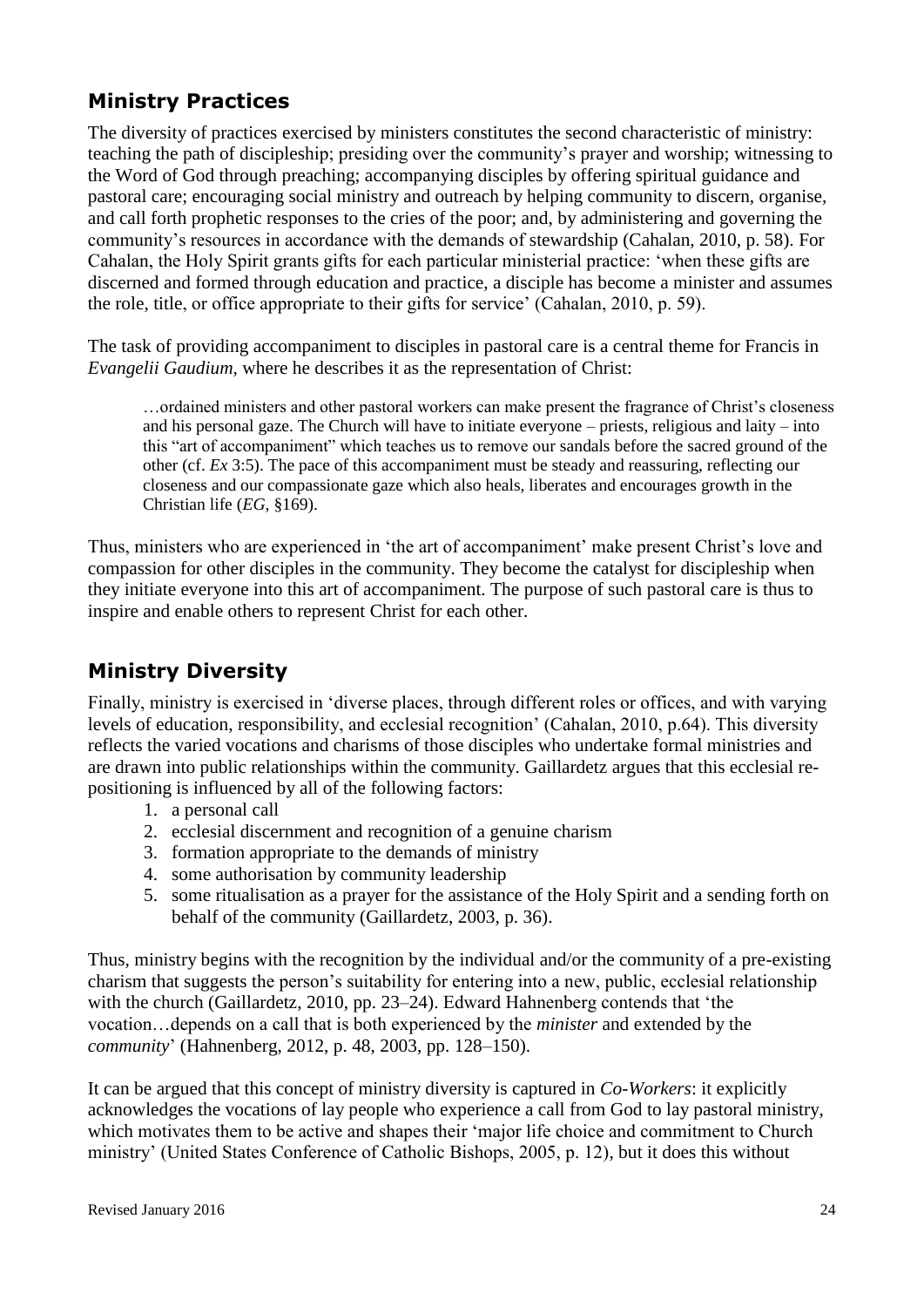diminishing the role of ordained ministry. In fact, it highlights the important role of the diocesan bishop (or his delegate, the pastor of a parish) in authenticating and authorising lay ecclesial ministry roles, because this role serves the unity of mission within the community, and respects the 'ordo' of ecclesial relationships. This right order is safeguarded by the ministry of episcopal oversight and pastoral care of the bishop (United States Conference of Catholic Bishops, 2005, p. 23).

Similarly, in *The Sign We Give*, the Catholic Bishops' Conference of England and Wales suggest that a 'renewed understanding' of hierarchy would see it as 'a structure for ordering and unifying relationships and gifts, a service to community'. 'Hierarchy is what holds communion together, rather like the membranes in a leaf. It is part of what the spirit gives to enable the Church to be maintained in truth and unity' (Catholic Bishops' Conference of England and Wales, 1995, pp. 16– 17). Thus, *The Sign We Give* corresponds with *Co-Workers* in its presentation of 'the ministry of the ordained, particularly that of the bishop and priest-pastor, as that of discerning, ordering, and empowering the charisms of the baptized,' and in its acknowledgement that lay pastoral ministry 'has its own ministerial integrity as something more than an auxiliary to the ordained' ministry (Gaillardetz, 2010, p.26).

# *Principles of Ministry*

In addition to the characteristics of ministry outlined by Cahalan, two principles are prominent in the Catholic literature on ministry: the need for mutual collaboration, and the professionalisation of ministry.

### **Mutual Collaboration**

The characteristic of lay pastoral ministry as leadership is inextricably linked to the understanding, as outlined in *Co-Workers*, that it is exercised in '*close mutual collaboration* with the pastoral ministry of bishops, priests, and deacons' (United States Conference of Catholic Bishops, 2005, p.10. Emphasis in original). This idea of mutual collaboration is synonymous with the notion of coresponsibility referred to earlier: it does not denote that lay ministers are 'collaborators of' ordained ministers; rather, it connotes *the mutual collaboration* of all ministers based on their common identity of discipleship and their complementary shares in the leadership ministry of the Church.

This mutually collaborative ministry is at the service of disciples within the community, inspiring and enabling their co-responsibility in discipleship. One of the descriptions of collaborative ministry given in *The Sign We Give*, is quite helpful in this context:

Collaborative ministry is an ecclesial activity; it brings together into partnership people who, through baptism and confirmation, as well as ordination and marriage, have different vocations, gifts and offices within the Church. It does not blur the distinctiveness of each vocation or gift. Rather it enables the identity of each to be seen and expressed more fully (Catholic Bishops' Conference of England and Wales, 1995, p. 12).

The unique contributions of each disciple and minister are thereby respected and nurtured in the collaborative way of exercising ministry. It is exercised in partnership because it recognises that all the baptised are called by God to further Christ's mission in history, as a community of disciples, not isolated individuals (Catholic Bishops' Conference of England and Wales, 1995, p.12). It is in relationships, in our communion with each other, rather than in isolation from others that we will find fulfilment. We will reflect God's life if we live in this spirit of communion and collaboration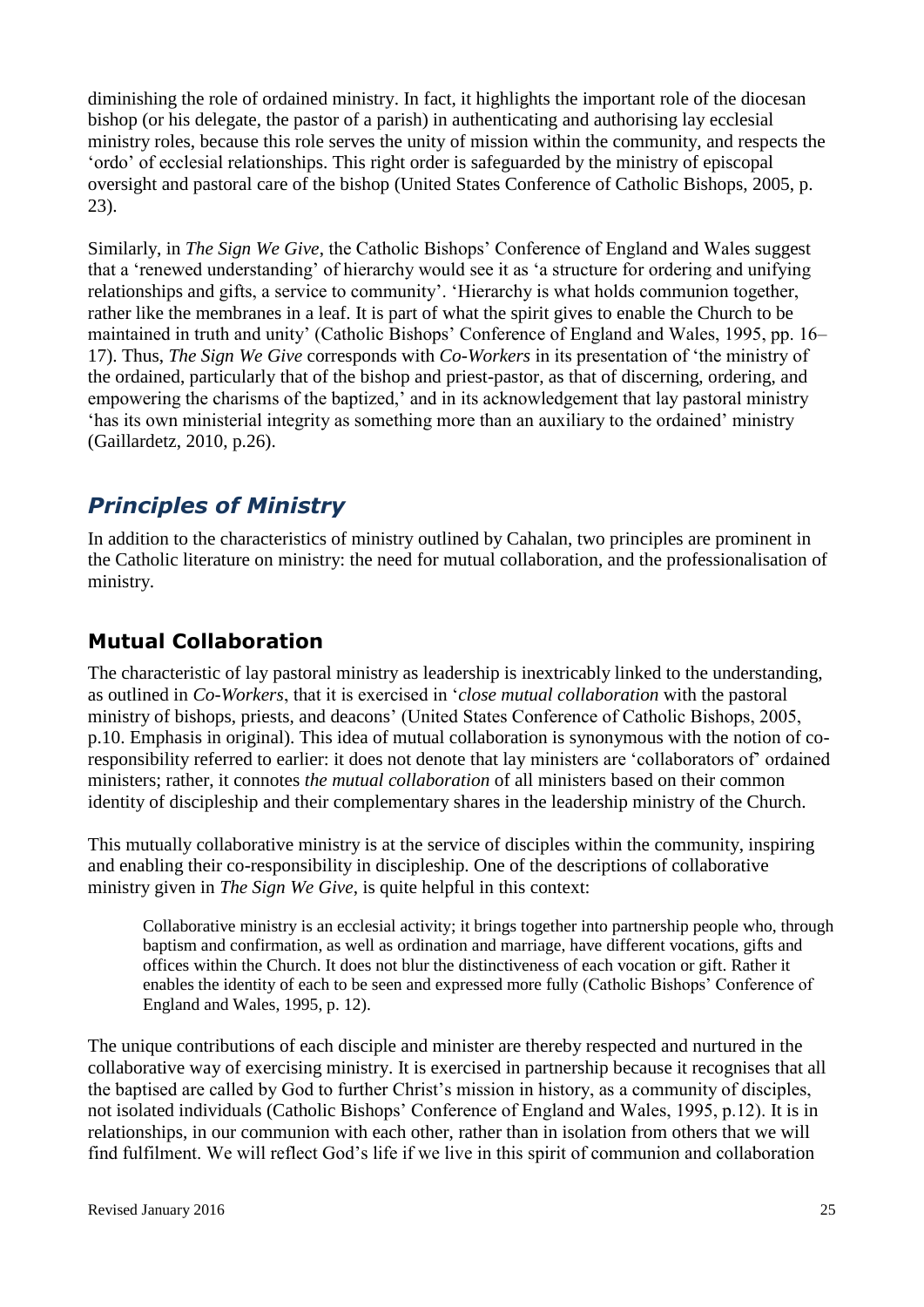and if our relationships are characterised by equality, mutuality and reciprocity. The vocation of the Church is to be a communion, a living source of Trinitarian relationships (Catholic Bishops' Conference of England and Wales, 1995, p.15).

Ministry leaders have an increased responsibility to work in mutual collaboration because 'they are a sign and symbol of the unity of the body' (Cahalan, 2010, p.62). According to the US Bishops, 'the Church's pastoral ministry can be more effective if we become true collaborators.' They thus encourage 'both lay and ordained ministers to learn the skills of collaboration, to value the benefits it brings to Church life and ministry, and to commit themselves to practice it in their places of ministry' (United States Conference of Catholic Bishops, 2005, p.48).

Loughlan Sofield and Carroll Juliano have identified four levels in the evolution of a community towards truly effective mutual collaboration: the first is co-existence, whereby individuals or groups identify with one another in a general way, but they exist independently of each other and their relationships exact no mutual expectations or accountability. The second is communication, where there is an explicit effort to enter into some mutual interaction or dialogue, which leads to the understanding that, while each person or group is distinct, each has the same purpose or mission. The third is cooperation, whereby parties have a growing awareness that they do not exist in isolation, and there is a dynamic movement towards interdependence. The final level is true collaboration, which is characterised by the shared ownership of a common mission, competition is replaced by mutuality and partnership, the decision is made to identify, value, and unite the various gifts each possesses, and these are freely joined together in ministry for the common purpose of furthering Christ's mission (Sofield and Juliano, 2000, pp. 18–19).

According to *The Sign We Give*, involvement in collaborative ministry demands 'conscious commitment to certain values and convictions,' including the following: 'a recognition that Christian initiation gives us a shared but differentiated responsibility for the life and mission of the Church'; an acceptance that all baptised people are called 'to work together on equal terms'; a conviction that 'different vocations and gifts are complementary and mutually enriching'; and 'an agreement that we are accountable to each other for how we work and what we do' (Catholic Bishops' Conference of England and Wales, 1995, p. 12). Thus, co-responsibility or mutual collaboration involves an equal share in the mission of the Church and mutual accountability.

However, *The Sign We Give* recognises that this equality and mutual accountability are difficult to achieve in practice:

Working together on equal terms is difficult when one partner has more training, resources and recognition than others. It becomes more viable as laypeople build up experience and formation, although new difficulties can emerge when priests work with competent, qualified laypeople. Priests may feel threatened or inadequate alongside skilled or expert laypeople, and there may be tensions as both together learn how to make use of different skills and knowledge with mutual respect. Tensions can also arise from different financial situations; when one is fulltime and professionally paid, another is full-time but has living costs supplied and a very small salary, and others are voluntary, it can be hard to feel that there is equal valuing (Catholic Bishops' Conference of England and Wales, 1995, p.21).

In order to overcome these difficulties, the bishops of England and Wales advocate the necessity of 'mutual trust and recognition' of all persons involved (Catholic Bishops' Conference of England and Wales, 1995, p.25). Significantly, they repeatedly assert that collaborative ministry 'will not work if those involved do not really want to do it, or feel it has been imposed'; 'if people do not desire to collaborate, or do not find that desire in those with whom they must work, directives or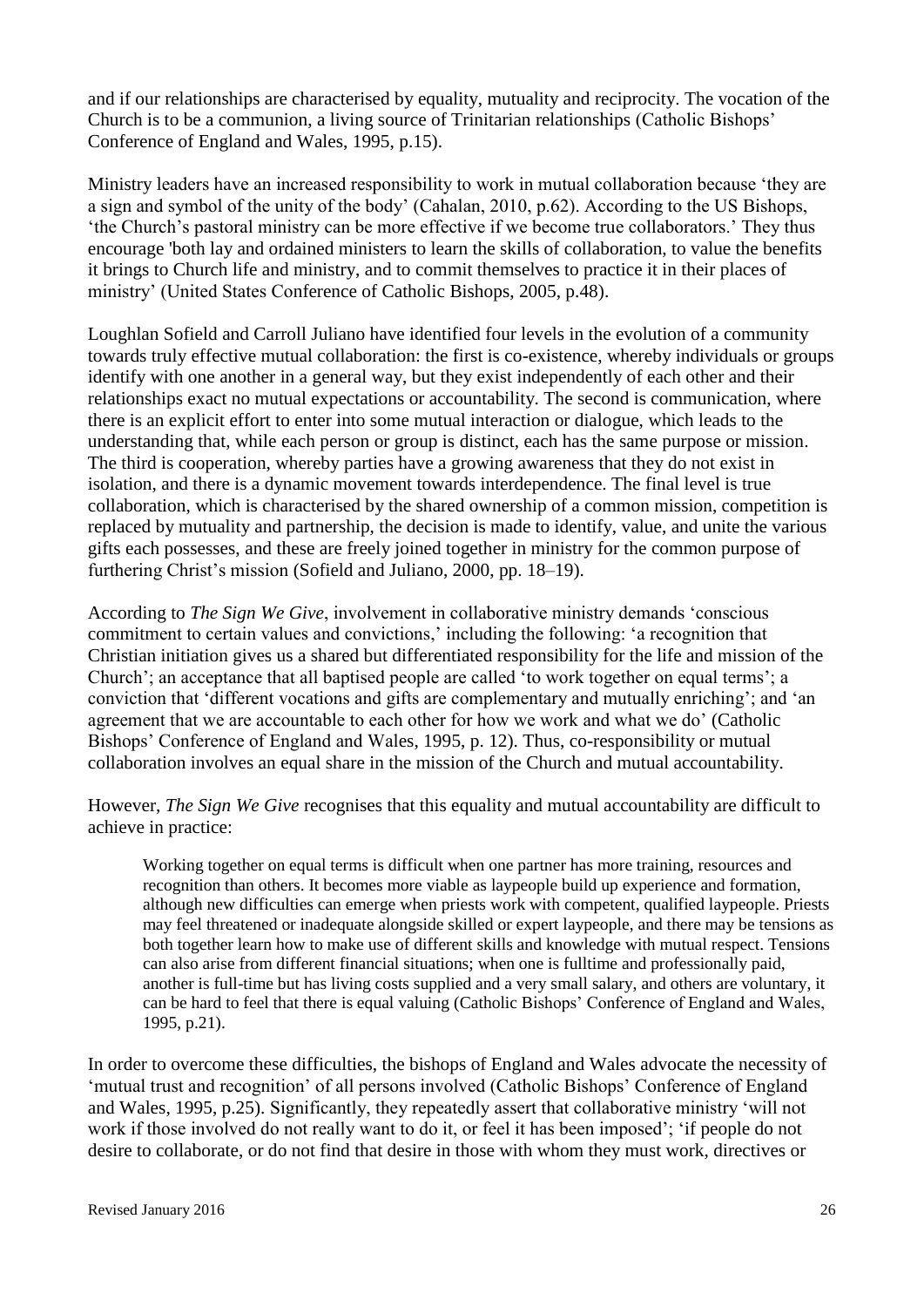policy alone will not be sufficient for collaboration to work' (Catholic Bishops' Conference of England and Wales, 1995, pp. 24, 10). Therefore, collaborative ministry is only possible through 'a gradual and mutual evolution of new patterns, new attitudes and new self-understanding'; 'it must be chosen and consciously pursued from conviction' (Catholic Bishops' Conference of England and Wales, 1995, p. 24). 'Mutual recognition is seeing others - whether bishops, laypeople or priests - as persons genuinely working to be faithful to the Gospel in their own vocation'. Mutual trust means 'appreciating that each [person] has the good of the Church and the Kingdom in mind, not the protection or pursuit of personal interests' (Catholic Bishops' Conference of England and Wales, 1995, p. 26).

*The Sign We Give* cites two further requisites for overcoming obstacles to collaborative ministry: formation and personal development.

Collaborative teams in particular need formation planned to meet their particular requirements as a team and not just a collection of staff. In addition, individuals should be encouraged to pursue their own personal and professional development, insofar as it is practical to do so (Catholic Bishops' Conference of England and Wales, 1995, pp. 26–27).

#### **Professionalisation of Ministry**

The literature provides evidence of the professionalisation process by which ministry is being transformed into – or is, perhaps, being newly recognised as – a vocation that should be exercised competently and with integrity. As previously mentioned, Gula contends that ministers, whether ordained or lay, are professionals who are trained experts in the Christian faith and tradition, and so are public representatives of the Church, tradition, way of life, and the love of God. Therefore, he concludes that ministers are held to a higher moral standard, and are expected to practise their ministry with integrity. He offers extensive reflections on the professional ethics of pastoral ministry as a resource for ministers and those involved in ministry training programs (Gula, 1995, 2010).

Elsewhere, Gula maintains, that the primary purpose of a professional code of ethics – in the Church context – is to 'foster authentic ministry' and engender trust, by making explicit the commonly shared criteria or standards concerning the values of the ministry profession and its basic moral obligations as a professional role (Gula, 2006, pp. 149–150).

Francis J. Butler explicates some of these values and obligations that are fundamental to professional leadership in the Church:

- 1. Nurturing a deep relationship with Jesus Christ and an understanding of the Church as a community;
- 2. Being an authentic witness not just by preaching the Catholic teachings, principles, and values, but by practising what is preached;
- 3. Being open and transparent in the exercise of ministry;
- 4. Recognising that authority in leadership is about the empowerment of others;
- 5. Observing high standards in ministry practice, and being accountable for this practice;
- 6. Exercising direct pastoral care for the vulnerable, especially the poor, to attain a deeper appreciation of the sufferings of others;
- 7. Developing communication and listening skills, remaining open to learning, and having the courage to speak boldly;
- 8. Respecting diversity of gifts and perspectives, and fostering broad participation in Church life;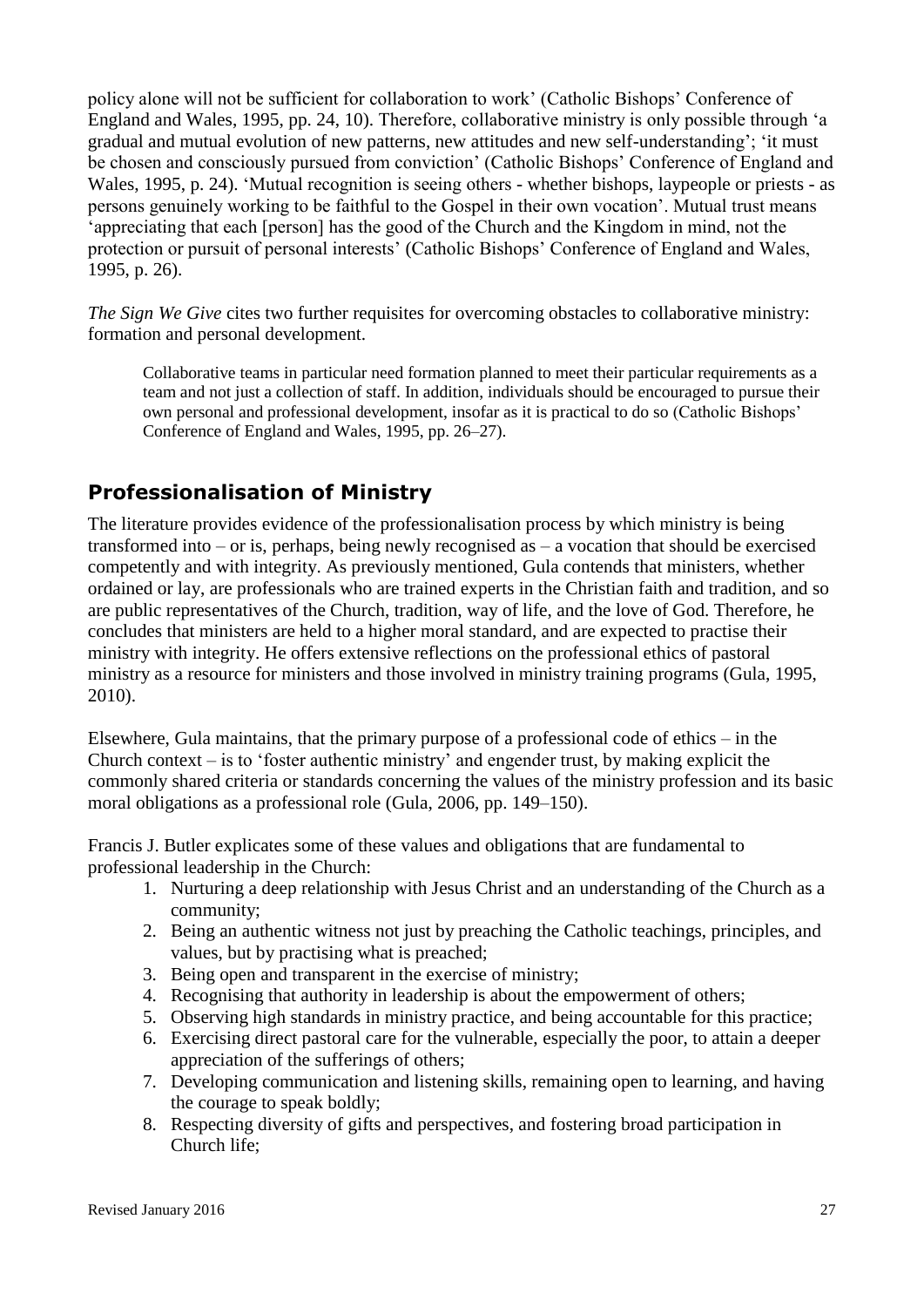- 9. Recognising the equality of discipleship through baptism and opposing all forms of clericalism;
- 10. Being responsible and accountable in the stewardship of the Church's property, facilities, and financial affairs (Butler, 2006, pp. 140–144).

Gula suggests that without codes of ethics 'a vocational calling too easily becomes the excuse for avoiding professional duties and accountability, and it can breed a sense of isolation, superiority, and, even worse, entitlement' (Gula, 2006, p.149).

The literature of Church leadership also reflects this interest in fostering the highest standards in pastoral ministry. For example, in December 1996, the National Committee for Professional Standards in Australia published a document *Towards Healing*, which set out the principles and procedures to be followed in the Church's response to complaints of abuse. This document has been revised a number of times and the latest edition is from January 2010 (National Committee for Professional Standards, 2010). Also in 1996, the Canadian Conference of Catholic Bishops issued *Responsibility in Ministry: A Statement of Commitment*, which was based on extensive consultation with clergy, religious, and laity (Canadian Conference of Catholic Bishops, 1996).

In May 2000, the New Zealand Catholic Bishops Conference issued *Integrity in Ministry* that provided official guidelines on professional standards for ordained and religious pastoral ministers (New Zealand Catholic Bishops' Conference, 2000). Similarly, in 2001, the Southern African Catholic Bishops' Conference released *Integrity in Ministry*, which offered a set of standards to enable Church personnel to exercise their pastoral ministry in a safe environment that is conducive to growth (Southern African Catholic Bishops' Conference, 2001). Also in 2001, the Congregation of Religious in Ireland produced *Ministry with Integrity: A Consultative Document about Standards in Pastoral Ministry* (Congregation of Religious in Ireland, 2001). This document was intended to offer general principles and policies for the employment of religious in pastoral ministry but in practice it was also used for lay pastoral ministry positions.

In 2004, the National Committee for Professional Standards issued its own *Integrity in Ministry* document, which was primarily directed towards clergy and religious engaged in Church ministry in Australia, but specified that its values 'apply also to lay people who have been engaged to carry out formal ministries in the Catholic Church' (National Committee for Professional Standards, 2004, p. v). In September 2011, it produced an analogous document *Integrity in the Service of the Church*  for 'any lay person who performs paid or unpaid work in the service of the Church (Church Worker)' (National Committee for Professional Standards, 2011, p. 4).

The literature makes clear, however, that the question of promoting an ethical culture of leadership within the Church is not solely realised through codes of ethics for professional ministers: the institution or organisational structure of the Church also perpetuates attitudes and practices regarding ministerial practice; thus, the institution itself needs to embody ethical principles and values. Consequently, what some scholars call 'structural church reform' is also necessary to foster authentic ministry (Gaillardetz, 2006, p.58). One resource the Church has for guiding this reform is its body of doctrines known collectively as Catholic Social Teaching. This teaching addresses issues of social justice and was developed to 'influence society and societal structures…by means of the responsibility and tasks to which it gives rise' (Pontifical Council for Justice and Peace, 2005, p.69). When the Church does not practise what it preaches in this regard 'the Church's sacramentality is thereby compromised, and its mission undermined' (Gaillardetz, 2006, p. 62). Accordingly, the admission by the world Synod of Bishops in 1971 is significant: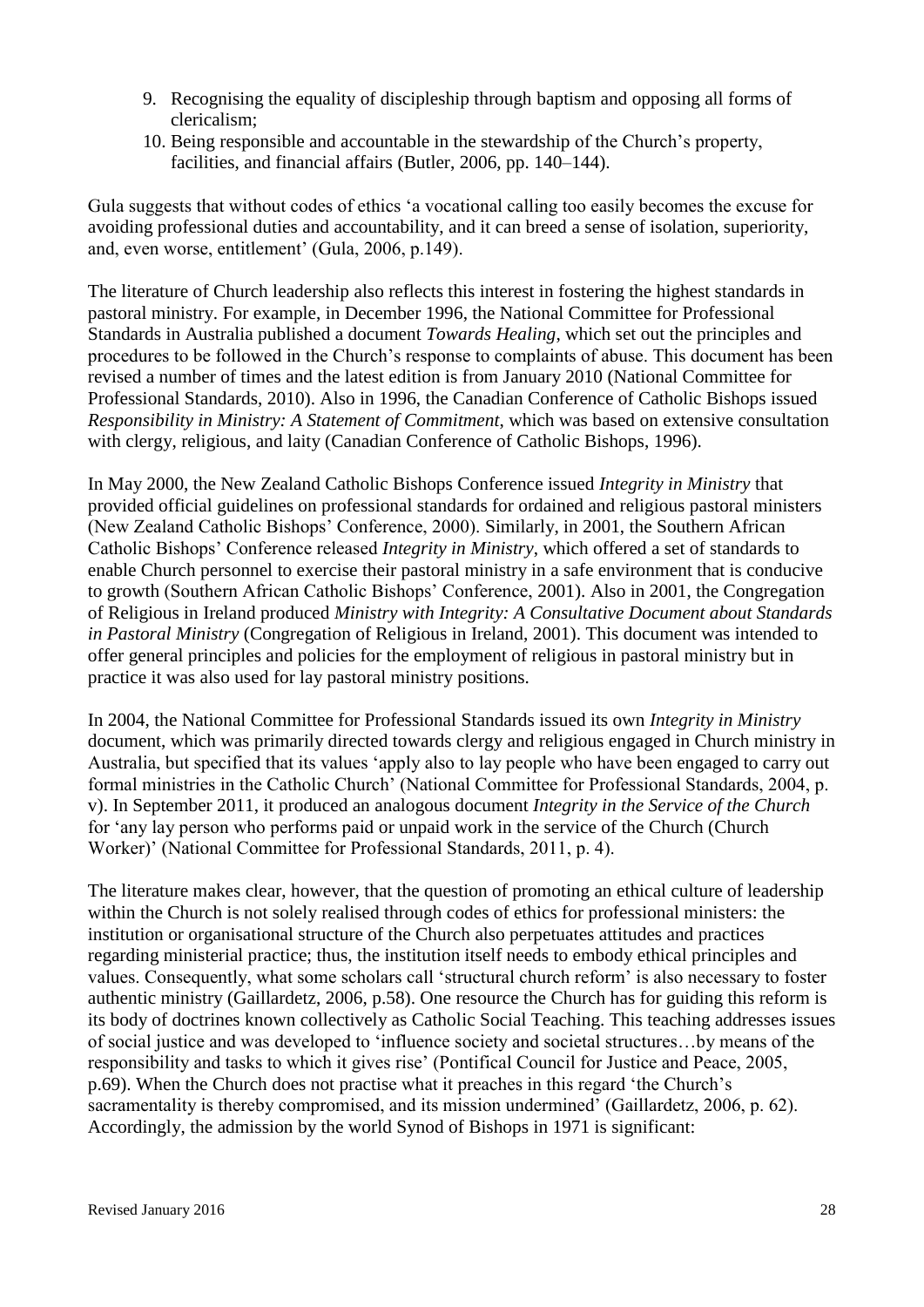While the Church is bound to give witness to justice, she recognizes that anyone who ventures to speak to people about justice must first be just in their eyes. Hence we must undertake an examination of the modes of acting and of the possessions and life style found within the Church herself.

Within the Church rights must be preserved. No one should be deprived of his ordinary rights because he is associated with the Church in one way or another. Those who serve the Church by their labor, including priests and religious, should receive a sufficient livelihood and enjoy that social security which is customary in their region. Lay people should be given fair wages and a system for promotion. We reiterate the recommendations that lay people should exercise more important functions with regard to Church property and should share in its administration (Synod of Bishops, 1971, §§40–41).

Hence the principles of Catholic social teaching can be applied to the Church's own organisational structure. For this reason, the Australian Catholic Commission for Employment Relations produced a document *The Catholic Church as an Employer in Australia*, which sought to provide guidance about the conduct of employment relations within Church organisations adhering to Catholic social teaching (Australian Catholic Commission for Employment Relations, 2002). More recently, it issued *Good Works: The Catholic Church as an Employer in Australia*, which was a revision of the earlier document (Australian Catholic Council for Employment Relations, 2015).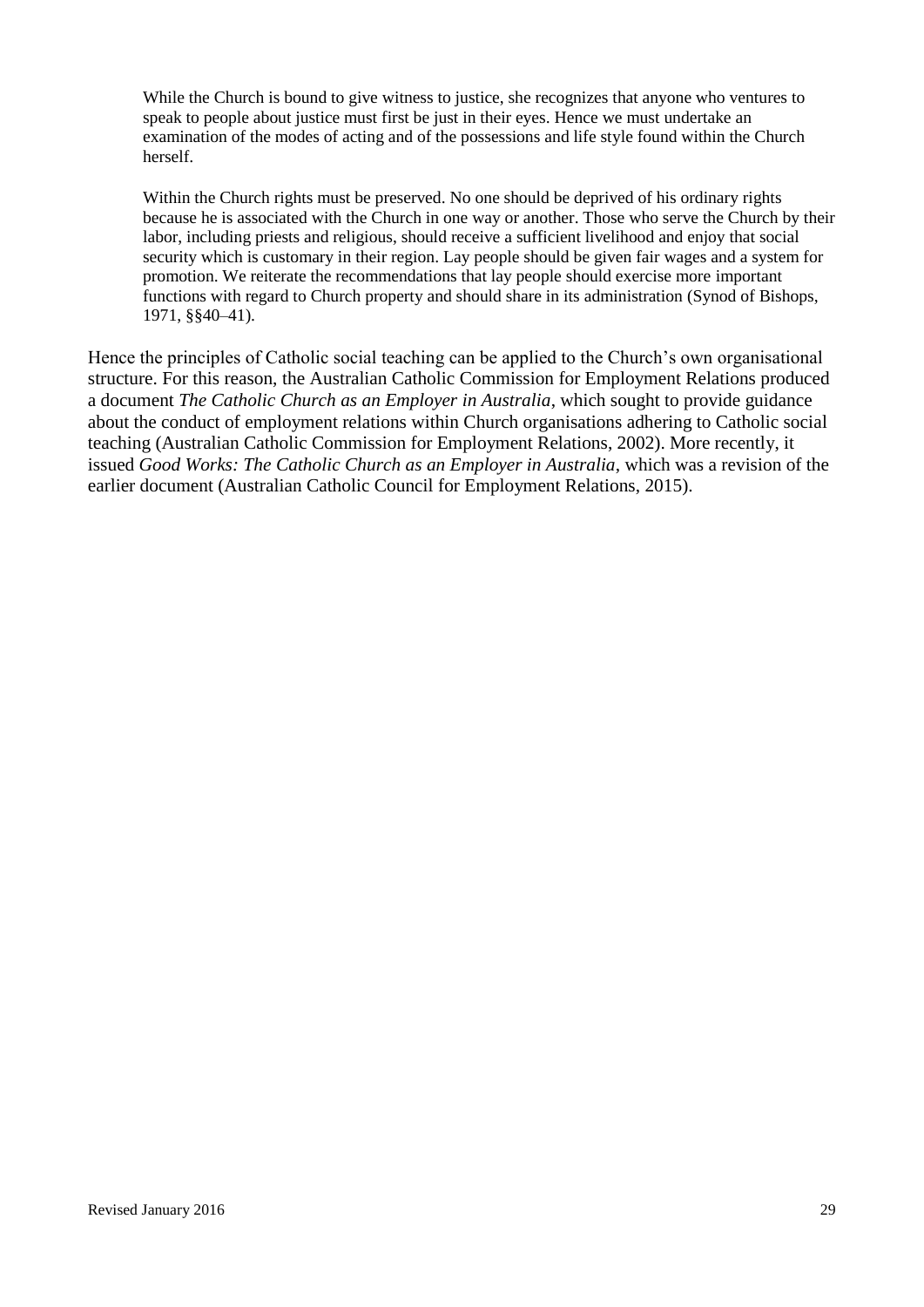# **Chapter 2. Lay Pastoral Ministry in Sociological Literature**

# *Survey of Lay Pastoral Ministry*

Sociological literature on Catholic lay pastoral ministry in Australia is limited (see Dixon, 1991). As previously mentioned, a report was released on July 2000, based on the Catholic Church Life Survey of parish pastoral associates and pastoral workers conducted in November 1996 (Dixon and Bond, 2000). The questionnaire provided to pastoral associates and workers as part of that survey was 'designed to gather data that would contribute to a greater understanding of the backgrounds and attitudes of pastoral associates, their role in the parish community, the details of their appointments and working conditions and the pressures on them in a rapidly changing society and Church' (Dixon and Bond, 2000, p.2). The findings of the survey were considered representative of pastoral associates in general throughout Australia because of the statistically representative sample of parishes that was chosen. However, there were only thirty-seven *lay* pastoral associates in the sample, so the authors of the report advised readers to take care in interpreting the results with respect to lay pastoral associates, suggesting that the pattern of responses that emerged from a question (or number of questions related to a single theme) was most significant (Dixon and Bond, 2000, p.4).

The following observations made by the authors are interesting to note:

- 1. Pastoral associates (religious and lay) allocated most of their ministry time to people who were active in the parish, with forty-three per cent devoting 60 per cent or more of their time to this group, while about 12 to 14 per cent devoted a similarly large proportion of their time to fringe attenders, the wider Church, or the wider society.
- 2. In general, pastoral associates worked more hours than they were paid for sometimes a great deal more. Two-fifths of them, including some who said they had a part-time appointment, worked more than 40 hours per week.
- 3. Two-fifths of pastoral associates had no job description at all. Of those that had a jobdescription, one-fifth said it was a close match with their actual responsibilities, another two-fifths said it closely matched the overall direction of their work but not the details, and another third reported reasonable correspondence between the job description and their actual work.
- 4. Just under 30 per cent of pastoral associates characterised their relationship with the parish priest as one of being a fellow team member. Just under a quarter saw him as a colleague and the same proportion saw themselves as his helper.
- 5. Almost 90 per cent of pastoral associates agreed that parishioners were satisfied with their work. Seventy-five per cent felt that parishioners understood their role as pastoral associate. But lay pastoral associates were more likely than religious pastoral associates to believe that parishioners did not understand their role (31 per cent compared to 12 per cent for religious).
- 6. About half of the pastoral associates had diocesan accreditation, but about a quarter said their diocese had no accreditation scheme for pastoral associates. A further 17 per cent were ineligible for accreditation.
- 7. Pastoral associates were asked whether they agreed with the statement that they 'felt secure in their position': 68 per cent of lay pastoral associates, and 83 per cent of religious pastoral associates, expressed agreement with the statement, but only 29 per cent of lay pastoral associates strongly agreed.
- 8. Nineteen per cent of lay pastoral associates had held a role previously in another parish,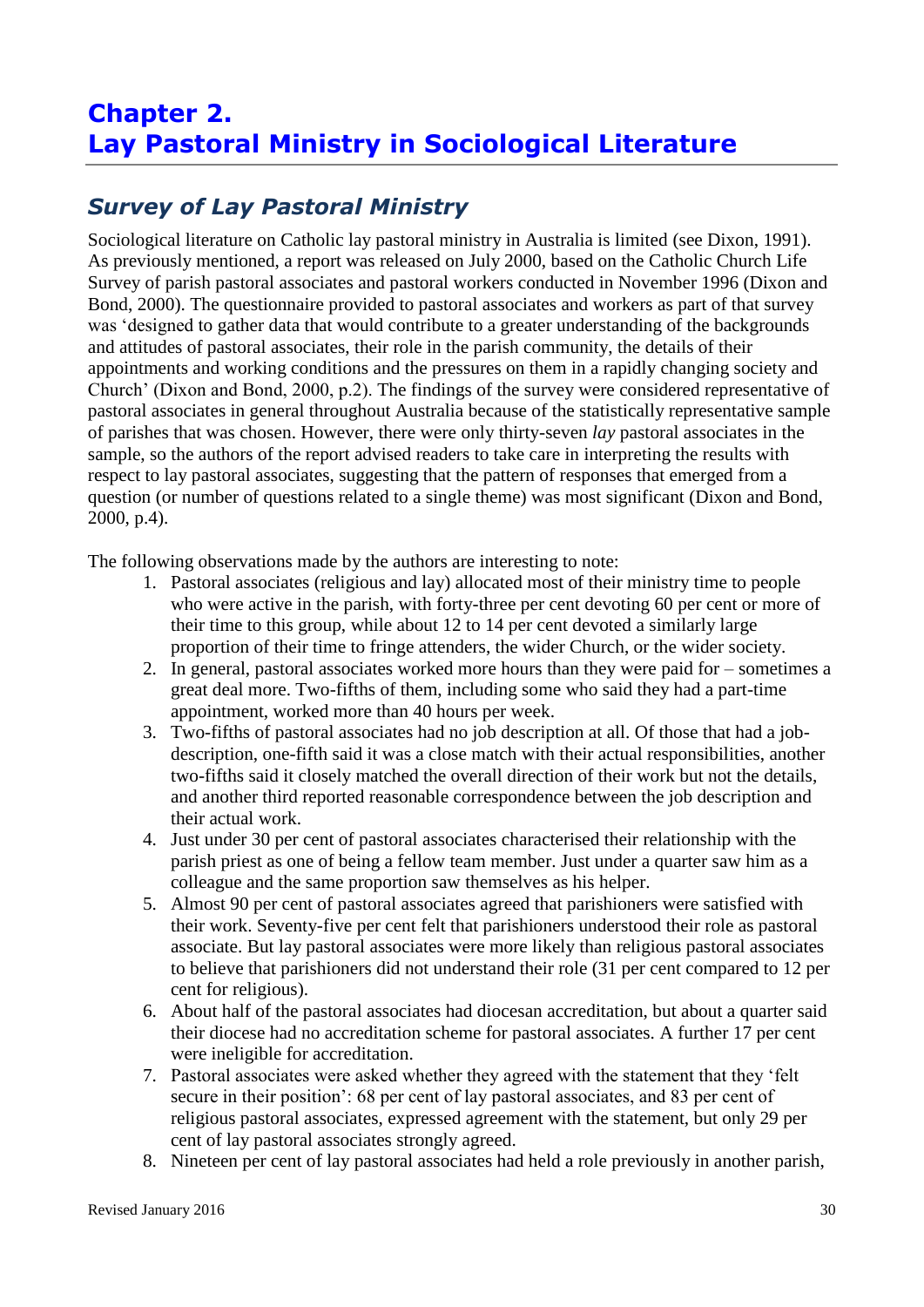suggesting that when lay pastoral associates left their position, relatively few were able to take up a position in a new parish.

- 9. Nearly three-fifth of pastoral associates agreed that it is difficult to find a suitable position in another parish.
- 10. Lay pastoral associates who had held a previous position and then moved suggested that the most likely causes were that the position was discontinued, because the parish priest moved, or because of conflict.
- 11. Eighty per cent of lay pastoral associates stated that they had obtained their present position when their voluntary, part-time position had developed into a formal appointment, they had seen an advertisement in the parish, or the parish priest approached them and asked them to apply.
- 12. Two-fifths of lay pastoral associates agreed that there may come a time when they could no longer afford to work for the Church, but 54 per cent disagreed that such a time would come.
- 13. Nearly three-quarters of pastoral associates intended to work for the Church for the foreseeable future, and only two per cent indicated that they thought their work for the Church would end in the short term.
- 14. Of 1800 Mass attenders who were asked whether pastoral associates had enriched parish life, 83 per cent agreed that religious pastoral associates had done so, and 71 per cent agreed that lay pastoral associates had done so (Dixon and Bond, 2000, pp.5–8).

No further surveys were conducted among pastoral associates nationally, so additional research is needed to determine to what degree these findings of the 1996 survey would be replicated today. It is noteworthy, however, that the above observations find resonance in the experiences of participants in this research project.

## *The Significance of Lay Pastoral Ministry for Parish Vitality*

The recent qualitative study of Dr Trudy Dantis on parish vitality included an examination of lay leadership. Her discussion of leadership began by noting the ways that people talk about it: the importance of empowering and encouraging people, accepting people as they are and allowing people to be part of processes (Dantis 2014, p.260). Priests saw that it was necessary to be collaborative in leadership and developing a sense of being a team. This was at the heart of developing a shared vision and commitment to that vision. Lay leaders needed to feel that they had a place in relation to the vision and could contribute to it (Dantis 2014, p.266).

Dantis noted that in both large and small parishes, the development of a network of lay leadership encouraged greater participation in parish life and greater opportunities for people to be involved. Part of the process of encouragement involved respecting the decisions lay leaders made, and helping them to develop parish structures so that initiatives and activities did not lose momentum (Dantis 2014, p.268). In these ways, lay people were encouraged to become 'co-responsible' for the parish (Dantis 2014, p.269).

Dantis noted the importance of support structures which she says are 'crucial to avoiding the pitfalls of confusion, pressure and burnout' (Dantis 2014, p.272). Lay leaders often reported that they received support from family members, the parish teams, and the parishioners who appreciated their contributions to the life of the parish. Most lay leaders found their work greatly rewarding and enriching, but also challenging. She reported that a number of lay leaders indicated that what they most appreciated about their work was being able to grow in faith through their work and come close to God as they built relationships with people in the parish (Dantis 2014, p.277).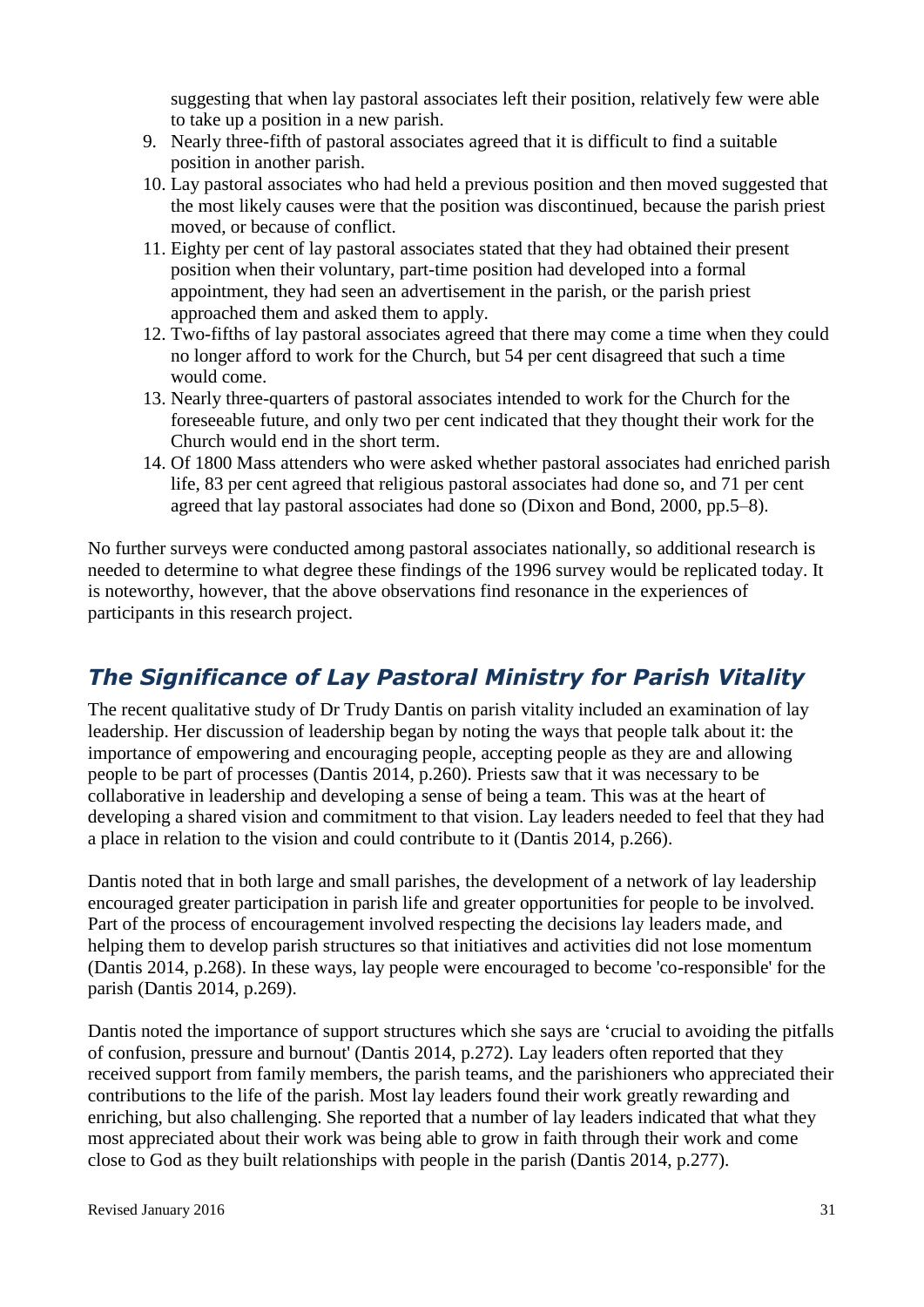However, Dantis said lay leaders faced several challenges. One was time constraints and the challenges in balancing their parish work with other work and with their family lives. There was a tendency for the roles to become increasingly demanding and complex (Dantis 2014, p.278).

Another challenge was finding more leaders. Many found it hard to find people who would share the workload. Dantis notes that there were instances of older people forced to remain in their roles when they would have liked others to take over. Indeed, getting people involved, particularly those who were not regular in their attendance at Mass, was often very hard work (Dantis 2014, p.279). Another challenge that she noted briefly was that of setting up programs and activities and then finding the funds and resources to maintain them.

Dantis argued that, in all the cases she examined, lay leadership was important for the vitality of parish life. However, the development of lay leadership depended on the extent of the empowering nature of parish leaders and encouragement of lay people to share their gifts and skills. She maintained that lay leadership did not undermine the role and work of other parish leaders such as priests and religious. Rather, with mutual trust, respect and support, collaboration between the lay and ordained leaders proved very effective for overall growth and development of the parish (Dantis 2014, p.283).

# *Factors in the Effectiveness of Lay Pastoral Ministry*

A qualitative study of lay leadership in two rural Catholic parishes in Australia by Philip Hughes came to similar conclusions. In one case, a lay team was running a parish with the assistance of a visiting priest. In the other, one priest served a large rural area of four parishes and was developing lay leadership to assist in administration, pastoral care and in the conduct of worship. The study noted that those who had become involved in leadership were experiencing personal growth through their involvement. They had not only grown in their understanding of the liturgy and the Scriptures, but had grown in confidence and in their skills in leadership (Hughes 2013, p.10).

The study found that it was important where lay people were leading that they were allowed to contribute at a level that worked for them. Hughes suggests 'lay leaders should not be expected to emulate what a priest would, but to find patterns of operating that are appropriate for the time, energy and capacities that they have to offer' (Hughes 2013, p.11). The adoption of lay leadership is not always successful as it can mean laying heavy burdens on people who have other responsibilities in life, particularly when the leadership role does not involve paid employment.

One of the important factors in success was that lay people were mentored into their roles. In one of the studies, a Good Samaritan sister who had had responsibility for the parish had accomplished this well through training and encouragement, and through involving lay people directly in her pastoral and liturgical work. What was also important was that she believed in the capacity of the lay people and helped them to believe in themselves (Hughes 2013, p.11). Clear structures, well-defined roles and clear delegation of authority is also important for the success of lay ministry (Hughes 2013, p.12).

## *Lay Pastoral Ministry in Other Denominations in Australia*

Many other denominations have made extensive use of lay leadership. Indeed, for some, such as the Churches of Christ and the Brethren and other denominations that developed as part of the movement of Restorationism in the 19th century, the importance given to lay leadership has been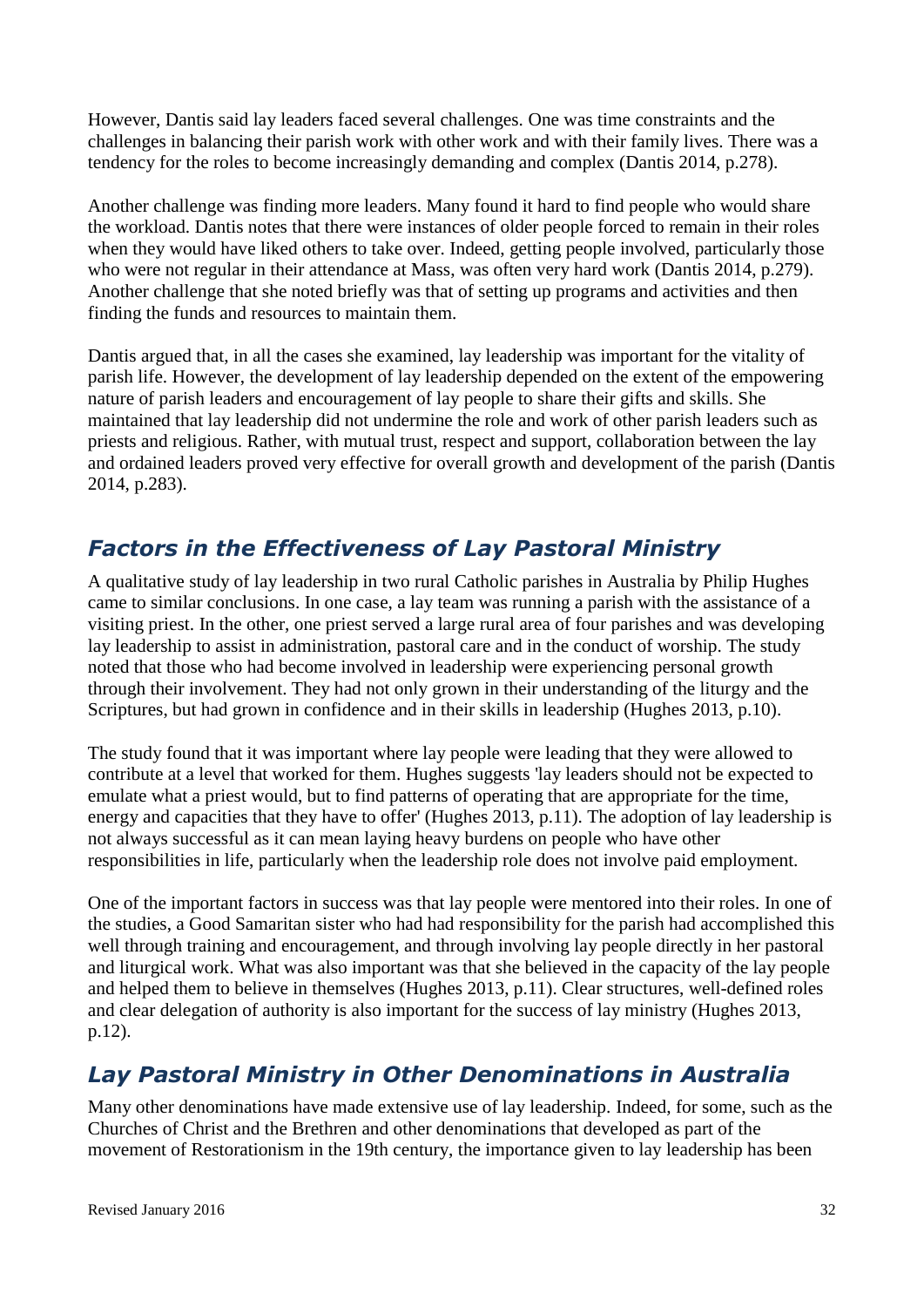part of the denominational protest against clericalism. However, other churches in Australia which have traditionally relied on trained and stipended full-time ministers have found it necessary to develop lay leadership, particularly in sparsely populated rural areas where it was not possible to fund a full-time ordained minister.

A study of models of leadership in the Uniting Church in South Australia was conducted by the Christian Research Association and published in 2008 in a research paper 'Rural Churches in the Uniting Church in South Australia: Models for Ministry' (Hughes and Kunciunas 2008). Effectively it was a study of lay ministry as few rural churches in South Australia are served by their own ordained minister. In some cases, lay leaders work without support from an ordained minister at all. In other cases, lay leaders or teams are supported by a lay minister who has responsibility for a group of churches.

Analysis of church survey data indicated that there was little difference between the vitality of churches led by lay leaders and those led by ordained leaders. There was a slightly greater tendency for people in churches led by lay leaders to feel a strong and growing sense of belonging and to feel that the exercise of their gifts was strongly encouraged than for people in parishes led by priests.

What was more important than whether the church was led by lay people or ordained was whether there was a single leader for a church. It was noted that single lay leaders were developing a vision and encouraging their churches to try new things more than many ordained leaders and that they were relating more positively to their churches than most ordained leaders (Hughes and Kunciunas 2008, p.7). The sense of responsibility for the life of a church is weakest when one congregation is run by another larger church, as in the case of 'satellite' models. In this case, the both the major church and smaller church are 'pulled down' in their vitality (Hughes and Kunciunas 2008, p.7).

There were, however, a range of challenges faced by these lay led churches. While the typical rural congregation was led by four lay leaders with the assistance of their spouses, most of the leaders were in their 60s and 70s. There was some anxiety about who would take on leadership in the future. A few of the lay people had completed some formal theological and/or pastoral training. For most, however, the costs in both time, energy and money of travelling to a large city for such study was too great. However, the denomination had organised some seminars and networks in rural areas which were much appreciated.

Another challenge was that there were times when people spoke of the need for input from 'outside' the locality and from local leaders. There were issues of counselling, for example, where it was helpful to have someone who was not entwined with local kinship and social relationships. There were times when people wanted the extra depth of insight into faith that an ordained 'outsider' could bring. Few local lay leaders were innovative in their leadership. While they were able to keep the churches alive, they were not generally able to develop highly innovative patterns of church life that might take the churches into a different future (Hughes and Kunciunas 2008, p.21).

Some of the churches in which worship and pastoral work were conducted by unpaid lay workers had employed a part-time administrator. These administrators ensured that everything in the church ran smoothly. While they did not conduct services themselves or do the pastoral visiting, they performed very valuable roles as contact and anchor people, even if paid for just a few hours a week (Hughes and Kunciunas 2008, p.20).

A recommendation of the report was the development of Resource Ministers who could effectively provide oversight to lay leaders in clusters of up to 15 churches. The Resource Ministers would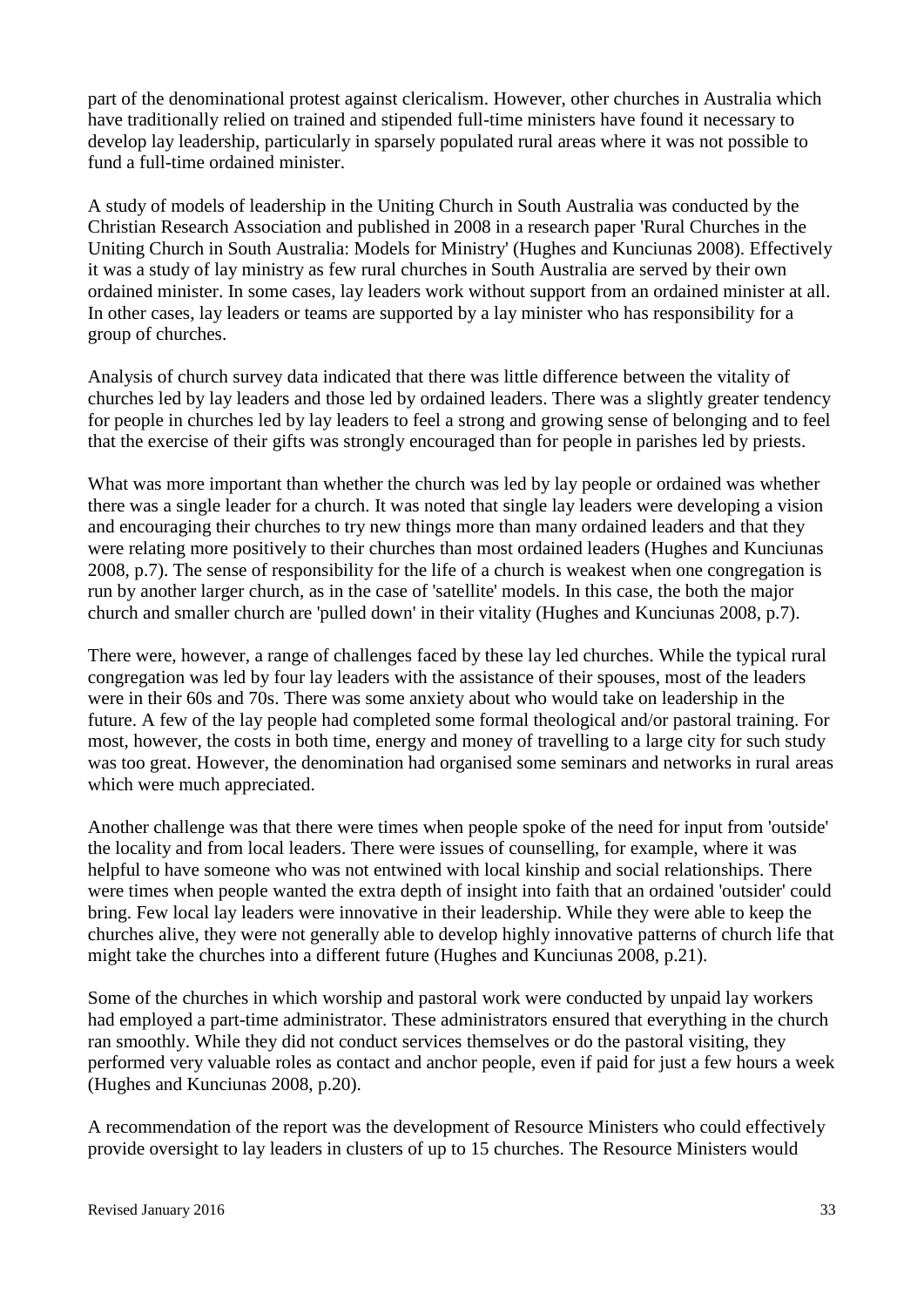focus on working with the lay teams, lay pastors and lay preachers across the churches. They would ensure that training, organisational advice and programs for the spiritual formation of lay team members was provided. They would also provide some back-up for counselling and other assistance in times of crises (Hughes and Kunciunas 2008, p.23).

A similar study was conducted in five rural Anglican churches across Australia, looking at different models of leadership and organisation. Among the patterns of ministry examined was the 'Enabler Supported Ministry' in which an ordained clergy person acted as an 'Enabler' for lay teams appointed in a number of churches. The 'Enabler model' was similar to the 'Resource Minister' model in the Uniting Church. The task of the Enabler was to encourage, train, mentor and evaluate the mission and ministry of the lay teams. In some cases, some members of the lay team became 'Ordained Local Ministers'. That is, they were given the authority to serve and act as a priest within a particular local context and for a limited period of time. Most of these people worked part-time in this role and many had other occupations. Some were stipended but most were not. They generally had limited training.

This model was found to have a number of advantages. The Ordained Local Ministers and other lay leaders generally related well to the local churches because of their deep roots in their own communities. They personally reported that they had experienced significant growth in faith because of their involvement and they were able to engage the skills of the people in their churches more effectively. However, there were challenges in finding suitable people who had the time and focus to give to the task. They lacked training and the wider experience of other ordained clergy. There were also some issues in relation to the acceptance of their authority (Hughes and Kunciunas 2009, pp.10-11).

In another model lay people and ordained clergy worked together as a team covering a large area of churches. Again, some of the lay people were ordained as local ministers so that they could preside at the Eucharist. The difference in this model was that there was no one 'Enabler' working with local leaders, but rather a team sharing the responsibility of ministry.

The team approach certainly made available a wider range of skills and experience to the churches served. It was also possible for people to cover for each other. Thus, if one person was sick or on holiday, another person could step in for funerals or other special events. This team approach meant that there could be centralisation of some non-pastoral functions such as financial arrangements. It also provided a strong support structure for its members.

However, it meant that members of the team had to get to know a great number of people in a variety of churches. Team members often felt like visitors in a particular situation. At the same time, the model discouraged self-reliance and ownership of the future of their own ministry within individual churches (Hughes and Kunciunas 2009, p.11-12).

Both the Enabler model and the model of the mixed team of lay and ordained ministers involved lay leaders, some of whom were ordained for the purpose of local ministry. Both models showed how effective lay leadership could be, particularly when it was well supported by ordained clergy. There was considerable discussion in the various dioceses as to what training should be required of these people. While lay people varied greatly in the skills and experience they brought to their positions, what was probably more important was on-going mentoring and support in their roles. There were also theological discussions about what level of recognition should be given to lay people in their ministry (Hughes and Kunciunas 2009, p.13).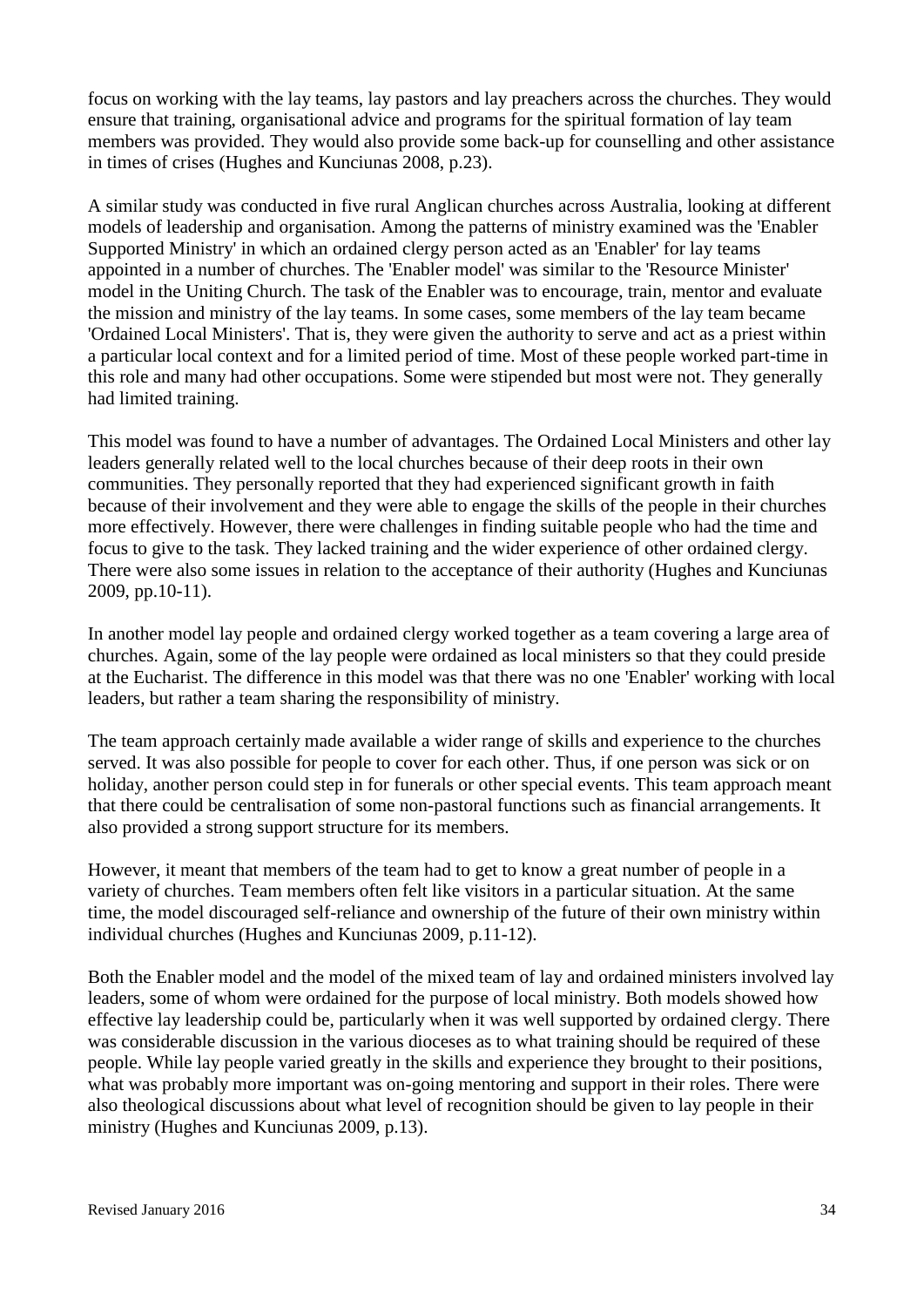## *Lay Pastoral Ministry in the Church of England*

The Ordained Local Minister model of lay ministry has been adopted in many places in the Church of England in the United Kingdom. Some studies of it have been conducted. The way 'Local Ministry' has developed in England is primarily team-based. People are ordained for a particular location and do not have the right to exercise ministry in other locations. They are also ordained to serve for a particular period of time: the ministry may be 'taken up and laid down' in ways which other forms of ordained ministry cannot (Bowden et al. 2011, p.15). While most clergy are ordained for life and remain priests when they retired, and thus could continue to preside at the Eucharist, those ordained to local ministry were only given authority to preside at the Eucharist for a limited period of time.

The debate about the nature of ministry referred to in Chapter 1 also arises in this context. Some people have argued that the theological base of lay ministry lies in the appreciation that ministry and mission are responsibilities of the whole church and not just activities for paid clergy. All members of the church have a responsibility to share in God's mission, to share in the work of pastoral care, and have involvement in worship. Simon, in Bowden et al. (2011) notes that in 1963, the World Conference on Faith and Order affirmed 'All baptized Christians are called to respond to and participate in the ministry of Christ directed towards the world' (Bowden et al. 2011, p.9). Within this context, however, people have different skills and gifts and play different roles. Nevertheless, in practice, lay ministry has often been driven by the lack of availability of ordained clergy and the funds to pay them, particularly in small rural churches.

Leslie Francis, one of the editors of the book *Ordained Local Ministry in the Church of England*  (Bowden et al. 2011)*,* conducted an empirical evaluation of ministry comparing the 20 dioceses in Britain where Ordained Local Ministry has been adopted and the 23 dioceses where it is not practised. He began by noting that the spread of the two groups of dioceses were similar. There were no significant differences in the size of the dioceses or the population density of the dioceses which had adopted Ordained Local Ministry and those that had not. Nor were there any major differences in the numbers of clergy in the two groups of dioceses (Bowden et al., 2011, p.84). In other words, Ordained Local Ministry had not been adopted simply because there were insufficient clergy available.

Francis considered whether there were differences in these two groups of dioceses in their progress and performance between 1991 and 2003. He looked at a range of statistics which are gathered by the dioceses, including Sunday attendances, Easter and Christmas attendances, and the numbers of infant baptisms and confirmations. Francis found that there had been declines in all these measures, but the rate of decline was no different in those dioceses that had adopted Ordained Local Ministry and those dioceses that had not. He also found that there was no significant relationship between these statistics and the numbers of people in Ordained Local Ministry. Thus, using these rather crude measures, it would seem that Ordained Local Ministry had made little difference to the performance of churches and the levels of involvement of people in the churches of these dioceses: that it had not been detrimental, but neither had it had highly positive impacts (Bowden et al., 2011, pp.87-88).

What Francis did find was that in the dioceses with Ordained Local Ministry, there had been a decline in the number of licensed Readers. In other words, the statistics suggested that, in some places, Ordained Local Ministry had become an alternative way of exercising ministry to that of the Reader, volunteers who have been selected, trained and licensed by a bishop to preach, teach and lead worship (Bowden et al., 2011, p.89).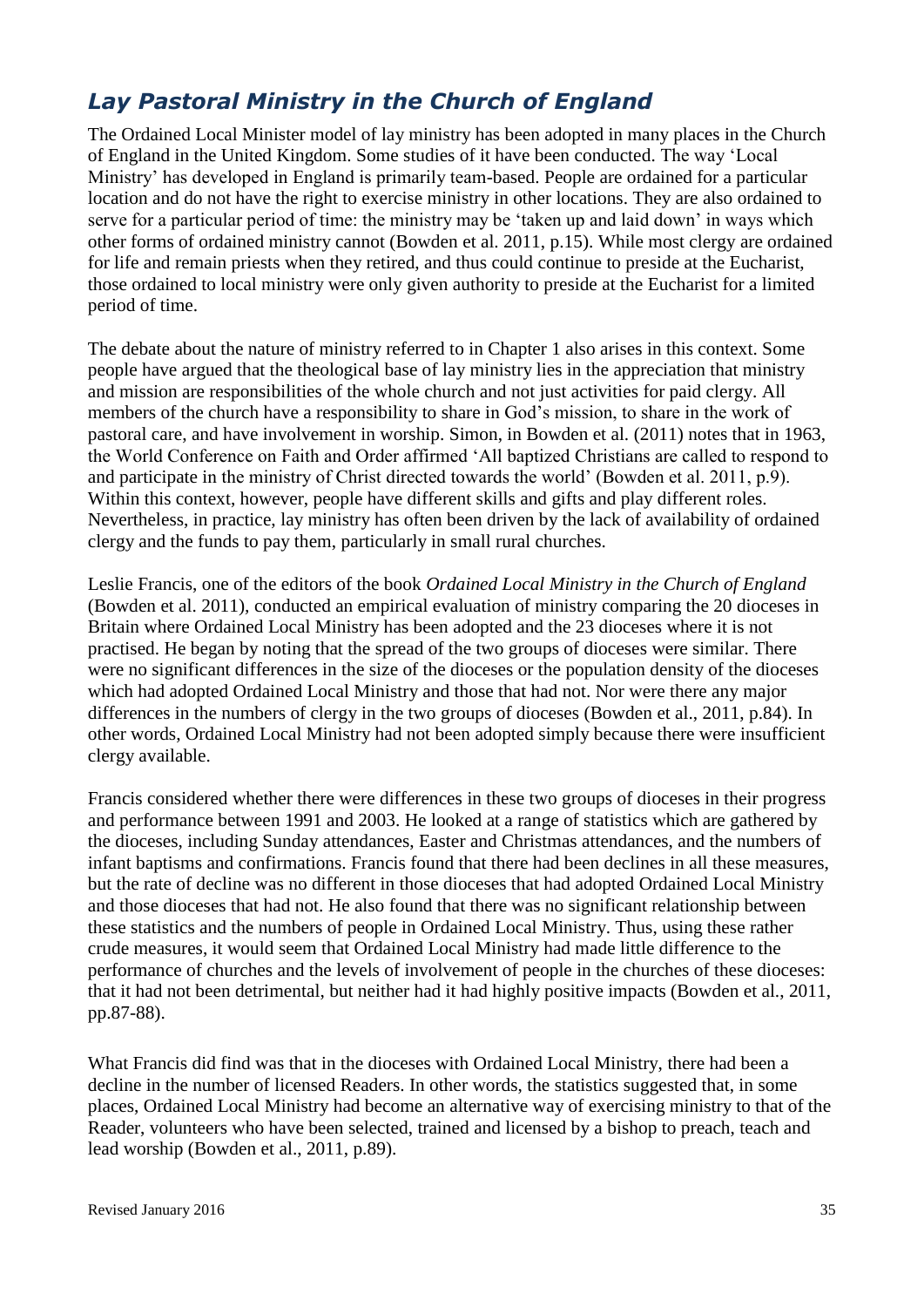For many people, the journey to such ordination was the consequence of a sense of call. Often there was an inner experience of a call, but also an affirmation from other members of a local church or from church leaders. These people reported that the training was often challenging and had stretched them in their thinking. However, they had experienced it as personal growth (see, for example, Bowden et al., 2011, p.121).

Most Ordained Local Ministers worked with teams of lay people and found affirmation in the teams. On the other hand, some reported that clergy and other church leaders were not affirming of their ministry. For example, one wrote 'Ordained Local Ministry is not widely understood, even by our diocesan bishop or the new archdeacons' (p.122). Indeed, there has been some hostility from people who have seen such ministry as a threat to the ordination and sometimes to the vocation of those in full-time ministry. It was reported that, in some places, a significant theological difference had emerged between Ordained Local Ministers and full-time clergy in their conception of ministry. Ordained Local Ministers saw their mission to change ecclesiological culture so that the 'priesthood of all believers' became a practical reality in parishes. Full-time ordained clergy stressed the variety of 'spiritual gifting' and the uniqueness of their own ministry (Bowden et al., 2011, p.139).

There is continuing discussion of the costs and benefits, the theological justifications and the advantages and challenges for ministry in local churches of having Ordained Local Ministry. There remains significant resistance to such ministry in many places. On the other hand, the debate and the experience of Ordained Local Ministry have led to a stronger expectation that the call to ministry will have its roots in the encouragement of a local congregation and that ministry is stronger when clergy work collaboratively with lay people (Bowden et al., 2011, p.144).

#### *Summary*

Lay pastoral ministry is taking place in many denominations. One of the drivers has been the lack of availability of priests or full-time, fully trained ministers of religion. However, lay ministry has developed along with recognition that the ministry of the Church is a task for all members, using their various gifts and time. It has also been recognised that, in many places, the involvement of lay people in ministry and in leadership has contributed to the vitality of the local church and to the effectiveness of its ministry.

There are, however, a variety of common challenges. One has been identifying the distinctiveness of the ministry of lay people and clergy, an issue which has sometimes made both clergy and some parishioners reluctant to accept the ministry of lay people. It has also made the collaboration between clergy and laity which is necessary for successful ministry difficult to achieve.

Another major challenge has been the development of suitable structures for selecting, training, accrediting and commissioning lay people into pastoral ministry and the fact that expectations of lay pastoral workers are often inappropriate for people with family and other responsibilities. Simply attempting to apply a 'weak' version of the structures used for clergy often does not work well.

The focus of this research is to review how lay pastoral ministry is operating in Catholic parishes in Australia and to make recommendations that would assist the development of guidelines for lay pastoral ministry. The next chapter describes the methodology used in this study.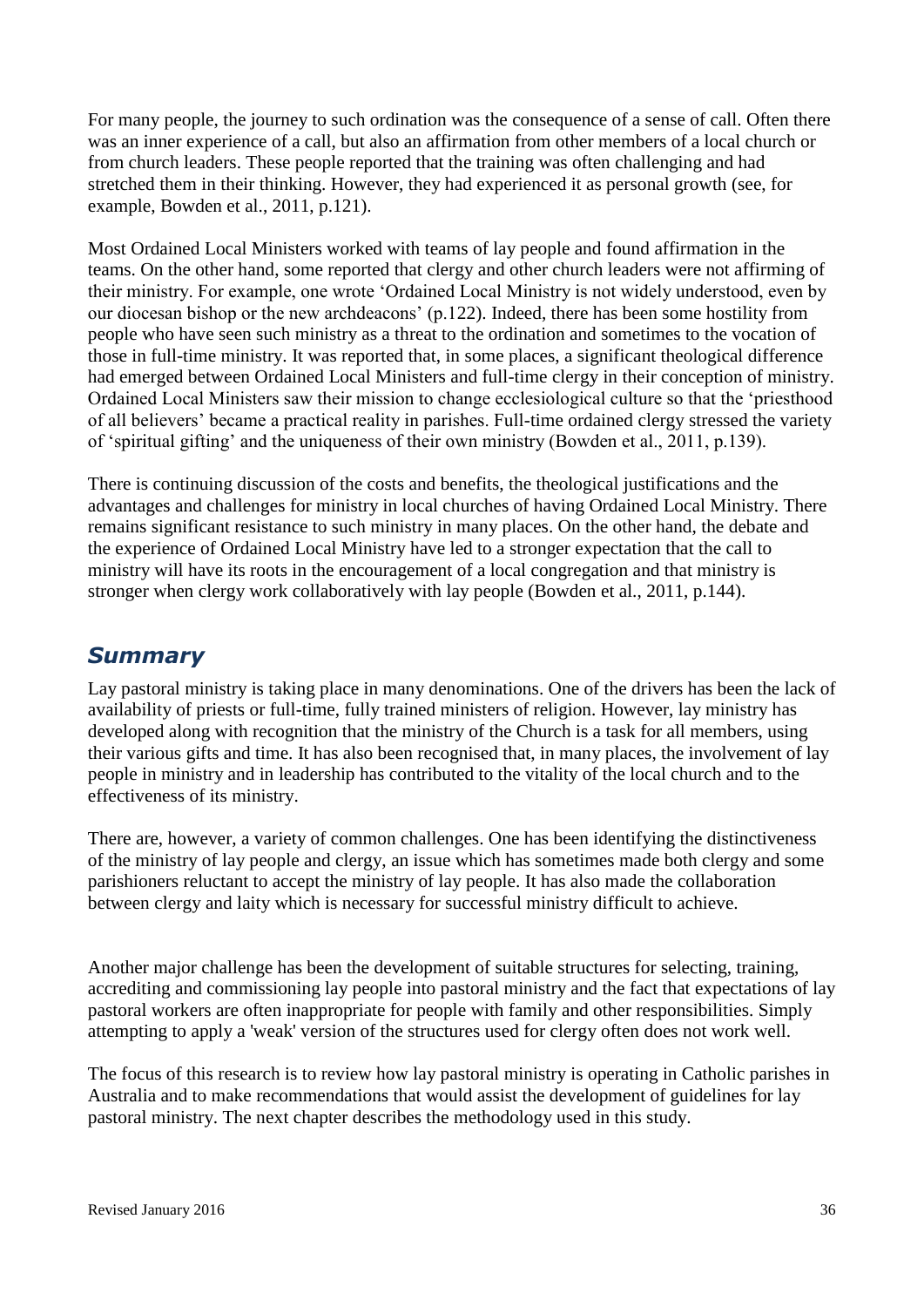# **Chapter 3. The Research Method**

The major aim of this research is to provide insight into the current diversity of patterns of lay pastoral ministry in the Catholic Church in Australia. While the primary means of doing this was through interviews with people connected with lay pastoral ministry, a secondary part of the research was examining materials about such ministry and its theological foundations, as has been done in the preceding chapters. These aims confirm the overall objective: to come to a deeper understanding of the reality of lay pastoral ministry. The type of information through the case studies being sought is in-depth knowledge of how this form of ministry is experienced, what peoples' perceptions and beliefs are about it, how it is practised, what structures are in place around it, and what relationship it has with other forms of ministry.

#### *Case Studies*

Since the research sought to describe and understand the experiences, beliefs, and perceptions of lay pastoral ministry, it was appropriate to use a qualitative research approach. Such an approach allowed the researchers to listen to the individual stories of participants, gain insight into their experiences in particular contexts, and understand what structures and practices existed in different settings. It was also recognised that lay pastoral ministry exists in many forms, some formal and some informal. To cater for that diversity, a case-study methodology was seen as best for identifying and examining the many forms of lay pastoral ministry.

The qualitative approach deemed suitable for this project was multiple case studies. A case study gives the researcher the opportunity to look in-depth at particular locations or settings. Multiple case studies allowed the comparison of contexts and appreciation of the similarities and differences between them.

The research was not designed to examine the extent of lay pastoral ministry, but to look at the range of its forms and contexts. Hence, the research plan was to conduct a series of seven case studies into the experience of lay pastoral ministry in a wide variety of pastoral contexts. The research team believed this method of data collection would offer a sense of the range of lay pastoral ministry, how it is understood, experienced, practised, and supported.

# *Selection of Locations*

In order to choose suitable locations to conduct the case studies, the research team sought the recommendations of all Catholic dioceses, the Project Management Team, and the Project Reference Group. On the basis of these recommendations, case studies were undertaken at six locations, apart from the pilot study which made a seventh case study. These locations were chosen to ensure the research examined lay pastoral ministry in a variety of types of locations, in different dioceses, and in differing canonical settings that were geographically diverse.

As can be seen from Table 1, case studies were conducted in five states: New South Wales, Queensland, South Australia, Victoria and Western Australia. One of the case studies occurred in a remote rural location and several others in less remote rural towns of various sizes. Two of the case studies occurred in large urban parishes.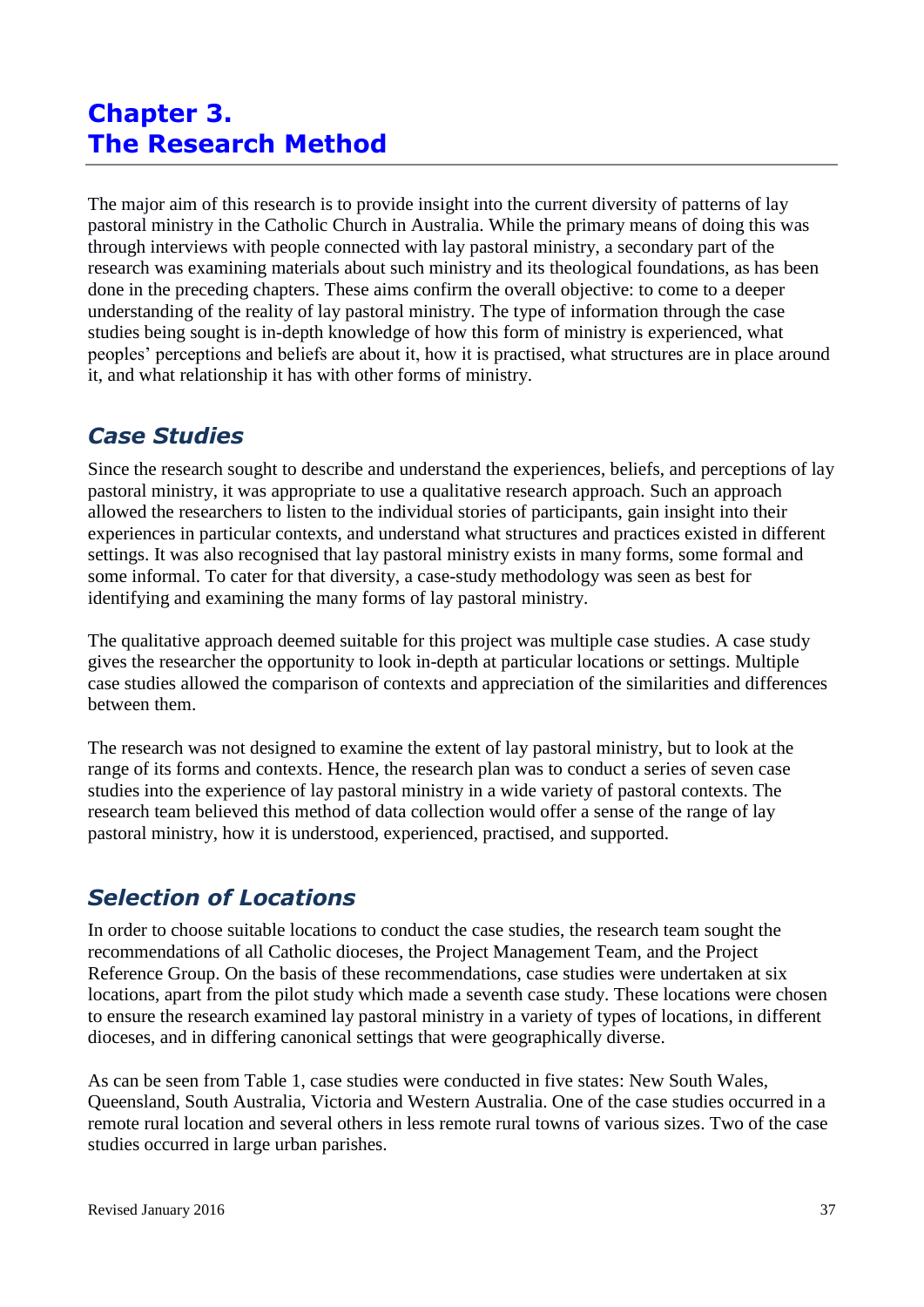| <b>Study</b>                      | <b>State</b>      | <b>Demographic Classification</b> | <b>Interviews</b> |
|-----------------------------------|-------------------|-----------------------------------|-------------------|
| Pilot                             | Victoria          | Small rural towns                 | 8                 |
| Case Study 1                      | Victoria          | Remote rural location             | 17                |
| Case Study 2                      | Queensland        | Major city                        | 11                |
| Case Study 3                      | South Australia   | Capital city                      | 16                |
| Case Study 4                      | New South Wales   | Large rural town                  | 9                 |
| Case Study 5                      | Queensland        | Large rural town                  | 17                |
| Case Study 6                      | Western Australia | Medium-sized rural town           | 7                 |
| <b>Total Number of Interviews</b> | 85                |                                   |                   |

*Table 1: Overview of Case Studies* 

The Project Management Group was also aware that another factor that could be significant in the expression of lay pastoral ministry was the level of multiculturalism in the location and the proportions of parishioners born overseas. Hence, it was important that the case studies included places with different levels of multiculturalism. In two of the case studies, there was a high level of multiculturalism. There was a moderate level of multiculturalism is two other case studies, and the three other case studies were largely among people of Anglo-Irish background.

Three different types of canonical settings were identifiable in the pilot and case studies: single parishes with multiple Mass centres; twinned parishes (i.e. 2 parishes); and, clustered parishes (i.e. 3 or more parishes). As Table 2 illustrates, the most common setting in this project was the single parish with multiple Mass centres. In these settings, though counted as single parishes, there are several church buildings where liturgy is celebrated. In some instances these centres were formerly separate parishes that had been merged. It was noted that a number of participants recounted that the process of merging such parishes was at times difficult. It often becomes a significant pastoral challenge to build a sense of common identity and community between such former parishes, now Mass centres of a single parish. Many retain their own distinctive character even after the merger, maintaining the diversity within the unity of the larger community. In twinned and clustered parishes, each parish retains its separate identity, while working more closely together, sharing personnel and resources.

| <b>Canonical Setting</b>                      | Number of Studies to which this applies |
|-----------------------------------------------|-----------------------------------------|
| Single parishes, with multiple Mass centres   |                                         |
| Cluster of parishes (i.e. 3 or more parishes) |                                         |
| Twinned parishes (i.e. 2 parishes)            |                                         |

#### *Table 2: Canonical Settings of Study Locations*

In these settings, five parish priests and four moderators were active in ministry. Of these, three parish priests and three moderators were interviewed as part of the project.

The research team presupposed that choosing diverse canonical settings for the studies would increase the likelihood of obtaining a wide variety of lay pastoral ministry roles for the project. It was assumed that the respective canonical settings shape the structures of lay involvement in ministry. This was indeed the case. The most obvious examples are those instances when parishes are altered to deal with the declining numbers of clergy. Lay ministry and ordained ministry were both influenced by such changes.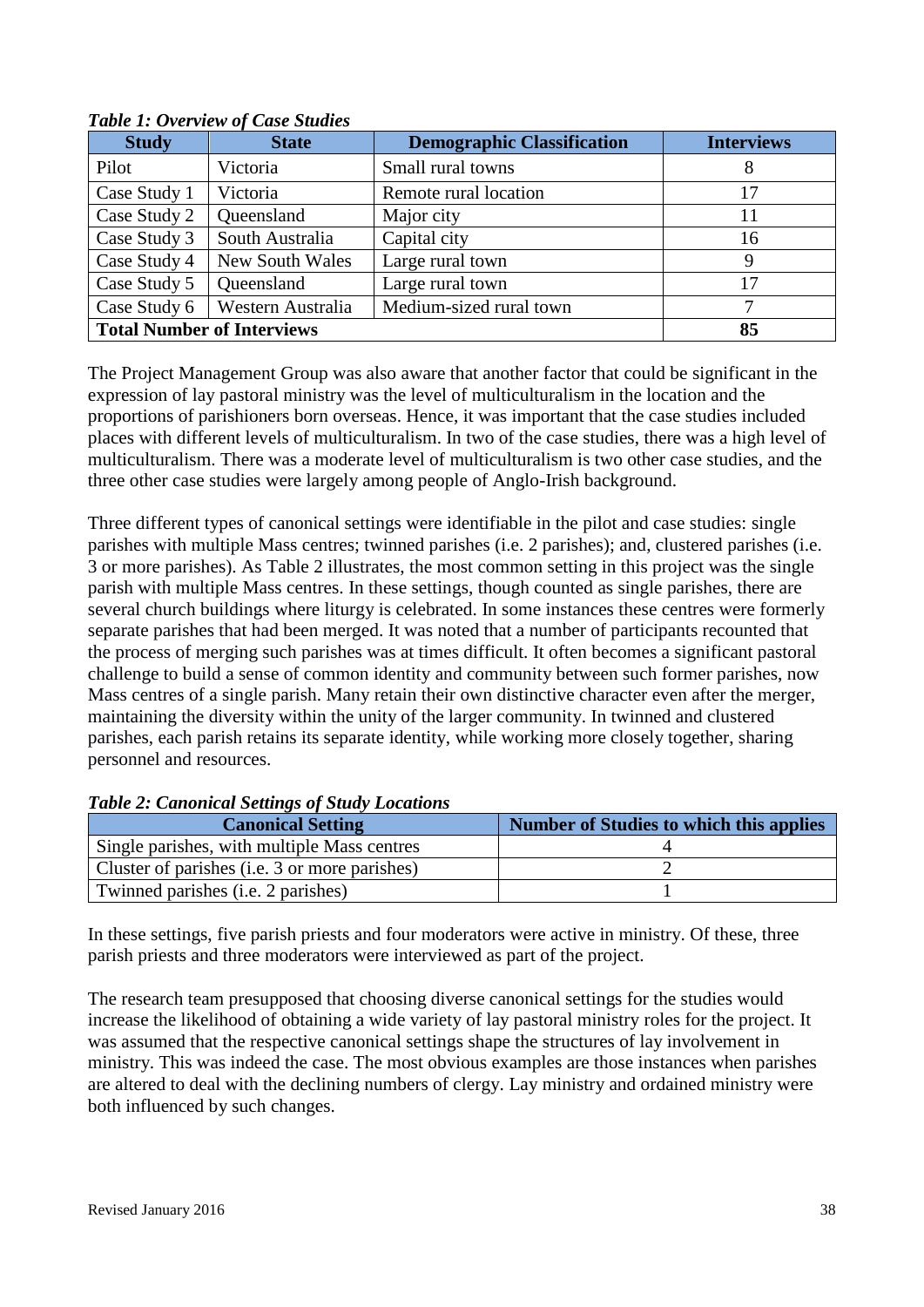For example, in those locations where a priest was entrusted with the pastoral care of a number of parishes, as either parish priest or moderator, it increased the need for lay people, paid or unpaid, to become involved in pastoral leadership roles within these parishes. It also accentuated the pastoral care exercised by lay people in unpaid, occasional ministerial roles. For this reason, the research team sought to interview lay people exercising various roles, even if these were not formerly recognised as pastoral ministry roles. Therefore, the research team sought to include not only people who were recognised as exercising lay pastoral ministry – such as lay ecclesial ministers, pastoral associates, pastoral workers, youth ministry workers, lay chaplains or campus ministers, or sacramental coordinators – but also liturgical ministers, parish pastoral council members, parish administrative staff, and school staff. This was partly to discover to what extent these latter lay people exercised pastoral care, even if they did not self-identify as lay pastoral ministers.

For each of these studies to proceed, the approval from both the bishop and the parish priest/moderator of the locations was obtained (see *Code of Canon Law*, cc. 515 §1, 517 §1).

# *Selection of Participants*

The research team sought to interview not only lay people exercising recognised pastoral ministry roles, but also lay people who carried out roles which may have pastoral features. We also sought to interview lay, religious, and ordained individuals who interacted daily with lay people in pastoral ministry. We planned on asking religious participants to what extent the term 'lay pastoral ministry' was a meaningful way of describing their own ministerial identity.

To aid with the selection of participants, the parish priest/moderator (or their chosen representatives) nominated individuals within the respective locations whom they deemed as being suitable participants for the research.

The suitability of participants depended on the types of lay pastoral ministry and ordained ministry being exercised in the particular context. The research team suggested participants could include:

- Parish priests/moderators
- Key lay people in pastoral ministry
- Religious sisters and brothers who are active in pastoral ministry
- Representatives of parish pastoral councils
- Representatives of finance councils (where applicable)
- Parish secretaries/managers
- Local diocesan representatives
- Assistant priests, retired priests, or deacons
- Any additional people as appropriate.

The research team identified particular days in which it was possible to visit the various locations. Based on the willingness and availability of nominated individuals on these specified days, interviews were arranged and carried out. It should be noted that, given the time needed to obtain approval for the case studies to proceed, some locations had a relatively short period of time in which to organise willing and available participants for the project.

A total of 85 interviews were conducted. Four of those interviews had two or more participants in each so that the total number of people interviewed was 96. Table 3 describes the work settings where participants exercise their pastoral ministry, measured according to the criteria of remuneration, type of work, and context of work.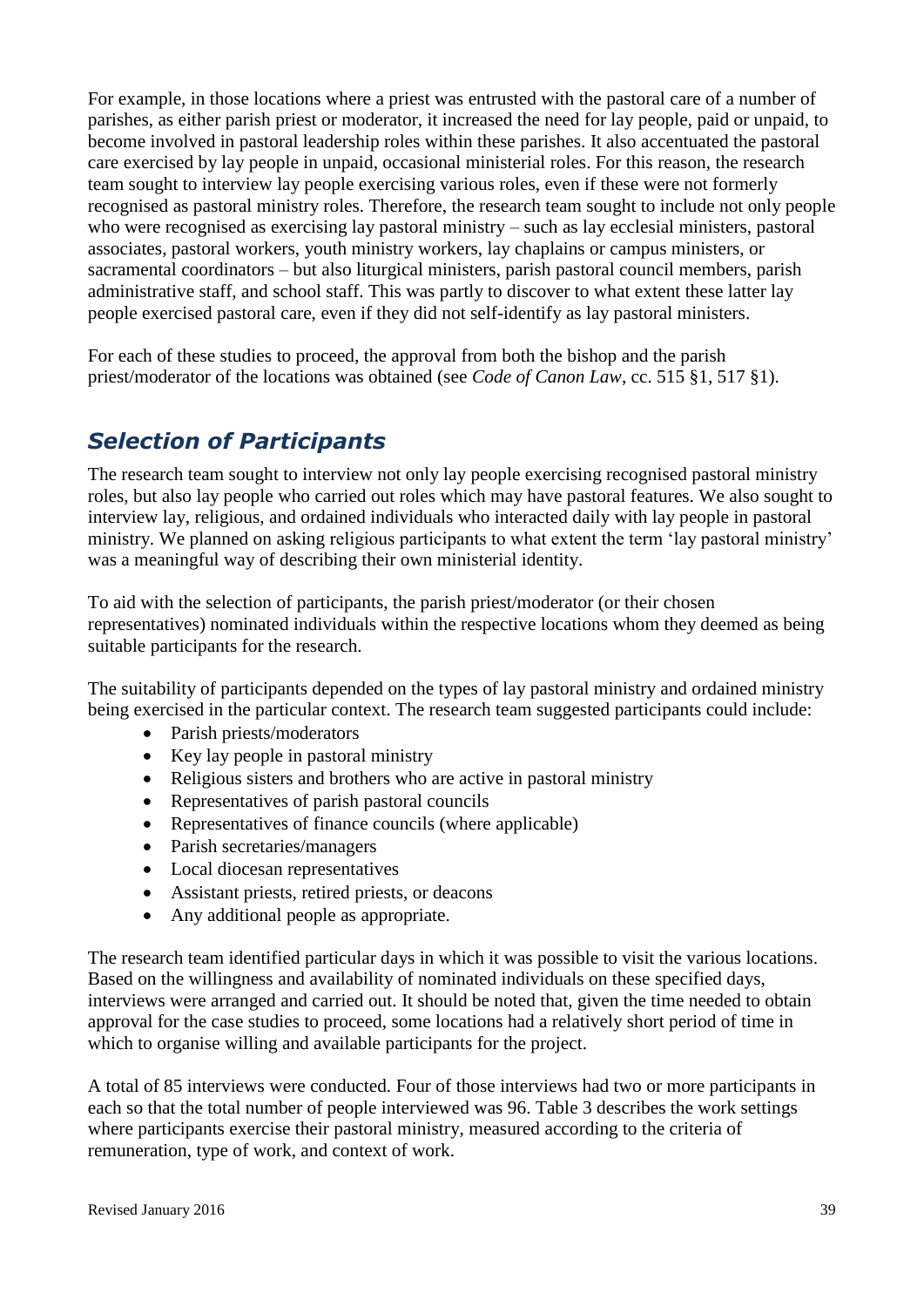| <b>Role Type</b>                              | <b>Males</b>          | <b>Females</b> |
|-----------------------------------------------|-----------------------|----------------|
| Unpaid, part-time parish workers              | 19                    | 27             |
| Paid, part-time parish workers                | $\theta$              | 16             |
| Paid, full-time parish workers                | $\mathcal{D}_{\cdot}$ | 7              |
| Paid school workers                           | 3                     | 3              |
| Paid diocesan workers                         | $\Omega$              |                |
| Ordained parish workers (priests and deacons) | 14                    | $\theta$       |
| <b>Total interviewees</b>                     | 38                    | 58             |

#### *Table 3: Participants' Work Settings*

It should be noted that, for the purposes of Table 3, the different categories of 'parish workers' include lay and religious participants, while 'ordained parish workers' were given a separate category. An argument could be made for including 'school workers' within the 'paid parish workers' categories. However, given that the place or relationship of the school community with the wider parish community is one of the issues to emerge from the project, together with the question of recognising school staff as exercising pastoral ministry, the research team deemed it appropriate to regard 'school workers' as a separate category at this stage of the analysis.

In any case, grouping participants using these categories has inherent limitations: they disguise the diversity that exists among the participants in each of the given settings, in terms of education or formation, role designation, level of responsibility, amount of remuneration, and other characteristics of their work and background. For example, the category of 'unpaid, part-time parish workers' included participants who were involved in occasional parish ministries, such as lay people in liturgical ministries, sacramental preparation, teaching religious education in state schools, members of finance councils, members and chairpersons of parish pastoral councils, and members of lay leadership teams who participated in the pastoral care of the parish with a moderator priest (canon 517 §2). All of these participants were unpaid, had roles which were meant to be part-time, and worked primarily in the parish context. Although they had these characteristics in common, their roles and responsibilities were quite distinct.

In particular, participants who were involved in lay leadership had a greater degree of responsibility than other unpaid part-time parish workers for pastoral care in their communities. They had a responsibility to engage in their own formation and development, so that they were able to provide formation, support, and resources to the lay people in occasional ministries like those mentioned above. In a real way, the roles of those in lay leadership had more in common with participants in the other settings of 'paid, part-time parish work' and 'paid, full-time parish work.'

Yet, even within these examples of paid part-time and full-time work there was considerable diversity. For some, the extent of their remuneration was a stipend, compensation for expenses, and/or agreed living arrangements, while others received salaries. Role designations within these settings were also quite varied, from 'co-ordinators' of specialised ministry areas to 'pastoral workers', or 'pastoral associates'. Some parish secretaries, managers, and catechists also fell within these categories because they were paid and worked on either a part-time or full-time basis in the parish context. The experiences of religious participants were distinct from their married and single lay counterparts in terms of their formation, training, and previous experience.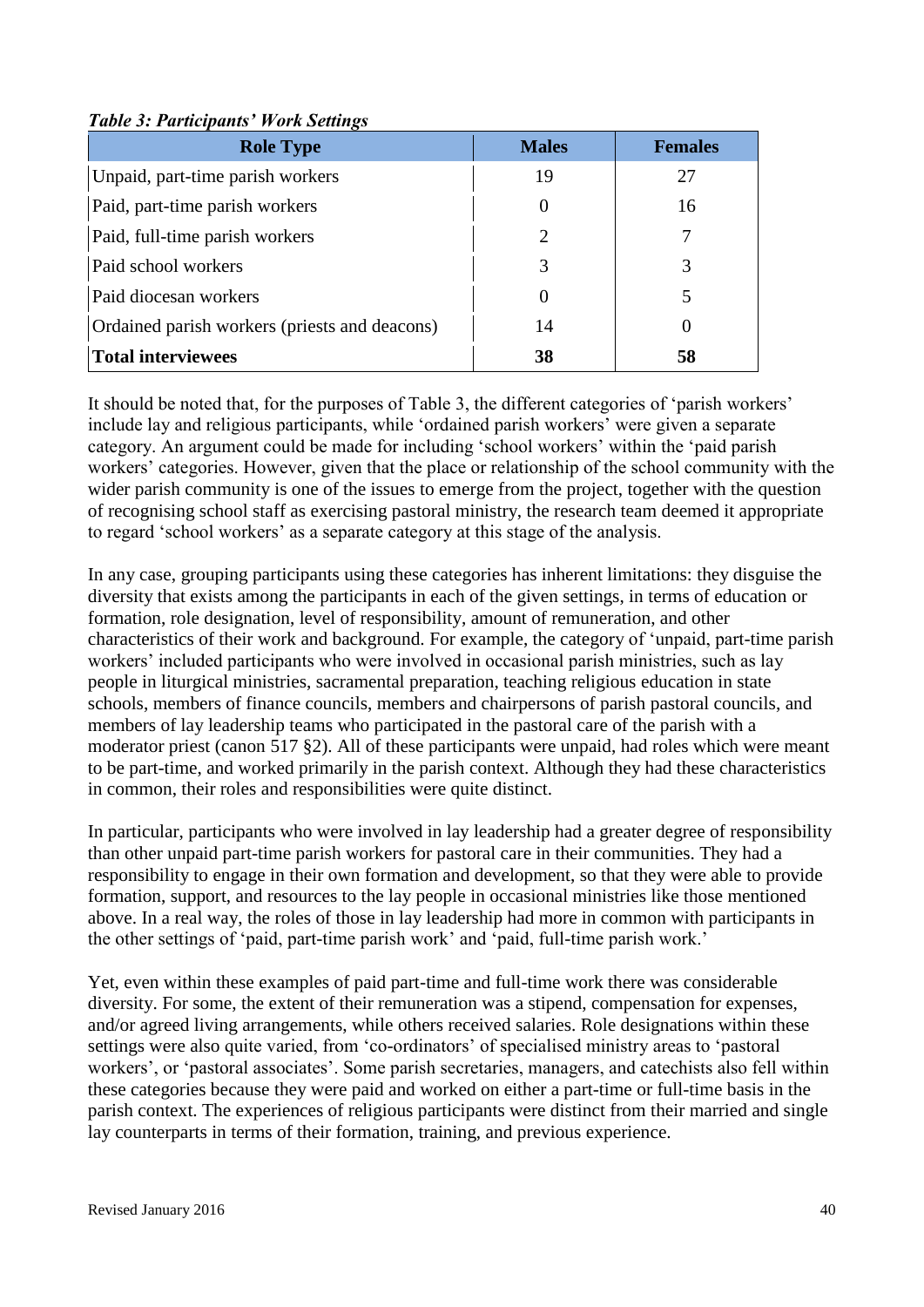Despite these limitations, Table 3 illustrates the extent to which the case studies conducted included a range of male and female participants and a range of paid and unpaid roles. Table 4 provides an overview of the range of the roles exercised by interviewees in the case studies. Of necessity, the designations used to describe these roles are indicative of the types of roles, rather than using the accepted terminology from the particular locations. This measure has been taken to protect the anonymity of the participants.

| <b>Ordained</b>         | <b>Religious</b>          | Lay                                              |
|-------------------------|---------------------------|--------------------------------------------------|
| Parish Priest           | Pastoral Co-ordinator     | Parish Secretary                                 |
| Moderator               | <b>Pastoral Associate</b> | Parish Manager                                   |
| <b>Assistant Priest</b> | <b>Pastoral Presence</b>  | <b>Eucharistic Minister</b>                      |
| <b>Associate Pastor</b> | <b>Pastoral Assistant</b> | Parish Pastoral Council Chairperson              |
| <b>Visiting Priest</b>  |                           | Parish Pastoral Council Member                   |
| <b>Pastor Emeritus</b>  |                           | <b>Finance Council Member</b>                    |
| Deacon                  |                           | Lay Leadership Team Member                       |
|                         |                           | <b>Pastoral Associate</b>                        |
|                         |                           | <b>Youth Ministry Coordinator</b>                |
|                         |                           | Catechist                                        |
|                         |                           | Coordinator of a Specialised Ministry - liturgy, |
|                         |                           | sacraments, visitation, funeral, adult faith     |
|                         |                           | formation, etc.                                  |
|                         |                           | <b>Parish Coordinator</b>                        |
|                         |                           | <b>Catholic School Campus Minister</b>           |
|                         |                           | Religious Educator [State Schools]               |
|                         |                           | Religious Educator Coordinator [State Schools]   |
|                         |                           | Catholic School Principal                        |
|                         |                           | <b>Catholic School Assistant Principal</b>       |
|                         |                           | Diocesan Pastoral Planner                        |

*Table 4: Participants' Roles*

### *Data Collection*

The primary method of data collection in the case studies was semi-structured, one-on-one, face-toface interviews. However, in certain circumstances, there were exceptions: on a few occasions it was necessary to interview two or more people together or conduct phone interviews.

Two researchers were involved in visiting parishes. For each study, one member of the research team visited the location for a two or three day period. In that time, the researcher interviewed participants and was present for liturgical worship gatherings, where possible. These methods provided the team with in-depth information into individual participants' stories, experiences, and understandings; the relationships between individuals, and structures in place within the setting; and the process of entering, practising, and supporting lay pastoral ministry within each context.

The information gathered in these case studies revealed the complexity of the reality of lay pastoral ministry. Although the experiences of participants cannot be considered representative of all lay people involved in pastoral ministry in Australia, conducting these case studies has provided an opportunity to see a range of lay pastoral ministry as practised in various contexts.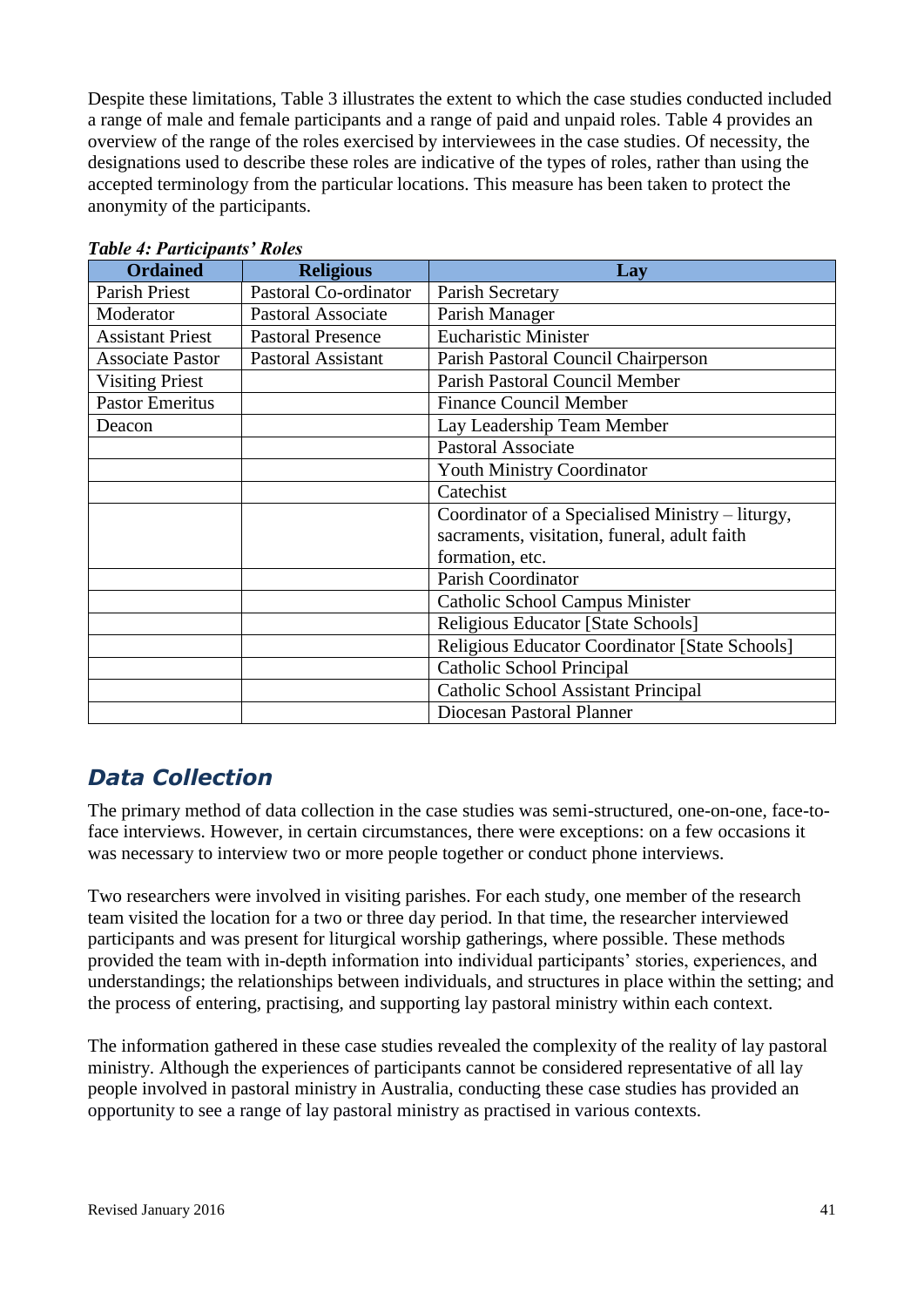# *Interview Schedules*

The interviews were guided by a set of questions that had been prepared by the research team. These questions explored a range of topics, while allowing a focus on the particular experience of the participants. The topics included:

- the background of the person being interviewed and how they became involved in ministry;
- the organisational practices of their parish;
- the person's understanding of ministry;
- their day-to-day ministry experiences;
- their growth in ministry; and,
- other important insights.

Nine different interview schedules were prepared for the following groups of people:

- 1. lay people in pastoral ministry
- 2. vowed religious
- 3. representatives of parish pastoral councils
- 4. representatives of finance councils
- 5. parish secretaries / volunteer administrators
- 6. school principals
- 7. parish priests or moderators
- 8. assistant priests, deacons or visiting priests
- 9. diocesan representatives.

The duration of the interviews varied depending on the role of the participants, and ranged between 30 minutes and 1 hour 30 minutes in length. With the permission of the participants all interviews were recorded, so that the research team could check details subsequent to the interviews.

### *Data Analysis*

The interview process initiates the analysis of the data, which continues throughout the research process. This analysis during the interview is crucial for articulating appropriate responses to spontaneous conversation, and in formulating follow-up questions so as to yield further information of relevance to the project. Analysis continues through the immersion of the researcher in the interview recordings and notes taken during and after interviews. Common patterns or themes contained in these interviews were identified.

### *Ethical Issues*

In any project involving human participants several ethical issues emerge, such as informed consent, respecting autonomy, maintaining anonymity and confidentiality, appropriate dissemination of findings, and security of data. As part of the planning process, an application was made to the Christian Research Association Ethics Committee addressing such issues and approval was granted on 9 February 2015.

The research was conducted on a voluntary basis only. Individuals were nominated by the parish priest or moderator (or their representatives), were invited to participate, and were advised that they could choose to withdraw their participation from the project at any time.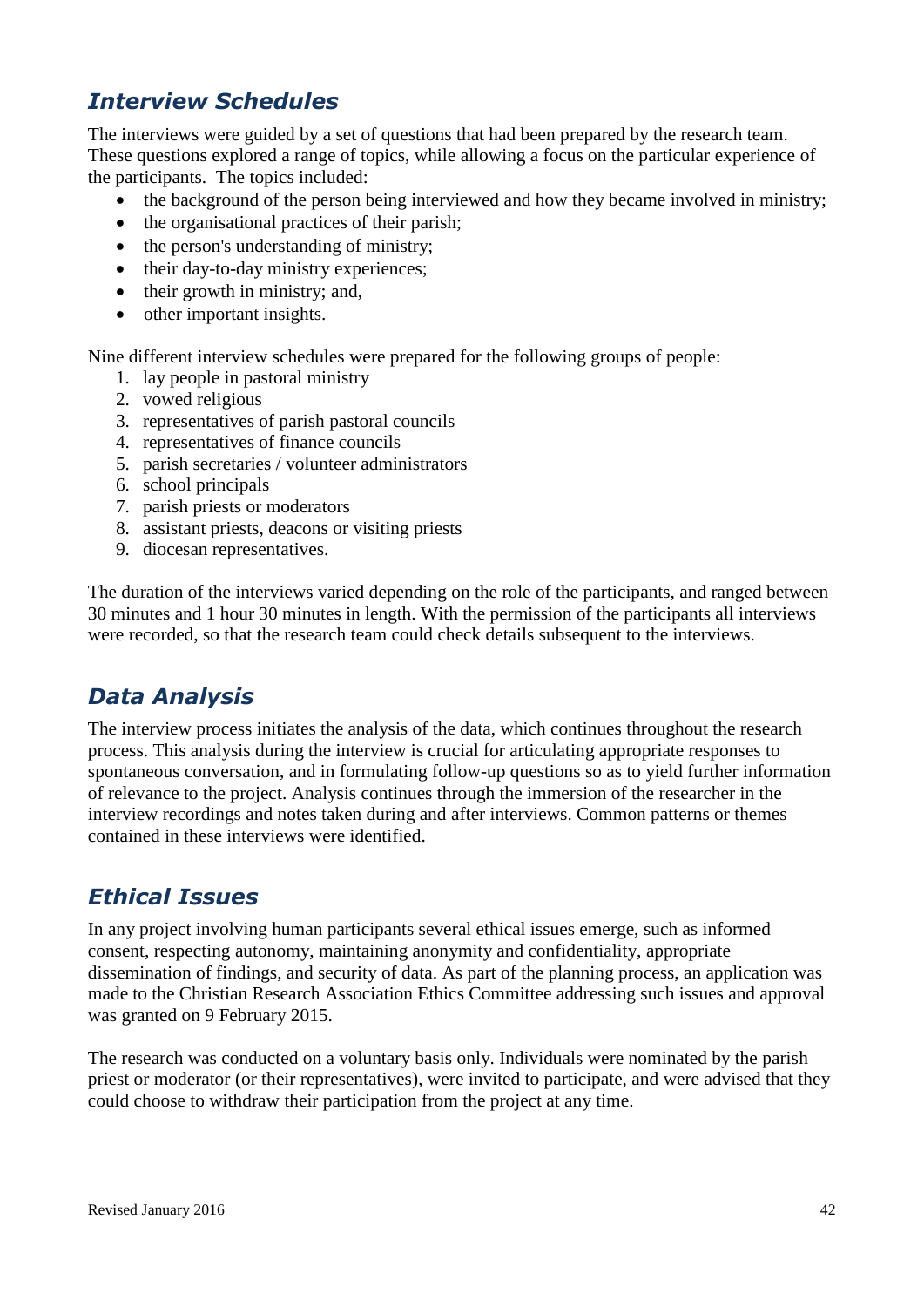To enable individuals to make an informed decision about taking part in this project, a General Project Information Flier and Participants' Information Sheet were provided to each person. Consent Forms were signed, and interviews conducted, only after individuals had sufficient opportunity to peruse this information and ask questions.

Confidentiality was one of the conditions under which ethics approval for the project was received. Thus only non-identifiable data has been reported from the research findings so that neither the locations of the case studies, nor the participants in each of the locations, can be identified.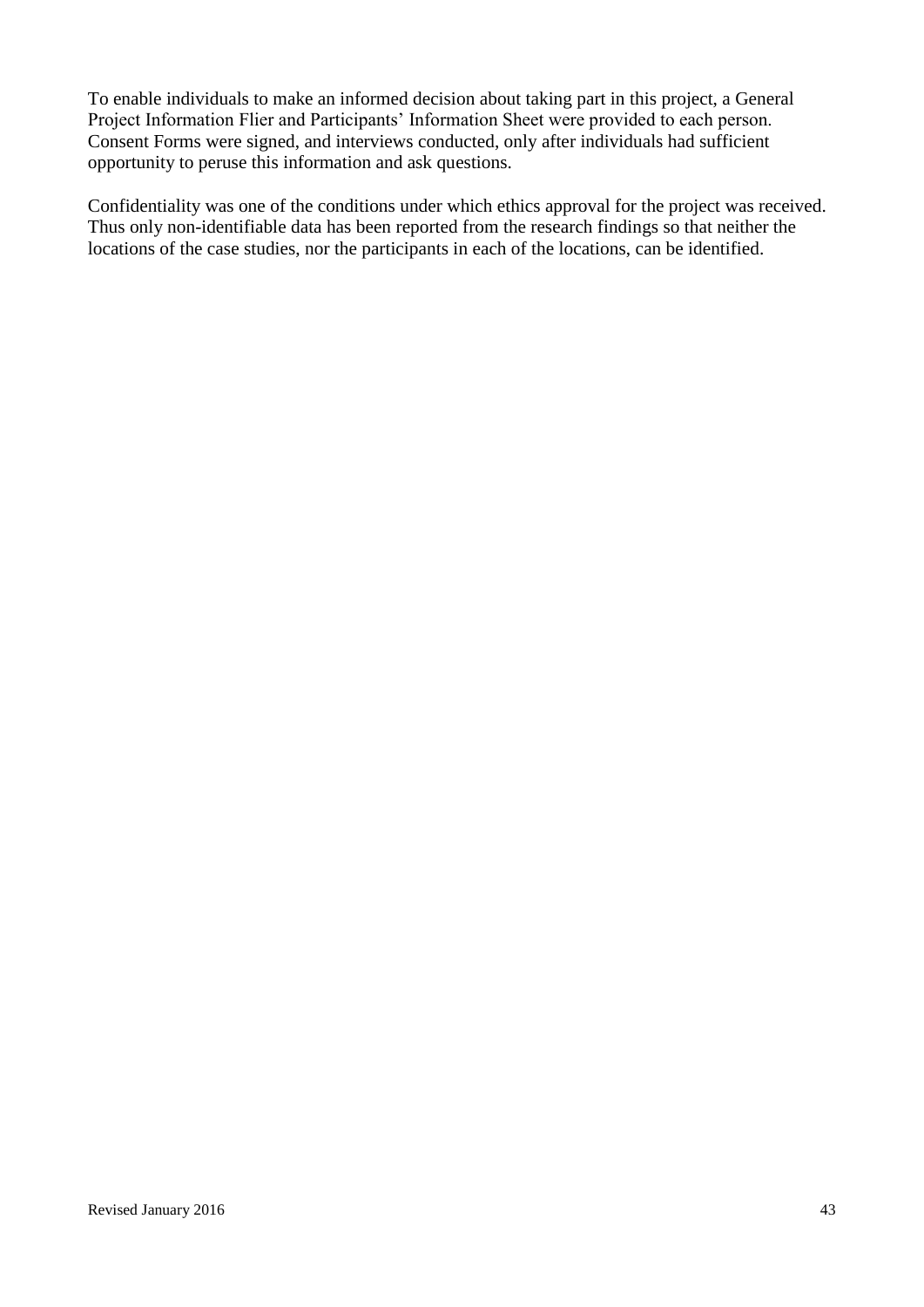# **Chapter 4. Identity, Responsibility and Principles of Ministry**

This chapter explores the participants' insights into why lay people become involved in lay pastoral ministry, how they understand their roles within the Church, and what principles of ministerial practice are evident in the canonical settings of the study locations.

### *Faith, Family and Occupational Background*

For most, when asked the question about their faith background, family history was the first and basic point of reference. Some participants had grown up in a household where both parents were Catholic; others had one parent Catholic and the other parent a member of a different Christian denomination. A number of participants recalled that one of their parents had converted to the Catholic faith for the sake of their spouse and family. Most participants recollected that they were brought to Mass every Sunday by their Catholic parent(s). Some explained that their parents had been 'quite traditional' or had a 'very strong faith'. For some, it was 'quite normal' to have priests and nuns visit their family homes.

The majority believed their family of origin, whether remembered positively or negatively, had a formative influence on their own faith and ministry lives. Many of the participants recalled periods when they had 'drifted away from Church' for one reason or another.

For some it was the kindness of one person in a community – not infrequently the priest in their local parish – that instigated their return to faith and liturgical practice. For others, when they began their own families, or when their children started being educated in Catholic schools, they began to reintegrate into Church community life and regular liturgical practice.

Some participants recalled how their faith and interest in the life of the Church had deepened through their experiences of various Church-related programs, such as Marriage Encounter and Ignatian Spiritual Exercises; through their personal involvement in Church ministries, such as liturgical and sacramental preparation ministries, youth and family ministries, men's ministries, bereavement ministries, and visitation of the sick; and, through their training and formation for those ministries. A few participants also became Catholic as adults, after having experienced Christian faith in other denominations.

A distinctive aspect of most of the participants' background stories was the influence of migration throughout their lives. Some were the descendants of immigrant families that moved to Australia from other parts of the world. Many participants themselves had travelled around Australia seeking work. These participants thus had various experiences of Church leadership, liturgical practice, and community spirit in the different parishes in which they had lived. The parish was often the first point of contact when they moved to a new place, and their participation in parish activities was the primary means of making friendships.

The current family status of participants varied: ordained and religious participants had experience of living in community and on their own; some participants were single lay people living alone; others were married, separated, and widowed; many were parents, and some were grandparents and great-grandparents. Some of the participants' children were also engaged in the ministry life of the Church.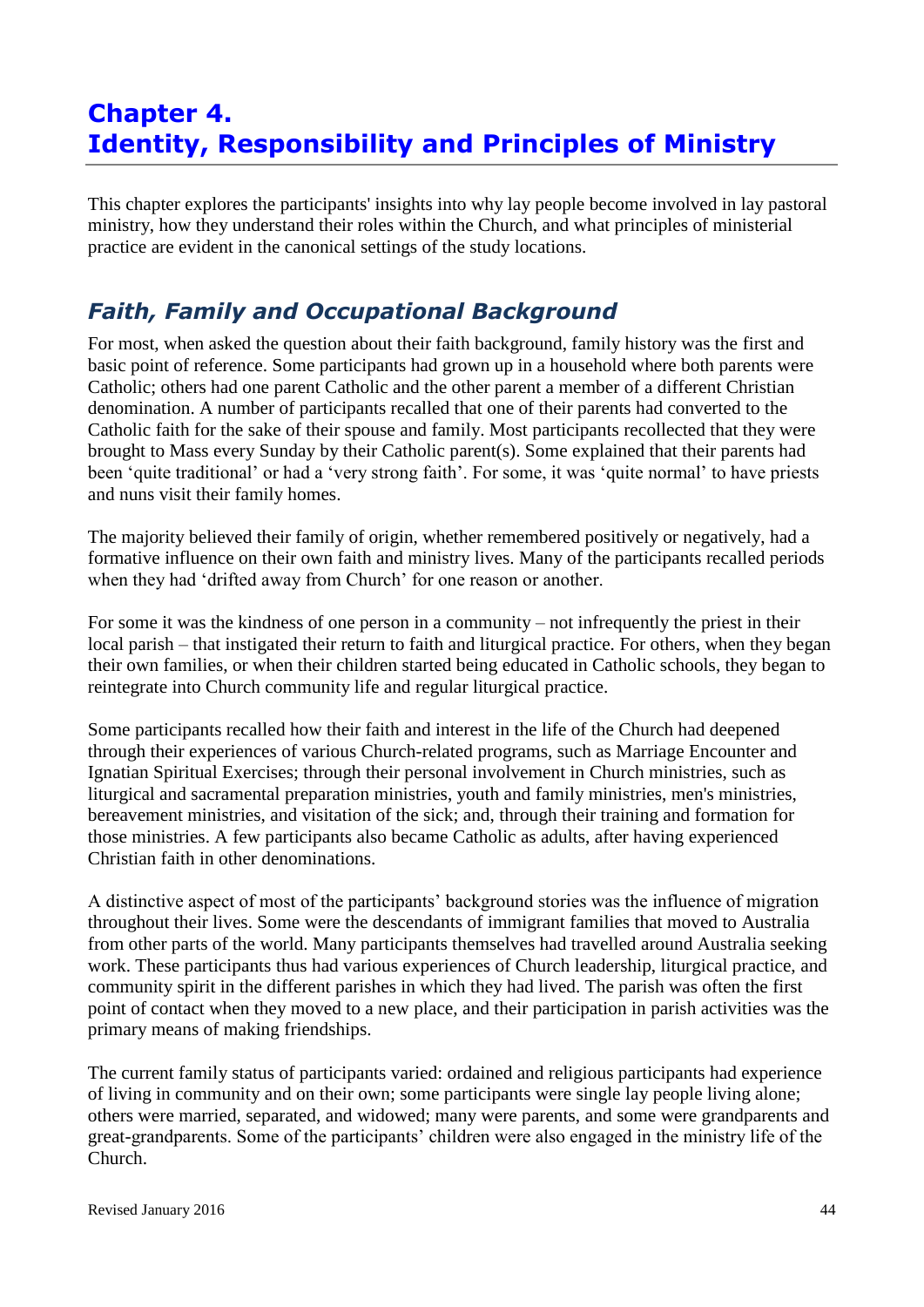Most married participants conveyed the encouragement and the strong emotional, financial, and inkind support they received from their spouses that enabled them to carry out their ministry more effectively. However, this was not the case for all married participants. A few had spouses who did not share their Catholic faith or level of commitment to ministry, and occasionally this was problematic for their ministry.

For the participants who spoke about their occupational background, the field of education was the most common. This holds some significance given the debate on the relationship between school and parish life. A number had backgrounds in various types of business, administration, and health fields. For each participant who came to ministry from another occupational background, the skills, insights, and ideas they brought to ministry as a result of these backgrounds were quite evident.

# *Identity, Mission and Ministry*

One of the significant factors that influenced participants' understanding of lay pastoral ministry was their perception of their place or identity within the Church. All participants recognised the importance of lay ministry in the Church, but there was a certain ambiguity around the reason for lay involvement.

*The priests are just so overwhelmed. The task is now just so big. There is so much to around governance and legislation, administratively, and there are so many needs pastorally and sacramentally, and they just can't do it all.* [Lay Participant]

On the one hand, many participants implied that lay people were involved in Church ministries because of the shortage of priests: they recognised that there were simply too few priests left to do all that needed to be done to sustain the life of the Church and to build community. Therefore, lay people were needed 'to help Father.' This rationale has two implications: first, the tasks and responsibilities for the mission of the Church were seen as belonging to the priest,

and lay people act as (temporary) substitutes out of necessity; and second, if there were a surplus of priests in the future, lay people would no longer be needed to fulfil these roles. For some participants, therefore, despite in-depth formation of laity (both ministers and communities) regarding discipleship, stewardship, and ministry, current lay roles are still understood as a 'filling the gap' measure until such time as a priest can return: recognition of the call of baptism and the authenticity of lay leadership is gradual (at best), because of the deep-seated sense of the ordained as leaders within parish communities.

This outlook was consistent with some participants' feelings of being unworthy for ministry within the Church, or at least for the particular role which they found themselves in. Some were surprised that the person who invited or nominated them for ministry saw something in them that they could not see themselves. Some believed they were insufficiently prepared or trained, or did not feel confident with certain public aspects of their roles, or felt there were gaps in their roles that they were struggling to meet. Some participants *I saw it here* [when I first arrived] *and I still see it: unless the priest is doing it, it isn't 'the church'. Sometimes that means you need to stand back as the priest, and make sure that you don't dive in and need to do whatever it is. Here that's easy because there are plenty of other things to do anyway, but that's not a healthy model, that Father does everything and everyone else is just a helper, or poor substitute, because we don't have enough of him. Rather than saying 'No, that's not why, that's not the motivation for this at all'. And I think often that's been the misunderstanding and for many people that's how ministry has been presented - as a second best - rather than understanding that it is part of the nature of baptism. It's who and what we are.* [Ordained Participant]

who had been involved in Church ministries for a significant period of time, as well as those who were new to their roles, shared these feelings.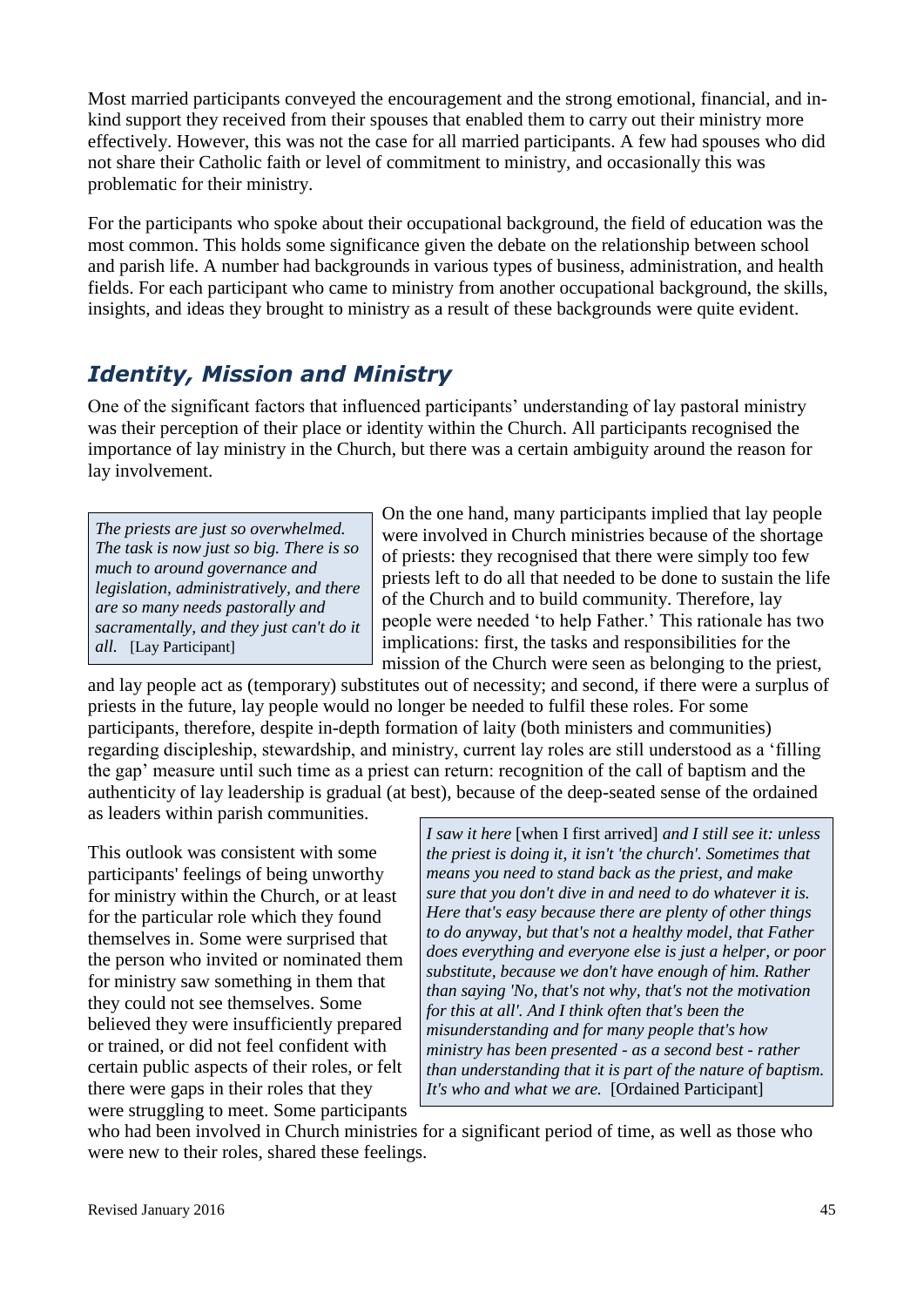*We have to be involved, otherwise we wouldn't have a church. We are church.* [Lay Participant]

However, on the other hand, when participants were explicitly asked whether they believed lay people should be involved in Church ministries, even if there were a surplus of priests in the future, they replied positively: without doubt, they believed that

lay people, because of their baptism, are part of the Church, and that they have a part in the Church's mission. Thus, a number of participants understood lay ministry as a 'responsibility' of Catholic baptism, and as an activity that Catholics should be actively engaged in because of a 'baptismal call' to love one another. For example, one female participant felt a responsibility to become involved in unpaid pastoral ministry in her parish as a way to give back to the parish, as other parishioners had pastorally cared for her over the years since her husband had passed away. For her, pastoral ministry was caring for others, and was not just an ordained minister's responsibility.

'Helping Father' still played a part in this latter understanding, yet with an entirely different connotation. From this second viewpoint 'helping Father' meant lay people taking responsibility for their own roles within the Church and, in so doing, creating the environment within

*We wouldn't be a church without the lay people's involvement. We are all making it happen together.* [Lay Participant]

which the priest could have the freedom to exercise his own ministry.

When participants were asked to clarify what roles they saw as being 'proper' to the priest's role in this instance, celebrating the sacraments, visiting the vulnerable in their homes and care facilities, being a pastoral presence for people, and preaching were the most common answers. There was a sense in which lay people in pastoral leadership participated in the pastoral care of the parish, and thus shared responsibility for this with their respective parish priest or moderator.

Supporting this second rationale for lay involvement in mission and ministry were the participants' responses to what motivated and sustained them in their ministry roles. For some it was a matter of giving back what they had received and of witnessing their faith to others within the community. However, some interviewees made no mention of motivation or sustenance in ministry; just that there was no one else willing or able to undertake their role.

*Everything that I have learned in life in some ways has all come to this ... I have these moments when I think 'I really love this', and I get energised from it. I find that these are moments of grace, and I think this is good, I'm on the right track ... I often think, how did I get into this position? And I think the Spirit has to be moving, and I am responding and doing the best that I can.* [Lay Participant]

The majority spoke of being 'called' to be active in the Church: some related stories of being drawn to a particular ministry despite their protestations against it; and, some shared their feeling of enjoyment or sense of peace around their ministry role – knowing they are 'meant to be' where they are, or meant to be doing what they are doing.

The 'discernment' of lay people's call (or 'vocation', a term that some were not comfortable using) to ministry is different in each setting. For some it was the invitation from a priest or pastoral associate to become involved in some form of ministry, such as hospitality ministry or liturgical ministry. For others it was a process of being nominated within a community discernment initiative. Most of those in paid pastoral leadership roles went through an interview selection process, which of necessity involved some form of discernment; while others evolved into paid leadership roles, through discussion with the parish priest, from unpaid, occasional ministry activities.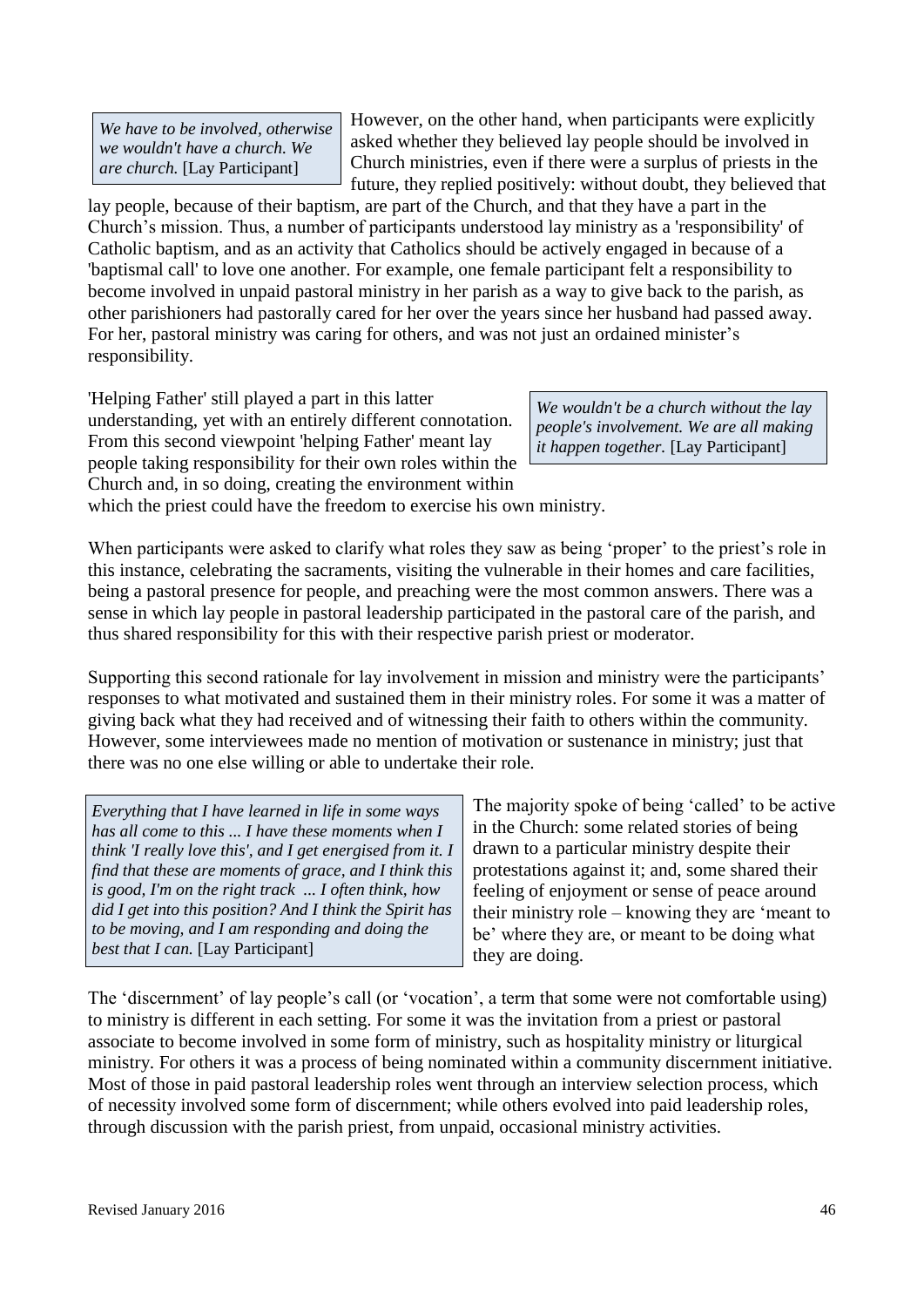However, for others, ongoing discernment was integral to their roles. For instance, some participants who had been involved for a number of years in a particular role spoke of continually discerning their effectiveness within the role, the development of their relationships with coworkers and the people they served, and, the viability and sustainability of the role. Those exercising different types of roles, for a specified term, necessarily underwent a discernment process near the end of each term, which would culminate in making a renewed commitment to their current role, or a new commitment to another ministry activity.

Yet, for many, there was no such discernment, just a willingness to stay in their roles because no one else was there to take over. Many in unpaid lay ministry just kept doing what they were doing, and in the way it had always been done, unless there was a specific direction for it to change.

### *Issues of Terminology*

The question of identity is closely related to language, since we need to use language to express how we view our identity and our place within the Church. The issue of the adequacy, or rather the inadequacy, of language was evident throughout the research.

From the outset, the research team realised that the term 'lay pastoral ministry' was occasionally problematic. Some participants, such as pastoral associates, pastoral workers, or pastoral assistants, had little difficulty with the term because the language was already inherent in their role designations. We anticipated some difficulty, however, with participants in other roles, such as parish secretaries and managers, school staff, and possibly parish pastoral council members. We were uncertain to what degree these participants would self-identify as 'lay pastoral ministers' or even 'lay people in pastoral ministry'.

Despite the lack of familiarity that some participants had with the language itself, most could relate to what the term signified: they recognised that they were 'lay people' working out of a baptismal call. The majority acknowledged that there were at least some 'pastoral care' aspects to their role; and no one expressed any difficulty with the term 'ministry'.

Nevertheless, there were a few issues with the terminology of lay pastoral ministry. Some participants suggested that the language was only meaningful in the Church context, and that it did not translate to the Australian tax sphere. Others wondered whether liturgical ministries, sacramental preparation and other such ministries could be considered pastoral. Some were concerned that the language was too often reserved for lay people with particular sets of qualifications and religious sisters, even though others performed the same lay pastoral ministry functions. Some were worried that only applying the term to particular lay roles would mean that the pastoral aspects of other roles would be ignored or in some way removed.

Difficulties also emerged with respect to religious participants' acceptance of the term 'lay pastoral ministry'. On the one hand, all the religious participants identified positively with the term. Their primary justification for this was that they were 'non-ordained'; their vocation to ministry arose out of their baptism, which meant that religious persons have more in common with 'lay' people than the 'ordained'. On the other hand, religious participants also used the terms 'lay' and 'religious' as if they were distinct groupings in the Church. In addition, some lay participants seemed to view religious persons as having more in common with ordained ministers. Their experiences of community life, their religious vows, and their extensive formation and ministry experience seemed to set them apart from their lay counterparts. Indeed religious participants also recognised that these differences, which arose from the nature of religious life, shaped their roles as pastoral ministers.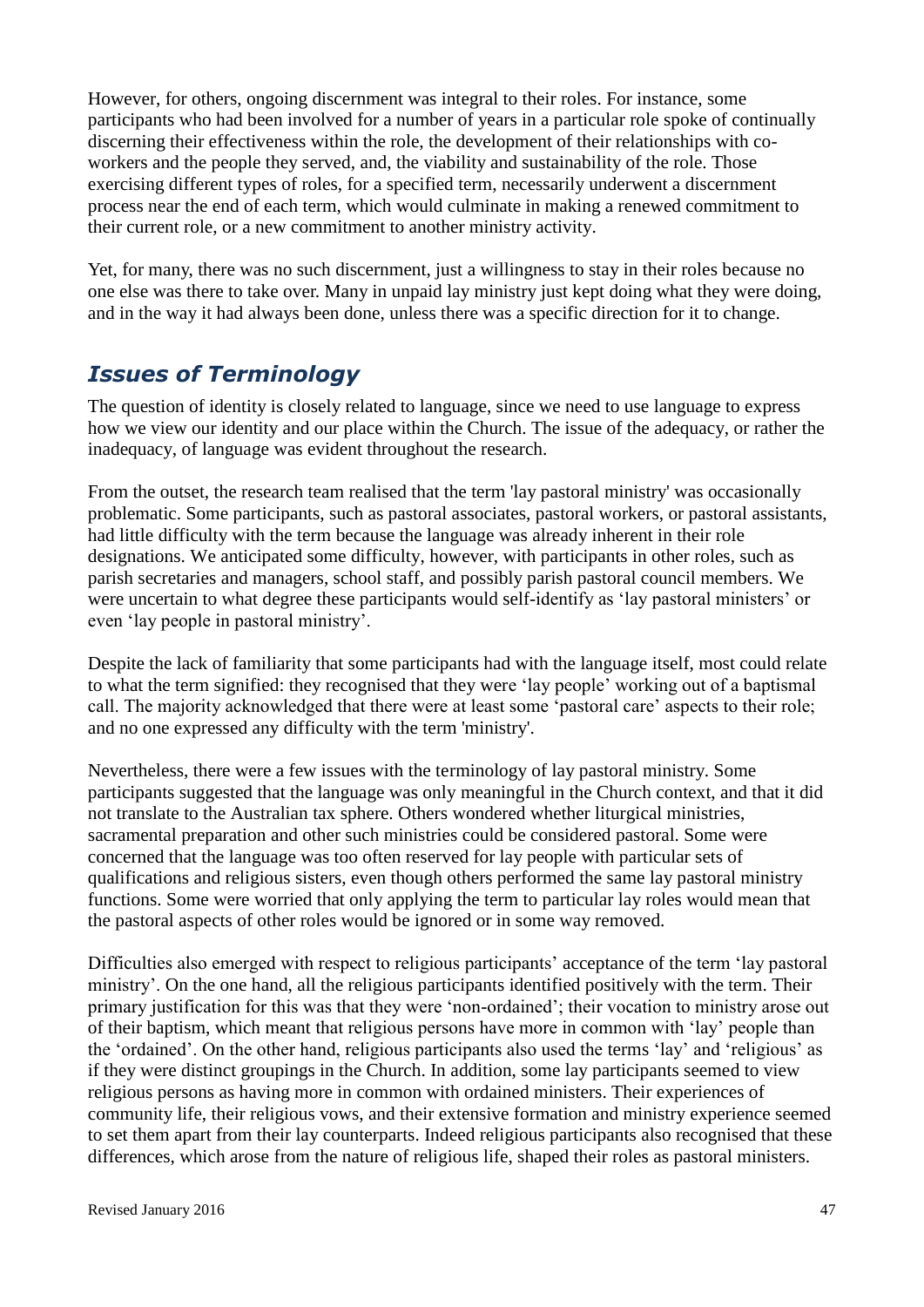Therefore, the language of 'lay pastoral ministry' is somewhat ambiguous and not universally accepted.

This does not mean that the language cannot be used, however. Rather, it means that it needs to be clarified as it is used. There is a need to build some clarity around who is covered by the term 'lay' and what sorts of ministry are properly referred to as 'pastoral'. The ambiguity is a reminder that while there are people who are designated 'lay pastoral ministers', there are many other lay people who work in the Catholic Church for whom 'pastoral ministry' is a dimension of their ministry.

# *Principles of Lay Pastoral Ministry*

One of the divisions between groups of people involved in lay pastoral ministry is between those who are paid and those who are not. However, categories of remuneration do not necessarily represent different roles. In some of the settings, the paid pastoral ministers were distinguished from the unpaid because of the formers' co-ordinating or leadership roles, through which they offer support, training, and resources to unpaid ministers. Some reasons given by participants for their payment were:

- 1. such lay leaders had higher levels of responsibility,
- 2. they could be required to have professional qualifications;
- 3. they could be held accountable for the work they did; and,
- 4. the parish could afford it.

However, the research found lay people in pastoral ministry in other settings with similar levels of responsibility, and performing analogous leadership functions, in some instances with equivalent levels of qualification, and exercising this ministry with similar devotion and care. This reality demonstrates that there is no common rationale for determining when remuneration is necessary and what level of remuneration is appropriate. In many cases, remuneration was decided on an individual and circumstantial basis. For some participants, the variation in remuneration was a justice issue.

Leaving aside this issue of remuneration, for the moment, this section looks at the other characteristics of lay pastoral ministry found in the various settings. For participants, lay pastoral ministry was predominantly seen as pastoral, leading, collaborative, professional, transitory, persistent and successive.

### **Pastoral**

From the experiences of participants in the project, it can be surmised that, at a basic level, all ministry roles within the Church, in one way or another, have a pastoral character. In terms of lay roles, whether the lay person works as a parish secretary, parish manager, liturgical minister, catechist, school staff member, or in sacramental preparation, bereavement support or hospitality, they are sometimes involved in offering emotional and spiritual support, and sometimes physical

*In terms of lay pastoral ministry I include our admin people. I know some people don't, but I do. I see* [the parish secretary] *in our office, in terms of pastoral contact that first encounter on the phone or at the door or wherever. She is incredibly pastoral. It's an incredibly pastoral role.* [Ordained Participant]

and material care to the people they encounter in their work. Some lay participants did not identify this dimension of their activities, although their accounts of their daily tasks made it evident this pastoral work was occurring. In a real way, lay participants, both paid and unpaid, were often a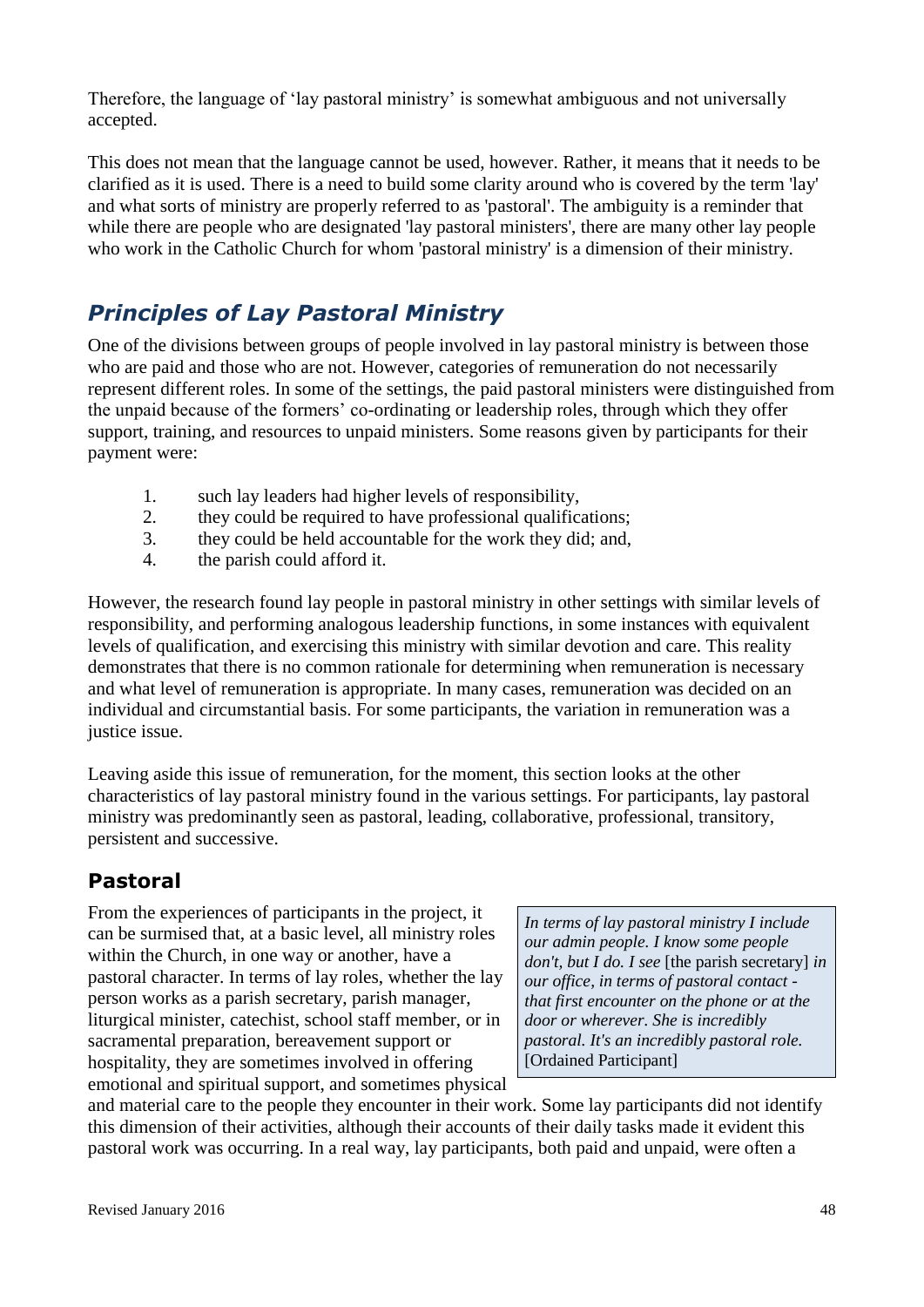pastoral presence for those they encountered.

However, given the feeling of 'unworthiness' that was evident among participants, many were not comfortable acknowledging this aspect of their role. Although it was evident that pastoral care was a natural characteristic, a talent or gift, for many of the lay participants, some felt underprepared or underqualified if such pastoral care were to become an expected or prescribed aspect of their role.

#### **Leading**

One characteristic evident in the roles of many interviewees was that of leadership. Pastoral care was an explicit aspect of these roles. In some cases, participants were leaders within specific specialised ministry areas: these leaders offered pastoral care to the people within their sphere of responsibility. The names used to designate such leadership roles were significant to indicate the leadership quality of the roles, and so to distinguish them from other forms of lay involvement in

*The importance of having a pastoral associate named as a 'pastoral associate' ... is because people see them in a relationship of leadership, with the priest, and that's different to the history of lay people who have been workers 'helping Father', but not necessarily being leaders. And even if they had been leaders, there hadn't been recognition around that, and there was never a sense of them being co-workers with the priest. Thus, in terms of the naming, especially in formal documentation, we need something: and 'pastoral associates' is important, or 'pastoral co-ordinators'.* [Lay Participant]

the ministry life of the Church.

From the perspectives of participants who exercised leadership within their communities, it was evident that leadership in the Church was not about doing all tasks, or taking on all the responsibility. Rather, the role of the leader was to awaken the gifts and talents of others and enable them to play their own part in the ministry life of the Church. For many lay participants this meant co-ordinating ministers, providing training, resources, and support for them so that others could minister more effectively. It also meant modelling this style of involvement for others: not taking on every task that is sent in one's direction,

and taking time to get a group of people together to complete a task, even when it would be quicker to do it oneself. Laying the groundwork through processes of listening and discernment with occasional ministers was considered very valuable in terms of the effectiveness of longer term pastoral planning. Ministry leaders who engaged in these types of processes found them valuable

for encouraging the growth of lay activity, and for enabling others to embrace their baptismal call to discipleship or stewardship.

Given the scarcity of priests in some areas, participants viewed lay leadership as very important. With the movement of priests, ongoing responsibilities for retired priests, leadership of nonresident priests, and the different leadership styles, visionary outlooks, ministry gifts, and apostolic zeal of those priests,

*Because now we are going to see priests coming and going, and we can't just wait for the next one to take us on a new direction, because we're going to get lost.* [Lay Participant]

participants suggested that parishioners could feel pulled in various directions with regard to leadership. They believed that one of the strengths of lay leadership was that these leaders could ensure a level of consistency in terms of the mission and vision of the parish. This was based on the understanding that, for the most part, such lay leaders would reside within the community, remaining in situ while priests moved in and out.

Some participants were less than optimistic about the influence a newly appointed parish priest, who did not share a similar understanding or vision of lay pastoral ministry, could have on a parish. Similarly, a change of bishop within the diocese could mean a change of direction – positively or negatively – for lay involvement.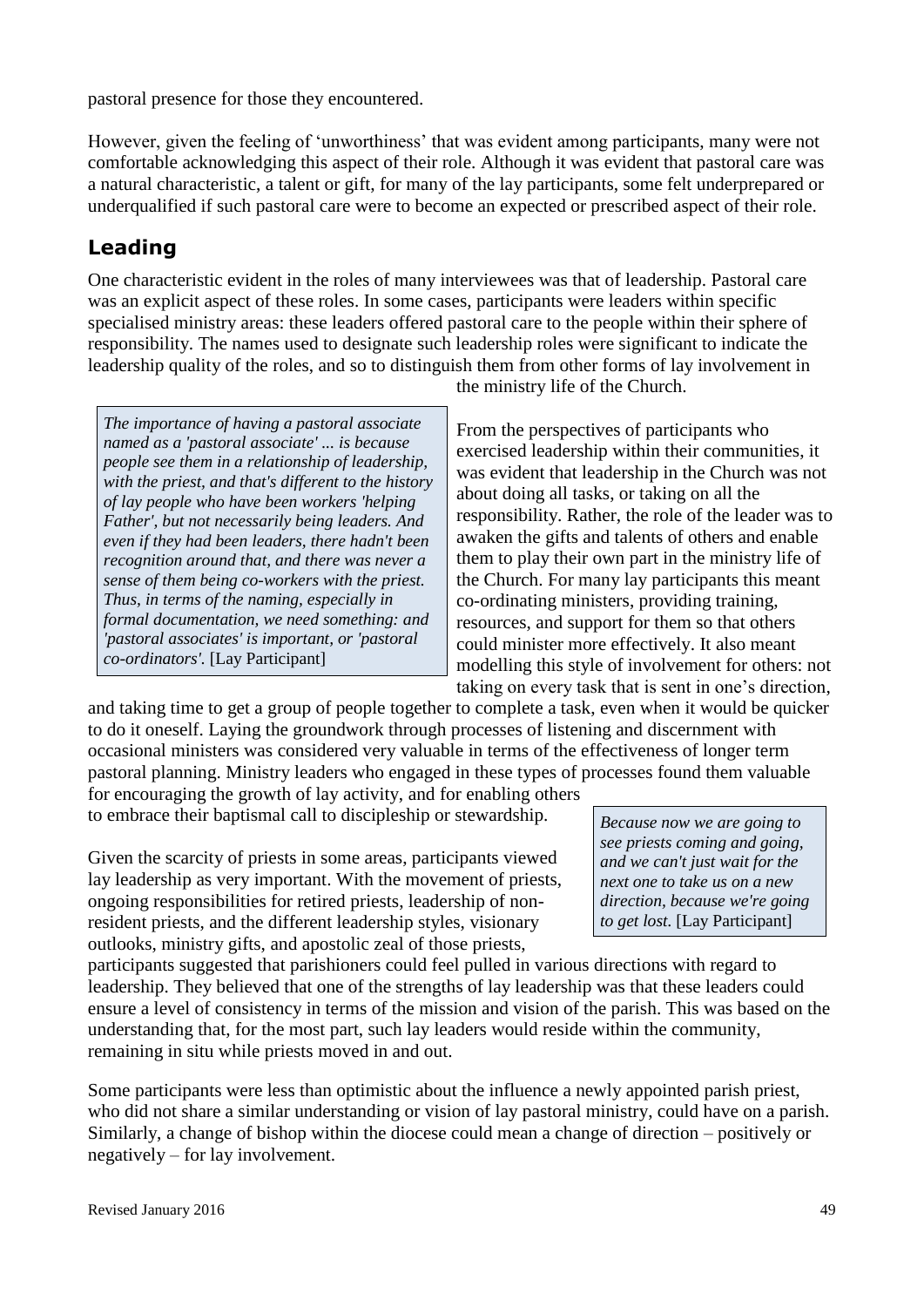On the other hand, a very different model of lay leadership in one of the locations saw a paid fulltime person who was not a priest having administrative oversight for the whole parish, including giving support to a number of assistant priests. This leader had responsibility, not because of a scarcity of priests, but because it was the best model of leadership for the particular parish. While this person's role had a pastoral element to it, it was primarily an administrative leadership role for the parish as a whole, allowing priests to focus on their particular pastoral responsibilities.

Some participants expressed the view that leadership in the Church was simply about 'maintenance': that is, about keeping every group, or ministry, or activity running smoothly, without making any significant changes. Other participants viewed leaders as enabling growth within the community, building involvement, fostering new gifts, and encouraging new members and the development of leadership.

Thus, a deeper and more widespread engagement with the vision of leadership within the Church at national, diocesan and local levels seems necessary; to come to a shared understanding of what leadership in ministry entails, and what formation is necessary to propagate that shared understanding.

#### **Collaborative**

One of the unequivocal findings of the research was the centrality of teamwork or collaboration for the effectiveness of ministry, and in particular ministry leadership, in the contemporary Church. Whether participants were ordained, lay or religious, there was general agreement that no one person is capable of doing, or can be expected to do, all that needs to be done to build community. This is especially the case given the scarcity of priests in some areas, the resultant changing canonical settings, and the ever growing needs of people within the Church communities. Among participants there was a clear acknowledgement of the gifts and talents enjoyed by all the baptised, and that these are essential for contributing to the overall growth and vibrancy of their local communities. Consequently, participants argued that teamwork or collaboration between those in ministry was essential.

*Co-working is not all into a central focus. There is some network. I think that is sometimes where the great work happens. I might sometimes be incidental to that, and that's good. In other words, I don't have to be a conduit for everything.* [Ordained Participant]

The language used by the US Bishops in *Co-Workers in the Vineyard of the Lord* has had an influence in some locations: the idea that ordained, religious, and lay people are co-workers in the service of the mission of the Church was evidently beginning to permeate parish life in several of the case studies. For participants in these locations, being co-workers means being in a network of working relationships: not just with the priest (whether parish priest or moderator), but also with all the members of the ministry leadership team, with people in

ministry groups, and with parishioners.

This co-worker relationship was being balanced in several instances by the employer-employee relationship. Some participants tried to explain this dynamic which they saw as demonstrated by a mutual accountability. Employees were accountable to their employers for the responsibilities they were employed to undertake. For employers, it meant ensuring employees had clear role descriptions, the boundaries of which were respected, and appropriate working environments, remuneration, and support structures. However, in some situations, employees often found it difficult to balance the responsibilities and demands of ministry as an employee and life outside of that role. This was a tension for at least a few participants who struggled with the demanding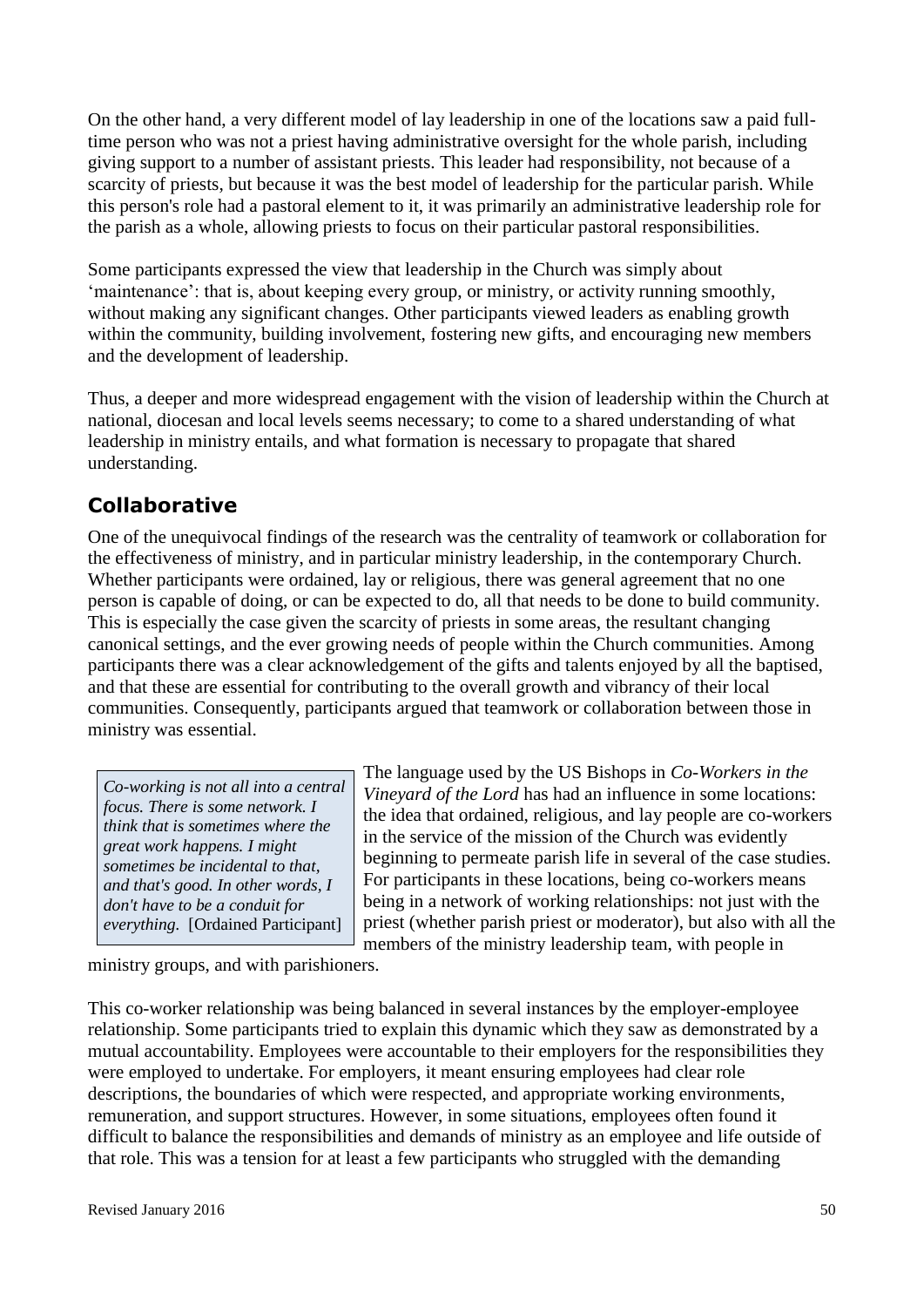expectations of others in what was often a part-time role within a parish.

Participants readily acknowledged that working together in teams was both challenging and rewarding. Working with others to achieve a common goal could be difficult when personalities, cultural backgrounds, family status, age group, and visionary outlooks of team members were quite different. These factors could make a real difference to the effectiveness of team ministry. For participants, all team members ultimately needed to be committed to collaboration as a way of doing ministry: if they were not, not only could the team dynamic break down, but also the interaction between ministers could become destructive. Participants affirmed that, where team members were committed, teamwork or collaboration could create a supportive and caring environment within which all ministers were enabled to better fulfil their ministerial duties.

*When you are working in a team, especially in a Christian and Catholic environment, it gets a bit more intense and a bit deeper. There are difficult moments, because there are the personalities, perspectives, or moments when you feel a bit pressured, or when we test each other's patience ... So it's important to spend time with [team members] and help each other as much as possible, because that is so important. Everyone gives each other a bit of encouragement. No one is there to take anyone else's position. Everyone is there to share what they know. I may need to learn something, but others need to learn something too. There has to be trust that what we do for and with each other is for our mutual benefit. And everyone has to be as up-front and open as they can.* [Lay Participant]

Participants described several structures that could be put in place to enable ministers to work as a team. These included:

- regular contact or communication;
- team meetings for planning, review, and debriefing;
- a working environment which provided team members with individual and shared spaces;
- mutual and shared formation and spiritual retreat opportunities;
- equivalent/comparative selection, remuneration, and work agreements across team members;
- balanced distribution of responsibilities;
- adequate means of addressing conflict, grievance issues, and cessation of employment.

These structures, however, could be undermined if team members did not function as a team. Induction, shared formation, peer relationships and even facilitation were methods suggested by participants for better enabling a collaborative spirit. This was especially the case when new ministers were joining an existing team.

#### **Professional**

The majority of participants viewed the 'professionalisation' of ministry as a positive development. For most participants, professionalism in ministry included:

- improving the standards of ministry practice by requiring ministers to undergo initial and ongoing formation and training, especially with respect to best practice in safeguarding vulnerable members of the communities;
- employing qualified, experienced lay people to specialised ministry roles, so that such ministers can be entrusted with pastoral leadership in communities;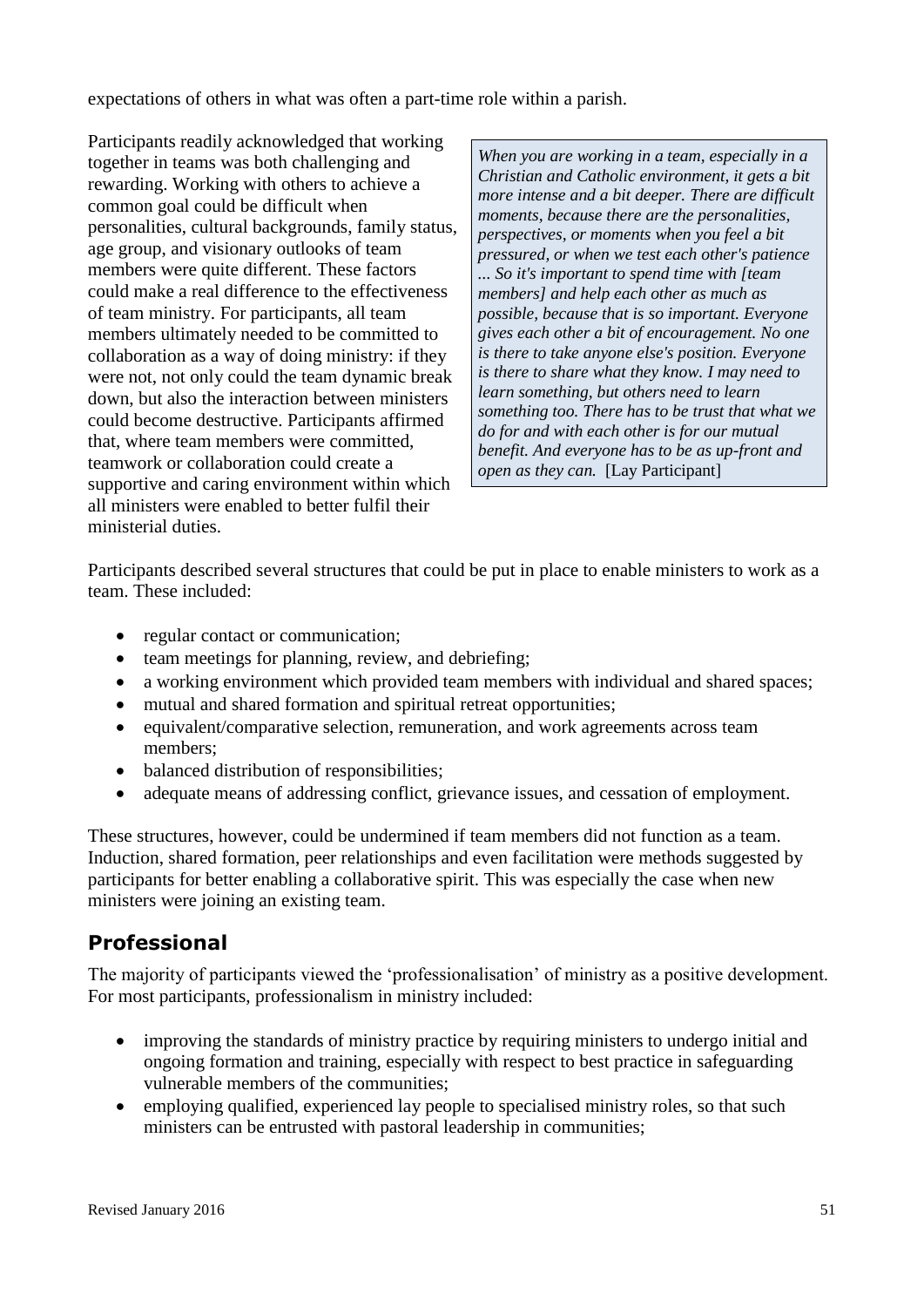- engaging in planning and reflection regarding the pastoral needs of communities, so that ministers would be working out of and towards a common, shared vision;
- establishing effective communication between ministers and parishioners, between parish and diocese, and between parish and the wider community, so that everyone would be better informed and experience a sense of inclusion in the task of growing and developing the community.

*I fear that we could be creating another form of clericalism by having professional [lay] pastoral ministry. That's why we use the term 'coordinator' because theirs is a role of coordinating, resourcing and supporting the ministry of parishioners.* [Ordained Participant] Some lay participants recalled that they had encountered clergy who disapproved of speaking about ministry in 'professional' terms. In a concurring manner, some ordained participants admitted having an anxiety about the term because they feared it would lead to the 'clericalisation' of the laity. Other participants suggested that some lay people would find the term alienating, especially if they had not received any academic training: they would feel unworthy of such a title, as if they did not have the skills to perform a

professional role in a ministry context.

### **Transitory**

While participants did not use the specific term 'transitory', the research team believes this term expressed the reality of some lay pastoral ministry roles. Indeed, the feature of being transitory was an inherent part of many of the models for ministry exercised in the various settings. It was particularly evident in the unpaid models of ministry, whether leadership roles or otherwise: ministers were invited to commit to a particular role for a specified period of time. In some cases they were required to relinquish the role after a set period of time, allowing another person to take up the position. In other settings, people took on a particular role with no fixed term.

There were many reasons behind this transitory character. First, short-term roles were often developed with the intention that they would be more attractive to individuals given that they would be exercising these roles, for the most part, in addition to their existing occupational or family commitments. Secondly, it meant that ministers could not become so attached to the role, and perhaps to the 'power' that it occasioned, that they would begin to feel like it belonged to them. Thirdly, it meant that someone new coming into the role periodically would ensure that the ministry remained fresh, new, energised and effective.

The researchers asked participants whether they believed a similar transitory nature should be applied to paid lay pastoral ministry roles. Most of the responses to this question were less certain. Given the understanding that paid positions were more frequently related to leadership positions, and most participants viewed these positions as opportunities for communities to have some stability and continuity regarding ministry, the extent to which these ministry positions should be transitory was questionable. In addition, in those instances where professional requirements were placed on lay people who enter these roles – in terms of academic achievement and pastoral experience – it would be more challenging to attract lay people to these roles if there were no reasonable degree of stability or sustainability.

Noting that clergy were moved between parishes, it was acknowledged that such movement could be helpful for some lay ministry roles. However, it was argued that structures needed to be established to enable lay pastoral ministers to move from one parish to another.

While the transitory character of ministry was presented as having some positive consequences, in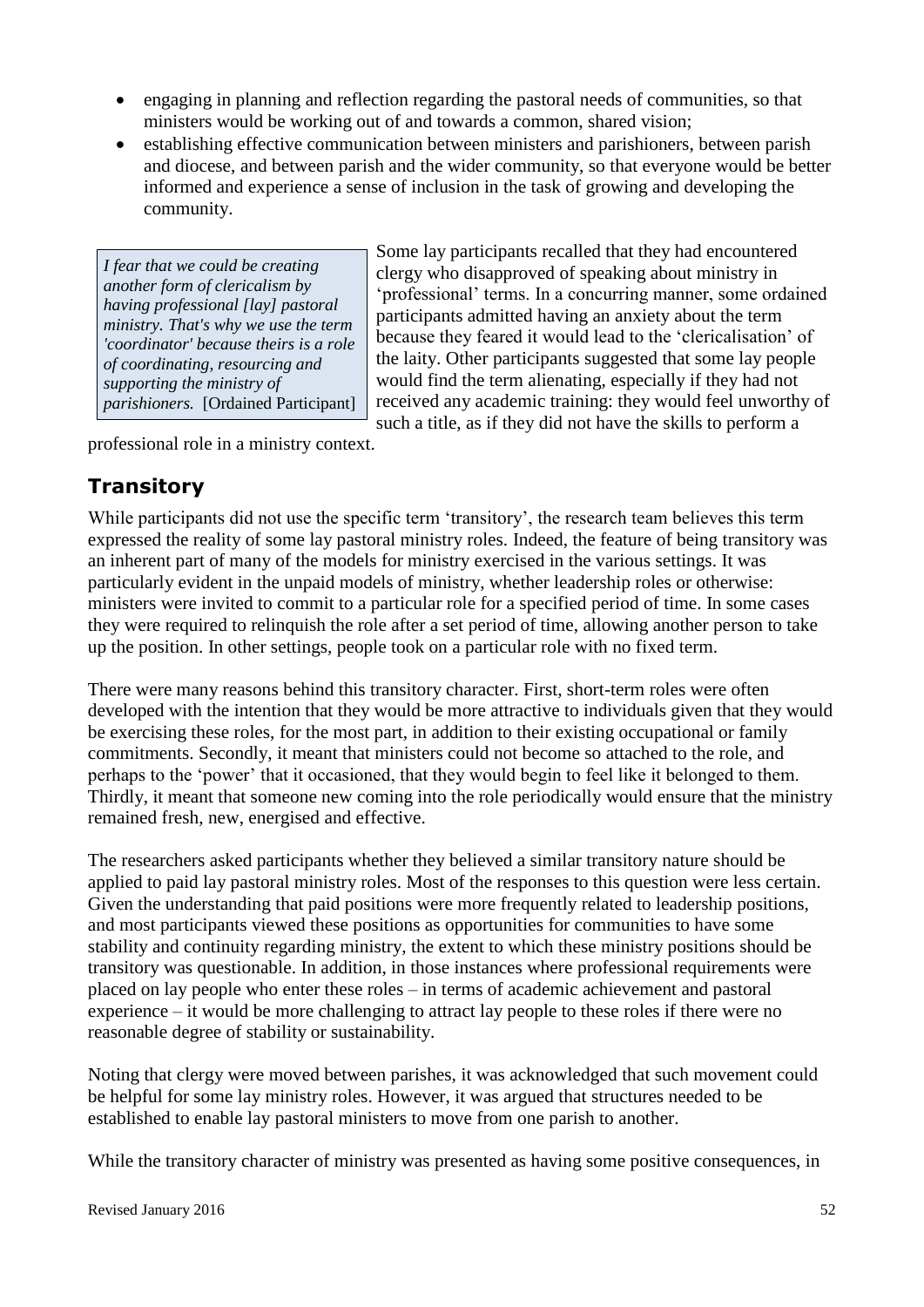many of the interviews there was an underlying frustration with the excessively transient nature of ministry life in the contemporary Church. This was sometimes the case with reference to alterations in canonical settings, with the movement of ordained leaders, or with changing pastoral plans, formation programs, or models of ministry, while not allowing sufficient time for implementation or development of the previous measures. Although participants admitted that some of these changes were inevitable and necessary, there was a sense that constancy and true growth was being forfeited as a consequence.

#### **Persistence and Succession**

These characteristics are the obverse of the transitory quality of ministry. To combat excessive transience, participants argued for commitment to visions, plans, programs, and models. In such contexts, remaining in the role would allow them to fulfil their potential and achieve these visions. They contended that ministry roles, which were based on perceived needs within the community, should be successive as long as these needs were still evident. Moreover ministers who reached the end of their specified terms should be enabled to succeed to other equivalent positions, if they so desired and if their gifts corresponded with the needs of the prospective community. This was not seen as an equivalent of 'career advancement', but was rather understood as a source of stability for lay ministers and for preserving the gifts of the minister for the good of the Church.

Given that ministry roles were often established in response to particular perceived needs within a community, participants implied that, despite the transitory quality of ministry, ministers should be enabled to meet those needs for as long as those needs remain. In other words, if certain members of the community were reliant on the provision of a particular ministry, the needs of these members should not be disregarded. Sometimes an unintended consequence of ending an employment agreement, or reducing ministers' hours, or moving a minister out of a location without the appointment of a successor, was that needs of the community were not met.

On the other hand, the research team was aware that it is not always possible for ministries to continue simply because the need for such ministries is there. In most settings there are limited finances and limited possibilities in finding people with the skills, time and energy to devote to the ministry. Ministry can never meet all the needs that are identified and some processes of prioritising what is most important is inevitable. There are times when particular needs must be placed before the parish community and invitations given to people to help them raise the financial and people resources to meet those needs.

At the same time, for the sake of both those involved in pastoral ministry and for the sake of the ministry of the Church as a whole, there needs to be arrangements whereby lay pastoral ministry positions can be maintained through different appointments of priests within a location and where there are some opportunities for lay pastoral leaders to transfer their gifts and skills from one position to another. Effective lay pastoral ministry requires structures which incorporates both persistence and succession.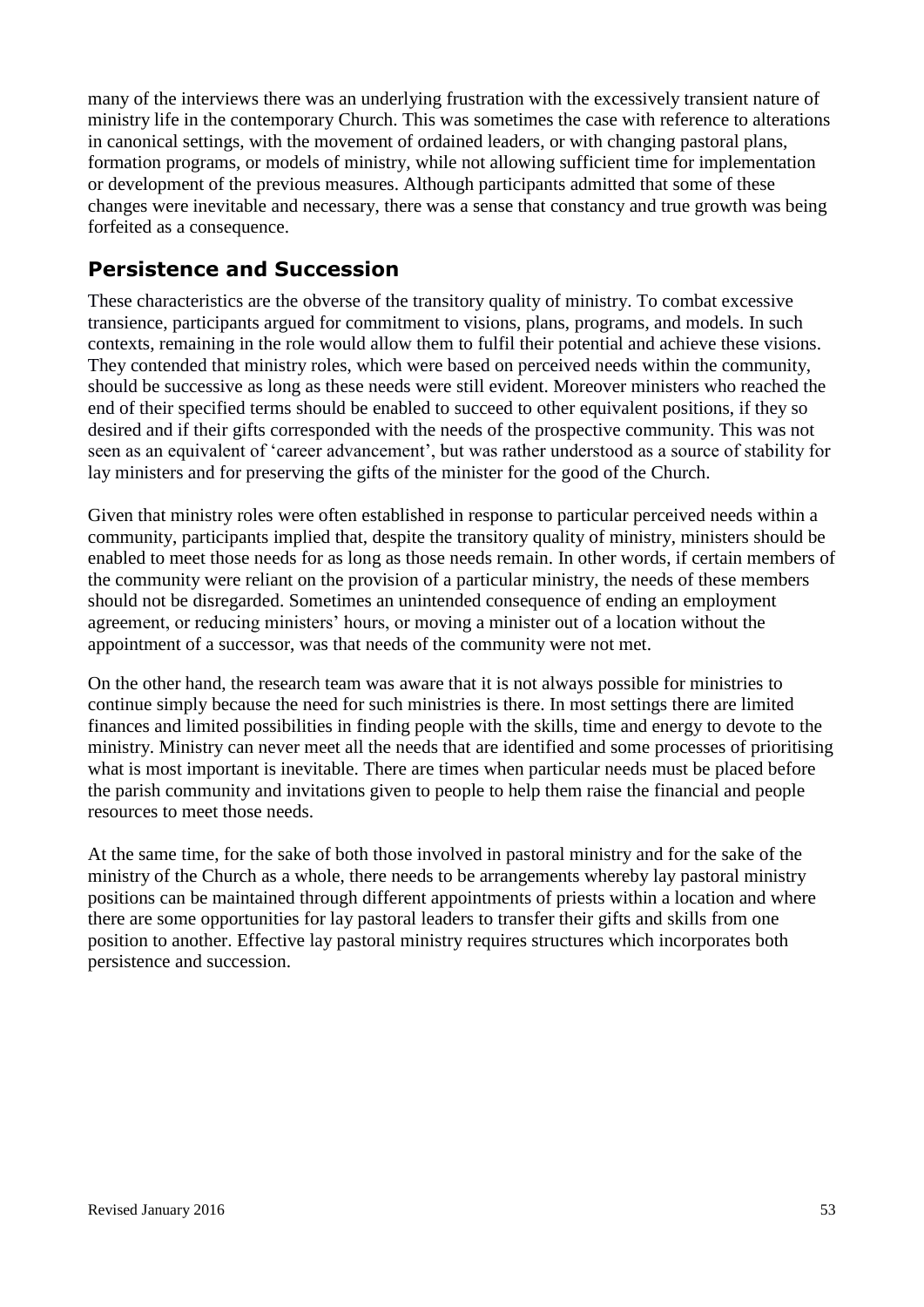# **Chapter 5. Entry Pathways and Preparation for Ministry**

This chapter briefly summarises the participants' insights into how lay people become involved in lay pastoral ministry and what preparation is needed for entry into and growth in this form of ministry.

### *Entry Pathways*

In each interview participants were asked what ministry involvement they had previously and how they became involved in the ministry roles they were currently exercising. The most common path for lay participants' first entry into ministry was through invitation-response. Someone, usually the parish priest, asked them to do some occasional unpaid ministry (e.g. ministry of the Word, extraordinary minister of the Eucharist, or sacramental preparation), and they agreed. For most, the invitation came as a surprise: they found themselves doing something they would never have dreamed of volunteering for.

The majority of the participants had this invitation-response experience in a different location from their current setting. Most had exercised more than one occasional ministry, and nearly all still exercised some occasional ministries. This was the case even for those currently exercising paid and unpaid lay leadership roles: they were still involved in occasional ministries in addition to their other responsibilities.

In some settings, participants commented that the entry pathway into occasional ministry roles had now changed. Some parishes had processes of nomination, whereby members of the community were asked to nominate people they saw as suitable for particular roles, and the nominated individuals could accept or decline.

In some cases, there was a process of discernment to establish whether the nominees were suitable people for the particular role and, if there was more than one nominee for a single position, to ascertain which nominee would be most suitable for the role. Such processes are understood as discernment of the movements of the Spirit. They were used for both occasional and unpaid leadership roles.

However, in one small rural setting, lay ministry was simply 'getting in and doing what needed to be done in the parish'. In this context the practicalities of ministries and the viability of the parish was more important than processes and formal structures. There was a need for tasks to be done, so people offered to help.

In one particular setting, the process of discernment had undergone a further modification. Every two years parishioners were asked to identify their own gifts or talents and pinpoint which occasional, unpaid ministries within the community they believed best corresponded to their gifts. They were then invited to enter into an honest and frank conversation with someone they trusted about whether the person agreed with their own discernment of their gifts and apposite ministries. Once they had come to an agreement on their chosen ministries, parishioners were asked to complete a form to sign on for this ministry.

For some parishioners it was a matter of indicating they would like to enter into a new ministry.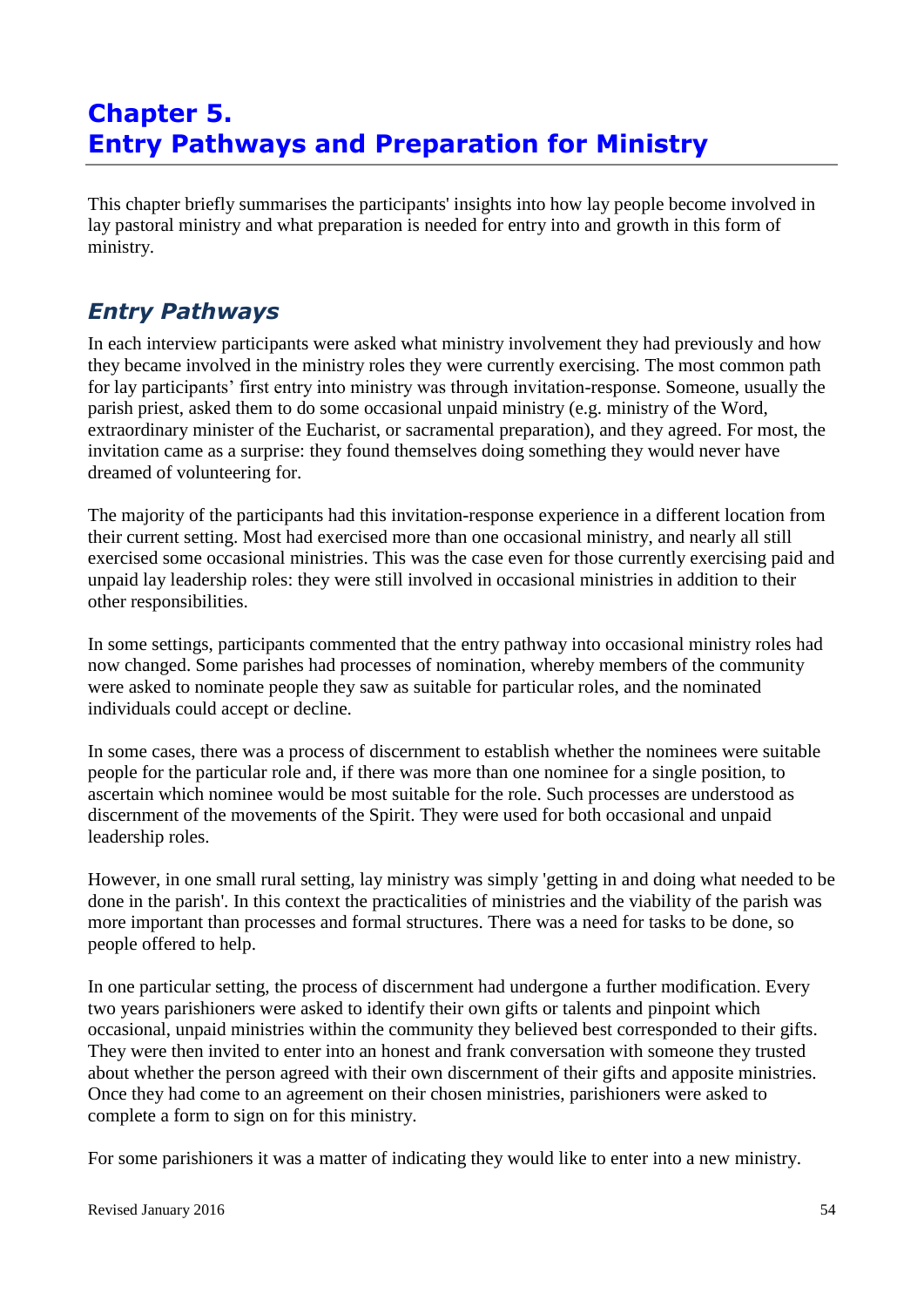Others indicated that they would like to continue in the ministries they had exercised before. These parishioners were then commissioned for their ministries for a two-year period, until the cycle began again.

In one setting, an annual 'Ministry Fair' had been undertaken as a way of highlighting the diverse ministries within the parish, and as a way of building parish community. The fair also allowed parishioners to discover more about a particular ministry before committing themselves to it.

Entry pathways into positions were somewhat different for paid and unpaid positions. For many participants, entry into paid ministry roles was a relatively easy transition from exercising unpaid occasional ministries. In most cases, it was still a matter of referral: somebody bringing an advertised position to their attention because they believed the participant had some qualities that would make them suitable for the role, or an invitation from the relevant priest to apply for the position. Most participants who held a paid position had undergone an interview process, after which they were selected and appointed to the role. However, there were some who, after a number of years of working in an occasional ministry in an unpaid capacity, were approached by their priest and asked if they would like to formalise their role somewhat, and receive payment in return for working a specified number of hours. These types of roles usually began as part-time and flexible, but they often developed into more full-time positions.

For most participants working with the parish context, the employer was the parish priest: he was the one that authorised the lay pastoral minister, and was the one to whom the minister was directly accountable. In some settings, the local bishop either gave his approval of the candidate, before the appointment could be made, or made the appointment directly, or commissioned the ministers prior to the commencement of their roles.

### *Preparation for Ministry*

Participants recalled that in the past there was little or no formation for unpaid, occasional ministries. In at least one location this was still the case: most of the participants in this setting said that there was no real training in the roles they volunteered for. They suggested there was only what one female lay participant described as 'a hope that you can do the best you can'. This same individual noted that 'there was no training, little support in most things', and that 'everything was a battle'. Other participants suggested that in the more remote parishes there needed to be local training and formation opportunities. When dioceses provided training opportunities in their central offices, or at other regional places, this could still mean a few hours' drive for some people. The idea of pastoral supervision for lay people as a way of preparing people for ministry was met favourably by some participants.

In other settings, with the growing number of religious and lay pastoral assistants, associates and co-ordinators, more opportunities for formation and preparation were being provided to parishioners exercising occasional ministries. In some instances, this formation was offered directly by the lay or religious pastoral leader; in other cases, the pastoral leader engaged an outside facilitator from the diocesan offices or elsewhere to present the formation program. In some cases people went to diocesan offices or other places for some training.

In terms of lay leadership roles, no two methods of preparation were the same in the study settings. Some positions required previous experience, training, and education, while others functioned on a 'potential and aptitude' basis, requiring no initial training or experience. Some were offered a certain amount of formation and induction, or encouraged the minister to pursue theological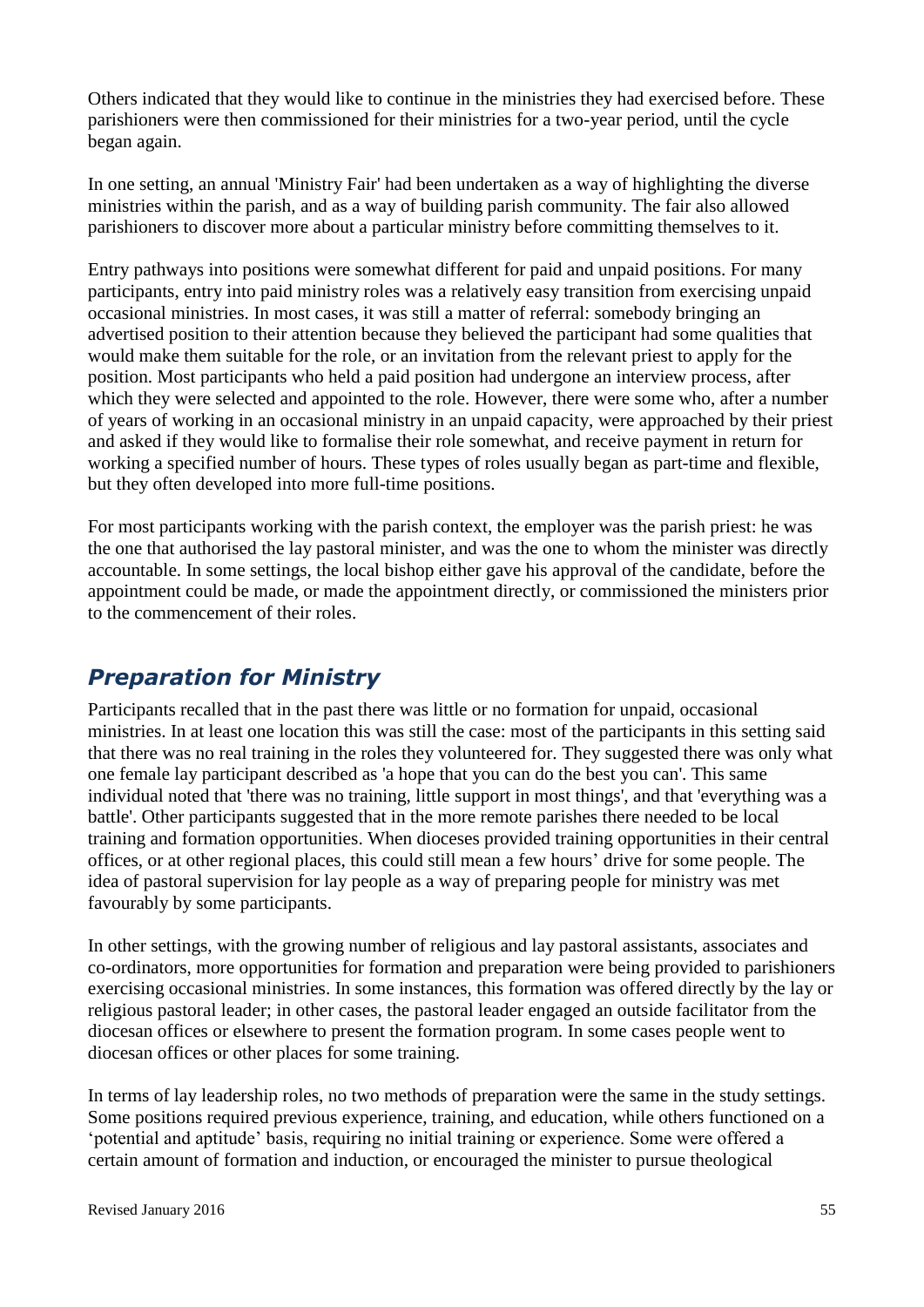education as soon as possible. In some contexts, this education was to take place in the ministers' own time and at their own expense. In other settings it was financially provided by the parish and took place during the ministers' working hours.

Most people felt that the individual's potential and aptitude were initially more important than academic training for pastoral positions. Some suggested that academic qualifications were not a satisfactory indicator of the pastoral sensitivity or ministerial competence of the candidate applying for the position. The gift for pastoral ministry and discernment of this gift were therefore paramount. Furthermore, some participants suggested that encouraging theological education in advance of appointment to a ministry role contributes to the unjust situation of having an abundance of highly trained and accredited individuals, without having sufficient employment opportunities.

Nevertheless, for many participants, the need for theological education was implicit, whereas for others it was quite explicit, especially for those engaged in ministry leadership positions, whether paid or unpaid. It was seen as giving ministers a deeper understanding of the roots of the Christian faith and the history and teachings of the Church. It also contributed to greater competency in their fields of specialisation, such as ministry in music, among youth, in sacramental preparation or in liturgies.

Most lay participants who had not yet undertaken formal, theological education saw value in doing so. They were also aware that their employers had a preference that they would engage in such studies sooner rather than later. However, it remained a source of concern for them. Given the transitory nature of lay pastoral ministry, participants speculated about the prudence of investing in formal education for a position they might not be able to retain. Participants who were presently engaged in theological study, or had attained theological qualifications in the past, acknowledged that it was quite a

*There is a part of me that would love to [do theological studies] ... but I need to see the longevity of this position as well. I've got another twenty or twenty-five years of working life left, and I can't go down a track that would end up in a dead end. When it comes to the wages, as a single person, that is what I struggle with ... If they could see that this would lead to somewhere, that it was sustainable ... I've got to live. I've got bills to pay and I'm one person, I'm not a couple or anything. My position has been put in place by [the current parish priest] and if he retires, there is all these 'ifs and buts'. I'm the type of person that doesn't like to do the wrong thing by anyone, but at the same time there has to be some negotiation.* [Lay Participant]

commitment, especially in terms of time and finance. This was true, in different ways, for both married and single participants.

There was a consensus among participants that on-going formation and education were also important. Some roles had structures built into position descriptions or agreements to provide for this ongoing development. One ordained participant commented that such formation not only kept the minister informed of the latest theological discussion, but also provided a structure and motivation for continuing personal and professional development. He suggested that there were times when ministers did not prioritise theological reading and reflection because they were busy 'doing ministry'. On the other hand, ongoing education could create the space and opportunity for ministers to dedicate some time to such reflection, which might be beneficial for their role. One lay participant, who had engaged in extensive educational formation over her years of ministry, remarked that she had reached a point on entering her current role where she vowed she would not engage in any more formal education. For her, it was time to apply what she had learned. Yet she remained an advocate of ongoing formation in general, although not necessarily of an academic nature.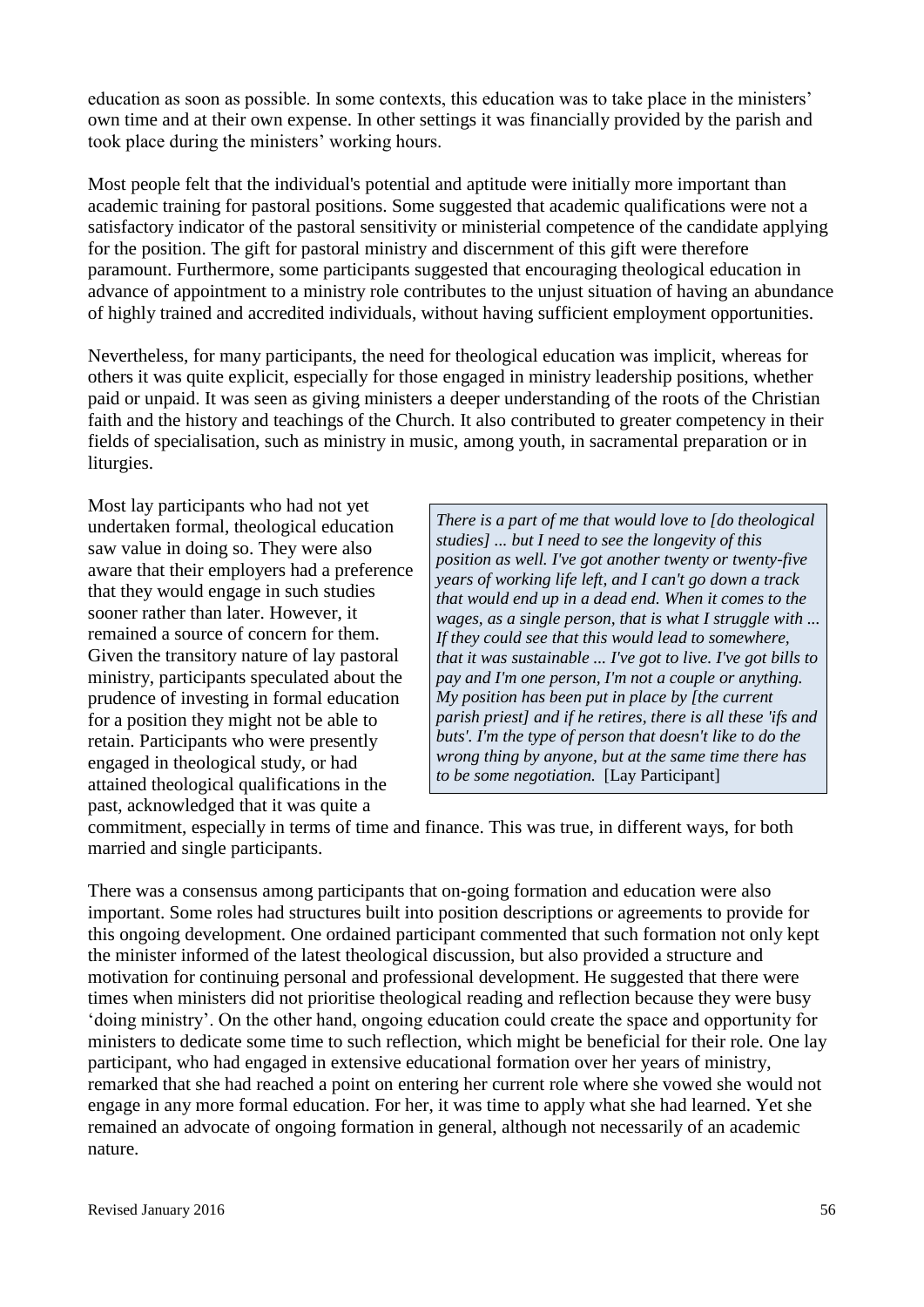# **Chapter 6. Local Ministry Environment, Structures and Relationships**

This chapter provides an overview of the working environment, structures and relationships that were evident in the pilot and case studies.

### *Work Conditions*

It is difficult to determine what qualifies as 'work' in lay pastoral ministry (Dixon, 1991). Depending on the specific roles, tasks can be varied and disparate. Tasks can include coordinating pastoral or formation programs, attending meetings or events, preparing liturgies, offering support to ministers, preparing resources, scheduling ministry rosters, offering spiritual direction, and being present for others. In addition, 'working time' is an elusive concept. For the most part, participants would agree that working time was limited, that is, when it was compared to the scale of ministerial responsibilities, and the high quality lay pastoral ministers were expected to achieve by themselves and others in their ministerial practice. Thus many activities were not counted in ministers' official recording of working time, and some might not have considered these tasks work. Effectively all lay participants were working more hours than they were initially asked to work, or for which they were receiving payment.

This is especially the case for part-time ministers, whose working time was further restricted to a specific number of hours per week, such as eight hours per week, or two days per week. Some tasks are very time-consuming, but are still necessary, since without them the work of pastoral care could not take place, or would be ineffective. Yet, to count them in official work time would leave little time for anything else. For example, time spent preparing resources and setting up meeting or event spaces; taking care of administrative tasks, such as data entry, arranging appointments, responding to correspondence, advertising events and initiatives, and contributing to pastoral bulletins; travelling to different locations in parishes or dioceses; unforeseen encounters with people on the street or in the supermarket; and time spent in formation, education, prayer, or reflection.

Many of the participants were involved in multiple ministries in an unpaid capacity, and some found that while the roles could be life-changing, the demands could also be quite draining. This was particularly the issue for one female participant in a large rural parish, who became emotional when asked about her various roles: *"I am in a dry spot at the moment. This is the year of trying to get out of everything, because I'm drained. But it's a spiritual thing. It needs to be spiritually nurtured. So where do lay people go for retreats?"* At another small and quite remote parish, a number of participants involved in unpaid occasional lay ministries noted the need to not overwork the paid Pastoral Associate, especially given the considerable amount of time spent driving between Mass centres and for pastoral visitation.

Participants who worked in leadership roles, whether paid or unpaid, had difficulties when quantifying 'working time'. This was evident when, in addition to working in their commissioned or appointed ministry roles, they were still involved in occasional ministries. Arguably, ministers who had role descriptions had more obvious boundaries about what constituted work. Yet often these role descriptions were generic and all encompassing, stressing the need for flexibility should further unforeseen pastoral needs arise. Thus lay pastoral ministers were left to determine their own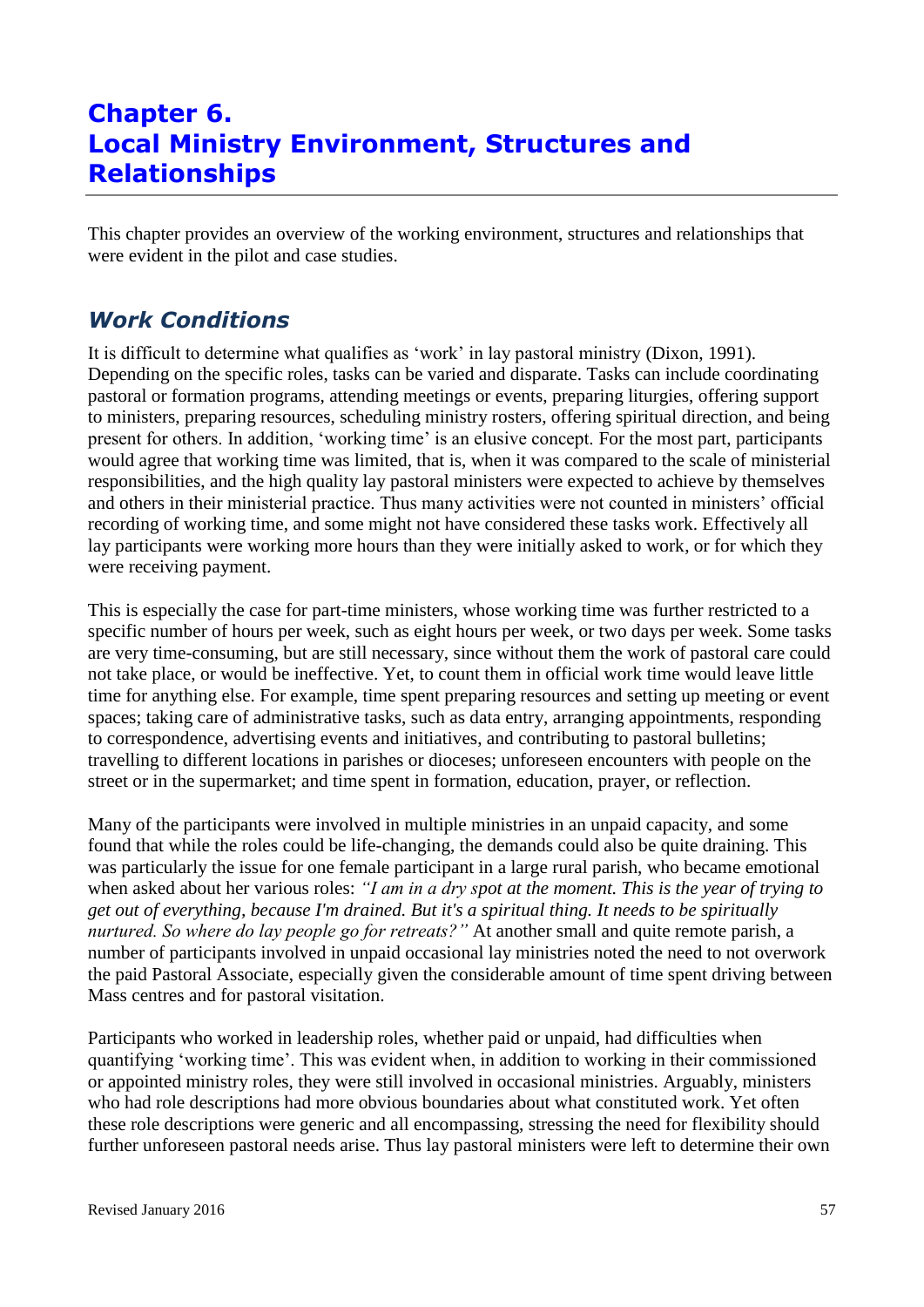boundaries regarding what constituted work, which required discipline and a degree of experience in helping to prioritise tasks. Sometimes this was done in consultation with the parish priest or moderator, and/or the employer, and, if applicable, in cooperation with the ministry team.

*I have a problem with role descriptions and ministry. My role description says that I coordinate the music of the parish, but my ministry is to play at Mass on Sunday or any liturgical celebration. That's what I do because I have the gifts and talents to do it. So when I grumble and complain about a busy weekend, that I'll need a day off on Monday, playing at Mass really isn't work, it's ministry. I do baptism prep but my role description says I coordinate the baptism preparation program. But when I prepare a parent that's not really my role, is it? That's ministry. So there is a fine line between what I am employed to do and what is ministry. ...I don't include that baptism preparation in my time worked, because I do enough to fill my hours.* [Lay Participant]

It is interesting to note the tension for some lay participants between the ministry tasks for which they were commissioned or appointed as lay pastoral ministers and the other ministry activities they engaged in. These other activities were usually exercised in the same area of ministry as their leadership positions. They were practised in response to the same gifts and the same vocation. Yet lay participants did not see their movement into leadership positions as necessarily a progression, which would imply the movement from one to the other. Rather, they believed they now had additional tasks, more responsibilities, and increased accountability, but they still remained simultaneously involved in occasional ministries and their leadership ministries. Thus, there was a tension between working with the people in these occasional ministries, and co-ordinating or

supporting these people. To the observer, there were two apparent shortcomings in this scenario: first, some leaders could be seen to be doing everything; and, second, these tensions were contributing to increased stress and overwork.

One further area of consideration regarding working conditions was the physical working environment of the lay pastoral ministers. In all of the settings, this environment was given some consideration and was addressed in some way. In most instances lay pastoral ministers were provided with individual spaces in 'fit for purpose' parish buildings, which provided parishioners with a point of contact. These individual spaces gave lay pastoral ministers locations in which to do preparatory work, store resources, and hold confidential appointments. Where possible, shared or communal spaces were also important, to facilitate team meetings, ministry meetings, and ministry formation. In some instances an existing parish building was adapted for these purposes, in other situations offices were purpose built. However, in one setting, the parish office was still under the same roof as the priests' residence. Participants in this location acknowledged that this was problematic for a number of reasons, not least of which it seemed to encourage the notion that the 'lay pastoral ministers were tucked in under the priest's wing'. In this setting plans were in place to move the parish offices to a separate building to help clarify boundaries around work and living environments.

#### *Structures*

Regarding the structure of ministry practice, lay participants had varying experiences. Some suggested that there was no set structure. Daily activities were organised according to the liturgical year, the agreed actions of the leadership team, and the needs of the community. They described themselves engaging in everything from administrative tasks to ministry co-ordination, training and support of other ministers, direct involvement in ministries such as music ministry, funeral ministry, sacramental preparation, lay liturgical leadership and other liturgical ministries, and being a pastoral presence for individuals in the community. Others had a clear understanding of the limits of their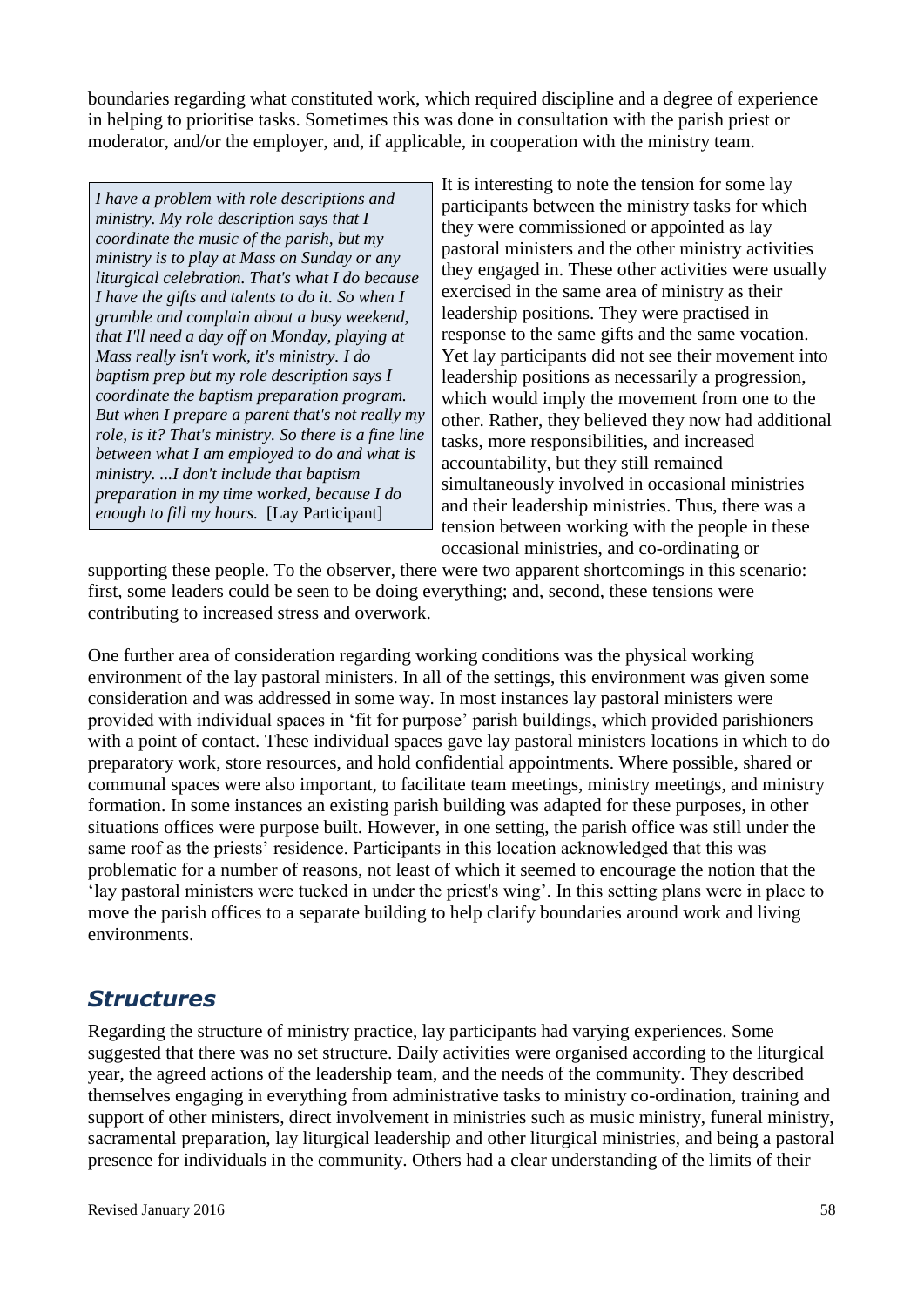own gifts and experience, and of the boundaries that were necessary for effective ministry practice. All participants expressed something of the flexible nature of ministry. This seemed to be both an advantage and disadvantage to lay participants. On the one hand, it allowed those who were parents to carry out particular family duties while honouring their ministry commitments. On the other hand, it meant lay ministers were often apportioned an unrealistic number of tasks, in many cases beyond their remit, which typically required them to work beyond their allocated hours.

Having no set structure to ministerial practice meant that much was left up to individual ministers to discern what their role entailed on a daily basis. Participants explained how certain times of the year were especially busy, such as Advent-Christmas and Lent-Easter, but that it could quieten down outside of those periods. Sometimes, they suggested, it was a matter of doing what needed to be done for a particular event or initiative, and taking time off at another stage. For a number of participants, the long term plan was worked out in consultation with the leadership team, or their co-workers, or those in senior leadership positions to whom they were accountable. A few participants who had joined a pre-existing team experienced some difficulties when they resolved to organise their ministry practice in a different way from their predecessor, or determined not to do certain tasks. Maintaining a work-life balance was difficult in light of the variable nature of ministry. The degree to which lay ministers achieved such a balance depended on their own endurance threshold, support structures and personal wellbeing.

In several instances, the need for some mentoring structures was apparent due to the inexperience and/or minimal training of lay people at the time of their appointment or commissioning to their given leadership role. In two instances, religious ministers (one of whom was paid, the other receiving in-kind compensation) mentored unpaid lay leadership teams for a planned period of time, until the lay leaders had received some training and experience in their areas of responsibility. In another instance, a more experienced part-time, unpaid lay parishioner mentored a newly appointed part-time paid lay co-ordinator. This arrangement was to continue for an unspecified period, depending on the willingness and availability of the mentor and the growth of the lay co-ordinator in his or her leadership role.

Structures or models of pastoral ministry in the case study settings were primarily shaped by the local context. In particular settings, the diocesan plan or framework was also instrumental. Some participants suggested that a certain amount of experimentation had been necessary to work out effective models of lay pastoral ministry in parish contexts. Each place had its own history, each community its own needs, and the resources, gifts, and personnel that were available in each community were unique. In some places, there were many parishioners willing and with time, energy, and skills to get involved in lay leadership. Other places struggled to find individuals who were willing to take on such commitments.

The model or structure of engaging lay leaders, therefore, depended on the context. For instance, it could involve employing/appointing a part-time or full-time pastoral assistant to support the priest(s), or a pastoral associate working in partnership with priest(s), or employing a pastoral coordinator (under canon 517 §2) to work with the support of a priest moderator. Each of these options depended on the financial ability of the community to sustain such a role. It could involve commissioning an unpaid, part-time lay leadership team to work with the support of a priest moderator, a retired or a visiting priest. If the setting covered a wide geographical area or a large population, it could involve employing a number of lay people, part-time and/or full-time, in administrative and pastoral roles to work in mutual collaboration with a number of priests and deacons in a leadership team.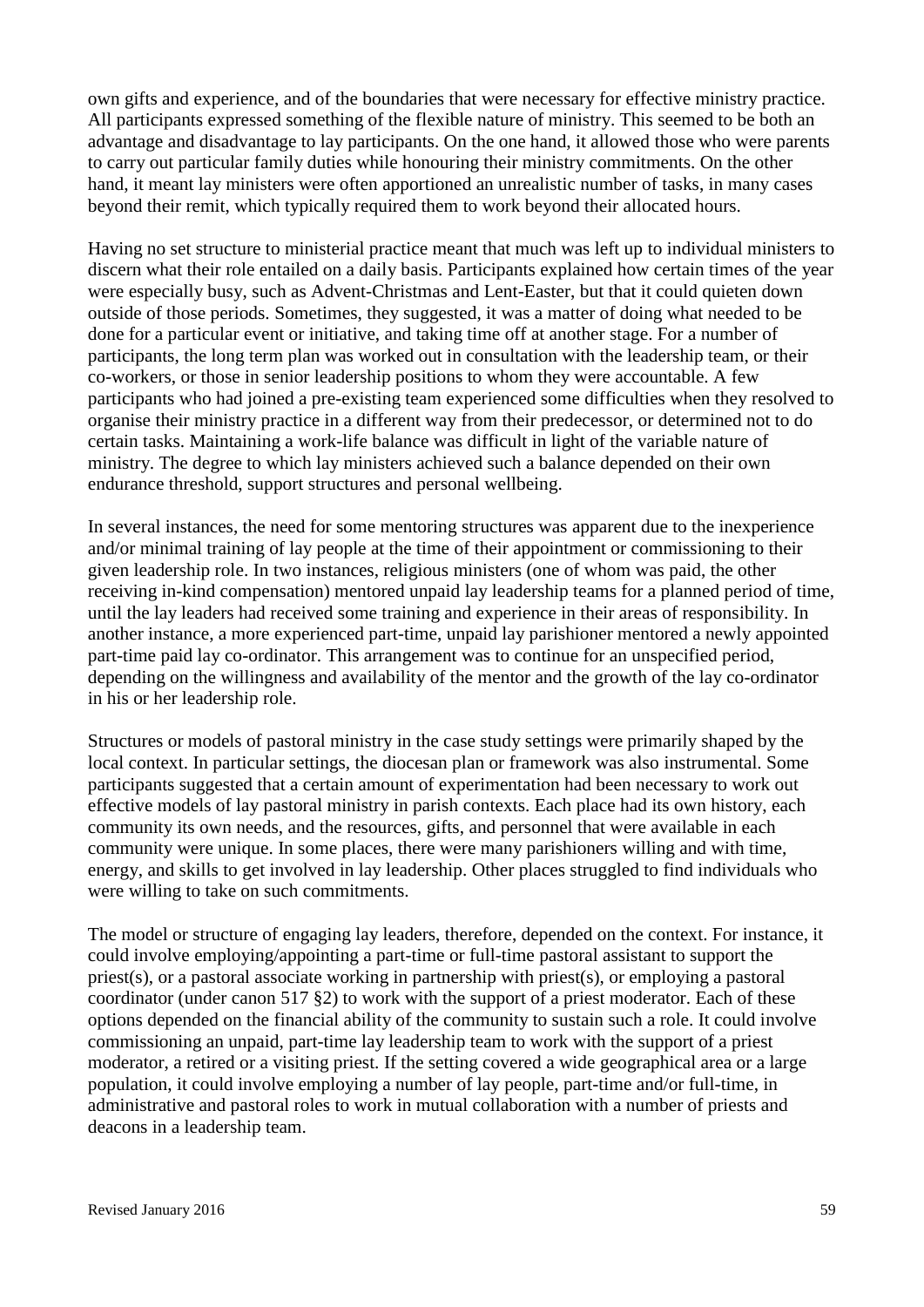Participants agreed that one of the crucial factors in determining the tasks of leadership in a community was the need to provide for the sacramental care of the people. This care was provided in a variety of ways depending on the availability of priests and the geographical complexities of the particular context. Some communities had active or retired priests in residence. Others had visiting and moderator priests who occasionally celebrated the sacraments. Others had a single parish priest whom they shared with other parish communities. The role of lay leaders in each case was to care for the sacramental and liturgical life of the community when the priest was not available. They did this by providing opportunities for community prayer, such as liturgies of the Word with Communion, in anticipation of the celebration of the Eucharist. Sometimes it would mean organising the visit of an ordained minister when a special need arose for the celebration of the sacraments and funeral Masses.

Participants recognised the danger of priests becoming 'sacramental machines', and emphasised the importance of getting a balance, so that the pastoral presence of the priest would not be reduced to his sacramental presence. For most participants, the structures that made close collaboration between lay, religious, and ordained ministers possible enabled ordained ministers to exercise their pastoral presence more effectively. It created opportunities for lay people to undertake tasks and responsibilities, which freed up some of the priests' time, so that they could concentrate on providing pastoral care appropriate to their ordination, their gifts and the needs of the community.

For participants, another significant aspect of the effectiveness of a given leadership structure was the adequate recognition of lay roles by Church authorities and the parish communities. This recognition could take the form of an official appointment and/or a ritual commissioning of lay leaders when they entered their roles. Again, there were varying structures depending on the context. Some were appointed by the bishop on the advice of the parish. Others were appointed by parish priests. Some were commissioned by the bishop, as opposed to being appointed, in a liturgical celebration. From one perspective, the difference between official appointment and commissioning can be viewed as corresponding to the difference respectively between paid, academically trained, professional roles and unpaid, non-academically trained roles. However, most lay participants who had been appointed, but not commissioned, to their roles expressed regret about this fact. For them commissioning was about being anointed and sent forth in mission, and it involved the entire community in a celebration. While they were involved in organising commissioning ceremonies for occasional ministry roles – for instance, for ministers of the Word, or extraordinary ministers of the Eucharist – they felt a disappointment at not having been commissioned themselves. Moreover, there was a sense that commissioning was not something one could ask for, but would be offered and given by someone more senior in leadership. Thus, a lay leader appointed to a ministry position by a bishop, or his delegate, felt they could not ask to be commissioned, if such was not offered.

#### *Relationships with People*

In the main, lay participants described their relationships with the people in their respective communities as positive, and ordained ministers viewed lay roles as well received. Lay participants recounted several ways they had used to communicate with people, to find out their needs, and to assess how these needs could be met and/or if these needs were being adequately met by existing pastoral initiatives in the communities. They also indicated that they exercised discernment in deciding if the emerging needs were within their sphere of responsibility or whether another minister or ministers within the community, ordained, lay or religious, could better serve them. Methods of communication included one-on-one encounters, listening processes, community gatherings and thanksgiving (fundraising) campaigns. While they acknowledged that it was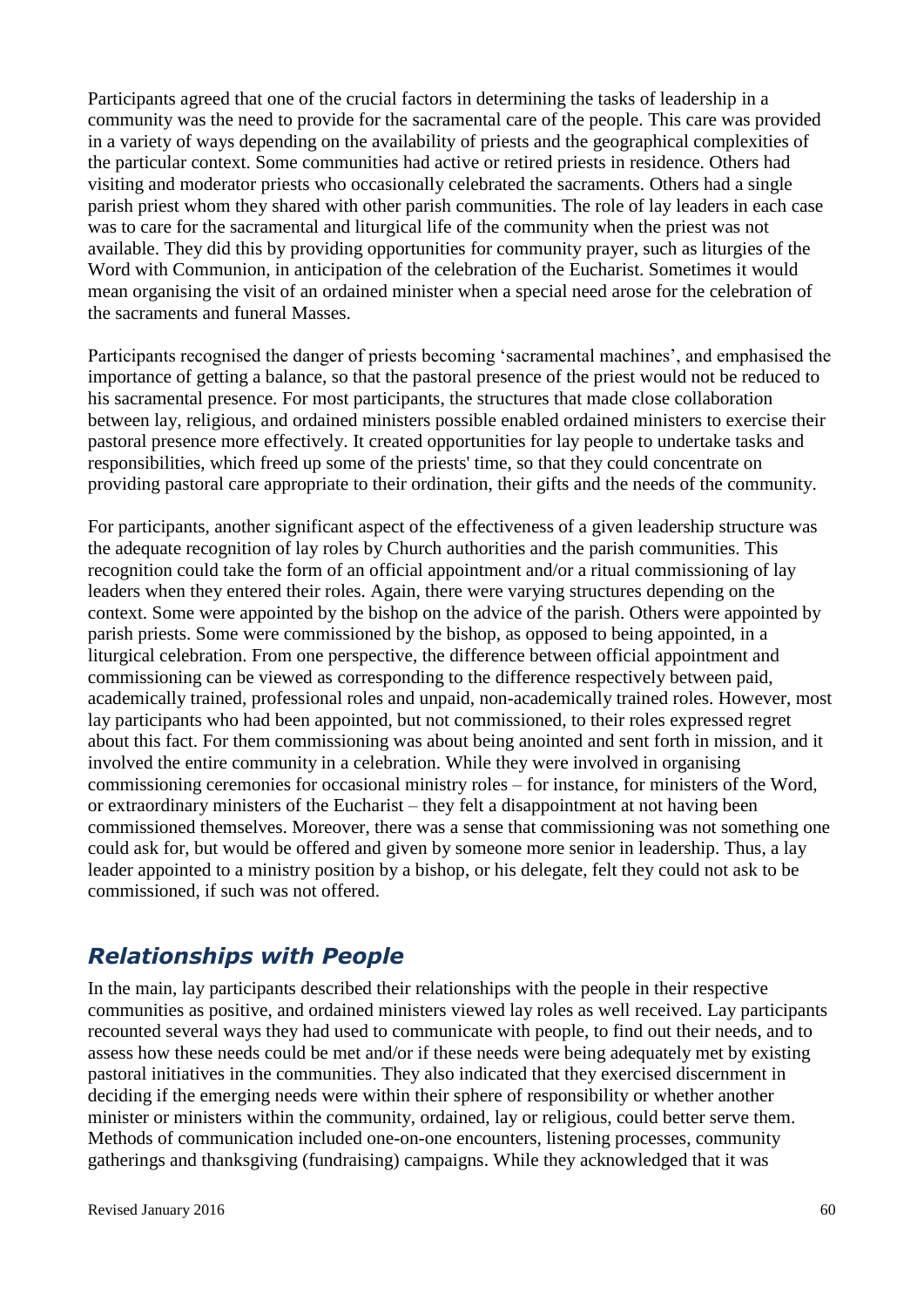impossible to keep everyone happy, they stressed the importance of not letting anyone fall through the cracks because everyone is important.

Lay participants agreed that being a lay person had distinct advantages in their relationships with the people in the communities they served. Those who were married, with children, grandchildren, and great-grandchildren, suggested that this made them 'one of the people'. For female participants especially, who were often initially mistaken for religious sisters, their witness with their spouses and families, living 'normal' lives, engendered a sense of wonder in individuals and groups. Their witness as lay pastoral ministers actively involved in ministry awakened people to the possibilities of their own lay involvement in the Church.

*I think what it does is it creates an understanding that I'm real. I'm not saying priests and nuns are not real, but for me, it has made me realise that I've lived the lives that other people are living in the main. Most people live a family life, and I have lived that, and can relate to whatever happens within a family context. So my life makes sense to me. And to other people with whom I'm ministering to and with, it makes sense. They can talk to me about issues because of my background* [education, work and family]*. ... Having a supportive husband gives a good witness. People observe that: they know that he is supportive of me. It is witnessing.* [Lay Participant]

In addition, lay participants suggested that the

skillset they were able to bring to their ministry, as a result of their lay identity, educational background, and previous employment experience, distinguished them from their ordained and religious counterparts, and enabled them to contribute something valuable in their ministry contexts. Such skills helped them in such areas as strategic planning, teamwork and collaboration, problem solving and conflict resolution.

When asked whether they saw lay pastoral ministry roles as creating another class of lay people within the Church, in other words, leading to a clericalisation of the laity, lay participants said no. They suggested that because of their witness as lay people, they were able to create relationships of trust between them and the people, such that they were seen as being one of them. One married participant explained that people did not see her as exercising a differential of power; she claimed that, because they could relate to her, they trusted her, and knew she was not trying 'to rule it over them'. For some participants, however, it depended how lay people exercised their responsibilities, and 'wore their titles'. If lay people had airs and graces because of the position to which they had been appointed, or hid behind the title they had been given, clericalism of the laity could occur.

### *Relationships with Co-Workers*

Participants spoke often about the need for good communication between lay, ordained and religious ministers in leadership within their communities. The mode of this communication varied according to the models or structures of ministry. From the perspective of lay pastoral associates, for example, this meant meeting regularly with the parish priest, not only to keep him informed about the pastoral initiatives being undertaken or co-ordinated by the lay minister, but to seek guidance and refer pastoral needs of particular members of the community. This was especially the case if the parish priest employed the lay leader to assist him in pastoral care, making him or her directly accountable to him. In such instances, participants viewed the parish priest as ultimately responsible for ensuring pastoral care was exercised appropriately, making their regular contact with him essential.

In other instances, where ordained, religious and lay ministers worked in collaborative teams, team meetings were equally important. Team members were generally mutually supportive and accountable to each other for the ministry they practised in their individual spheres of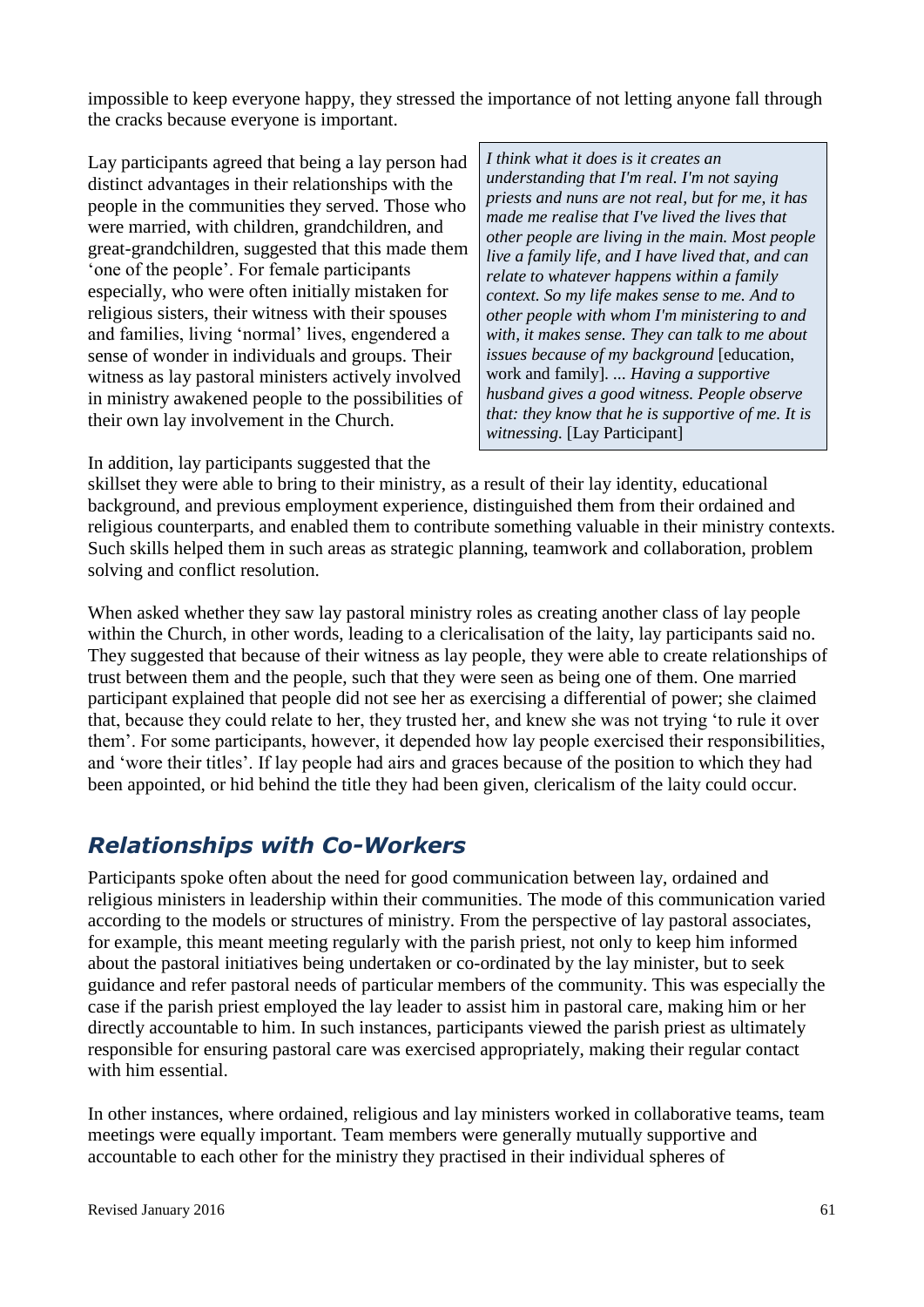responsibility. Similarly, in those contexts where lay leadership teams were supported by moderator priests, visiting priests, and religious pastoral co-ordinators, participants described their regular meetings with team members, and open lines of communication and periodic meetings with their ordained and religious co-workers as crucial.

Some participants recalled times when relationships between co-workers were strained. For example, lay participants in leadership positions remembered particular instances when their ordained counterparts openly or indirectly challenged them. One some occasions, lay pastoral ministers suggested that the source of tension was their own relationship, as lay ministers, with people in the pastoral community. Other lay participants believed that as pastoral leaders they were a constant in the life of the people, who thereby came to trust and approach them regarding their pastoral needs. Some suggested that priests were threatened by these relationships, supposing it was having a negative impact on their own relationships with the people. This dynamic created tension and competition between the lay pastoral leaders and the priests in question, which in the view of participants was unfortunate and unnecessary. Lay participants claimed that, for lay pastoral ministers, exercising the responsibility of being an effective pastoral presence was critical. When appropriate, they referred individuals or situations to the priest, stressing the importance of communication between co-workers or team members.

The canonical stipulation of having a priest in charge of every parish, whether as parish priest or moderator, was not a source of difficulty for lay participants *per se*. They accepted that it was just the reality of working in the Church. However, they believed that, in order for it to work effectively in practice, there needed to be mutual recognition and understanding of each other's roles, with full sharing of information and clarity around position descriptions, and definite boundaries in responsibilities. In addition, there needed to be mutual trust that each would exercise their responsibilities to the best of their ability. Difficulties arose when, for example, either party exceeded her own sphere of responsibility. Some problems occurred when someone new adopted a pre-existing role or joined a pre-existing team without engagement in a review or induction process.

In several locations, integration processes were seen as particularly important with reference to the incardination of overseas priests. Cultural differences, the status of the ordained, and interaction with women were cited as the main issues requiring attention, because these were a potential source

*Being young ... was a struggle with older generations ... especially when it took* [the priest] *a while to get to know me and to convince him that I knew what I was doing, and that I was okay to, like, trust ... It was very much a calling for me ... I knew it was where I was called to be ... But I definitely thought I was a professional worker. I took it that this is my career, so this is my job, so I am attempting to be a professional. As a youth minister I would attend and represent the parish in different things ... I had a lot of standards I had to meet. It wasn't all 'fun and games', running retreats. You have to be professional about things. You know it wasn't all youth issues I had to deal with. I was a parish employee, and parishioners knew who I was. So if I was at Mass and someone wanted to talk about something I was told or asked about. And I would have to follow up, maybe with an email to the right person ... Sometimes a young person is an easier person to approach.* [Lay Participant]

of tension in the relationships between co-workers.

Two areas which require special emphasis in terms of the relationships with co-workers are youth ministry and Catholic schools. Regarding the former, on the one hand, youth ministry coordinators intimated that some members of the community and ministers in leadership viewed young people, and thus young ministers, as 'the future of the Church', rather than the Church's present. In that sense, young ministers were not treated as coresponsible, or as co-workers, in the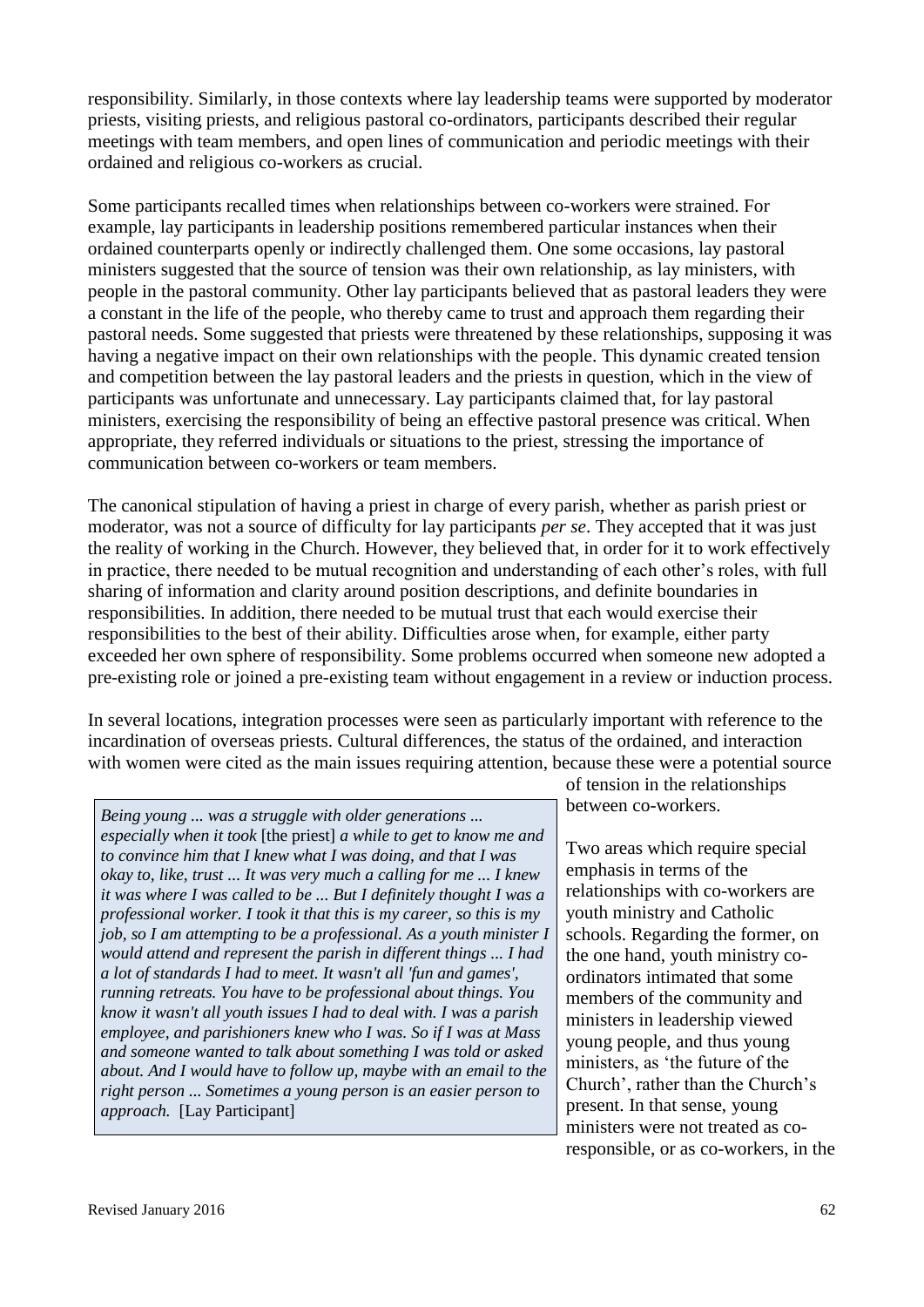service of the mission of the Church at the present time. They were more likely to be viewed as ancillaries who had energy, enthusiasm, and connections with young people within the community, in long term preparation, perhaps, for future ministry leadership. Their age made it more difficult for some other ministers to trust that they were competent and responsible in ministry. Yet, on the other hand, some parishioners viewed youth ministers as parish representatives, in a similar way to pastoral associates or other lay ministry co-ordinators. In addition, they were expected to meet the same professional standards as other ministers.

Some youth ministry participants spoke of good working relationships with other ministers in their respective parishes, especially the mentoring they received from lay pastoral associates, and support from ordained ministers. This support helped them to meet the challenges and demands of being professional ministers.

[After difficult experiences] *I had to do a different discernment. First, like, do I want to still be in youth ministry, and do I want to be in a school or parish context? It was sort of a realisation for me that I want to be in this parish-Church context. You know there is pretty much nowhere in Australia, like barely anywhere, there would be very few places that have a full-time youth minister in a parish. And so for me, I knew what I wanted to do, because I had the taste, and I was able for a couple of years to work in a parish. I know what that was like. For me, it was a much more effective way to minister to young people, teenagers, in a parish and getting them into the Church, than it was to be in a school and trying to get them into the Church.* [Lay Participant]

The second area that held significance for some lay participants was the relationship between staff in Catholics schools and ministers in parishes. An emerging question is to what extent school staff could be seen as, or could function as, co-workers in the service of the mission of the Church? Interview participants who were working within a school context agreed that Catholic schools had a responsibility to be 'the face of the Church', 'to represent the Church' due to the scarcity of priests, families' limited connection to the 'traditional Church', their infrequent attendance at parishbased liturgical worship, and difficulties arising from the sexual abuse crisis. Being the face of the Church, in this context, was not simply saying that schools have 'a Catholic identity'. It was about relationships and witnessing to the Christian way of treating people, as people were loved, and as care was offered to the underprivileged and the poor.

It is noteworthy that few parish-based youth ministry positions had been created and sustained in the case studies. Funding was a primary reason given for this. Some positions had been created using money that was bequeathed to a community. But this was usually a limited source of revenue. At other times, positions were created in conjunction with another institution or body, but this split the time, responsibilities and accountability of the minister and inevitably created a higher workload which, in some circumstances, was difficult to sustain. Most youth ministry positions were paid part-time, although there was often sufficient work to keep the minister active on a full-time basis. In one location, even though such a position did exist, it remained vacant.

*As a teacher it is how you teach religion as a subject, but also how you present yourself and the way you act. I think that is heightened even more so as a principal, because you are not teaching necessarily. But I like to think that every interaction I have with people is 'the face of the Church'. How I respond to people if they are having a problem or if they come with a concern, and how I respond in a pastoral sense, in a Christian sense, and in a Catholic sense, how I feel that we should respond and react. So in some ways I temper my response because of that, because of the faith aspect. And I try and encourage my staff as well ... And I've got some staff that aren't Catholic. But generally they are happy to work within the system, happy to teach religious education. And they've been in the system for a long time, so they have experienced the Catholic grounding. I've never had someone that is against it.* [Lay Participant]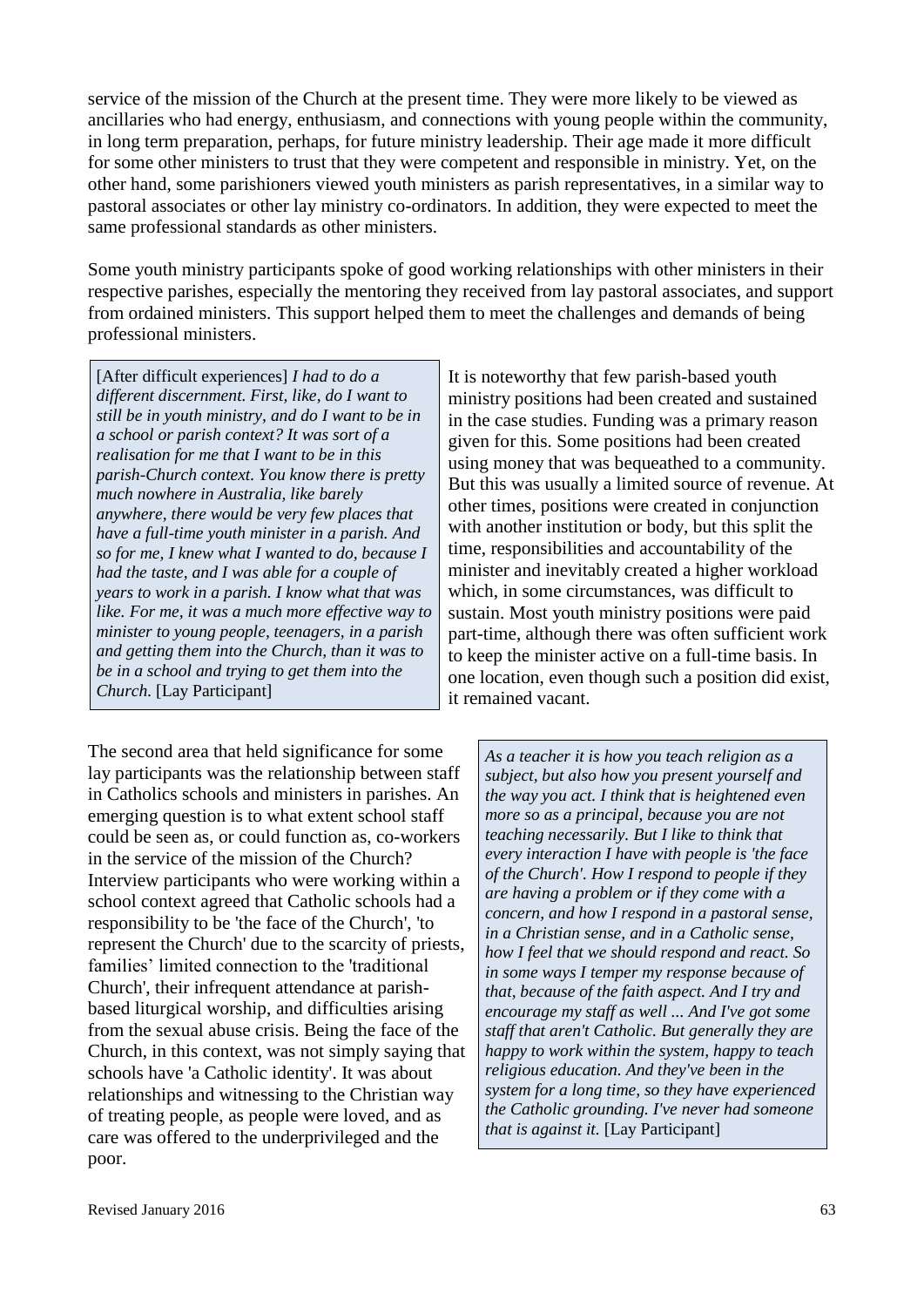Interviewees who worked in school contexts also indicated that Catholic schools share in the responsibility of building community and fostering relationships, and this was particularly

*Parents are still talking about being Catholic. They are still getting their children baptised, and they still have a reason to be involved. They pray at home. Are we making them knowledgeable, comfortable to turn back to the Church when the time comes? Half of what the school has to do is to keep people connected, have open arms ... so that when they decide to come back to Church, we too will be ready. We ask our staff to be open, be listening, and be ready to act in a way that is faithful to our message.* [Lay Participant]

important where there were no priests residing in the community. Given this emphasis on building relationships and community, some participants refer to their schools as Catholic communities. Principals spoke about being spiritual leaders and having a pastoral role in the school, not just in relation to students, but to staff and families as well. Regarding spiritual leadership, they spoke of the witness of their lives: the impact of what they said and did as signs of, but also as sharing, the Catholic faith and the Catholic way of life. In relation to pastoral care, they described themselves as offering a pastoral presence for those within the school community. The

importance of having counselling skills and knowing when it was appropriate to refer individuals to certified professionals was noted.

The experiences of participants indicated similarities between the roles and ministry of lay pastoral ministers and school-based interviewees. Yet the latter did not feel recognised by the Church's hierarchical leadership as lay people exercising pastoral ministry within the Church, even though they all self-identified with the pastoral ministry and experienced some recognition at a local level. Such recognition is appropriate if Catholic schools are understood as Catholic communities within the broader Church community, that is, as specific ecclesial contexts within which the mission of the Church is carried out. In this instance, Catholic school staff and ministers in other contexts might be viewed as co-workers, collaborating in building the Catholic community. Some school interviewees described relationships that indicated such collaboration: for example, the personal relationships between principals and ordained ministers, and regular meetings between principals and parish leadership teams.

*The school is part of the parish. We are connected ... And the Church as a body, to remain functioning, to remain vital, needs all people to be functioning, to be contributing, to be part of it, working towards that common goal. ... I think that it is unreal and cruel to think that this pastoral role is the domain of priests or of clergy. I think there might be some older people in the Church that think like that, and they think that people like me* [a principal] *are not qualified and should not be. But it's unavoidable, where I am, it's unavoidable. If I say that I am a leader to a Catholic school, that's part of what leadership in that school is. And if I'm not doing it, I'm not doing the right thing by the school.* [Lay Participant]

# *Relationships with the Diocese and the Australian Church*

Diocesan, parish-based and school-based participants articulated the value of good working relationships between the diocesan and local contexts. Diocesan interviewees felt it was important to remind local communities that they were part of a greater whole: the wider diocesan community, the Australian Church and the universal Church. If lay pastoral ministers focussed exclusively on the local context, they could become parochial and isolated. It was suggested that, when ministers worked within a broader perspective, they discovered support available in other parishes and from their diocese. For instance, some participants described how wealthy parishes helped support less affluent parishes in terms of funding pastoral associate roles.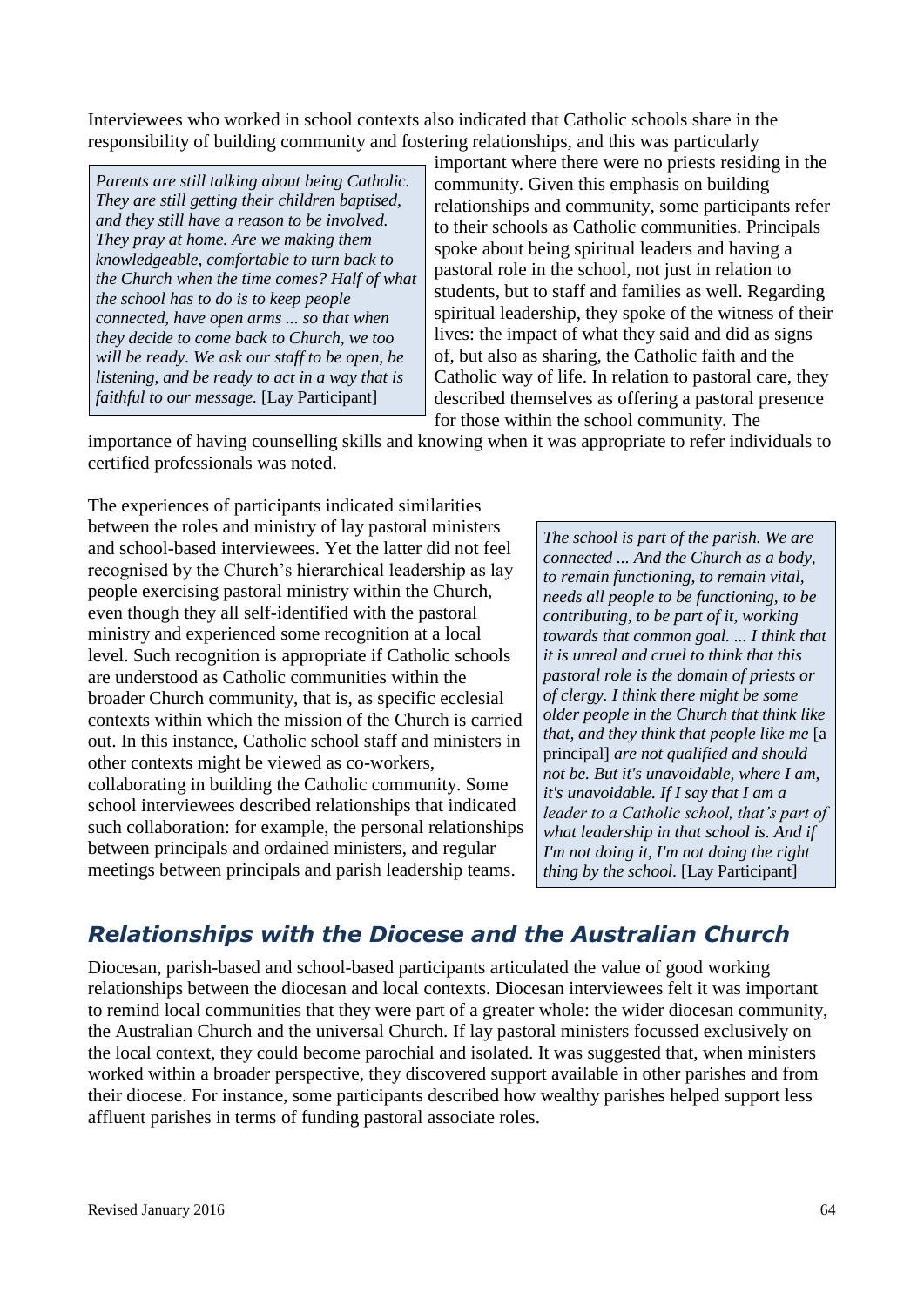It was also noted that diocesan pastoral planning offices and other diocesan agencies such as human resources and work health safety offices, Catholic Education Offices, child protection and youth services, family services and counselling services could provide invaluable assistance. This aid could take the form of resources, training programs and accreditation processes, facilitation and support, templates, structures, and frameworks. It could also provide policies and procedures regarding, for example, induction, professional review, performance and discipline, accreditation, grievance, bullying and harassment, accidents or incidents, work health and safety, hours of work, leave, travel, confidentiality and data protection and cessation of employment. In a number of

*In terms of diocesan involvement, quite often the parish priest will go to* [HR manager] *and just say 'Can you be on the interview panel to get that perspective and a bit of distance?' ...* [The HR manager] *will help them with the process from start to finish: from advertising, to selection, shortlisting, interviews, the process of getting Bishop's approval, then doing the actual contract. And everybody gets the same ... But there is room in there for flexibility for particular types of work, because no two pastoral associates have got the same structure in terms of work in each parish. They are similar, but there are many, many variations. And then, HR just steps back, having made sure that all mandatory requirements - the police checks, the child protection, the WHS, and that all that training - are in place, and away they go. And we suddenly have consistency in the ways which people are employed, consistency of payment ... general consistency in terms of expectation of work, flexibility around hours, and flexibility around the work, because that's what the parish might need. Some are full-time, some are part-time.* [Lay Participant]

places, lay diocesan pastoral planners or support personnel and human resources teams provided assistance. In return, local ministers contributed to diocesan initiatives, for example, by representing their parishes or settings on diocesan bodies or committees.

Participants indicated that the bishop had a central role regarding ministry throughout the diocese. In some cases, the bishop initiated influential projects to explore models of ministry leadership and structures of canonical settings in different areas and communities. In other areas, he exercised his pastoral oversight by reviewing and approving candidates for lay pastoral ministry positions, by making appointments directly, or by

commissioning ministers prior to the commencement of their roles. Participants maintained that the support and encouragement offered by bishops for lay pastoral ministry in their respective dioceses was fundamental to the growth and development of this form of ministry in particular contexts. The pastoral oversight offered by the bishop, and the support offered by diocesan agencies, provided safeguards, direction, and mediation when difficulties and challenges arose in local communities. Furthermore, the person of the bishop and diocesan pastoral plans and policies provided a measure of constancy and consistency in the face of the transitory nature of pastoral ministry. However, a number of participants who had bishops who were supportive of lay ministry, noted the tenuous nature of lay involvement if a new bishop was appointed who did not share such views. One assistant priest went as far as to suggest that the local bishop's role was crucial to success in lay pastoral ministry.

Good relations with the Australian Church were also evident. Participants at diocesan and local levels were complimentary about the resources provided by the Australian Catholic Bishops Conference and its offices and agencies. Numerous participants mentioned the significance of several documents provided by the National Committee for Professional Standards, a joint committee of Catholic Religious Australia and the Australian Catholic Bishops Conference, particularly *Towards Healing, Integrity in Ministry,* and *Integrity in* 

*The bishop is not the employer in the parish: that is the priest. It's that governance and that canonical role that the priest has ...* [In this diocese] *the bishop has to give approval, because the bishop's part in this is really important ... There are all sorts of reasons why the bishop has to be a visible head in all of this. When the bishop approves he gives an authorisation, but the priest employs.* [Lay Participant]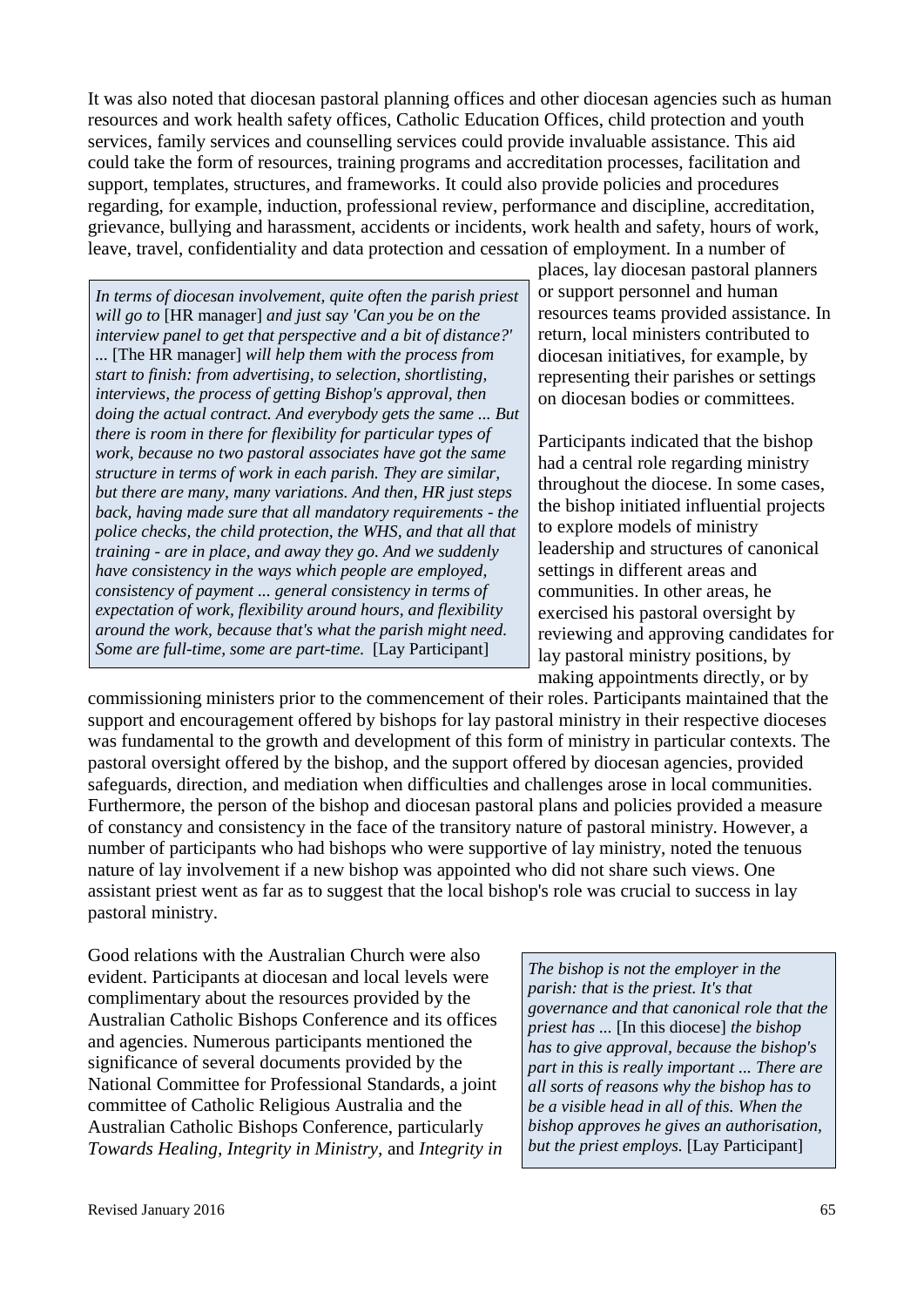*the Service of the Church* (National Committee for Professional Standards, 2011, 2010, 2004). These documents were welcomed in diocesan and local communities, where they were used for ministry formation and drawing up standards, policies, and processes. Participants were certain that the present initiative of the Bishops' Conference to draw up guidelines on lay pastoral ministry would prove indispensable for the development and nurture of this form of ministry, and greatly anticipated and appreciated the provision of clarity around its foundations, structures, and practice.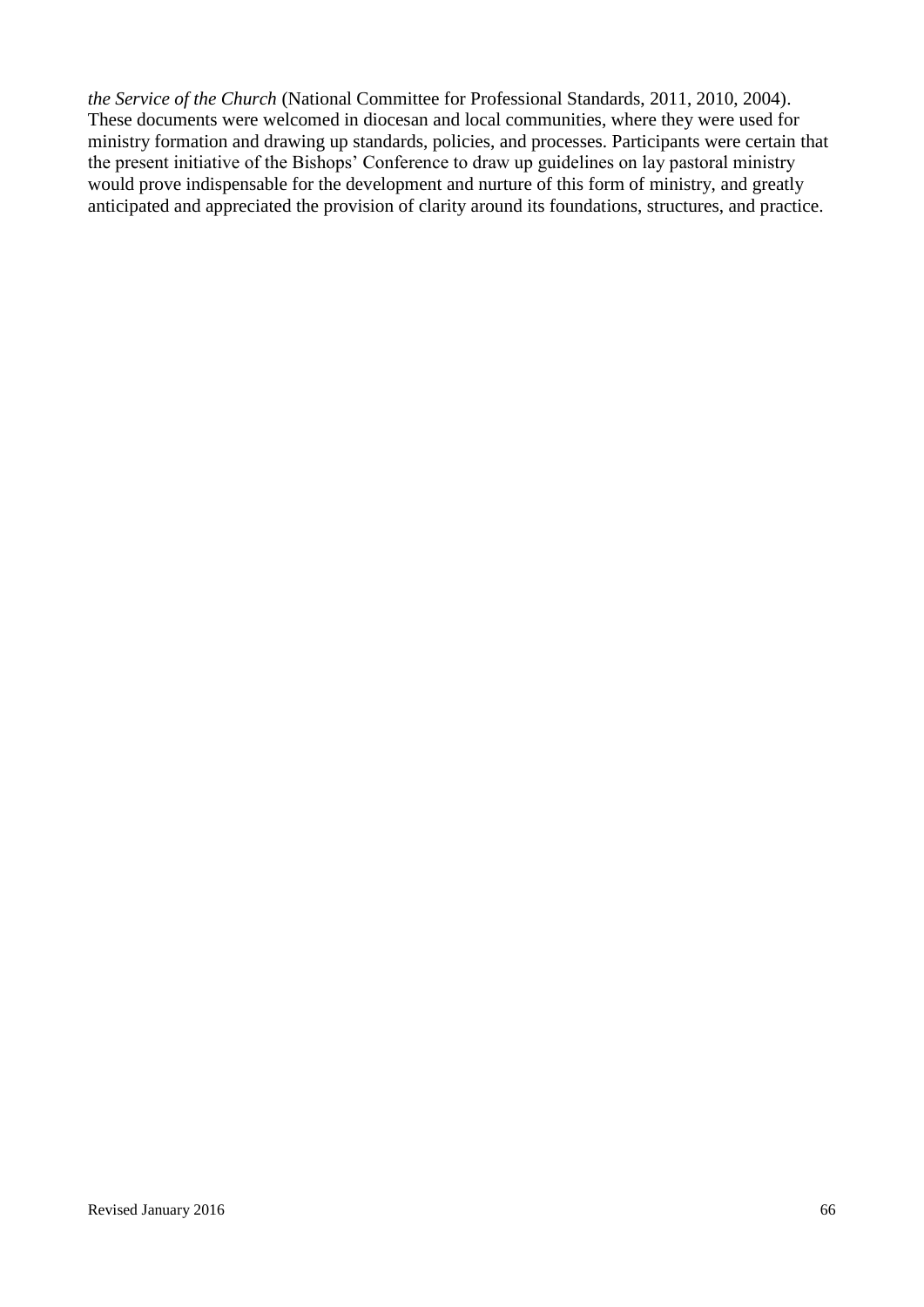# **Chapter 7. Quality, Stability and Sustainability Issues**

In the planning stages of this research project, the research team had identified a number of areas of concern with respect to the quality, stability and sustainability of lay pastoral ministry:

- 1. the formation of candidates and/or ministers, ordained, religious, and lay;
- 2. the varied responsibilities and flexible work schedules of lay pastoral ministers which occasion work-life balance concerns;
- 3. the instability of the landscape attributed to the movement of clergy.

In relation to these areas of concern, the participants in the research suggested that:

- 1. undergirding the issue of adequate formation of ministers are the matters of selection, accreditation and authorisation;
- 2. the flexibility of the lay pastoral ministries is a symptom of both the needs of the community and the manifold attempts in local contexts to address these needs within evolving structures and understandings of ministry and lay leadership;
- 3. the effect of clergy movement is arguably the greatest challenge to the sustainability of lay pastoral ministry, notwithstanding the structures or models that may be put in place.

Most participants thought that only individuals who had undertaken, or were willing to undertake and show aptitude for, extensive formation relevant to a proposed role should be selected, authorised or appointed to exercise the ministry. Those who had undertaken this formation should receive certification, and so become accredited for the role according to an agreed standard. A distinction was made, however, between authorisation and accreditation. Attaining accreditation did not, by itself, authorise the person to perform a ministry role in the service of the Church, nor should it guarantee the person's appointment to a role. If accreditation was achieved before appointment, the candidate still had to enter into a selection process. Yet, in some cases, individuals were appointed and authorised to exercise ministry without having achieved, or being expected to achieve, accreditation.

In the view of the participants, selection should involve a process of discernment, wherein the gifts of the person are identified and their suitability for the role determined. An essential part of this process would be some form of personal and communal discernment of the individual's vocation for pastoral ministry involving, for paid roles, at least, an interview process and vetting procedures.

In parish contexts, the parish priest or leadership team, sometimes in consultation with, and with the support of, the diocese, had the responsibility for conducting this selection process. But there was often little clarity around who authorised, appointed, and commissioned the lay pastoral ministers. Some participants claimed it was the parish priest's responsibility, because he was canonically entrusted to organise the resources of the parish to meet the needs of the community under the authority of the bishop. One could infer that the same would be true for a moderator. Other participants felt that the bishop should approve candidates prior to their appointment, and this should be understood as constituting authorisation. In different instances, the priest or bishop commissioned the ministers, which was understood as a public ritual of authorisation.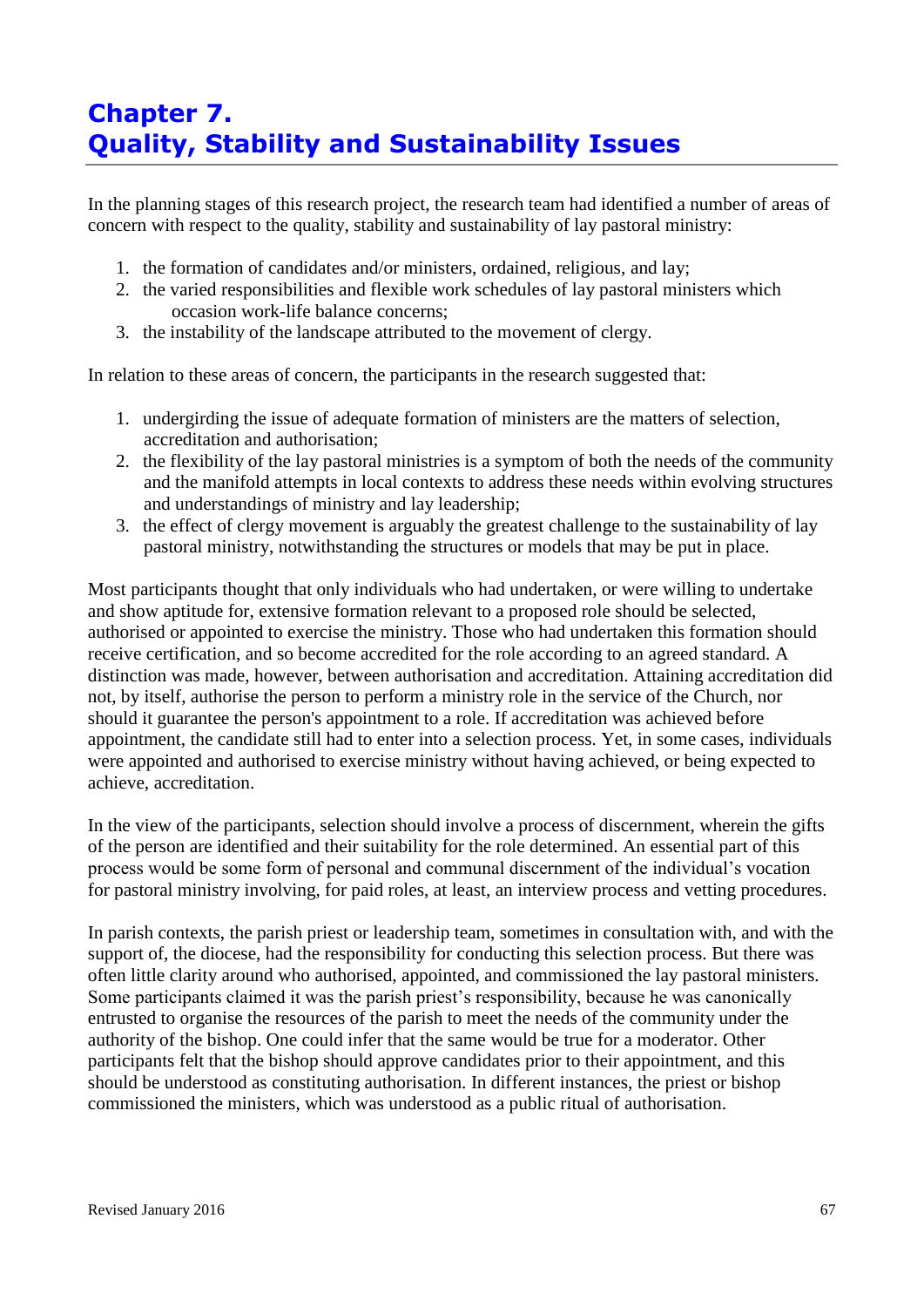A rigorous selection, formation, accreditation and authorisation process should ensure that suitable candidates were admitted to and authorised to practise ministry. This, in turn, would encourage good quality ministry practice.

Both the flexible and transient nature of lay pastoral ministry roles and the movement of clergy could adversely affect the stability of this form of ministry. Some participants noted the high burnout out rate among certain specialised ministries because of the burgeoning responsibilities, high expectations, and excessive working hours. To address these issues, participants emphasised the value of teamwork or collaboration and the real sharing of responsibilities. Some further advocated having structures of supervision and support for lay pastoral ministers and networking with people in similar roles. It was necessary to dedicate time to

[Moving of priests] *is a disaster because not every priest, naturally, has the same mindset. The cultural environment of the workplace changes. So it can be quite random the expectations that are put on people. And even though there may be a generic role description, the emphasis changes. And sometimes it's not good communication around that. It's not that things will change. People will always expect that when there is a new person in a role, whatever that role, it will change. But the insecurity that people are left with, will they have a job or not - is unfair. There needs to be some way of protecting people's stability in all that.* [Ordained Participant]

family and recreational activities in order to maintain an appropriate work-life balance.

Regarding the movement of clergy, certain participants explained that it was not the movement *per se* that was the issue. Rather, difficulties arose when a priest who was moved into a particular location did not share the same understanding of lay pastoral ministry as the individuals already in that location. Priests have the authority to make changes to the structures within which lay pastoral ministers were working, and sometimes the discussion or communication around such changes was inadequate. One lay participant noted:

As a parishioner we need to own our parish, and what we want. Because now we are going to see priests coming and going, and we can't just wait for the next one to say 'take us on a new direction', because we're going to get lost. So we need to be strong in what our direction is and take the priest with us ... obviously, the priest has the right to say we're not heading in the right direction, but if we're spirit-filled we should be fine.

Another lay participant appreciated the empowerment of lay people by priests:

It is leadership. So when that priest is moving around it does weaken the leadership. One of our priests was brilliant in empowering us – we didn't need his permission. And I think that was important.

Several suggestions were made by participants seeking to address the issue of the movement of parish clergy, including:

- induction for priests and all ministers into parishes and existing parish leadership teams or lay leadership structures;
- initial and ongoing formation for clergy regarding lay pastoral ministry, beginning in the seminary;
- shared formation, team building and supervision of ministers on leadership teams to encourage and enable effective teamwork and co-responsibility.

In some parishes there was considerable comment by participants about how hard it was to get other parishioners involved with the various ministries in the parish. A few participants had reflected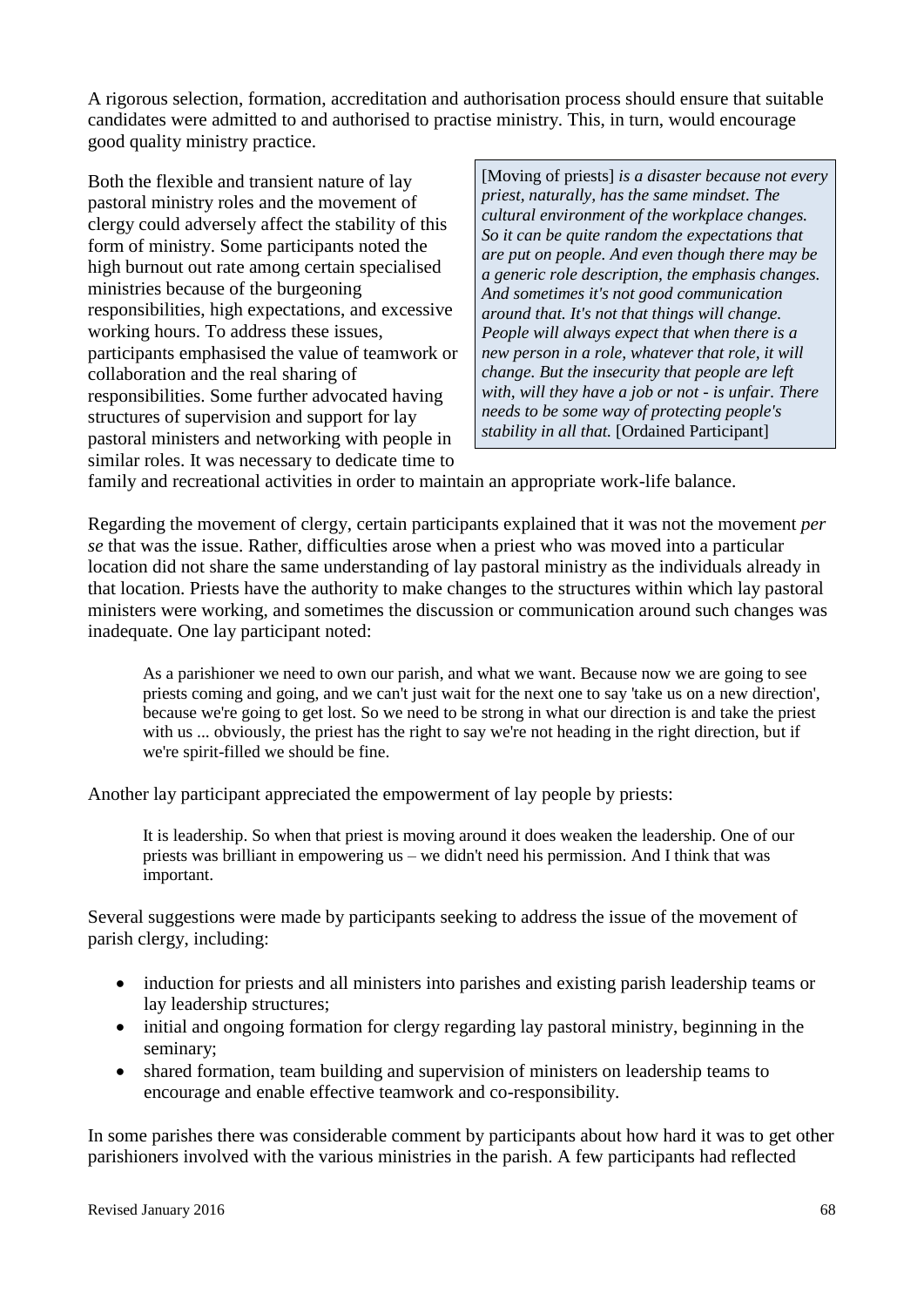upon this in relation to the future of the Church. One participant noted that, in her own parish, it was not just that the population was ageing, but that those involved in lay ministry were ageing faster, because older people were the ones most involved in the parish and in ministry. In a number of settings there were also many comments about the lack of young people and young families involved in ministry. For example, in one parish, the local parish schools were seen to be performing well. However, although the children received the various sacraments through the parish, that did not seem to equate to an increase in family Mass attendance, nor family involvement in other activities within the parish. However, as was noted by one participant, the same families were happy to actively contribute in various ways to the parish school.

In another medium-sized rural parish, the leadership had struggled to get parishioners to help out with Mass during the Easter services. The chair of the liturgy committee lamented that, because noone else had volunteered, an 82 year-old women had ended up operating the PowerPoint slides at one of the Masses. In that same parish, a finance council member reflected on this same lack of involvement from parishioners: *"How can we stimulate more ownership from the various people who come here?"* He also recognised the need to ask younger people how they wanted the Church to be, although he was unsure how the older people might respond if there was a desire among the young people to do things differently in the parish. On the other hand, the researchers noted that thanksgiving campaigns and other means of inviting people to participate in the life of the parish had led to a change in attitude and an increased involvement in parish life.

After visiting a parish which was struggling to get parishioners involved in lay ministry, one researcher observed that for some Catholics Mass attendance seemed to be a personal, individualistic ritual, which required no commitment to parish involvement; their sharing in the Eucharist seemed a means of nurturing their individual connection with God, rather than as a way of growing in community, or being strengthened for mission. Signs indicating this were mentioned by some participants, who noted the propensity of parishioners to leave Mass straight after receiving communion. The researcher observed this at one Sunday morning Mass in the parish church, where there were many people in attendance. In contrast, the previous evening at the Vigil Mass, at another Mass centre within the same parish, thirty or forty parishioners stayed for some time after the conclusion of the Mass. Many of these people were involved in other activities and ministries within the parish. This occurrence led the research team to question the correlation between an individual's faith engagement with the meaning of the Eucharist (and the celebration of Mass) and their sustained involvement in church ministry.

One way in which the issues of both quality and sustainability were met was through the development of recognised paid pastoral positions. As training was provided and people recognised that there was employment in certain types of pastoral work, more people made themselves available. However, in some instances, parishes had to search outside their own boundaries and communities to find suitable people to fulfil particular roles and tasks.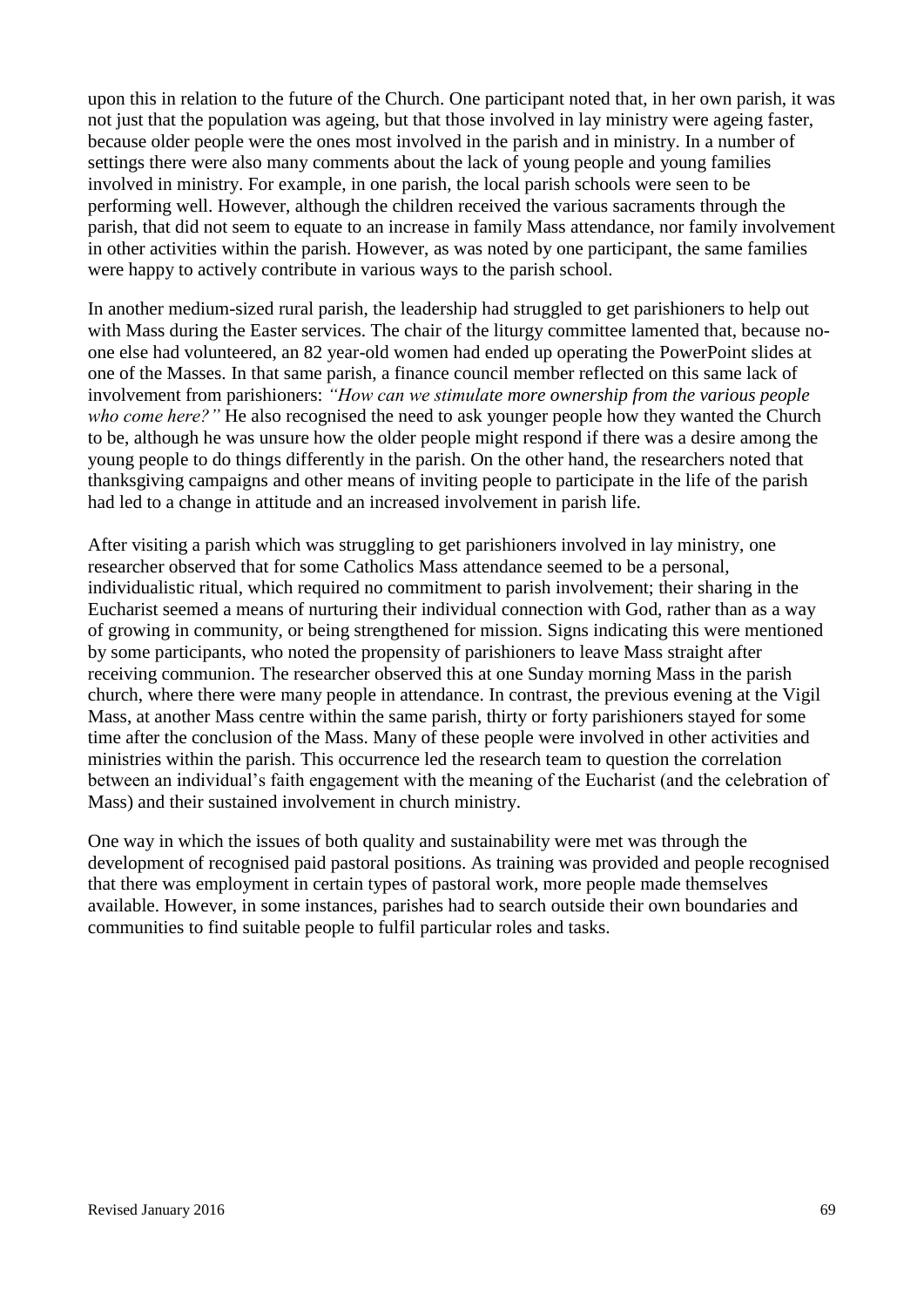# **Chapter 8. Recommendations Regarding Guidelines for Lay Pastoral Ministry**

# *Specialisation in Ministry*

The social context in Australia is changing rapidly. In most areas of work, there is increasing specialisation. For example, most people in the educational sphere have their particular specialisations, not only in subject areas but in the year levels that people teach, in teaching gifted children and children with special needs or in being able to run specific programs. As technology changes the face of medical work, specialisation is even more apparent and those who are GPs are often the initial contact point for specialised medical facilities and treatment. The specialists are surrounded by those who run the blood tests, do ultra-sounds, take X-rays, and provide the data that is needed for diagnosis. In administration and finance, there are increasing specialisations relating to areas such as tax, risk management, program development, insurance, budgeting, human resource management and legal liabilities, for example.

Specialisation means the development of high levels of training and practice in specific skills. It can contribute to much more effective ways of operating, but only if the structures are in place for high levels of collaboration in which each person respects the input of the other members of the team. It is unrealistic to expect one priest to be a highly trained and effective practitioner of all areas of administration, pastoral care and counselling, education, music and liturgy, social welfare and social justice, children's ministry and youth work. Parishes will greatly benefit from putting in place teams of people with specialist interests and skills who work collaboratively to achieve the purposes and vision of the parish.

Some parishes benefit from being able to employ teams of people with high levels of specialisation. Others use unpaid people for different tasks. There may be people who can devote themselves to the music or liturgical life of the parish. Others may focus on programs for children and their parents and the preparation for the early sacramental rites. Others again may focus on youth ministry. Some parishes have people whose primary role is pastoral counselling in the local context while others are involved in hospital visitation. Some may focus on ministry among the elderly. Others will be concerned for the welfare programs of the parish, while others bring in financial support through running an Op Shop. As a great variety of people contribute to the life of the parish, so the level of vitality in the whole parish is enhanced. Lay ministry, of many kinds, contributes to the life of the parishes and to the wider community.

# *Professionalisation and Expert Systems*

There is another social trend that requires increased specialisation and its careful management. In communities in which people do not know well those with whom they interact, they depend on the 'system' to ensure that those people are trustworthy.

In small face-to-face communities where everyone knows each other, people establish their credibility through the personal relationships that they build. However, in more complex societies, as was true in many of the case studies, where people are often dealing with people they do not know well personally, it becomes necessary to develop 'patterns of professionalisation', based on what the social theorist, Anthony Giddens, has described as 'expert systems' (1990).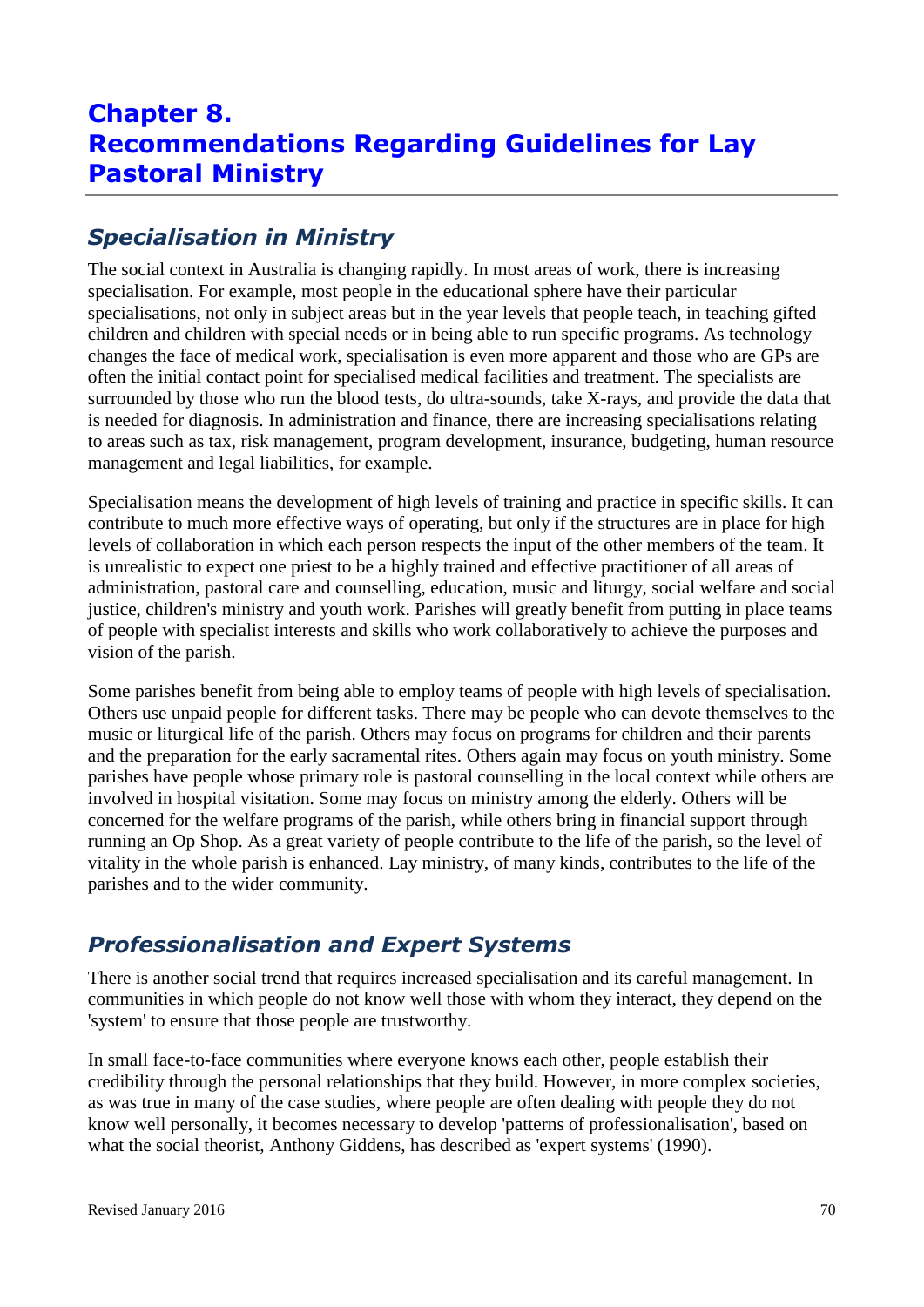When it is not possible to develop trust and credibility through personal relationships, people have to trust 'the system' which trains, accredits, and employs the person. They also need to be able to trust that that system will also hold people accountable, will evaluate their performance, and will correct, or ultimately dismiss, those who do not perform their roles adequately or who do not act appropriately while in those roles. As contemporary societies, particularly in town and cities, have become increasingly impersonal over recent decades, the need to develop 'expert systems' that people trust and professional standards which employees adhere to has become apparent. Failure to do this adequately within the churches has been one of the causes for the significant decline of public confidence in the churches which has occurred in recent decades (Hughes and Fraser 2014, p.116).

In many areas of life, our society has built systems in which people are trained and accredited for their particular roles. They often have their certificate of accreditation hanging in their offices. It is proclaimed on their websites. It is noted on their calling cards. In many instances, people are employed by companies which have the responsibility not only for appointing them, but for ensuring their training remains current, and that they maintain their competence in their practice. Thus, within the system, people are held accountable for the work that they do. In most systems, there are means whereby complaints can be made and issues resolved.

Nevertheless, for the sake of the wider community, it is necessary to develop the professionalism of lay roles, just as it is necessary to develop transparent professional systems of training and accountability among the clergy. Dixon has called for such a rethink about parish leadership in light of the shortage of priests in Australia. He specifically draws the comparison between the professionalisation of Catholic schools and Catholic health institutions, which have continued to flourish since professionalisation of their workforces and that of mainly clergy leadership in parishes, which have struggled (Dixon, 2014, pp. 278-281).

Meeting these professional standards can be difficult for parishes that are not as well-resourced as others, that find it difficult to get people within the community to become involved in Church activities and ministries, that have an ageing congregation, or that have huge geographical areas to cover. In such communities, the experiences of participants indicated how external guidance, facilitation, or support could be very valuable. Diocesan assistance is one example that proved instrumental in some of the research locations. Some participants also proposed that having an independent facilitator might also prove helpful in some cases.

In many aspects of life, there are increasing regulations that add to the assurance provided by the 'expert system'. So, it is now mandatory in Australia for those working with children to have 'Working with Children' police checks. Those providing financial advice to members of the public have to be registered and must declare all 'conflicts of interest'. Members of boards, whether it be of companies or educational organisations, must have certain police checks and must not have been declared bankrupt. These systems and forms of regulation are designed to increase the confidence that the public can have in those who undertake work for others and to ensure that work is done to a satisfactory standard.

Churches have long existed in communities where most people have known each other personally. Priests have established their credibility through the development of relationships with parishioners, often over very long periods of time.

However, as we move into an era in which most people live in large societies where they do not know many of the people around them, an era in which people are highly mobile, and where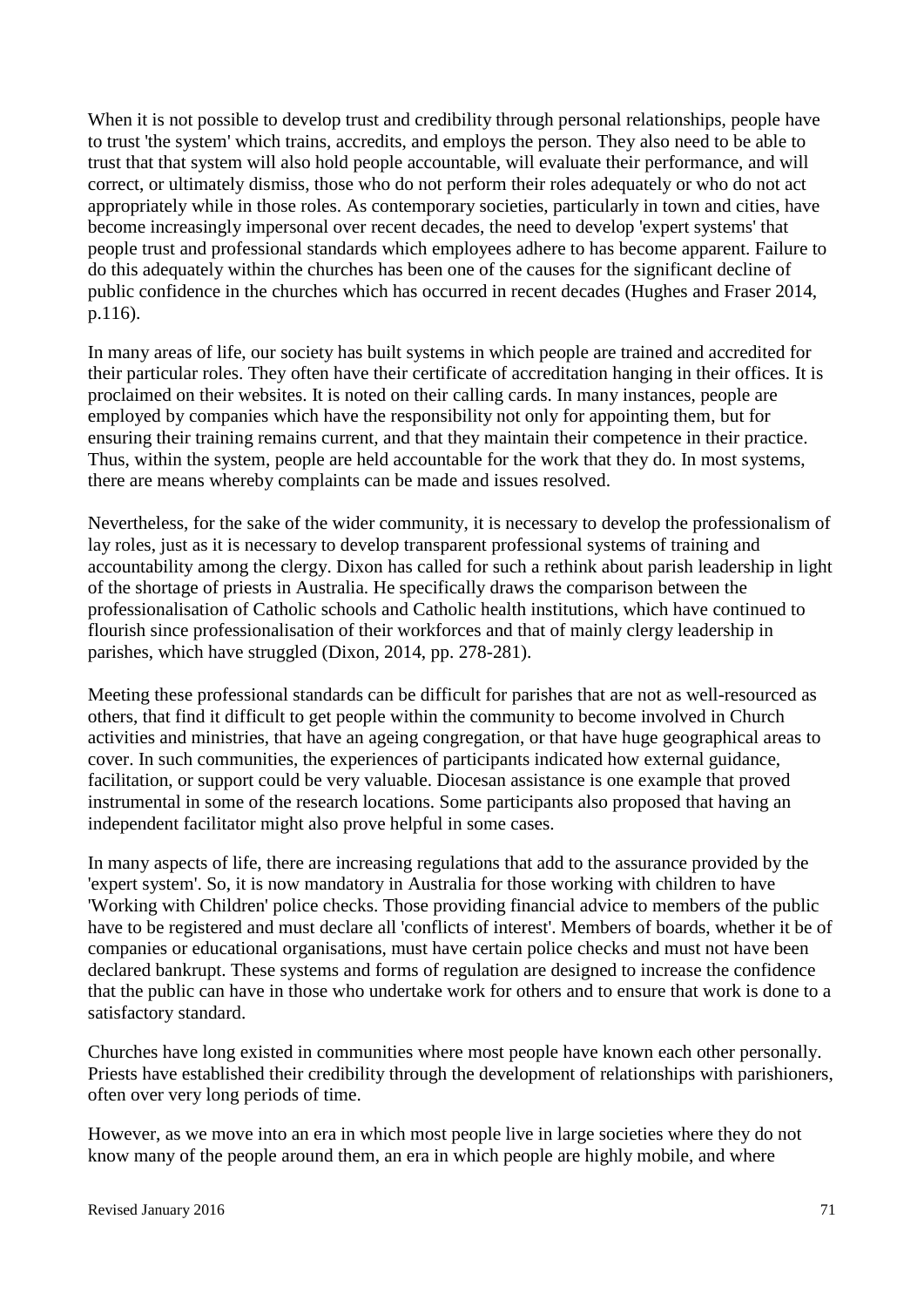professional standards are expected, so it has become necessary for churches to develop the features of 'expert systems' that will give people confidence in their interactions with church personnel.

Failures of these systems in relation to sexual abuse and its cover up led to a significant decline in confidence in the churches between 1990 and 2015. The majority of Australians have little or no confidence in the churches today. This can only begin to be remedied as 'expert systems' are developed.

This report has focused on the development of lay pastoral ministry. It has noted that such ministry comes in a great many forms in Catholic parishes across Australia. Often it has been developed to meet particular needs in specific locations. However, in order for such forms of ministry to be highly effective, in order that they be developed in ways that will give the public confidence in them, these various forms of lay pastoral ministry need to be exercised within guidelines which underlie an 'expert system' which gives credibility to and builds public confidence in lay pastoral ministry.

### *Collaboration in Ministry and Mission*

There is also a need to bring about an attitudinal change in some parishes. In the light of the frequent comment that it was hard to find people willing to take on positions in the parishes and the evidence that, in many cases, the burden of much parish work fell on the shoulders of a few people who did volunteer, the parishes, dioceses and Australian Church need to work together to strengthen the sense that all parishioners have responsibility for the life of the parish. One parish reminded its parishioners of the following passages from Scripture as it sought to establish its strategies:

Now you are the body of Christ, and each one of you is a part of it (I Corinthians 12:27).

For as in one body we have many parts, and all the parts do not have the same function, so we, though many, are one body in Christ and individually parts of one another. Since we have gifts that differ according to the grace given to us, let us exercise them (Romans 12:4-6).

There is a need in many places to build a culture in which people expect to make a contribution to the life of the parish rather than just come to the Mass. A sense of empowerment and respect for the contributions people make, partly through the public recognition of their voluntary contributions, or through respect for decisions that they make within their spheres of responsibility, encourages such a culture. In one parish where large numbers of people were involved in a great variety of forms of lay ministry, the priest had all committees meeting on the one night at the parish church. This had the impact of ensuring that no individual was on more than one committee. It also meant that the priest could not possibly attend all the committees. The priest placed great emphasis on the fact that he would respect the decisions that the lay people made within their committees.

All parishioners have different responsibilities in relation to work and family and in many other spheres of service. Not all have the capacity to take on ministry roles within the parish. However, the work of the parish needs to be spread. Some will be able to give time. Others will be able to contribute money. It is important, however, that all recognise that 'being part of the body of Christ' means that they have some part to play.

The Catholic Church has depended on priests and religious who have devoted their lives to the Church. They have received very little pay, but they have had few family responsibilities. It has been expected that they would always be available for the needs of the parishioners. They did not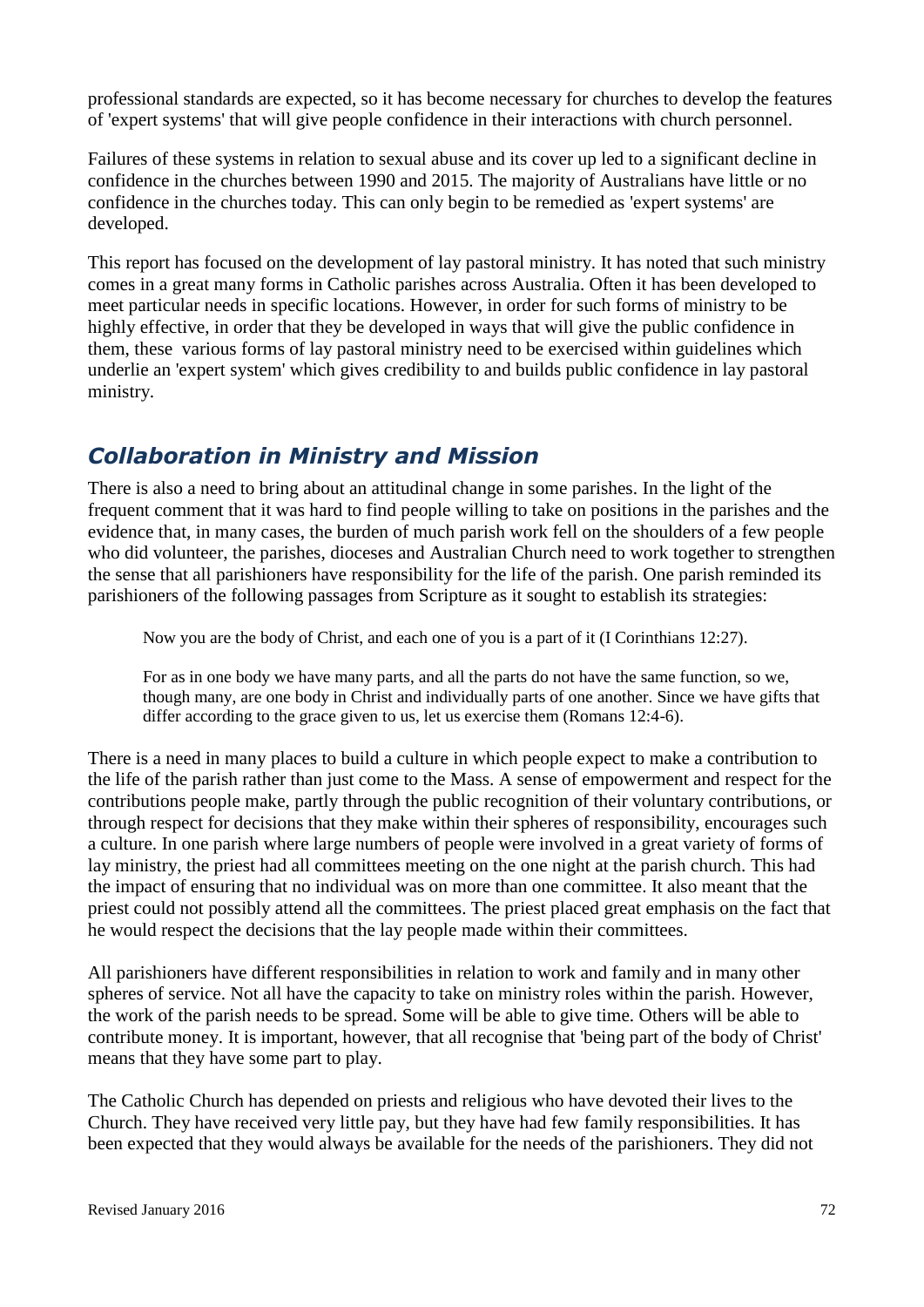'come home' from work at the end of the day. On the other hand, they have generally been well looked after and given a high level of security in terms of housing and the necessities of life.

This system cannot be used for lay people who are employed or who volunteer to be engaged in parish ministry. Many lay people have families for whom they are responsible. There are other spheres of life in which they need to be engaged. Indeed, family and contributing to the wider community are part of their Christian responsibility. Therefore it is inappropriate that lay people be expected to work beyond their agreed hours of responsibility, that they always be available, and that they work without adequate recompense.

The principles outlined in *Good Works: The Catholic Church as an Employer in Australia* are applicable not only to work done in agencies, but also to parish work. The following recommendations reflect, in part, those principles.

## *Recommendations*

The guidelines that are developed for pastoral lay ministry should take note of the following:

1. A range of discernment and accreditation processes should be provided to be used in relation to the diverse lay pastoral positions. These processes should include examining people's aptitude for particular tasks as well as their skills and past experiences.

2. Where people are doing substantial work for a parish or diocese or the wider Church over a significant period, they should be offered a contract including some offer of remuneration in relation to that work. We suggest that remuneration apply when the amount of work is four hours or more per week over a period of three months or more. The offering of a contract does not mean that all will or need to accept that contract. However, it would be a way in which the ministry and mission of the parish might be shared among those who had some time to give to it and those who might contribute to it financially.

3. Contracts should contain a detailed role description and be realistic in what is expected in those hours of work, recognising that people may not be able to work voluntarily beyond the expected hours. The contract, policies and procedures should be in writing so there can be no misunderstanding as to their meaning or application and available at any time to each employee.

4. As is advocated in the discussion of the employment policies of the Church in *Good Works,*  remuneration for lay pastoral workers should not only have to comply with legislative minimums or standards, but also adhere to the Social Teaching of the Church that often demands a higher standard than the legislative minimum.

Employment policies should reflect the primary principle of human dignity: 'By their work, employees should be able to live in an manner worthy of human dignity, in order to fulfil their family and social responsibilities' (*Good Works,* p.22).

5. Contracts should generally specify a specific length of time prior to renewal. This will give some security to the work and the worker. However, giving a specific length of time will allow contracts to be renewed and re-worked if, for example, there has been a change in the context of work, or changes in the team of those employed to undertake work in the parish, or if priests are moved in or out of a parish.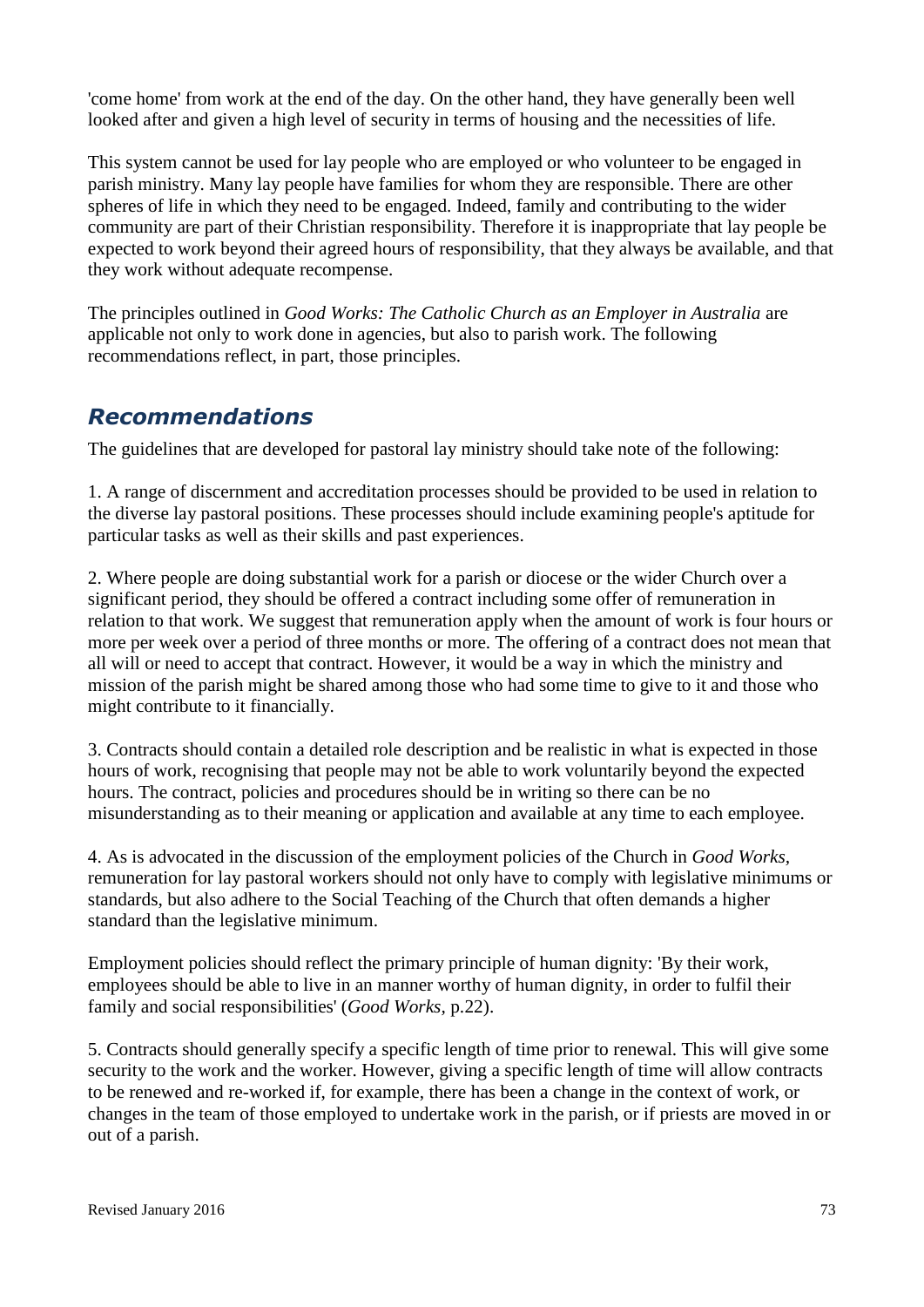This also means that a priest entering a new parish would not have the right to simply dismiss people who had been employed there. As noted in *Good Works*, a dismissal should only occur if there has been a failure by the employee 'to maintain the attendant responsibilities associated with that person's right to work' (*Good Works,* p.28). As *Good Works* (p.29) states, redundancy prior to the end of a contract should be 'an absolute last resort and not an economic choice regardless of the relative economic need' and should be accompanied by the resolution to find alternative acceptable work and training for other work.

6. The guidelines should contain procedures and systems for the resolution of grievances and disputes that should be put in place by each diocese. Again *Good Works* provides an indication of the sort of principles on which these should work, based on the principles of natural justice. They should:

- be transparent and, therefore, readily available to Church employees
- be intent, in the first instance, on resolving the issue directly between the employer and employee
- when direct conciliation fails, seek the assistance of their trade union or employer adviser or a mutually agreed independent mediator
- focus on exhausting all avenues of conciliation in order to mediate diverse and/or opposed perspectives
- recognise their mutual obligation to act in a constructive and expeditious manner at all times during the disagreement or conflict
- recognise the frustration caused by human or other limitations, to heal painful experiences and to promote the full development of the employee. Justice must always be tempered by mercy.

If the matter cannot be settled by conciliation, then the relevant industrial tribunal or an independent arbitrator should be utilised (*Good Works*, p.29).

7. The guidelines should contain recommendations for appropriate training and professional development for lay pastoral ministers. It is possible that some training and professional development opportunities could be provided nationally using on-line facilities. Having recognised training for various types of lay ministry tasks will assist in parishes and the wider public having confidence in those who exercise these types of ministry. It will also assist in the development of 'career paths' whereby people are able to move from one ministry situation or parish to another. It will give those who exercise ministry more confidence in their own work. Some shared formation with religious and ordained pastoral ministers may contribute to effective mutual collaboration.

Recognising that the roles that lay pastoral ministers fulfil vary greatly from one location to another, we recommend that one year 'certificates' might be offered in such areas as:

- pastoral care and counselling in the parish
- parish administration
- liturgy
- youth ministry
- adult education
- children's ministry
- sacramental preparation.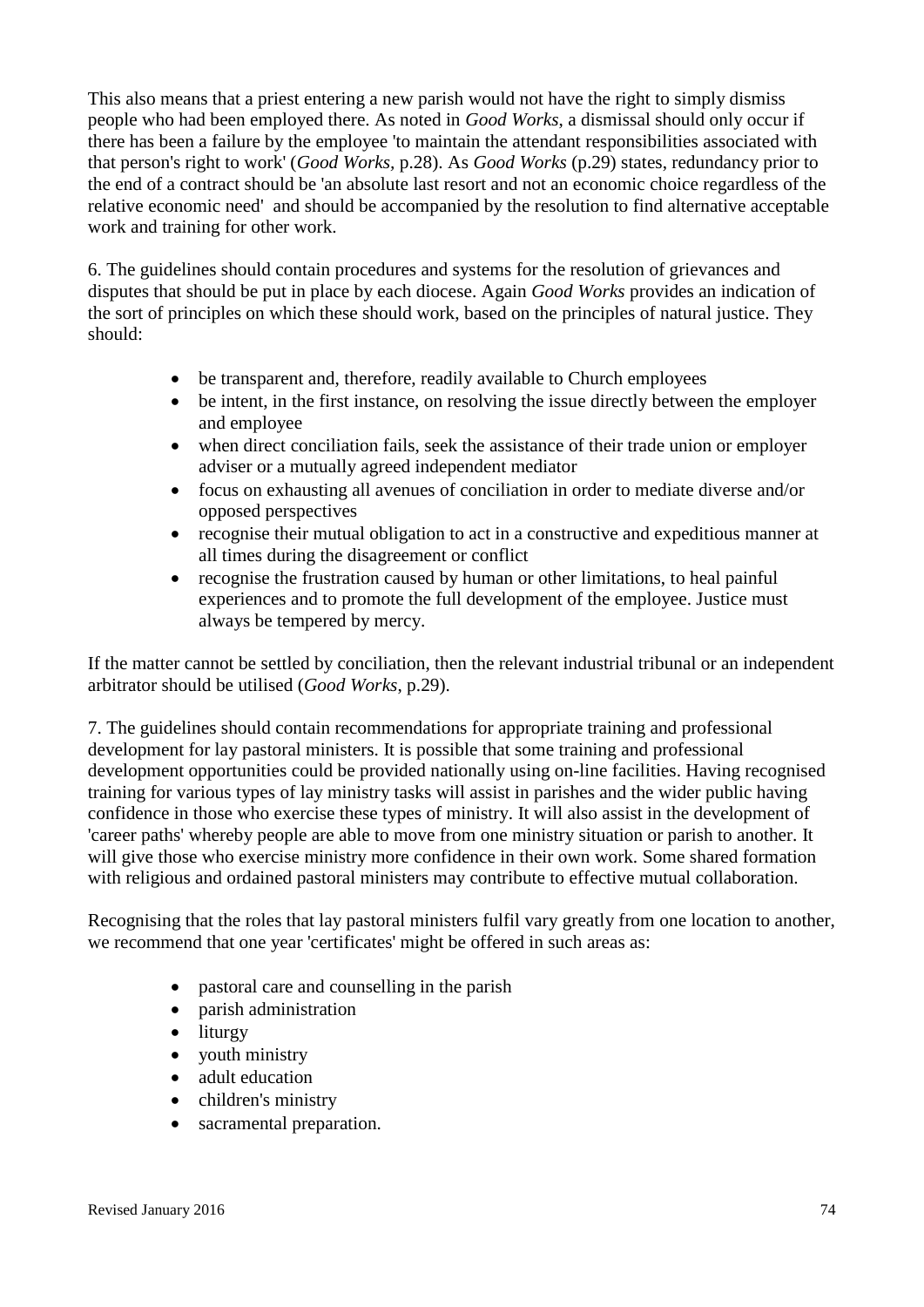It would then be expected that lay pastoral ministers would undertake these certificates as appropriate for their role.

8. The guidelines should contain templates for the commissioning of both paid and unpaid lay pastoral ministers that could be used in parish liturgies, and parishes should be encouraged to commission both paid and unpaid workers who are expected to be involved in work for the parish for at least three months on a continuing basis. Commissioning is important in publicly acknowledging the roles people play in the life of the parish, both for the sake of those who involved in that work and recognition of that work by the parish. Commissioning may also assist in helping to build the sense in the parish that the life of the parish is the responsibility of all its members.

9. The guidelines should include reference to a safe and supportive workplace, in line with the instructions in *Good Works* (p.35):

Church employers should make every effort to ensure that their workplace is safe and that they take appropriate responsibility for the physical and mental wellbeing of their employees.

Similarly, the instructions regarding discrimination and harassment should be included in the guidelines:

At any level, Church organisations should develop policies that prohibit discrimination (direct and indirect) and harassment (physical, emotional, racial, religious and sexual). This includes working towards a balance of men and women in the workplace, and especially of women in leadership positions. This might require the adoption of policies and practices that are flexible and accommodate the demands of family and personal life. Further, Church organisations should examine their recruitment and promotion profiles for persons from underrepresented groups to ensure that they are not being excluded from the working life of the Church (*Good Works,* p.36).

10. The guidelines should outline measures that can be undertaken in parishes to ensure that there is a high level of collaboration between all those involved in team ministry, including reference to having clear areas of responsibility, authority in decision-making, line accountability, regular meetings of all team members, and induction processes as team membership changes. The guidelines may also make recommendations regarding how lay pastoral ministers are inducted into new contexts and how structures such as mentoring might be implemented to provide a supportive environment.

The guidelines will provide a single resource to which people could refer when forming lay pastoral positions. Because they draw on a number of sources, in consultation with various stakeholders, they will represent the cumulative wisdom of the various communities who have been developing resources and structures around these forms of ministry. The guidelines themselves will assist in developing a shared vision, common understanding and recognition of lay pastoral ministry at national and local levels and will contribute to developing common language about such positions, common training and employment policies, and patterns of commissioning, accreditation and accountability. They will enrich the whole Church as they provide a basis for people to be called to use the gifts, skills and charisms which Christ has given. Through the exercise of such ministries, people serve each other and the wider world, and find the dignity of work through which they are aligned with the activity of God (*Good Works,* p.8).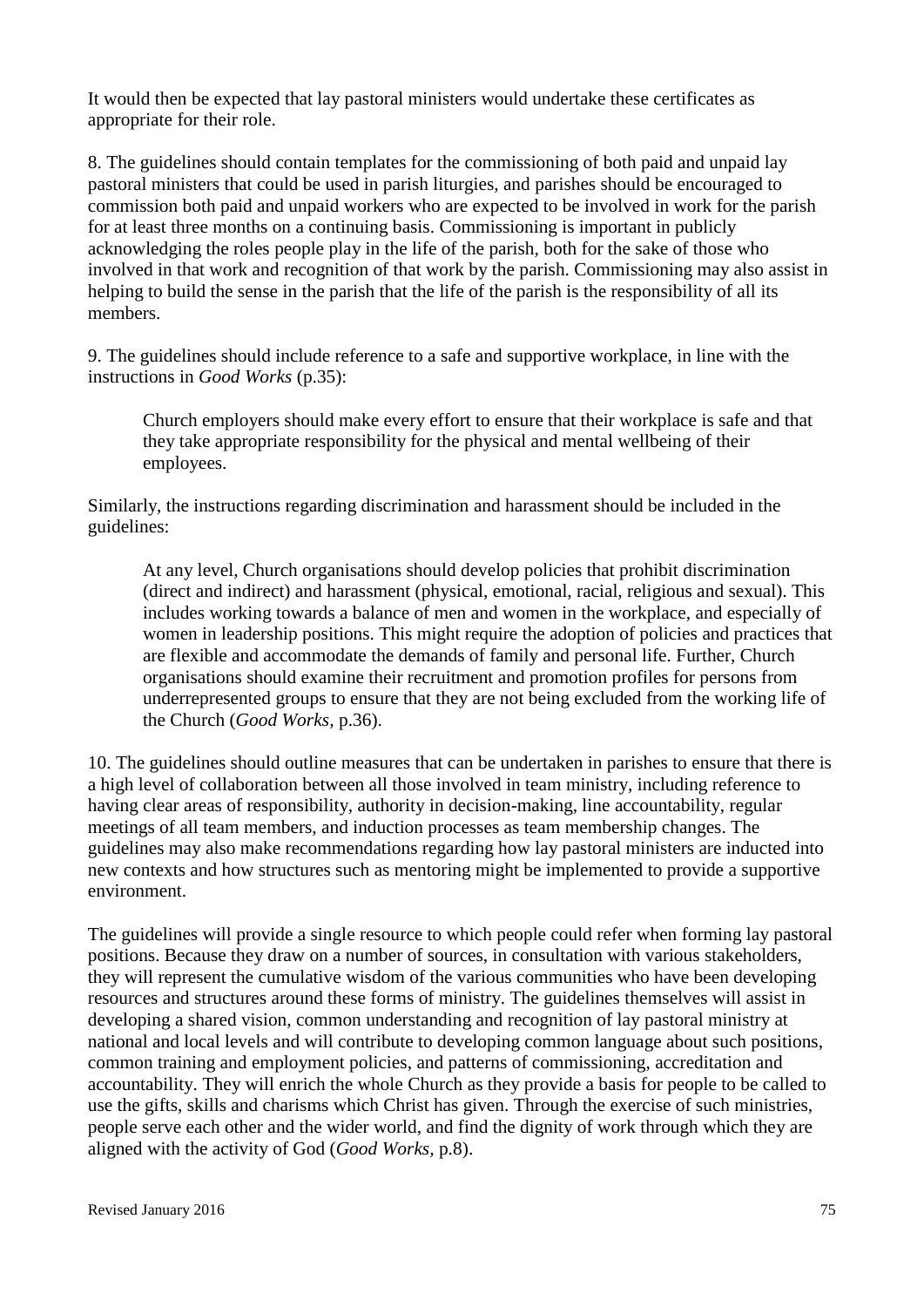In addition to the development of the guidelines, the ACCPLM should be encouraged to share examples and suggestions of effective pastoral initiatives. These will encourage the on-going formation of people within Catholic communities and contribute to the growth and development of lay pastoral ministry. At the same time, further research monitoring the development of lay pastoral ministry will enable the guidelines to be refined and developed over time.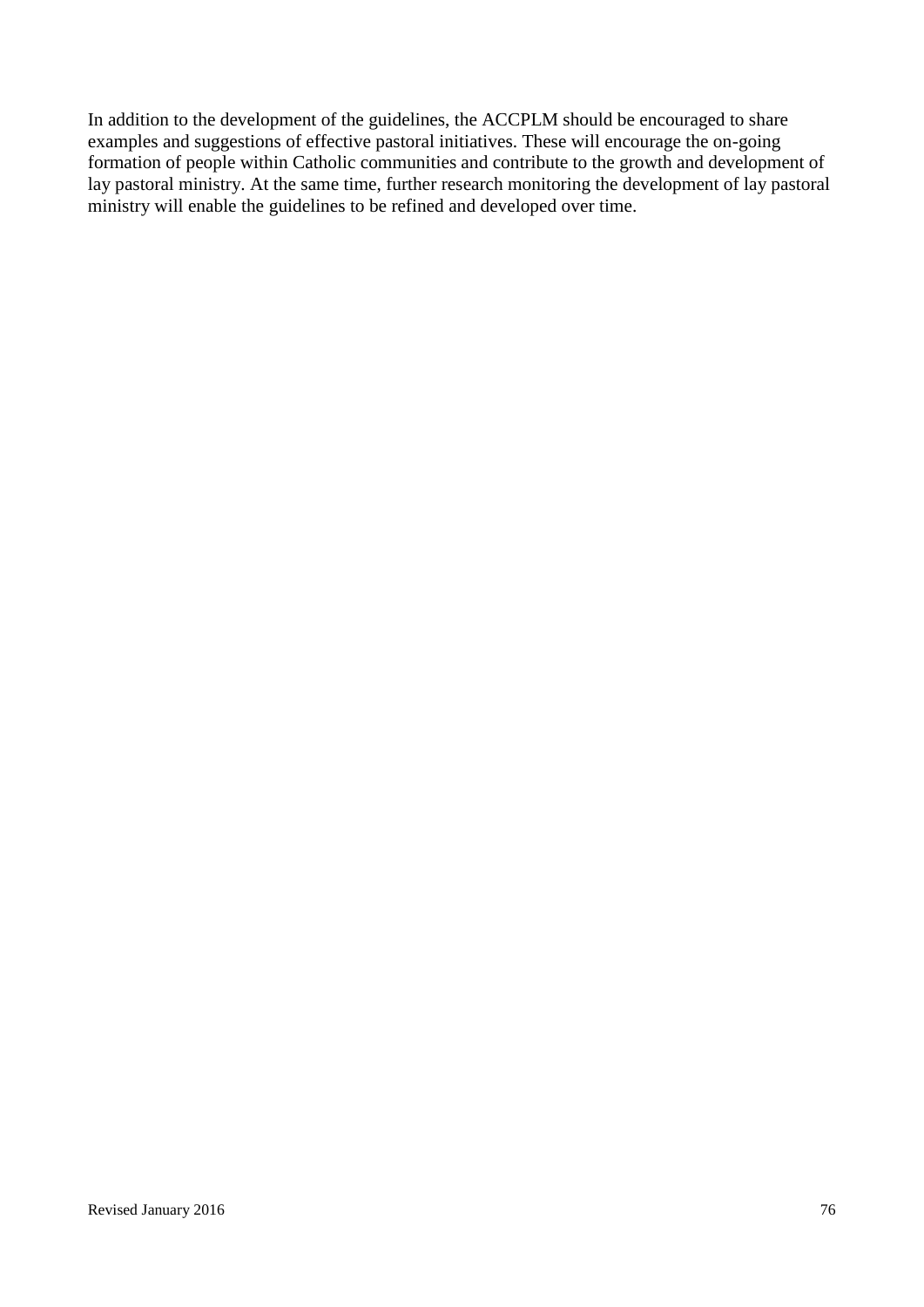#### **Canonical Setting**

In the Catholic Church, the basic canonical setting is the parish, whose pastoral care is entrusted to a '**pastor'** (parish priest) under the authority of the local diocesan bishop (canon 515 §1). The bishop can alter parishes (canon 515 §2): for example, bishops can unite separate parishes into one, thus creating single parishes with multiple Mass centres. When circumstances require, the pastoral care of different parishes (that maintain their distinct identity as parishes) can be entrusted to several priests, with one priest as '**moderator'** who is directly answerable to the bishop (canon 517 §1). In these circumstances, those parishes may be called **twinned** (i.e. 2 parishes) or **clustered** (i.e. 3 or more parishes). In circumstances caused by a shortage of priests, the bishop can decide that the participation in the exercise of pastoral care of a single parish, or twinned and clustered parishes, can be entrusted to someone other than a priest. In this case, a priest is still appointed to direct the pastoral care (canon 517 §2). For the purposes of this project, the research team also refers to this priest as a '**moderator'.** Table 2 indicates the variety of canonical settings found in the case studies.

#### **Religious Persons**

These are persons who belong to an active or apostolic congregation (or community of consecrated life), under the authority of a superior, which follows the charism of its founder, has a specific rule of life, and makes public perpetual vows to observe the evangelical councils of poverty, chastity and obedience.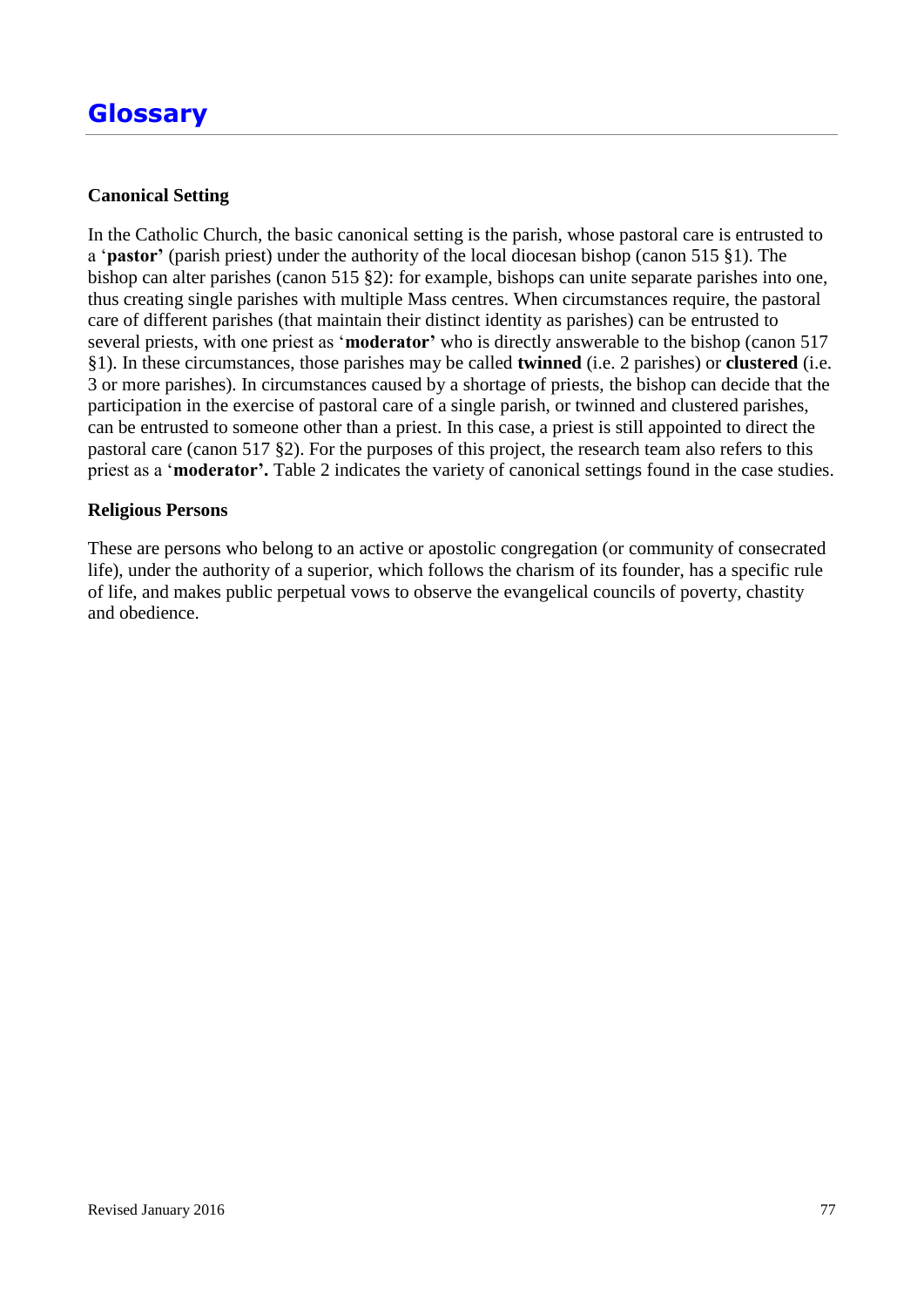# **References**

### **Documents of the Second Vatican Council**

- *AA Apostolicam Actuositatem, Decree on the Apostolate of the Laity*
- *GS Gaudium et Spes, Pastoral Constitution on the Church in the Modern World*
- *LG Lumen Gentium, Dogmatic Constitution on the Church*
- *PO Presbyterorum Ordinis, Decree on the Ministry and Life of Priests*

## **Papal Documents**

- *CL Christifideles Laici, On the Vocation and Mission of the Lay Faithful in the Church and in the World*  (John Paul II, 1988)
- *EG Evangelii Gaudium, The Joy of the Gospel* (Francis, 2013)

*Message on the Occasion of the Sixth Ordinary Assembly of the International Forum of Catholic Action* (Benedict XVI, 2012)

*Opening Address of the Pastoral Convention of the Diocese of Rome on the theme: 'Church Membership and Pastoral Co-Responsibility'* (Benedict XVI, 2009)

## **Other Vatican Documents**

*Catechism of the Catholic Church* (2000)

*Code of Canon Law* (1983)

*Instruction on Certain Questions Regarding the Collaboration of the Non-Ordained Faithful in the Sacred Ministry of the Priest* (1997)

All these documents can be found on the Vatican website, www.vatican.va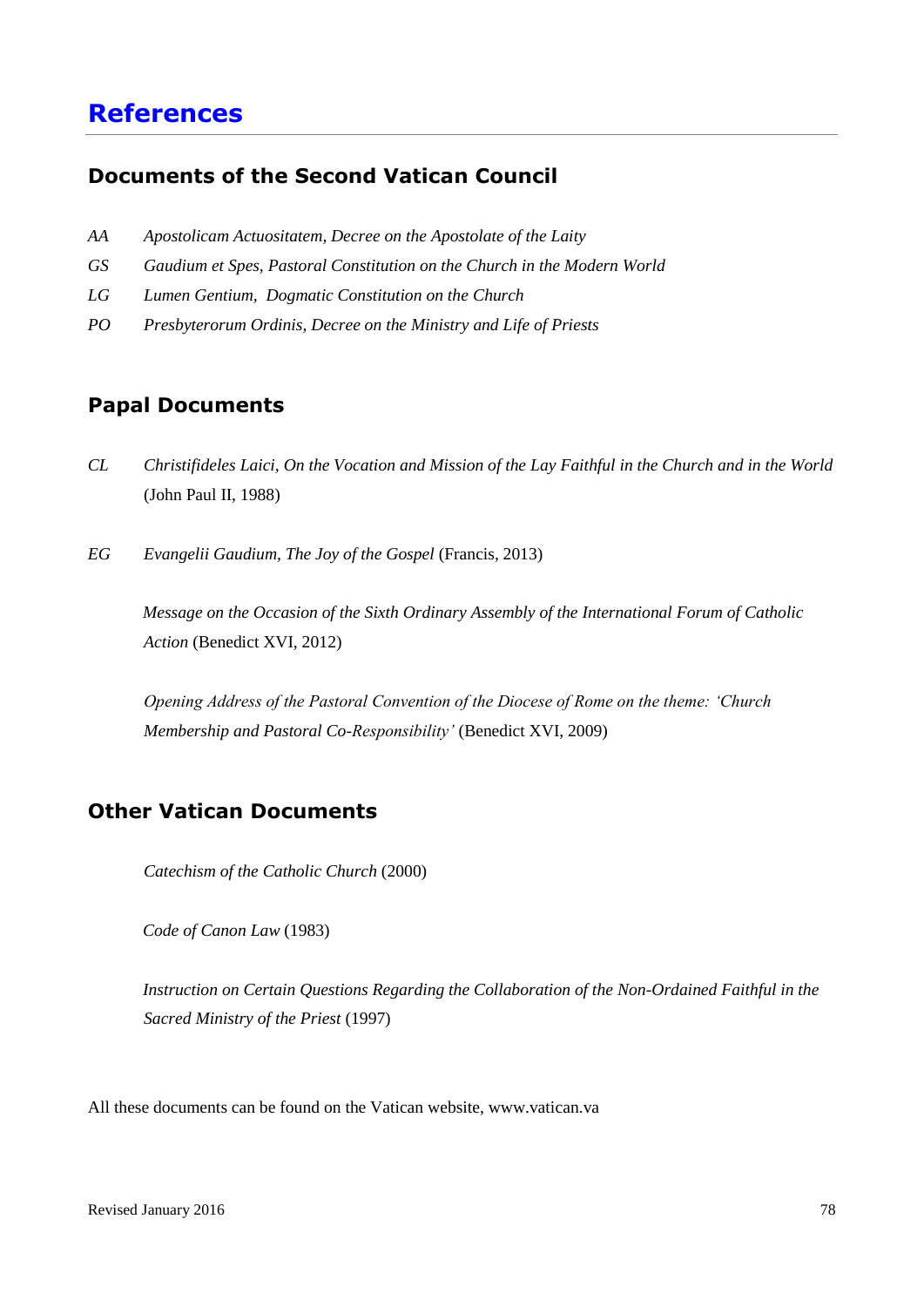#### **Other References**

Attridge, H.W., 2006. *The HarperCollins Study Bible: Fully Revised and Updated*. HarperOne.

- Australian Catholic Bishops' Conference, n.d. Advisory Bodies: Australian Catholic Council for Lay Pastoral Ministry https://www.catholic.org.au/advisory-bodies/australian-catholic-council-for-laypastoral-ministry
- Australian Catholic Commission for Employment Relations, 2002. *The Catholic Church as an Employer in Australia Today*.
- Australian Catholic Council for Employment Relations, 2015. *Good Works: The Catholic Church as an Employer in Australia*.
- Australian Government Department of Health, <http://www.doctorconnect.gov.au/internet/> otd/Publishing.nsf/Content/locator (accessed 7.2.15).
- Bernier, P., 2014. *Ministry in the Church: A Historical and Pastoral Approach*. Wipf and Stock Publishers.
- Bowden, A., L. Francis, E. Jordan and O. Simon, 2011. *Ordained Local Ministry in the Church of England*, Continuum Publishing Group, London.
- Butler, F.J., 2006. 'A Professional Code of Ethics reflecting the Nature of a Christian Vocation and an Understanding of Leadership in the Church', in *Church Ethics and Its Organizational Context: Learning from the Sex Abuse Scandal in the Catholic Church*. Rowman & Littlefield Publishers, Lanham, Md., pp. 137–145.
- Cahalan, K.A., 2010. *Introducing the Practice of Ministry*. Liturgical Press.
- Canadian Conference of Catholic Bishops, 1996. Responsibility in Ministry: A Statement of Commitment.
- Carpenter, P.G., 2011. *Review of the Accreditation Requirements for Pastoral Associates and Lay Chaplains within the Archdiocese of Melbourne.*
- Catholic Archdiocese of Adelaide, 2014. *Accreditation of Pastoral Associate and Pastoral Coordinators Policy.*
- Catholic Archdiocese of Melbourne, 2015. *Lay Ecclesial Ministers: Accreditation Standards*.
- Catholic Bishops' Conference of England and Wales, 1995. *The Sign We Give.*
- Catholic Diocese of Maitland-Newcastle, 2013a. Schedule A: Position Description Pastoral Coordinator.
- Catholic Diocese of Maitland-Newcastle, 2013b. Position Description Parish Pastoral Leader.
- Catholic Diocese of Maitland-Newcastle, 2013c. Position Description Parish Leadership Team.
- Catholic Diocese of Maitland-Newcastle, 2013d. Position Description Pastoral Assistant.
- Collins, J.N., 2012. Theology of Ministry in the Twentieth Century: Ongoing Problems or New Orientations. *Ecclesiology* 8, 11–32.
- Collins, J.N., 2006. Ordained and Other Ministries: Making a Difference. *Ecclesiology* 3, 11–32.
- Collins, J.N., 2005. Fitting lay ministries into a theology of ministry: responding to an American consensus. *Worship* 79, 152–167.
- Collins, J.N., 1990. *Diakonia: Re-Interpreting the Ancient Sources.* Oxford University Press.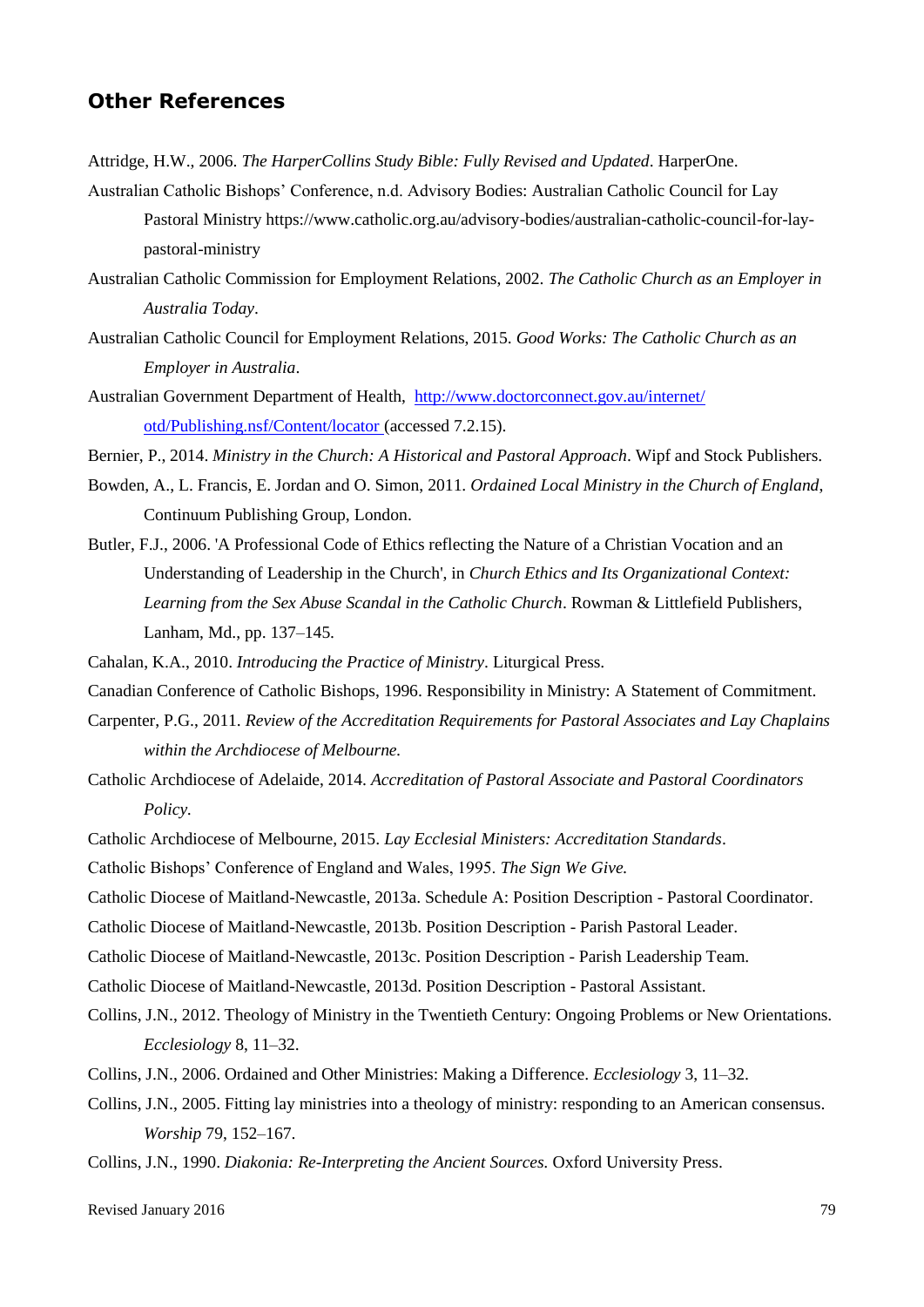- Congregation of Religious in Ireland, 2001. *Ministry with Integrity: A Consultative Document about Standards in Pastoral Ministry.*
- Connor, R.A., 2002. Why Laity Are Not Ministers: A Metaphyscial Probe. *Communio* 29, 258–285.
- Cooke, B.J., 1976. *Ministry to Word and Sacraments: History and Theology.* Fortress Press.
- Dantis, T. 2014. *Tracing the Pulse: An Investigation into the Vitality of Australian Catholic Parishes*, PhD thesis, University of Divinity.
- Dixon, R., 1991. *The Work of Pastoral Associates: Report of a study of lay parish workers in the Archdiocese of Melbourne.*
- Dixon, R., and S. Bond, 2000. *Preliminary Report on Parish Pastoral Associates: Based on the Catholic Church Life Survey of Parish Pastoral Associates/Pastoral Workers conducted in November 1996*.
- Dixon, R., 2014. 'The Science of Listening: Context and Challenges Facing the Catholic Community in Australia' *Australasian Catholic Record,* September, Vol. 91:3, pp.264-280.

Dorr, D., 2006. *Spirituality of Leadership*. Columba Press.

Gaillardetz, R., 2014. 'Re-thinking the Lay/Clergy Distinction'

https://richardgaillardetz.files.wordpress.com/2014/04/rethinking\_the\_lay-clergy\_distinction.pdf

- Gaillardetz, R., 2010. The Theological Reception of Co-Workers in the Vineyard of the Lord, in Fox, Z. (Ed.), *Lay Ecclesial Ministry: Pathways Toward the Future*. Rowman & Littlefield Publishers, Lanham, Md., pp. 17–30.
- Gaillardetz, R., 2003. The Ecclesiological Foundations of Ministry within an Ordered Communion, in *Ordering the Baptismal Priesthood: Theologies of Lay and Ordained Ministry*. Liturgical Press, Minnesota, pp. 26–51.
- Gaillardetz, R.R., 2006. Ecclesiological Perspectives on Church Reform, in *Church Ethics and Its Organizational Context: Learning from the Sex Abuse Scandal in the Catholic Church*. Rowman & Littlefield Publishers, Lanham, Md., pp. 57–68.
- Giddens, A., 1990. *The Consequences of Modernity*. Stanford University Press, Stanford.

Gooder, P., 2006. Diakonia in the New Testament: A Dialogue with John N Collins. *Ecclesiology* 3, 33–56. Gula, R., 1995. *Ethics in Pastoral Ministry*, Paulist Press.

Gula, R.M., 2010. *Just Ministry: Professional Ethics for Pastoral Ministers*. Paulist Press, New York.

- Gula, R.M., 2006. A Professional Code of Ethics?, in *Church Ethics and Its Organizational Context: Learning from the Sex Abuse Scandal in the Catholic Church*. Rowman & Littlefield Publishers, Lanham, Md., pp. 147–155.
- Hagstrom, A.A., 2003. The Secular Character of the Vocation and Mission of the Laity: Toward a Theology of Ecclesial Lay Ministry, in *Ordering the Baptismal Priesthood: Theologies of Lay and Ordained Ministry*. Liturgical Press, Collegeville, Minn.
- Hahnenberg, E.P., 2012. Serving in the Name of the Church: The Call to Lay Ecclesial Ministry, in *In the Name of the Church: Vocation and Authorization of Lay Ecclesial Ministry*. Liturgical Press, Collegeville, Minn., pp. 35–55.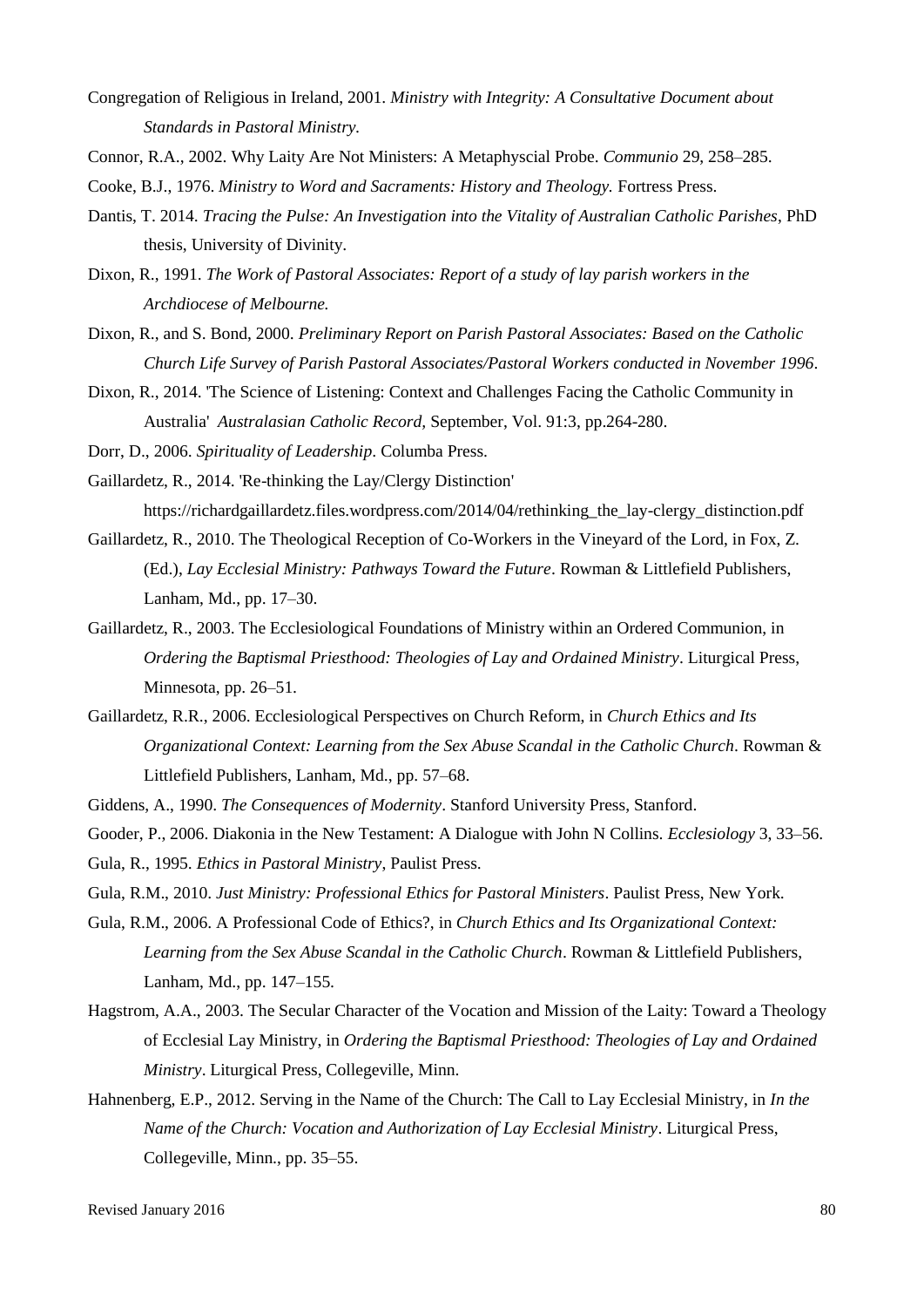- Hahnenberg, E.P., 2003. *Ministries: A Relational Approach*. The Crossroad Publishing Company, New York.
- Hughes, P. and A. Kunciunas, 2008. 'Rural Churches in the Uniting Church in South Australia: Models for Ministry'. *Research Paper no.7*. Christian Research Association, Melbourne.
- Hughes, P. and A. Kunciunas, 2009. 'Models of Leadership and Organisation in Anglican Churches in Rural Australia'. *Research Paper no. 9*. Christian Research Association, Melbourne.
- Hughes, P. 2013, 'Organisation of Leadership in Rural Parishes: Some Australian Catholic Case-Studies', *Rural Theology*, Vol.11, no.1, May.
- Keenan, J.F., and J. Kotva, (Eds.), 1999. *Practice What You Preach: Virtues, Ethics, and Power in the Lives of Pastoral Ministers and Their Congregations*. Sheed & Ward.
- Keenan, J.F., 2006. Towards an Ecclesial Professional Ethics, in *Church Ethics and Its Organizational Context: Learning from the Sex Abuse Scandal in the Catholic Church*. The Rowman & Littlefield Publishing Group Inc, Lanham, Md., pp. 83–96.
- McCord, H.R., 2012. Lay Ecclesial Ministry: Pastoral Leadership in a New Era, in Cahoy, W.J. (Ed.), *In the Name of the Church: Vocation and Authorization of Lay Ecclesial Ministry*. Liturgical Press, Collegeville, Minn., pp. 3–14.
- National Committee for Professional Standards, 2004. *Integrity in Ministry: A Document of Principles and Standards for Catholic Clergy & Religious in Australia*.
- National Committee for Professional Standards, 2010. *Towards Healing: Principles and Procedures in responding to complaints of abuse against personnel of the Catholic Church in Australia*.
- National Committee for Professional Standards, 2011. *Integrity in the Service of the Church: A Resource Document of Principles and Standards for Lay Workers in the Catholic Church in Australia*.
- New Zealand Catholic Bishops' Conference, 2000. *Integrity in Ministry: A Document of Principles and Standards approved by The New Zealand Catholic Bishops Conference as Official Guidelines on Professional Standards for Clergy and Members of Institutes of Consecrated Life in the Dioceses of New Zealand*.
- O'Grady, J.F., 1991. *Disciples and Leaders: The Origins of Christian Ministry in the New Testament*. Paulist Press.
- O'Meara, T.F., 1999. *Theology of Ministry*. Paulist Press.
- Osborne, K., OFM, 2003. *Ministry: Lay Ministry in the Roman Catholic Church: Its History and Theology*, Wipf & Stock Pub, Eugene, Or.
- Patton, J., 2005. *Pastoral Care: An Essential Guide,* Abingdon Press, Nashville.
- Pickard, S., 2006. Healing the Wound of Ministry: A New Paradigm. *Ecclesiology* 3, 81–101.
- Pontifical Council for Justice and Peace, 2005. *Compendium of the Social Doctrine of the Church*, 1st edition. ed. United States Conference of Catholic Bishops.
- Sofield, L. and C. Juliano, 2000. *Collaboration: Uniting Our Gifts in Ministry.* Ave Maria Press, Notre Dame, Ind.